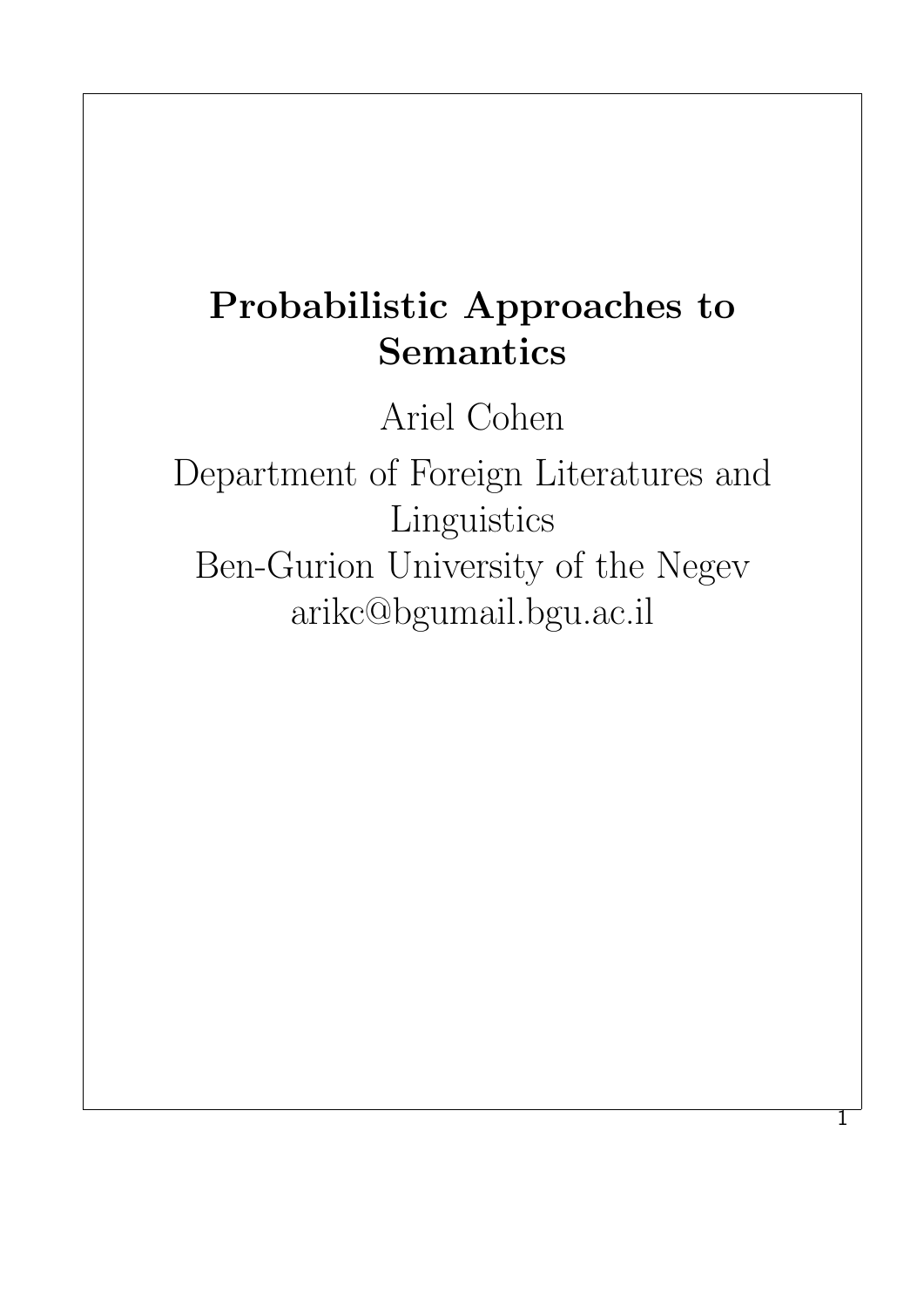#### The goals of this course

- Probability is a tool, just like logic or algebra.
- Recently, there has been considerable interest in the applicability of probability to linguistics.
- Our goal: to discuss the applicability of this tool to semantics, its strengths and weaknesses.
- We will consider a number of test cases where probability is applied to a semantic problem.
- For each case, we will ask ourselves:
	- Is a probabilistic treatment appropriate?
	- If so, what type of probabilistic account should we use?
	- What are its advantages and disadvantages?
- Hopefully: we will end up with another weapon in our arsenal as we attack semantic problems.

1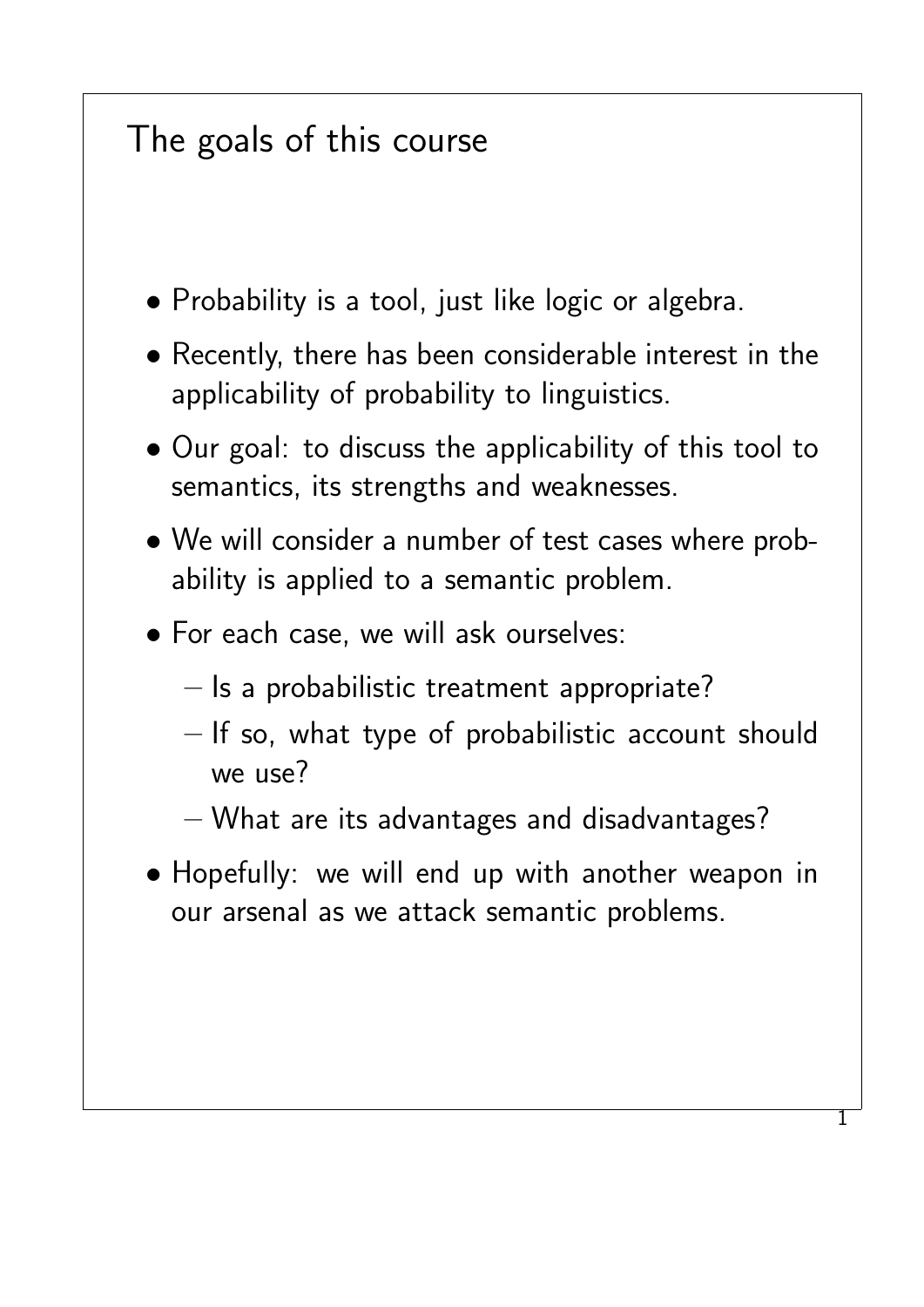# The Mathematics of Probability

- The axioms of probability
- Conditional probability
- Bayes's theorem
- Random variables
- Expectation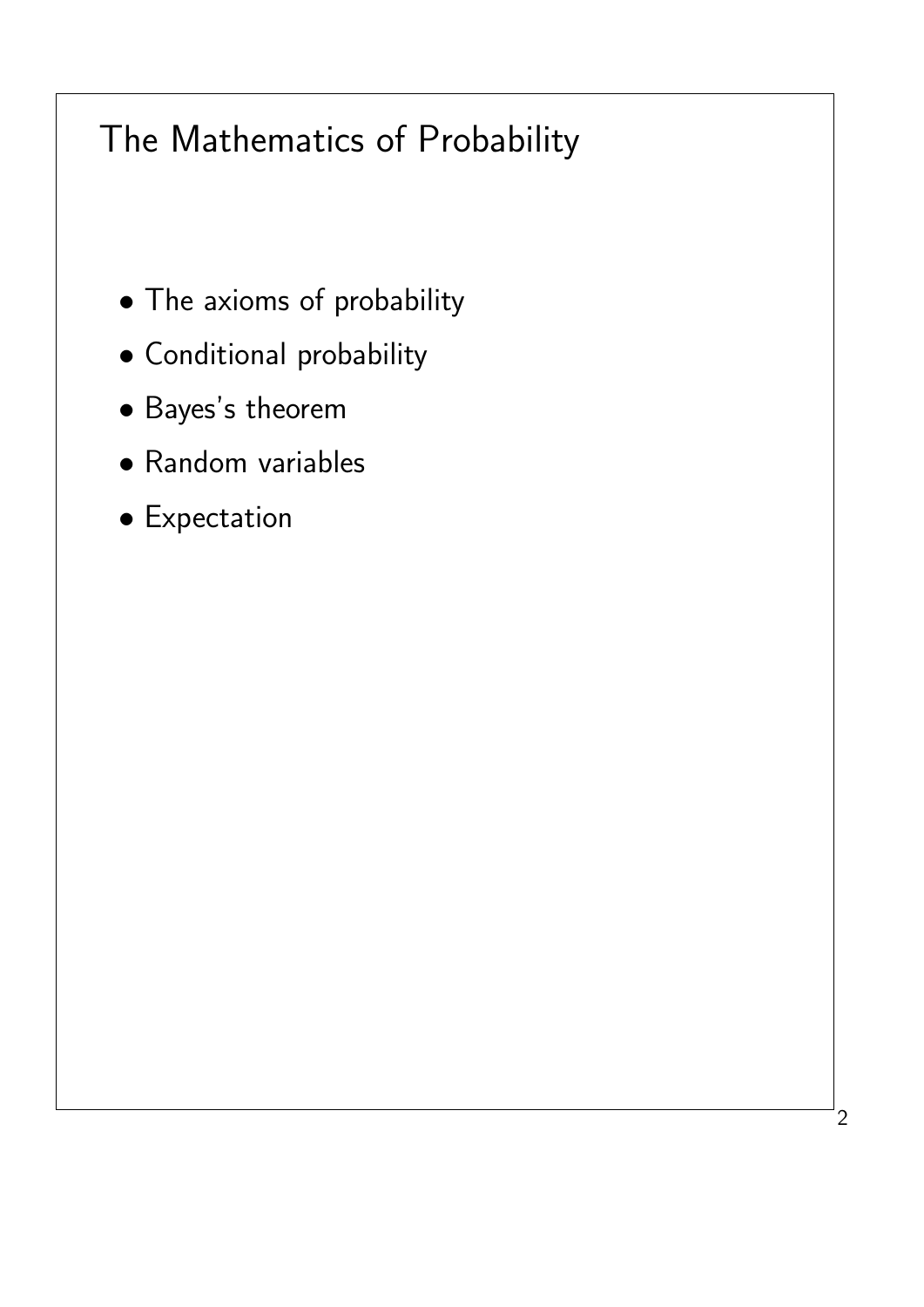#### The Sample Space

- Probability only makes sense in the context of a particular set of possible outcomes.
- The sample space  $\Omega$ .
- Cast a die:  $\Omega = \{1, 2, 3, 4, 5, 6\}$
- Any proposition is a subset of  $\Omega$
- "The die came up 3" is  $\{3\}$
- "The die came up an even number" is  ${2, 4, 6}$ .
- $\bullet$  . . .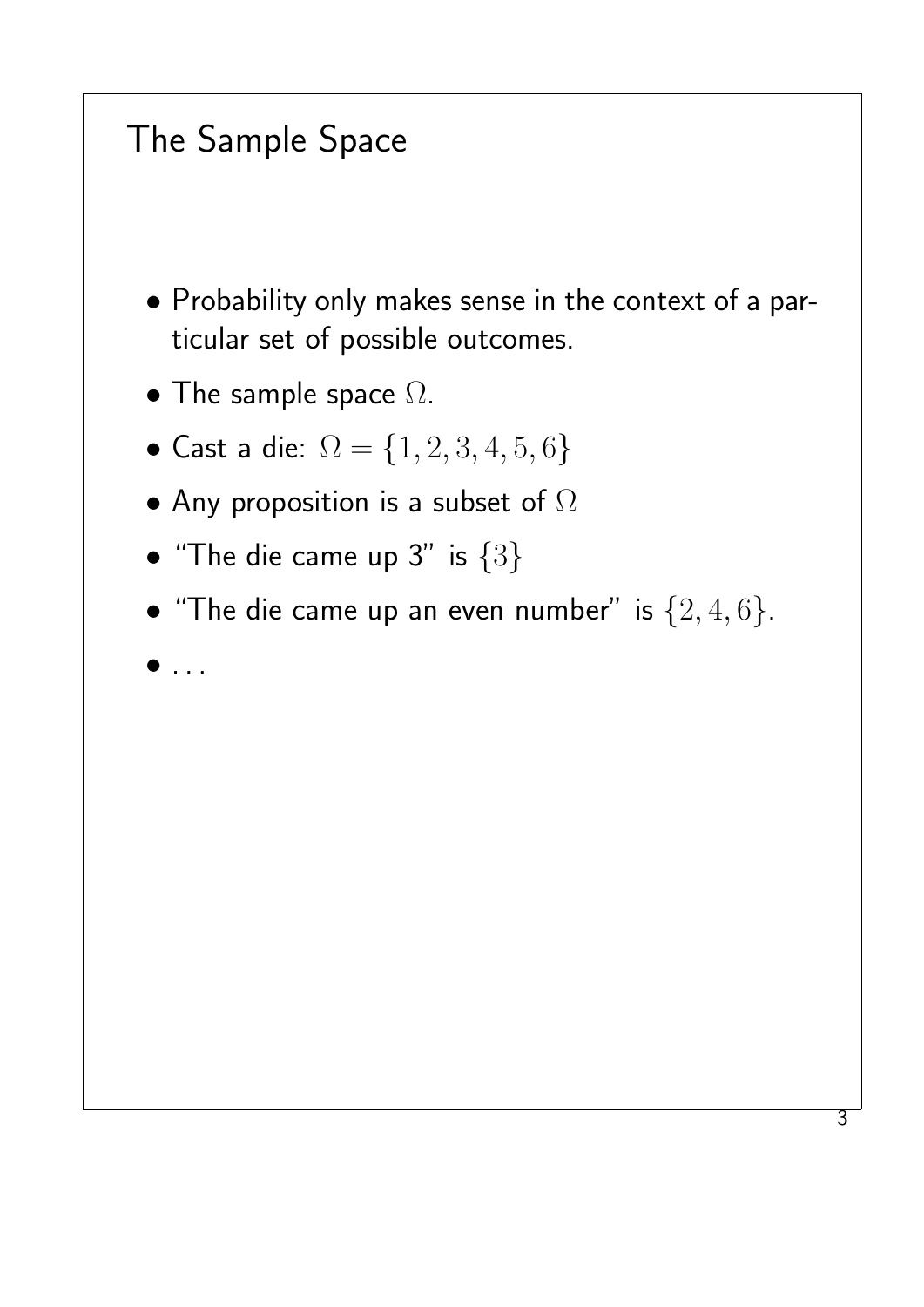### The axioms

Any function that satisfies the following (slightly simplified) axioms is a probability function:

- For all  $A \subseteq \Omega$ ,  $0 \le P(A) \le 1$
- $P(\Omega) = 1$
- Countable additivity: for any disjoint sets  $A_1, A_2, \ldots \subseteq \Omega$ ,

$$
(1) \qquad P(\cup A_i) = \sum_i P(A_i)
$$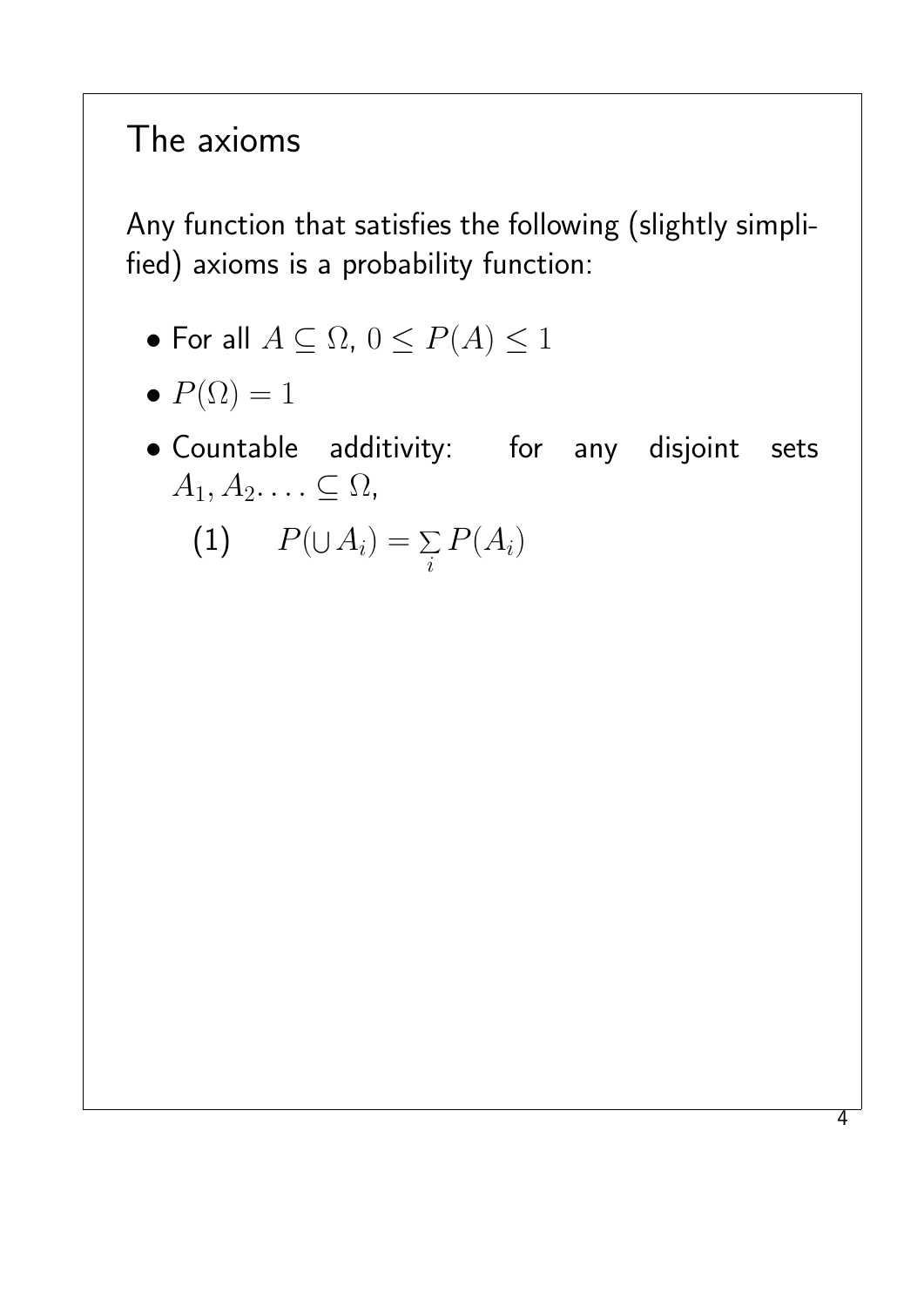#### Some consequences

- $P(A \cup B) = P(A) + P(B) P(A \cap B)$
- $P(\emptyset) = 0$
- $P(\overline{A}) = 1 P(A)$
- If  $A \subseteq B$  then  $P(A) \leq P(B)$
- $P(B A) = P(B) P(A \cap B)$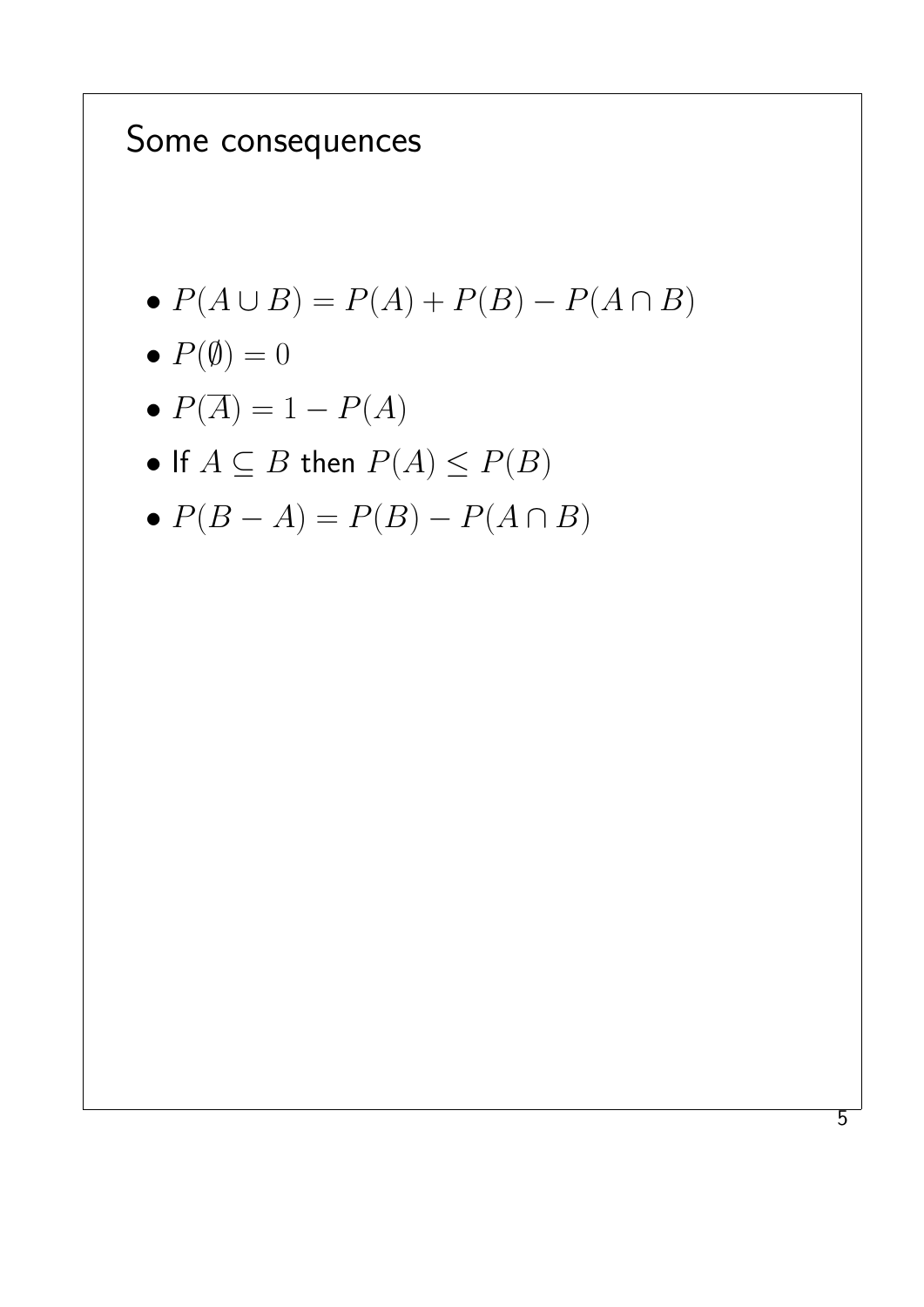# Conditional probability

- Usually we want not the probability that A happens, but the probability that A happens given that B happens.
- For example: we want the probability that if something is a bird, then it flies, not the probability that something flies.
- Conditional probability:

$$
(2) \qquad P(A|B) = \frac{P(A \cap B)}{P(B)}
$$

• Two events are independent if

$$
(3) \tP(A \cap B) = P(A) \times P(B).
$$

• Equivalently:

$$
(4) \qquad P(A|B) = P(A)
$$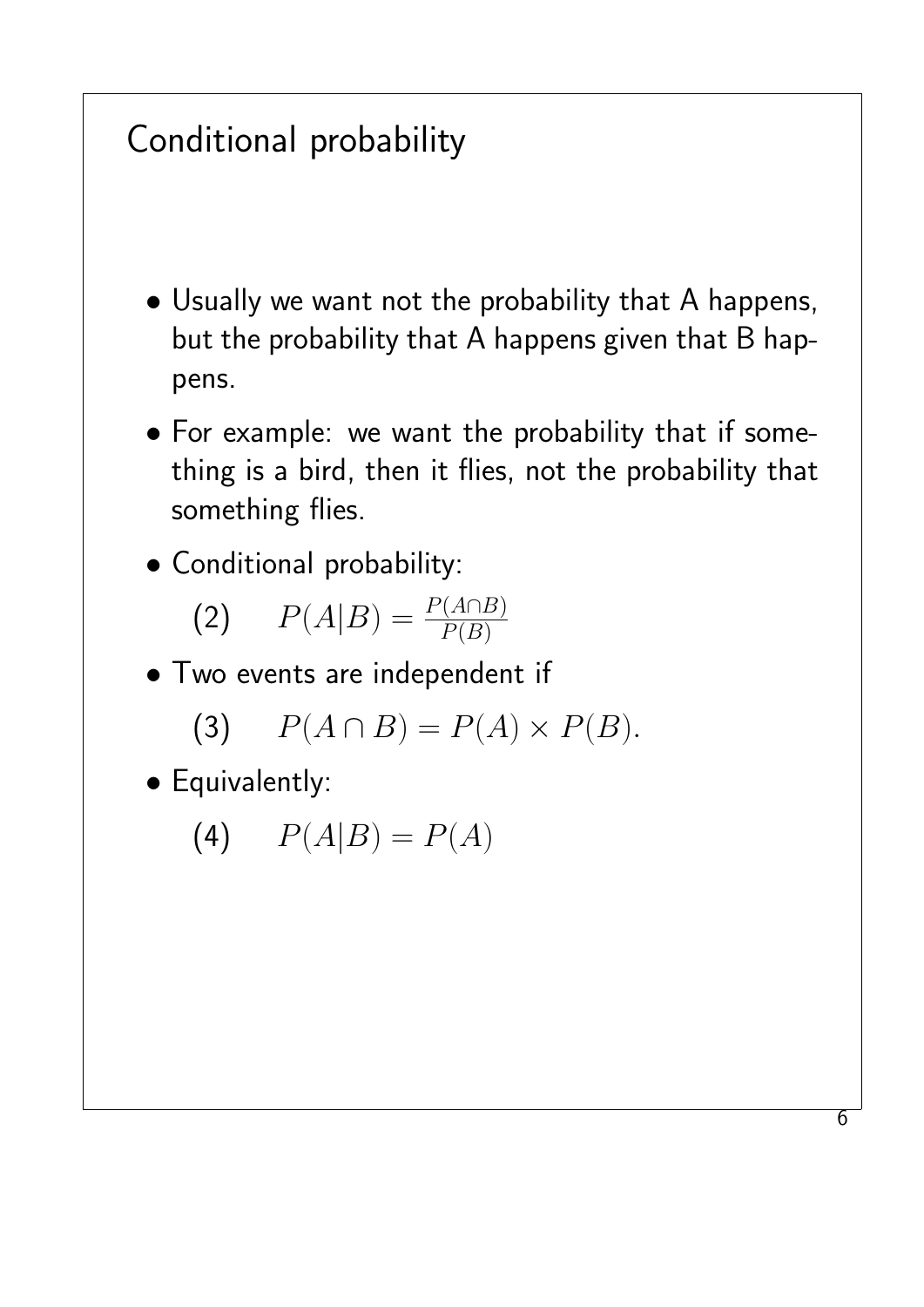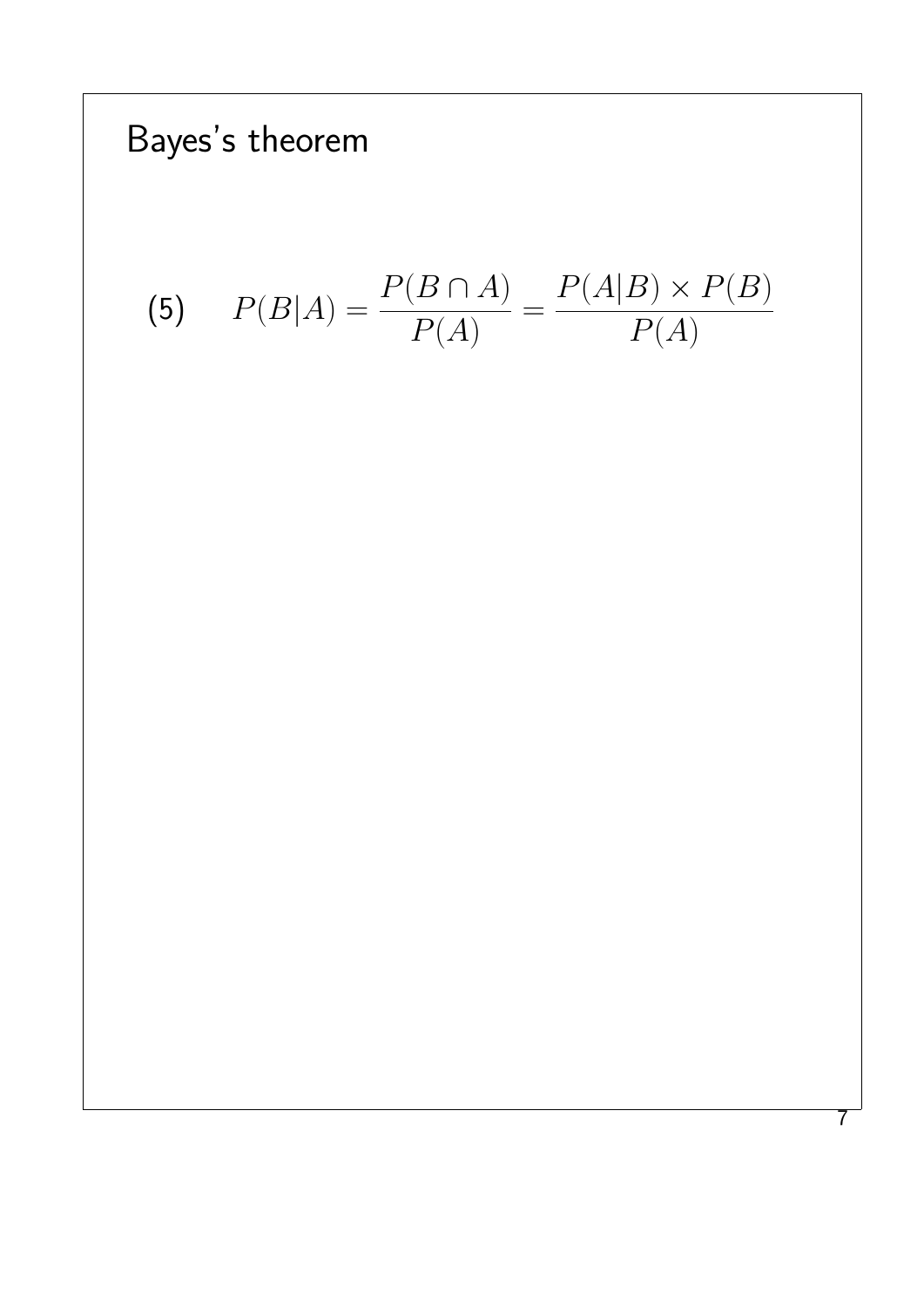#### Random variables

- A random variable is a function (not a variable!) from the sample sapce  $\Omega$  to real numbers.
- For any value  $x$  of the random variable  $X$ , we can talk about the set of events that cause this value:

$$
(6) \qquad A_x = \{\omega \in \Omega : X(\omega) = x\}
$$

• The probability mass function:

(7) 
$$
p(x) = p(X = x) = P(A_x)
$$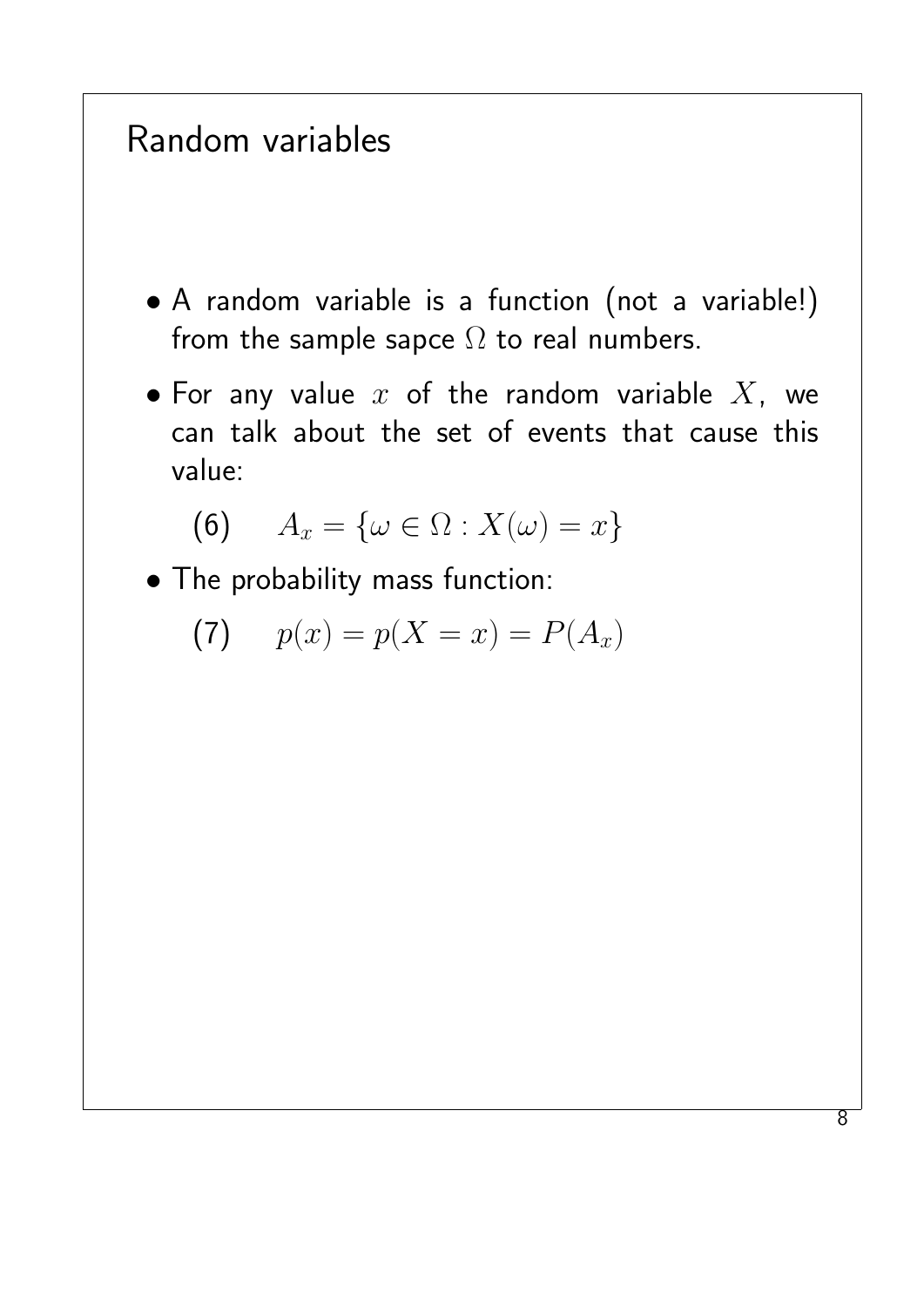# Expectation

The expectation is the average of a random variable:

$$
(8) \qquad E(X) = \sum_{x} (x \times p(x))
$$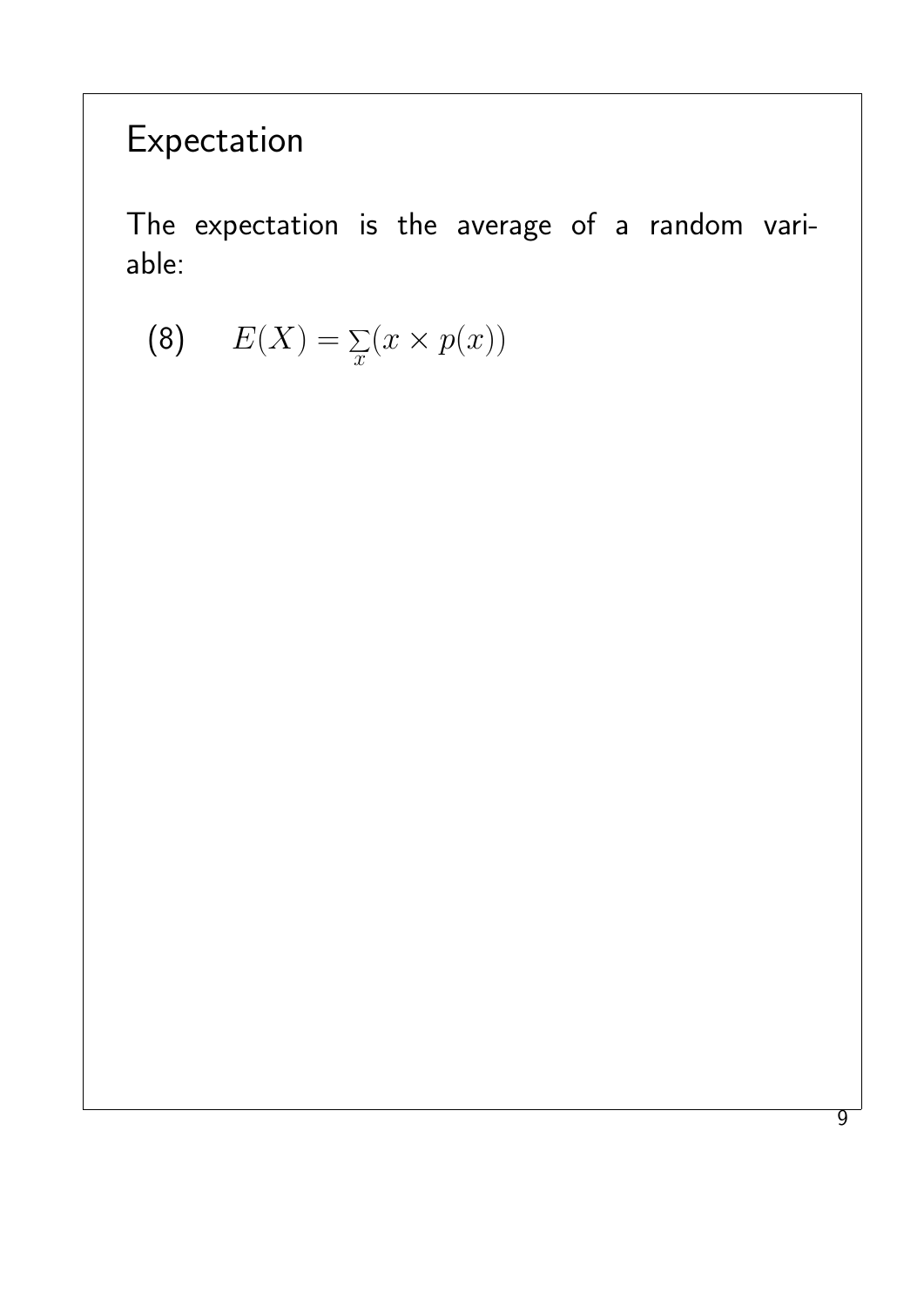#### Probability and semantics

- Mathematical probability theory tells us how to calculate probabilities, but not what they mean.
- What are the truth conditions of  $P(A|B) = 0.8$ ?
- Thus, probability judgments themselves need a semantics.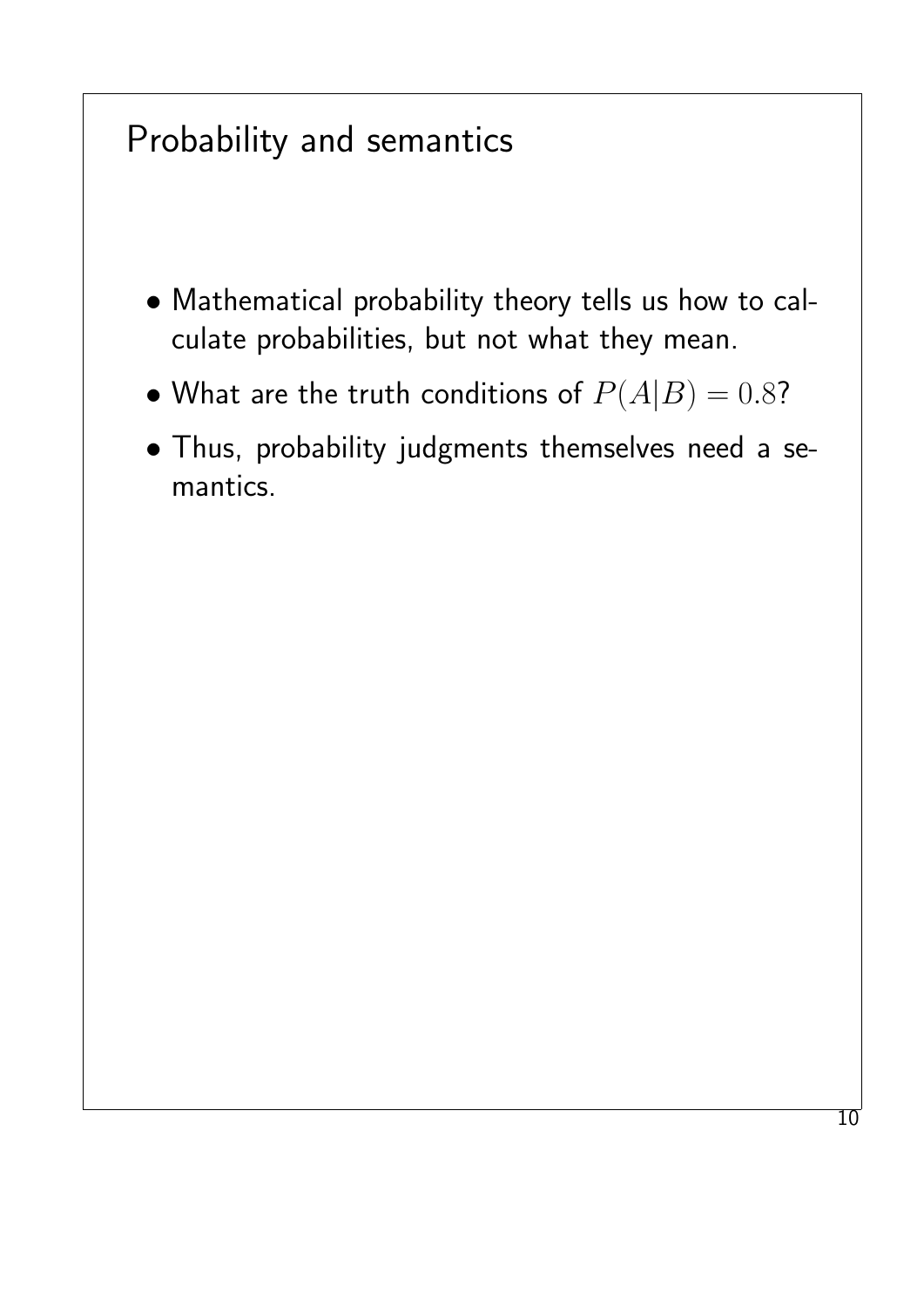### Generics and frequency adverbs

- The phenomenon.
- Ratio theories
- Logical relation theories
- Relative frequency theories
- Evaluating interpretations of probability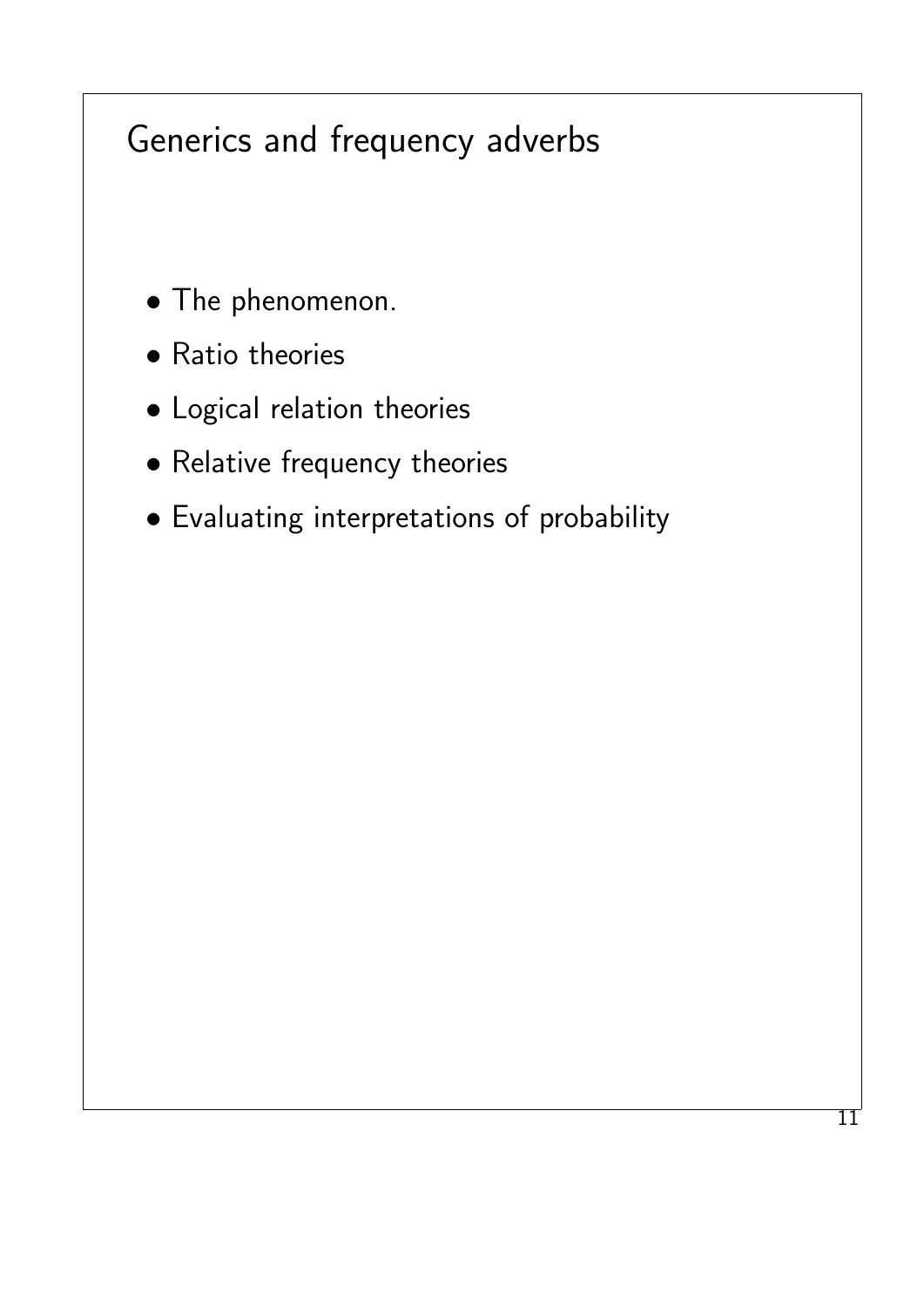#### The phenomenon

- Generics and frequency statements are very common, and very mysterious.
- Weak, since they ar econtingent, and allow exceptions:
	- (9) a. Every bird flies.
		- b. Birds (usually) fly.
- Strong, since they are  $lawlike$ :
	- (10) a. Every Supreme Court judge has a prime Social Security number.
		- b. Supreme Court judges (always/usually) have a prime Social Security number.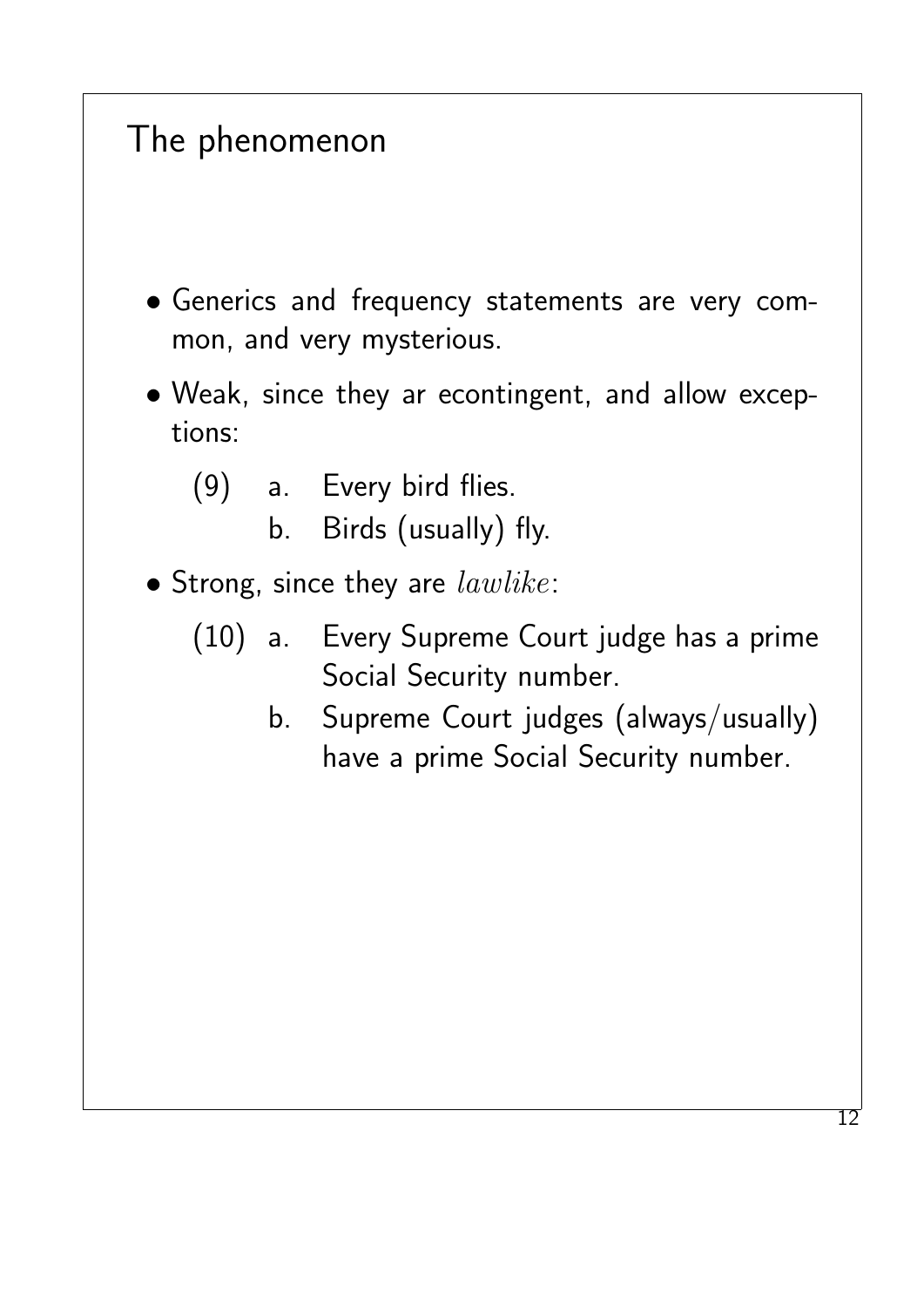# A probabilistic account

(11) a. Birds always fly  
b. 
$$
P(\text{fly}|bird) = 1
$$

(12) a. **Birds never fly**  
b. 
$$
P(\textbf{fly}|\textbf{bird}) = 0
$$

(13) a. Birds sometimes fly  
b. 
$$
P(\text{fly}|\text{bird}) > 0
$$

(14) a. Birds 
$$
\begin{cases} \text{usually} \\ \text{often} \\ \emptyset \end{cases} \text{fly} \\ b. \quad P(\text{fly}|bird) > ?
$$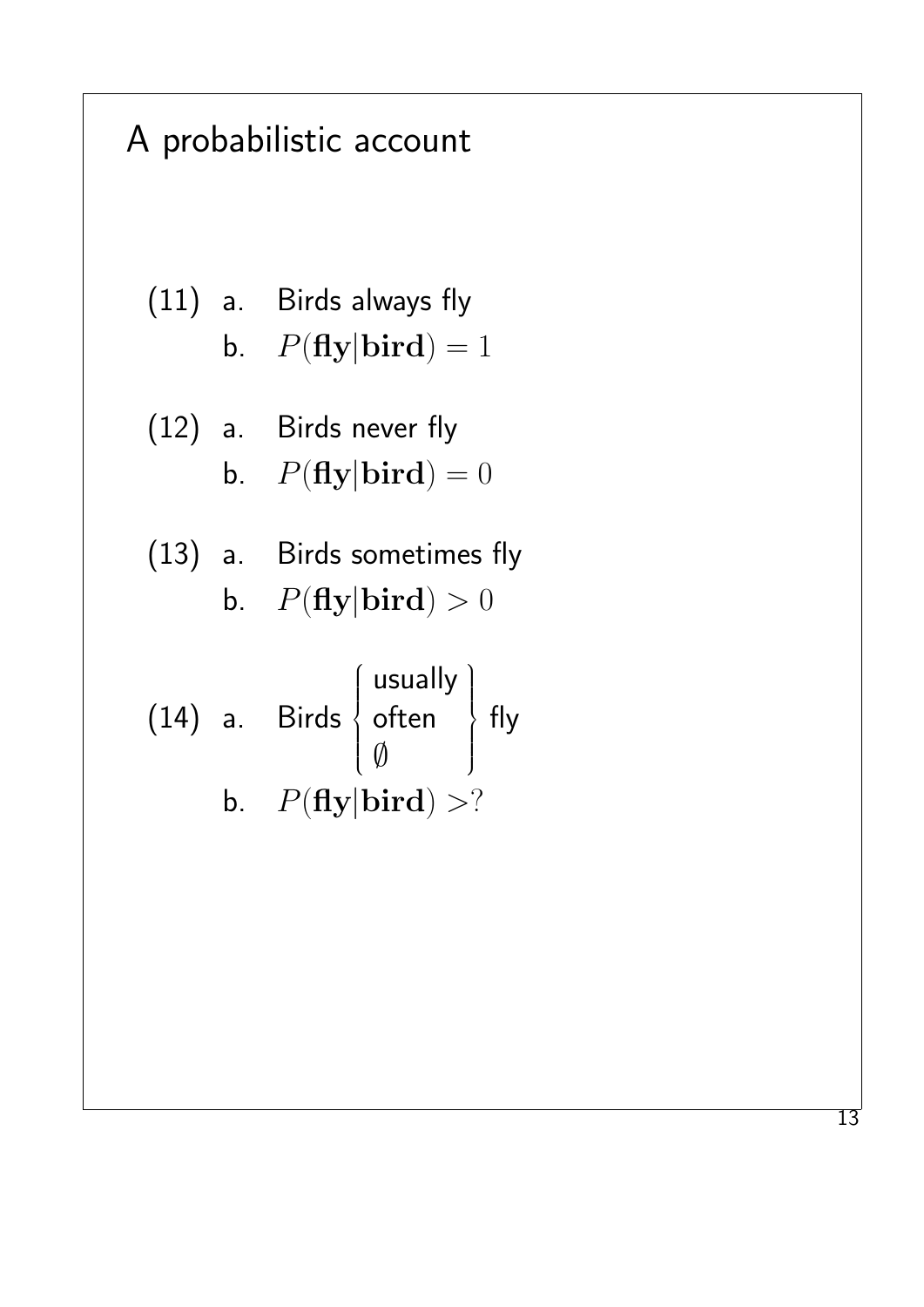### Ratio Theories

$$
\bullet \; P(A|B) = \frac{|A \cap B|}{|B|}
$$

• The probability for a fair coin to come up "heads": the ratio of observed tosses where the coin came up "heads."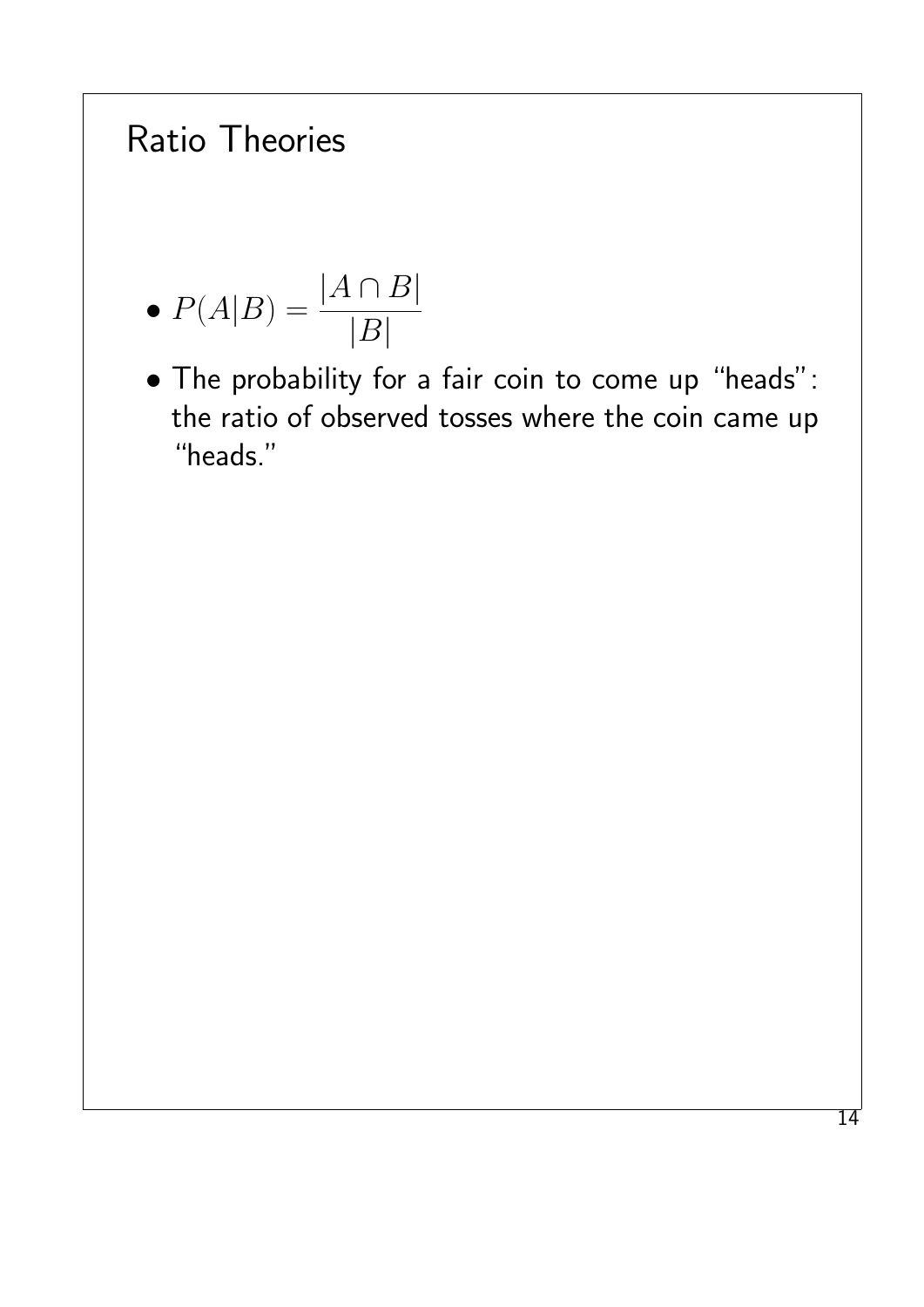# Åquist et al. (1980)

Frequency adverbs are relations between sets.

- (15) a. Birds always fly
	- b. always $(\lambda x$ bird $(x), \lambda x$ fly $(x))$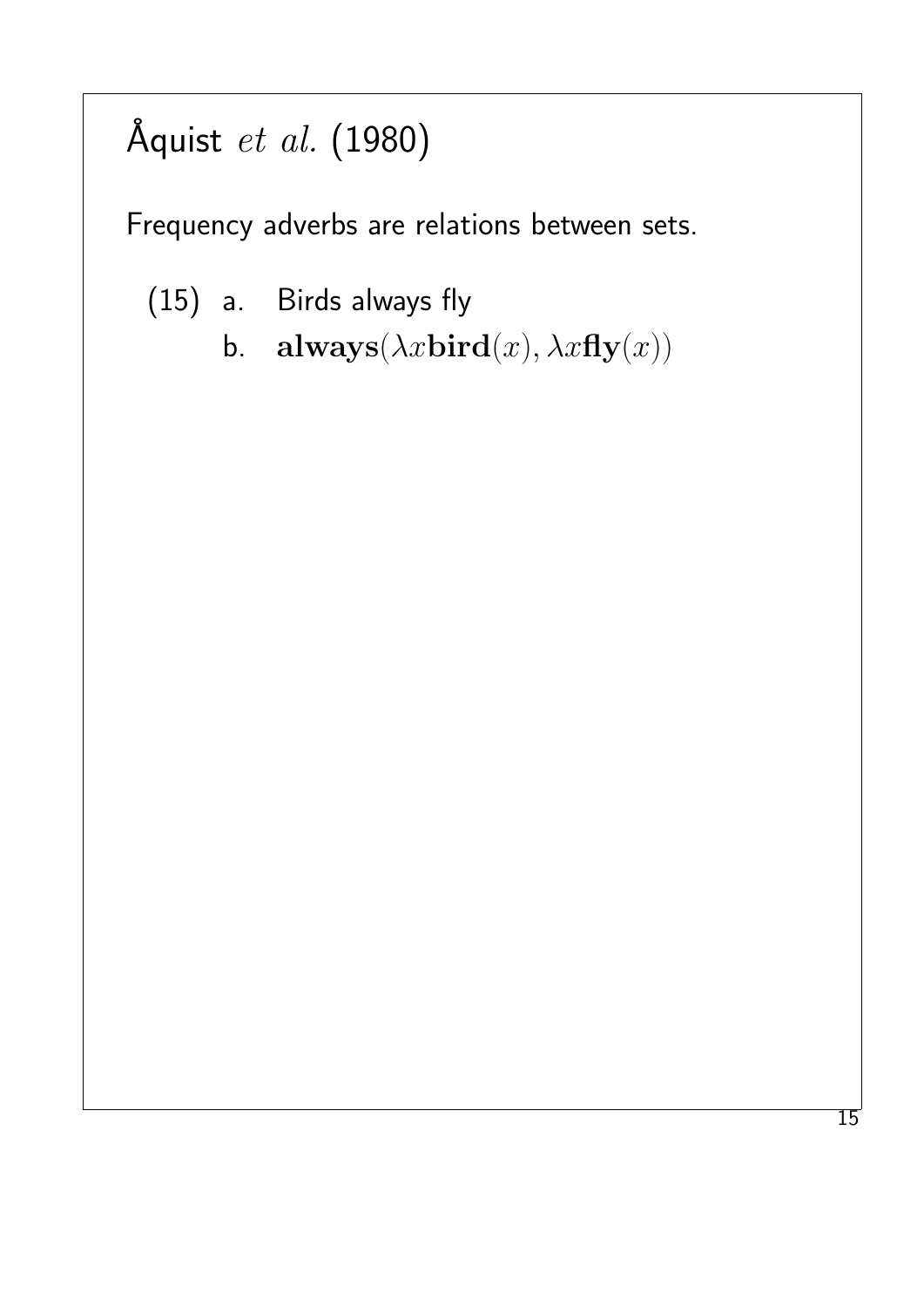#### Truth conditions

- always $(A, B)$  is true iff  $P(A|B) = 1$
- very-often $(A, B)$  is true iff  $P(A|B) \ge 0.9$
- often $(A, B)$  is true iff  $P(A|B) \ge 0.7$
- fairly-often $(A, B)$  is true iff  $P(A|B) > 0.5$
- fairly-seldom $(A, B)$  is true iff  $P(A|B) < 0.5$
- seldom $(A, B)$  is true iff  $P(A|B) \leq 0.3$
- very-seldom $(A, B)$  is true iff  $P(A|B) < 0.1$
- $\mathbf{never}(A, B)$  is true iff  $P(A|B) = 0$
- sometimes(A, B) is true iff  $P(A|B) \neq 0$
- Generics?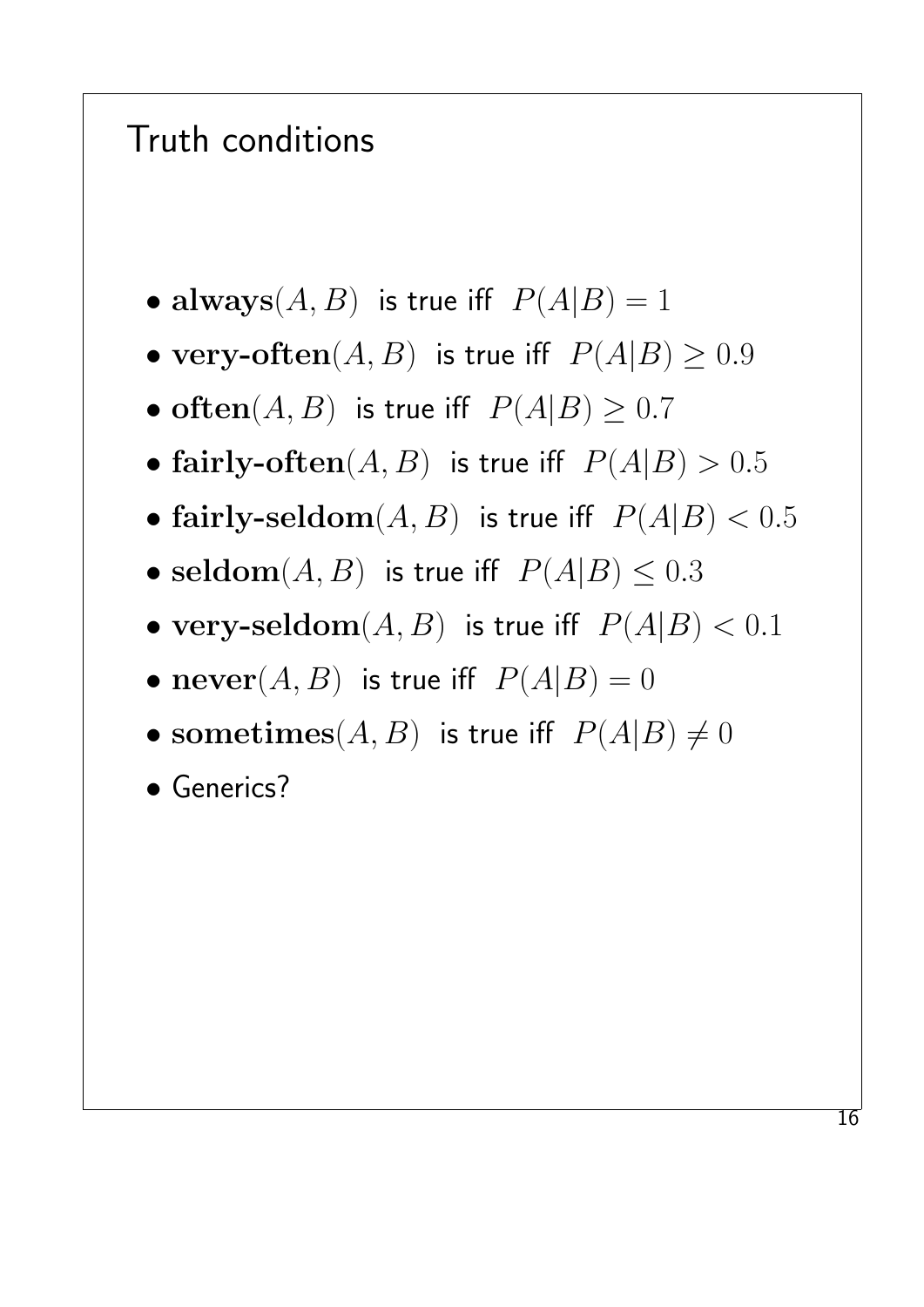# The meaning of probability

Ratio between sets

$$
P(A|B) =_{\text{def}} \frac{|A \cap B|}{|B|}.
$$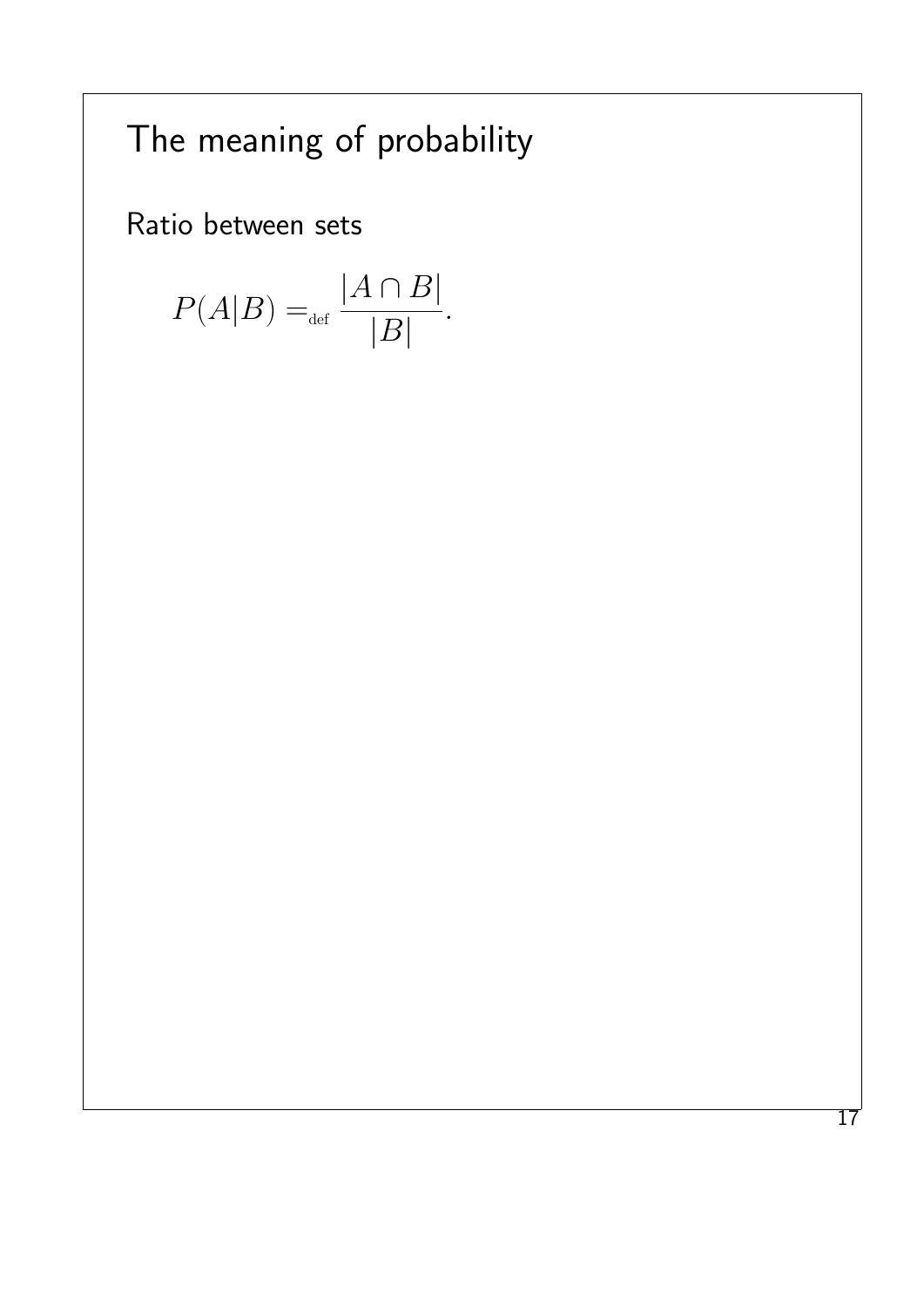#### Logical Relation Theories

- $P(A|B)$  is the ratio of possible worlds in which both  $A$  and  $B$  hold to those where  $B$  holds.
- The probability that a coin comes up "heads,": the ratio of worlds in which it comes up "heads" to worlds in which it is tossed.
- Of course, some measure function on worlds must be defined.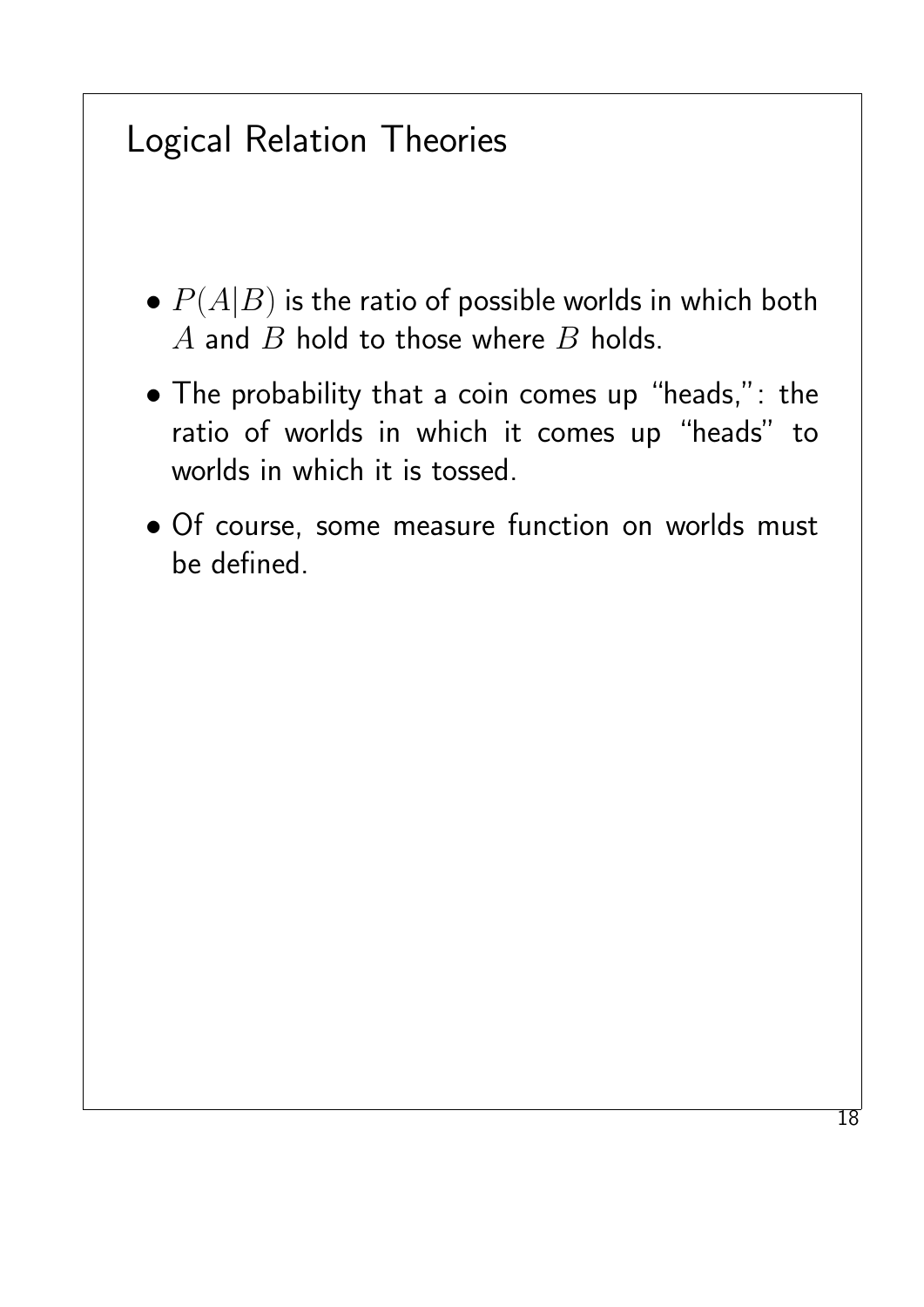# Probability Distribution over Worlds

Schubert and Pelletier (1989):

- $\bullet$   $Birds$   $fly$  is true just in case in "most" pairs of possible worlds and birds, the bird flies in that world.
- "most" is to be interpreted in terms of some probability distribution favoring worlds  $w^\prime$  similar to the actual world with regard to the "inherent" or "essential" nature of things.
- They leave open what this means.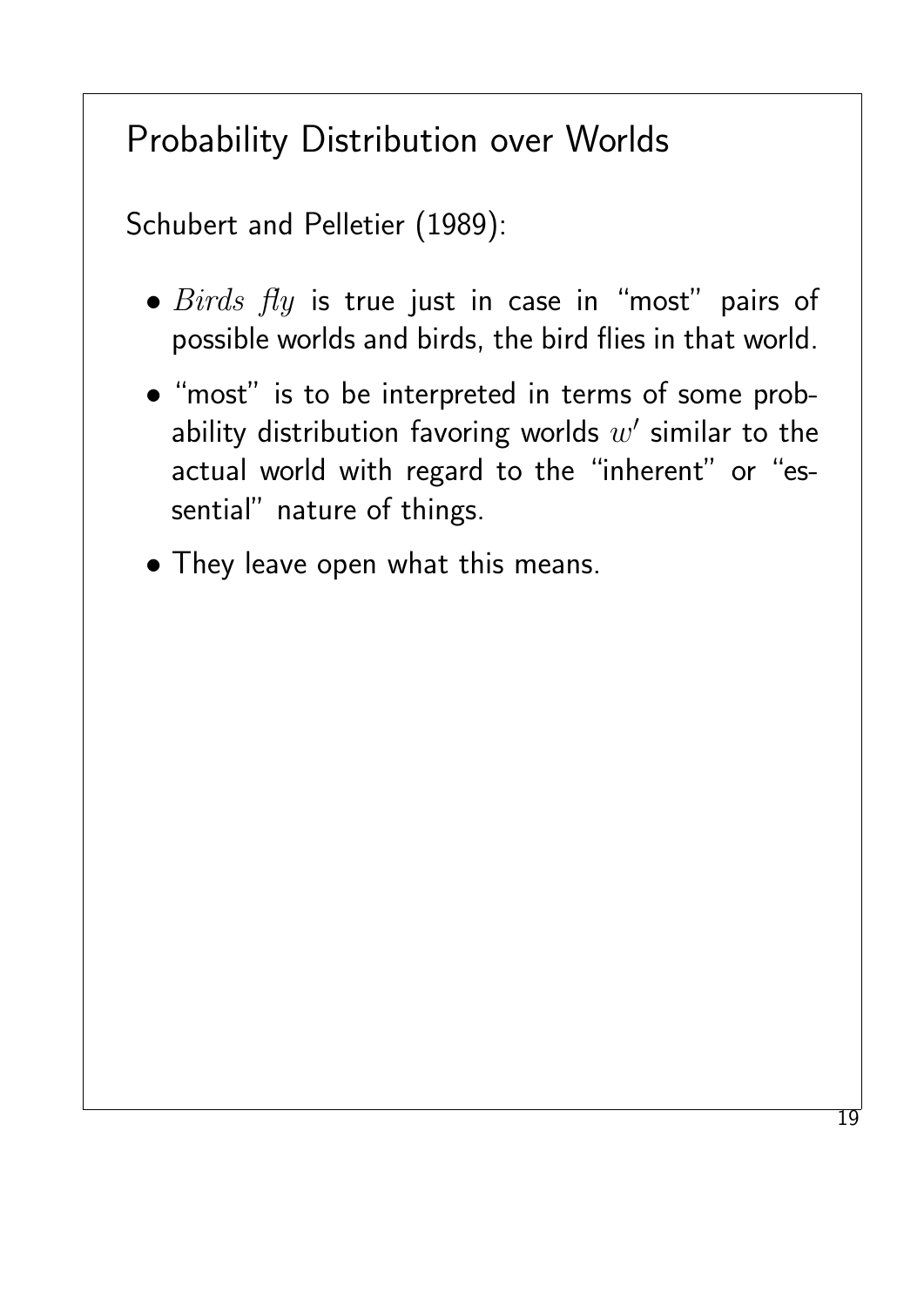#### Normality

Kratzer (1981) deals with qualitative probability judgments:

- (16) a. There is a good possibility that Gauzner-Michl was the murderer.
	- b. There is, however, still a slight possibility that Kastenjakl was the murderer.
	- c. Gauzner-Michl is more likely to be the murderer than Kastenjakl.
	- d. It is probable that Gauzner-Michl was the murderer.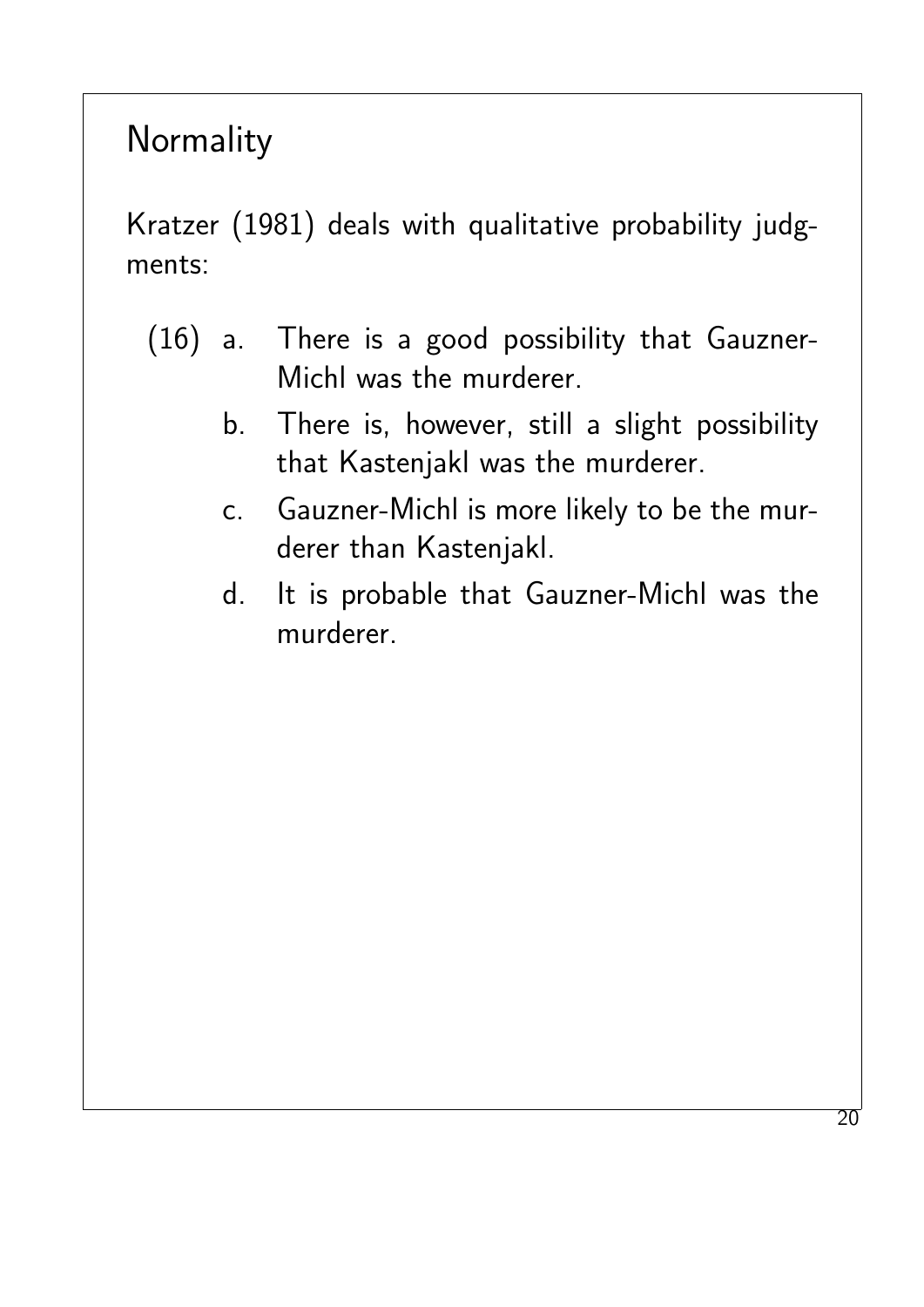## Modality

- Qualitative probability judgments are modal.
- Modality has two components:
	- 1. Modal base  $W: A$  set of accessible worlds, indicating the type of modality—logical, physical, epistemic, deontic, etc.
	- 2. Ordering source: if  $w_1 \leq w_2$ , then  $w_2$  is closer to the ideal, or more "normal" than  $w_1$ .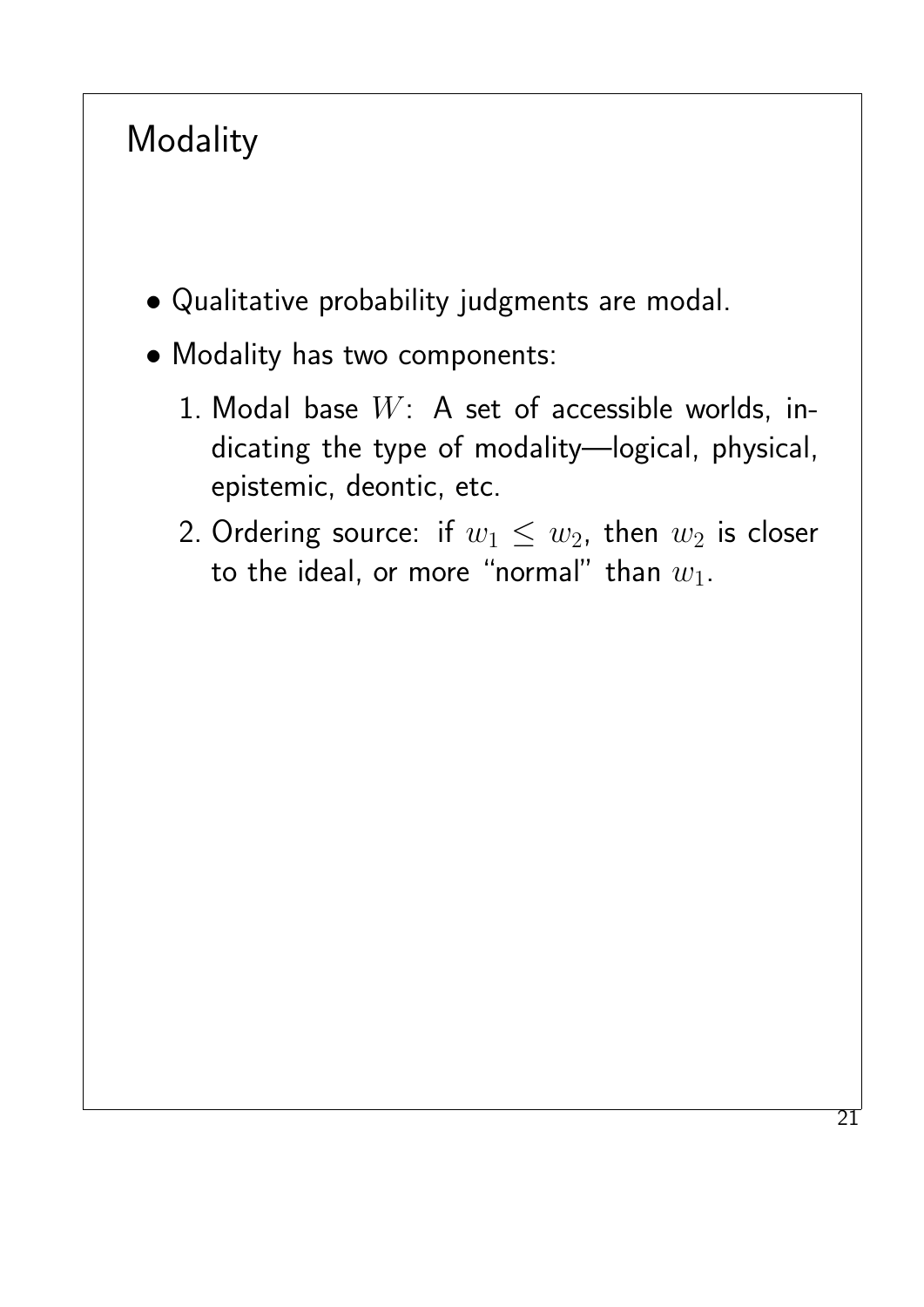#### Human necessity

- $\bullet$   $\phi$  is humanly necessary iff it is true in all worlds closest to the ideal.
- $\bullet$  More formally: for all  $w\in W$  there is  $w'\in W$  s.t.
	- 1.  $w \leq w'$

2. for all  $w'' \in W$ , if  $w' \leq w''$  then  $\phi$  is true in  $w''$ .

• It is probable that Gauzner-Michl was the murderer is true iff in all worlds in which events turned out in the normal, expected way, Gauzner-Michl was the murderer.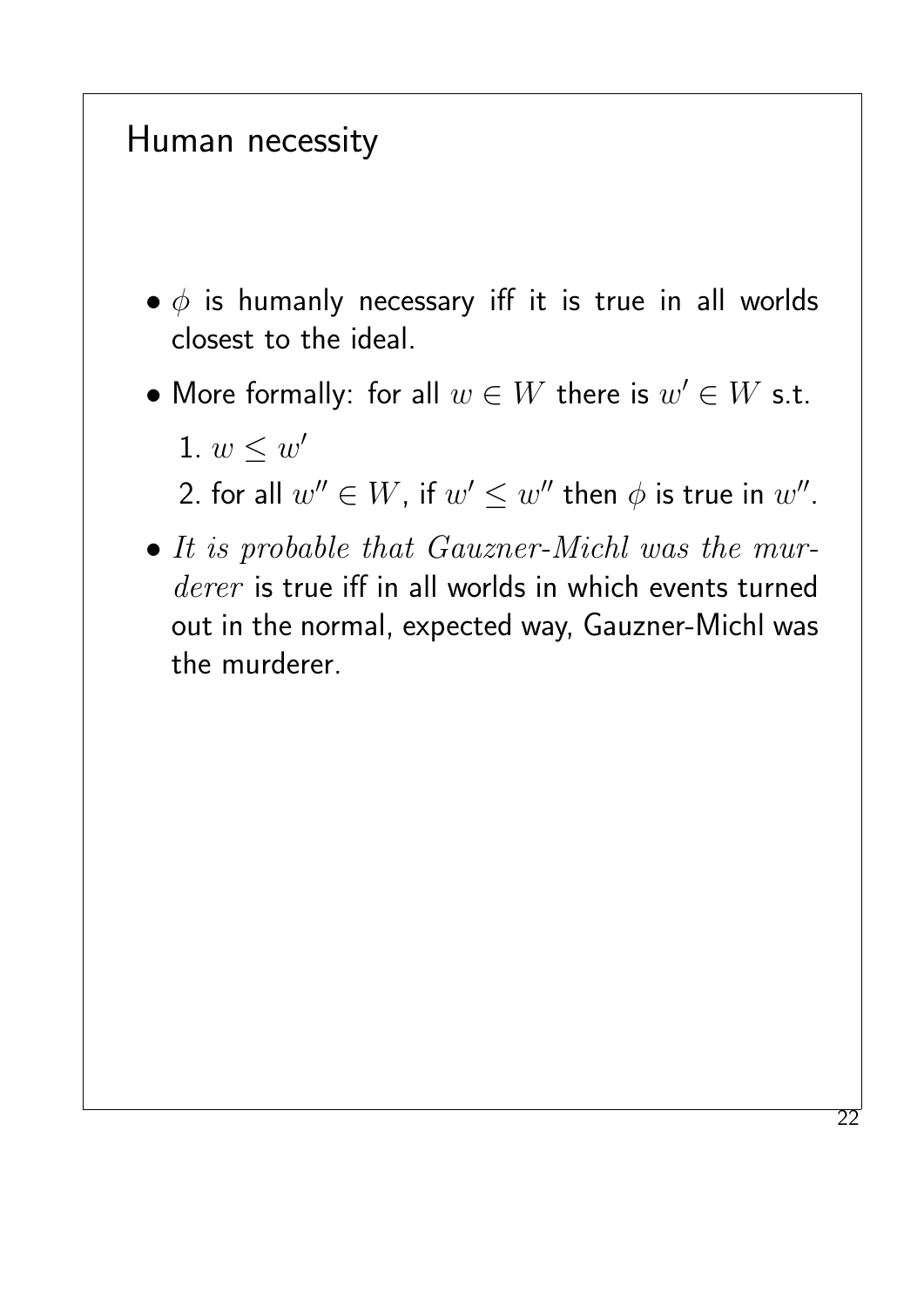#### Human possibility

- $\bullet$   $\phi$  is a human possibility iff  $\neg \phi$  is not a human necessity.
- There is a good possibility that Gauzner-Michl was the murderer is true just in case it is not probable that Gauzner-Michl was not the murderer.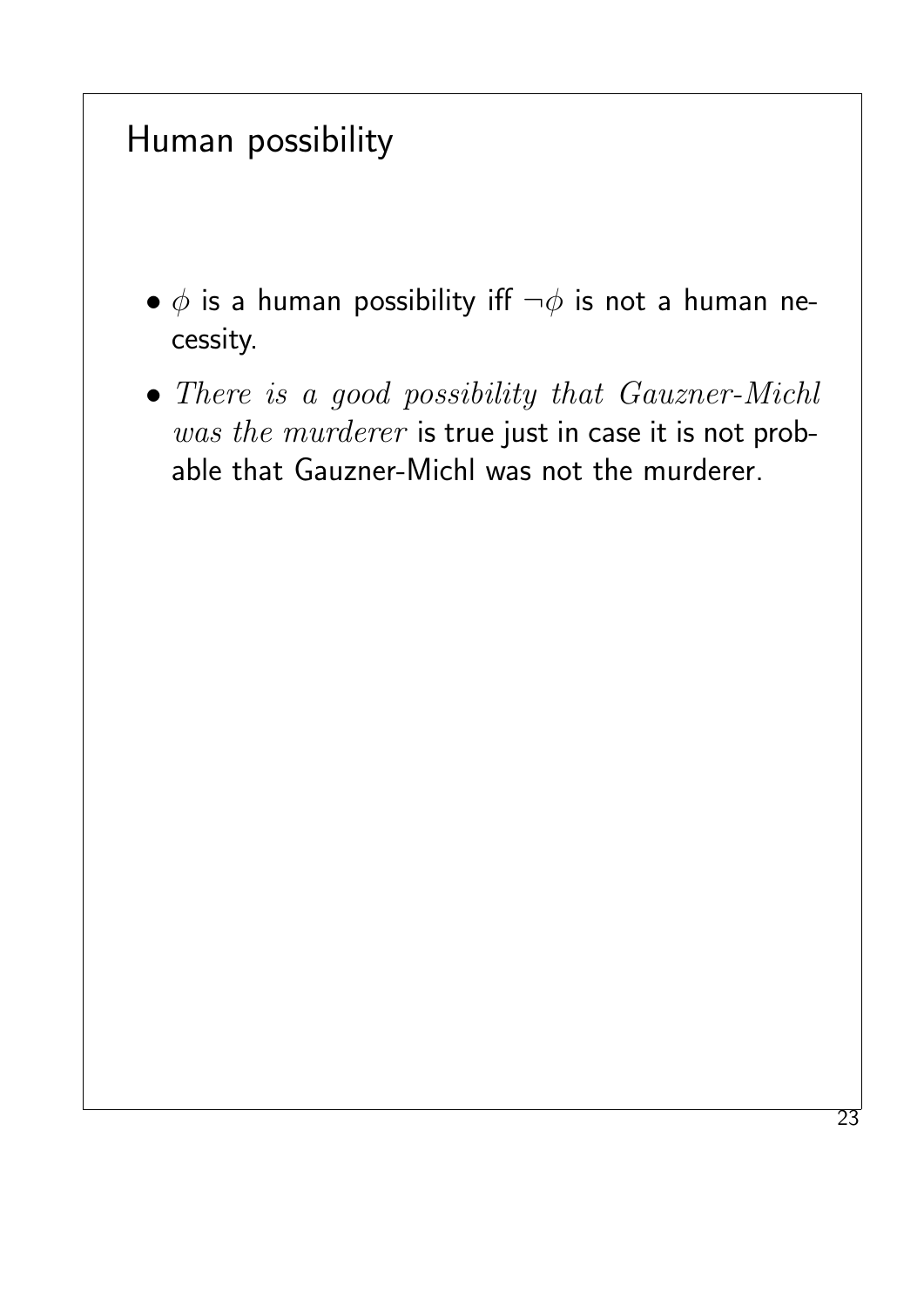#### Slight possibility

- $\phi$  is slightly possible iff
	- 1. There is at least one  $w \in W$  in which  $\phi$  is true, and
	- 2.  $\neg \phi$  is a human necessity.
- There is a slight possibility that Kastenjakl was the murderer means that it is probable that Kastenjakl was not the murderer, but it is still possible that he was.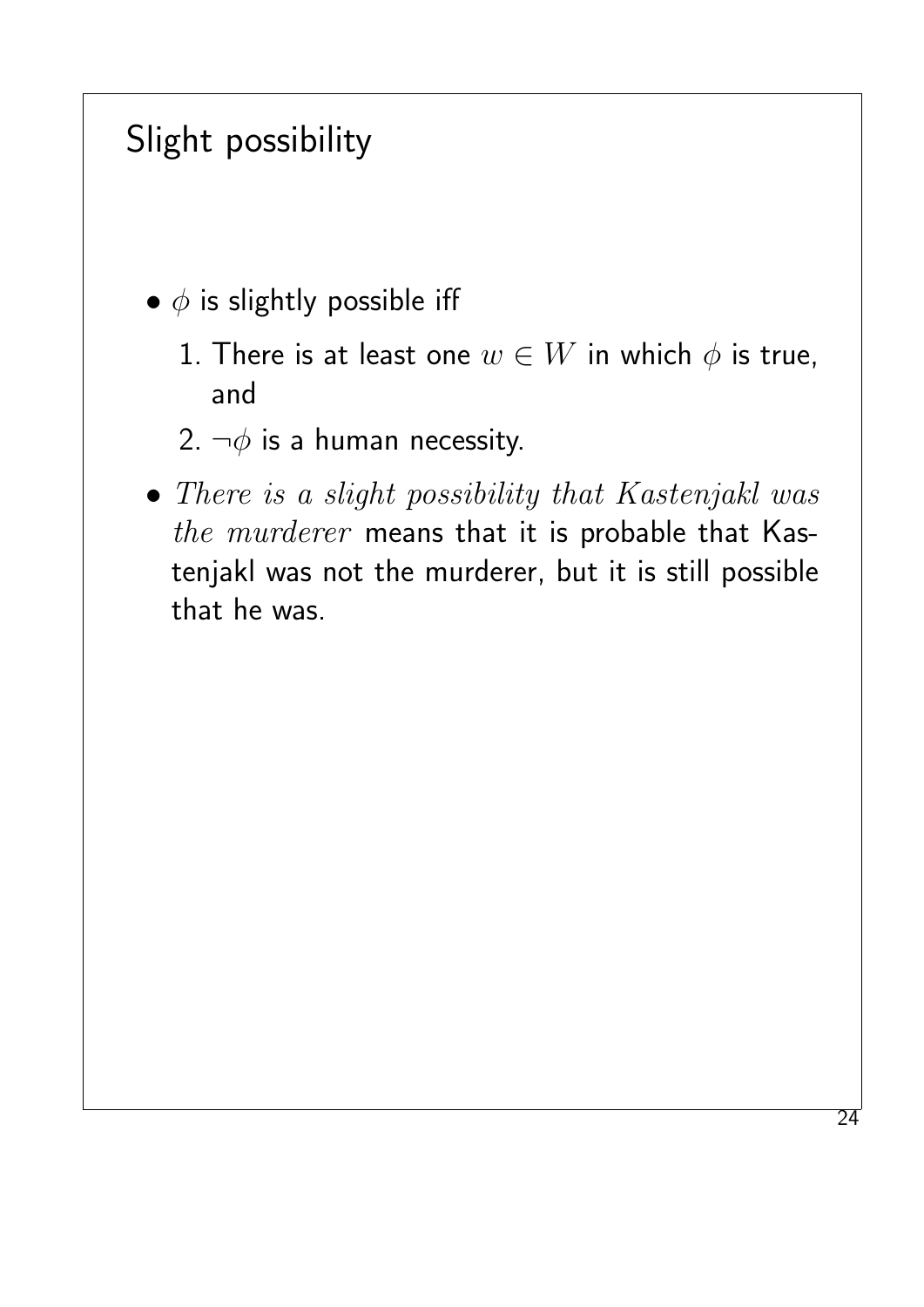#### Comparative possibility

- $\bullet$   $\phi_1$  is more possible than  $\phi_2$  iff for every world in which  $\phi_2$  holds, there is a world where  $\phi_1$  holds which is at least as normal, but there is a world where  $\phi_1$ holds for which there is no world at least as normal in which  $\phi_2$  holds.
- Formally:
	- 1. for all  $w \in W$ , if  $\phi_2$  holds in w then there is  $w \leq w'$  s.t.  $\phi_1$  holds in  $w'$ , and
	- 2. there is  $w \in W$  s.t.  $\phi_1$  holds in w and for no  $w \leq w'$ ,  $\phi_2$  holds in  $w'$ .
- The truth of  $Gauzner-Michl$  is more likely to be the murderer than Kastenjakl entails that for every world in which Kastenjakl is the murderer, there is a world at least as normal where Gauzner-Michl is; but there is at least one world  $w$  where Gauzner-Michl is the murderer, and in all the worlds that are at least as normal as  $w$ , Kastenjakl is not the murderer.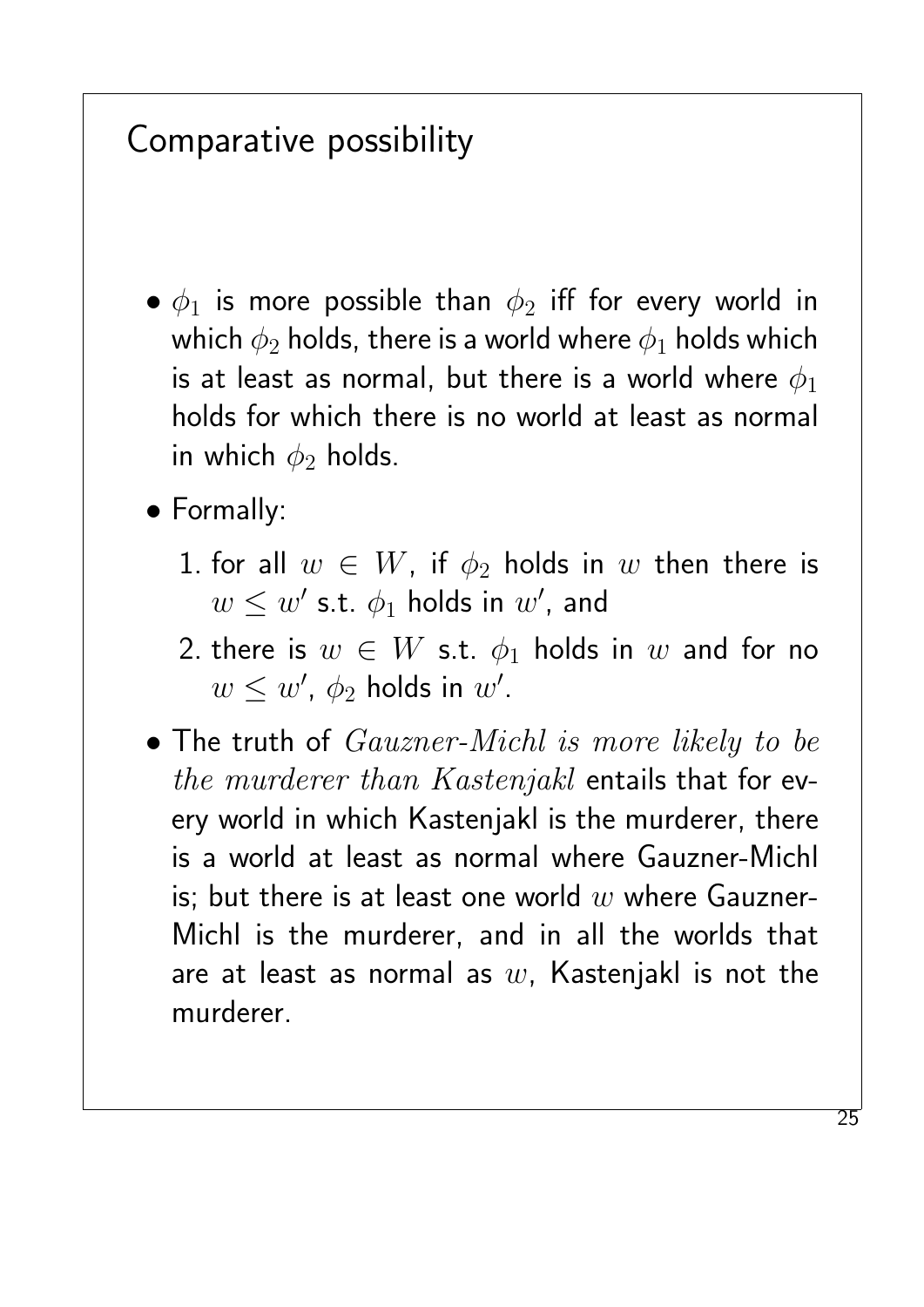#### **Generics**

Many researchers:

- Generics express human necessity.
- For example:  $Birds$   $fly$  is true just in case in the most normal worlds, all birds fly.
- Cannot account for frequency adverbs, because it cannot handle quantitative judgments.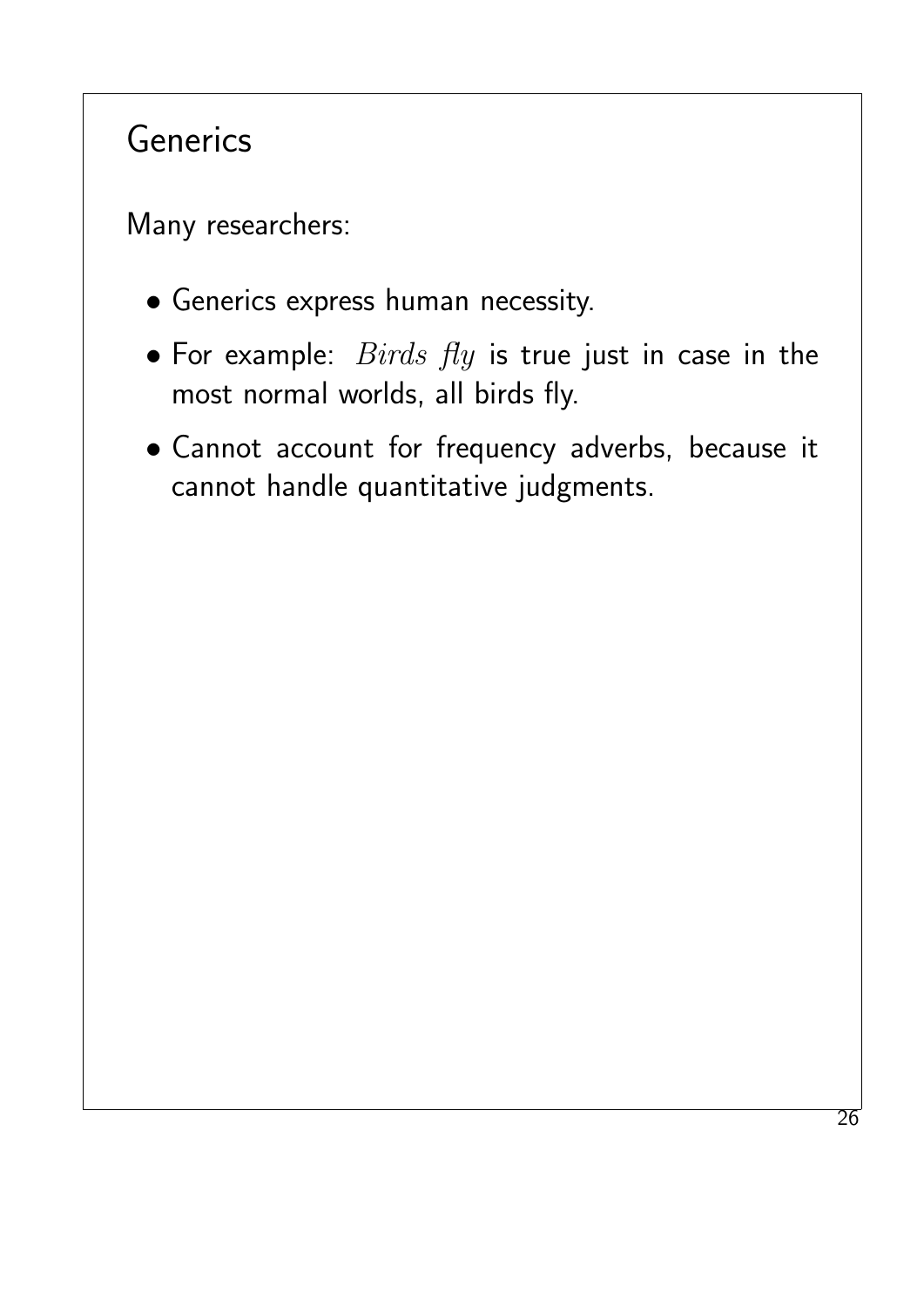#### Relative Frequency Theories

- $\bullet$   $P(A|B)$  is the mathematical limit of the proportion of  $B$ s that are  $A$ s as the number of  $B$ s approaches infinity.
- Intuitively: the longer you toss a coin, the closer to 0.5 will the ratio of "heads" get. If you could toss the coin an infinite number of times, you would get exactly 0.5.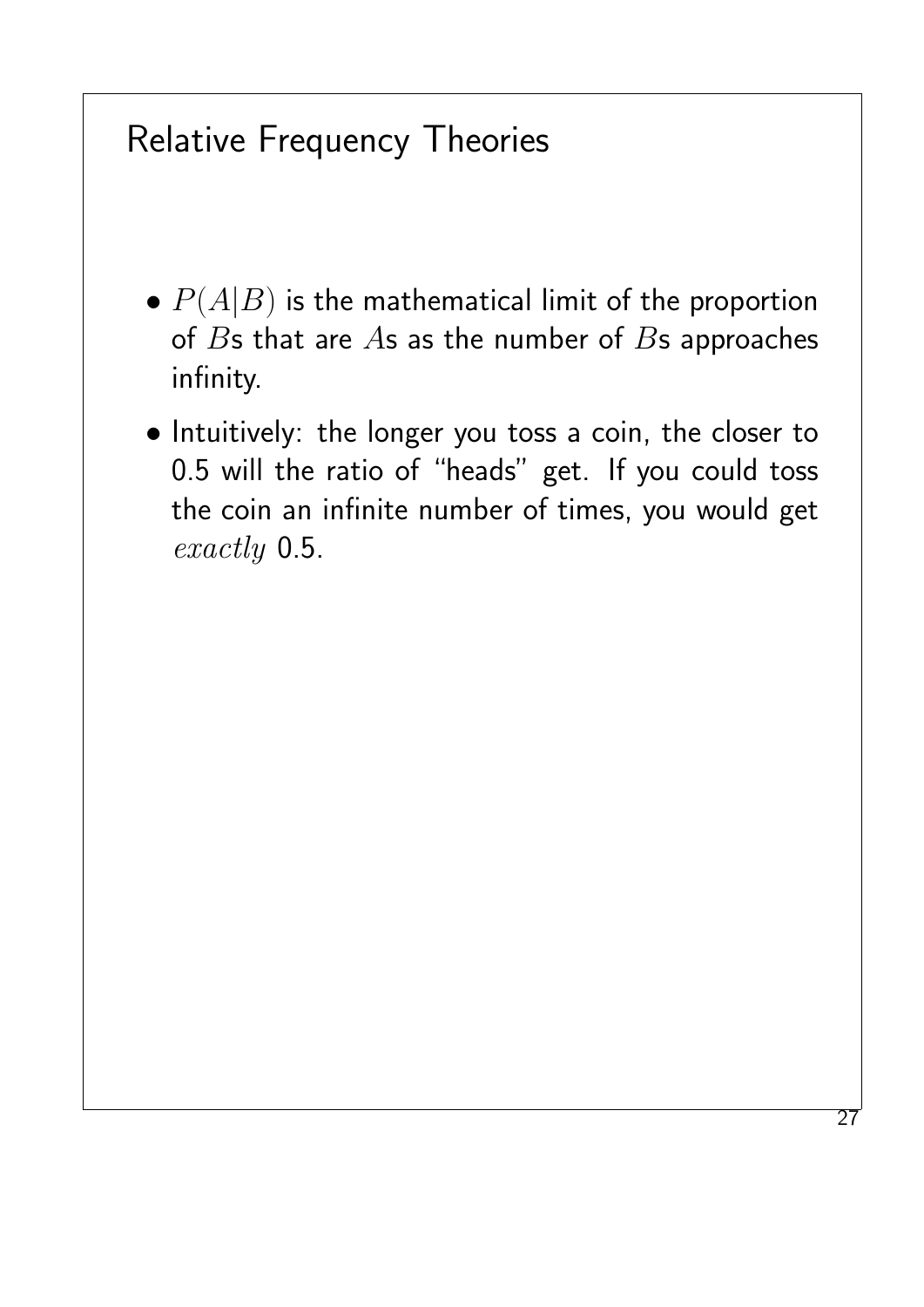# Cohen (1999)

- Models with branching time.
- $\bullet$  Each linear course of time is called a  $history.$
- $Birds$  (usually)  $fly$  is evaluated with respect to histories that admit infinite sequences of birds.
- Birds (usually)  $fly$  is true iff in every admissible such sequence, the limit of relative frequency of flying birds among birds is greater than 0.5.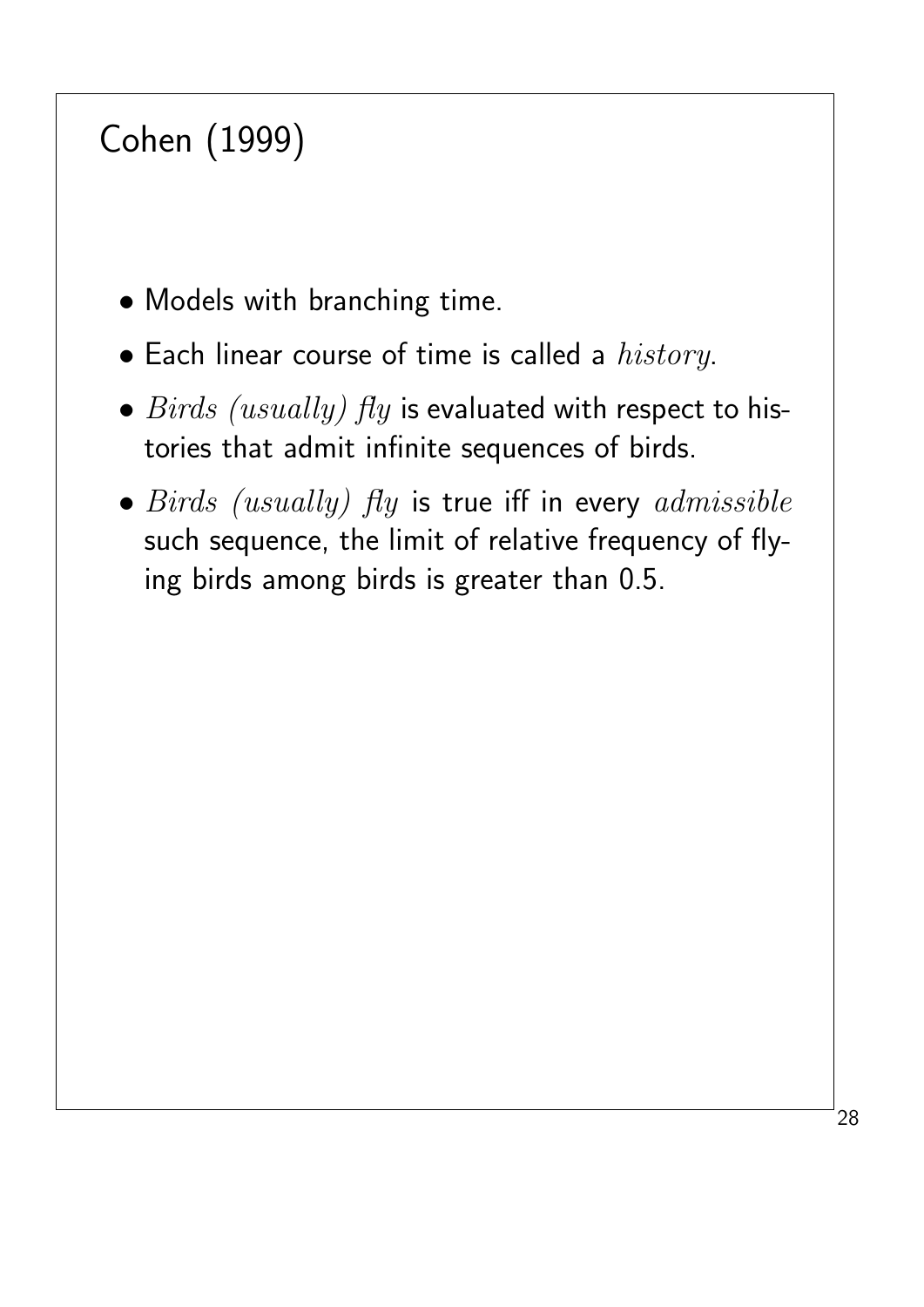# Admissibility

- It is impossible to observe infinitely long sequences in the actual world.
- They must be extrapolated from the actual history.
- Hence, observed instances must provide a good statistical sample.
- But we don't know how the sample was selected, so  $any$  sufficiently large sample must be a good sample.
- Thus: admissible histories must contain a sufficiently long interval of the actual history, and the relative frequency over that interval must be close to that of the admissible history as a whole.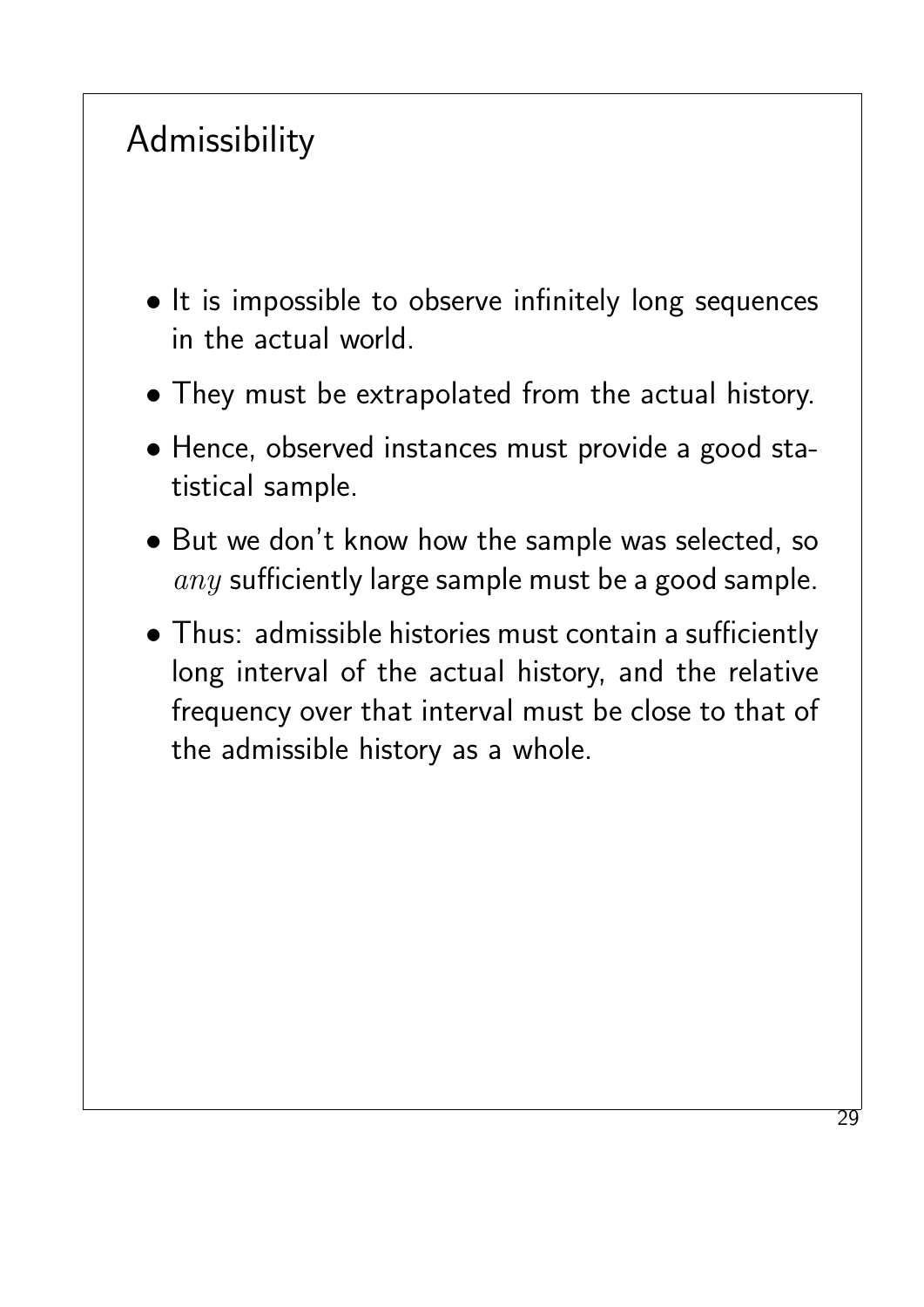#### Examples

- (17) a. Birds (usually) fly
	- b. In an admissible history: the proportion of flying birds remains roughly the same, forever.
- (18) a. John (often) jogs in the park.
	- b. In an admissible history: John continues to jog with roughly the same frequency, forever.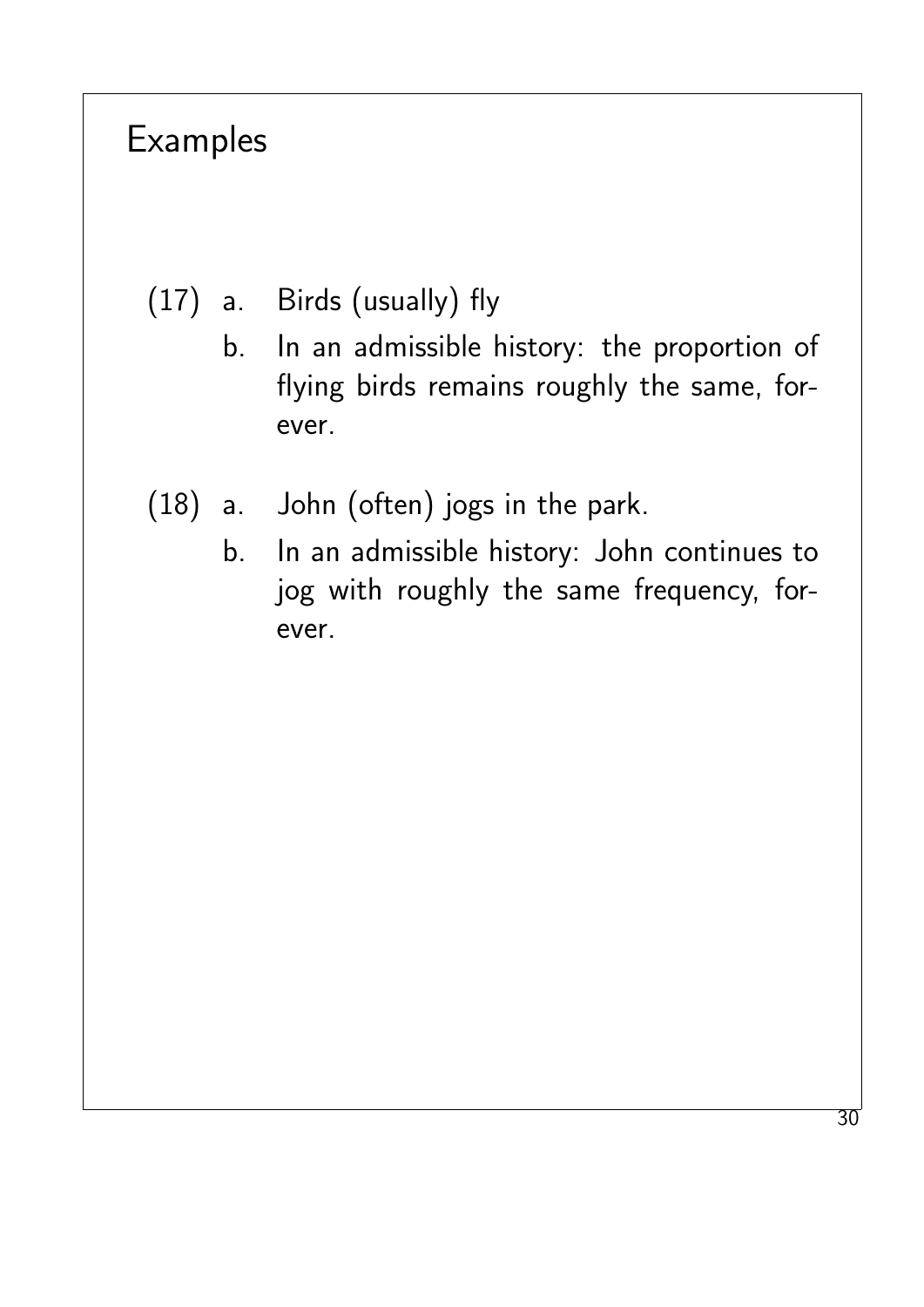#### Homogeneity

- After Salmon (1977): a reference class  $B$  is homogeneous iff for every partition of B, and every  $B' \subseteq B$ induced by the partition,  $P(A|B)$  is roughly equal to  $P(A|B')$ .
- If we consider only temporal partitions: The domain of generics and frequency adverbs is homogeneous.
- What about other partitions?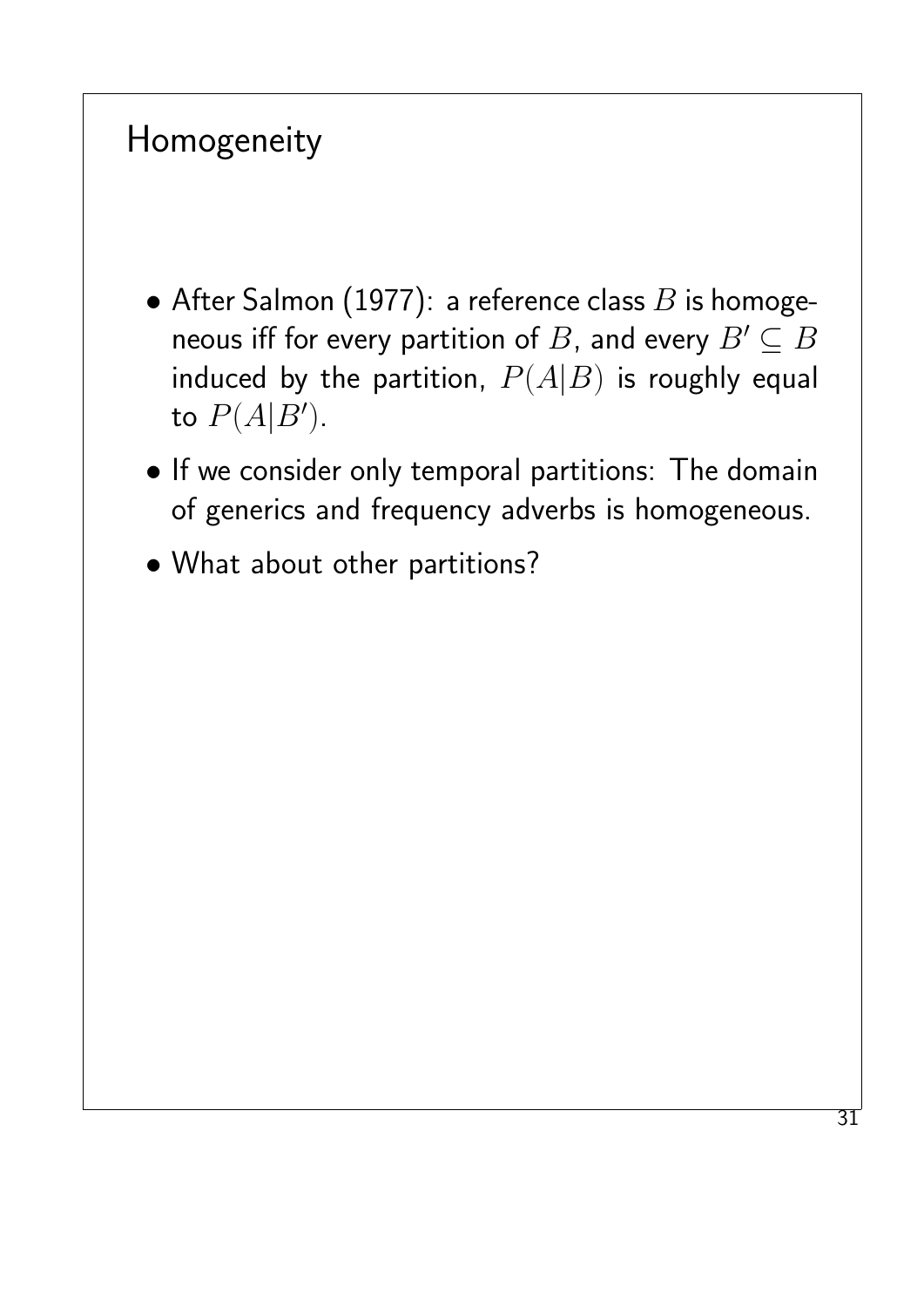#### Generics vs. frequency adverbs

While frequency adverbs require their domain to be homogeneous only with respect to the time partition, generics require homogeneity with respect to a great number of other partitions as well. Some examples:

- $(19)$  a. LOCATION: Israelis (usually) live on the coastal plain.
	- b. AGE: People are (usually) over three years old.
	- c. sex: Primary school teachers are (usually) female.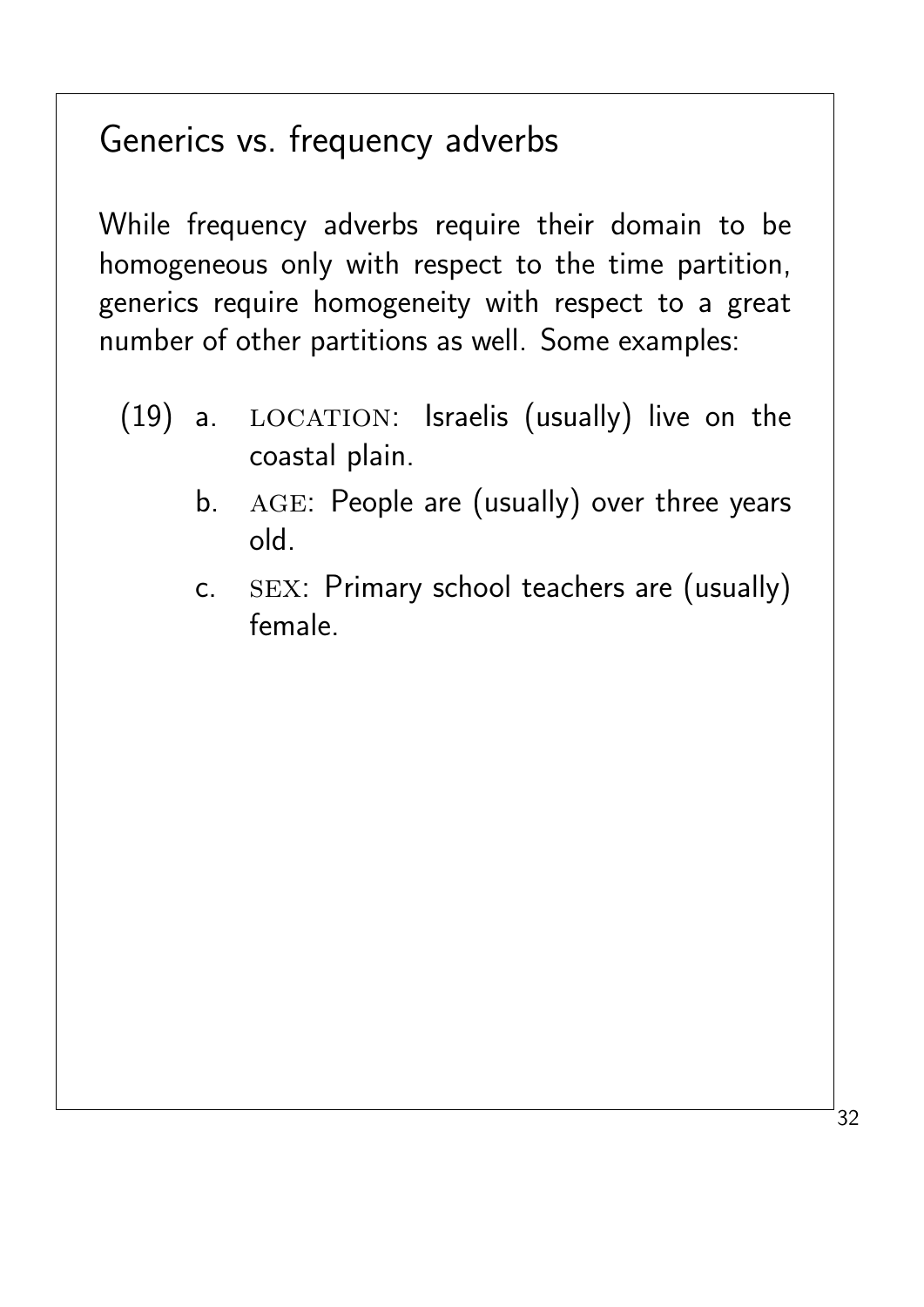## Evaluating Interpretations of Probability

- Which, if any, of the interpretations of probability should we choose?
- L. J. Cohen (1989): different interpretations of probability are appropriate for different applications.
- The applications are characterized by 4 parameters.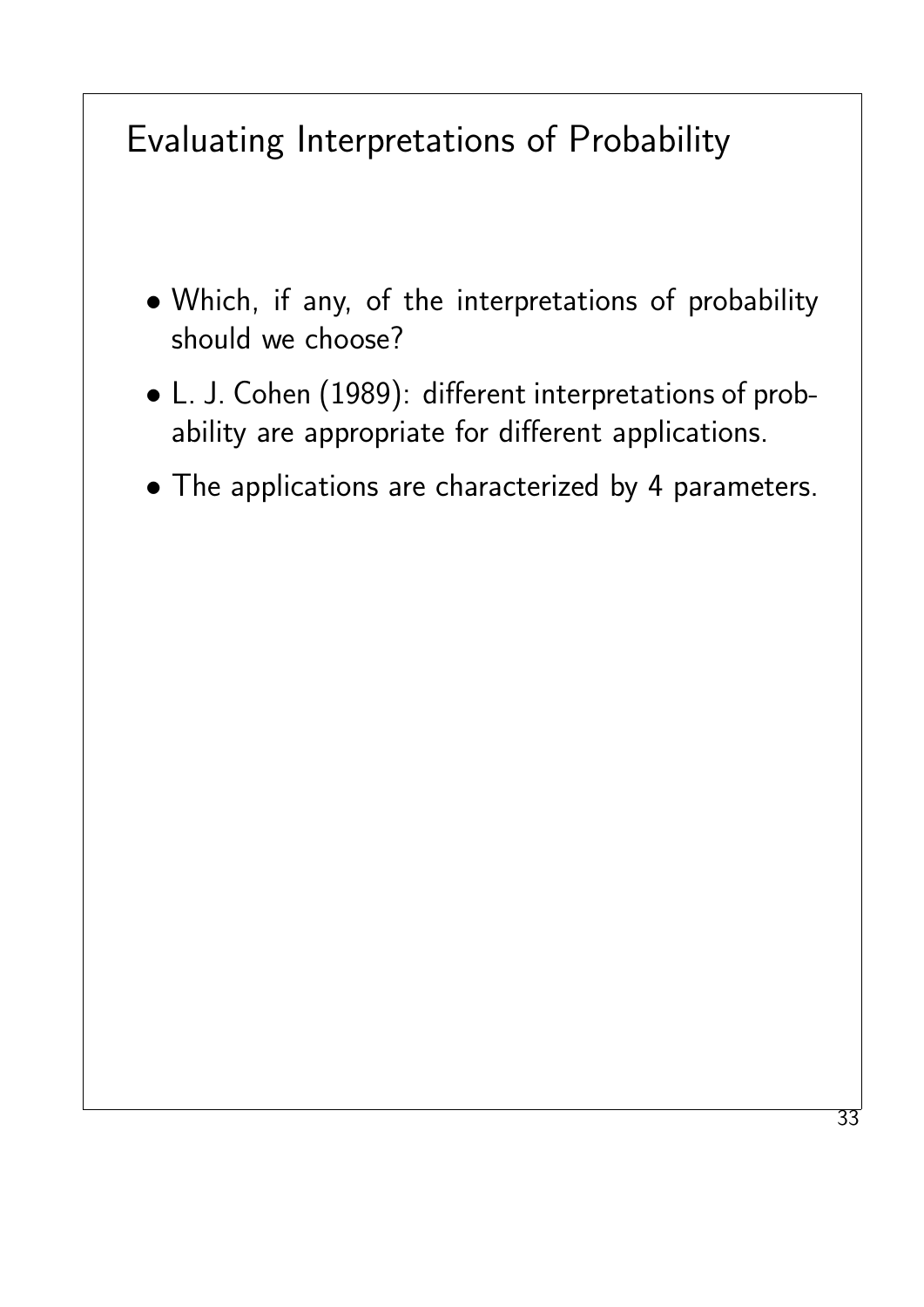#### Necessity vs. Contingency

Generics and frequency statements are true or false contingently.

Ratio: Contingent.

Logical relation: Necessary; but if the actual world is favored—contingent.

Relative frequency: Contingent.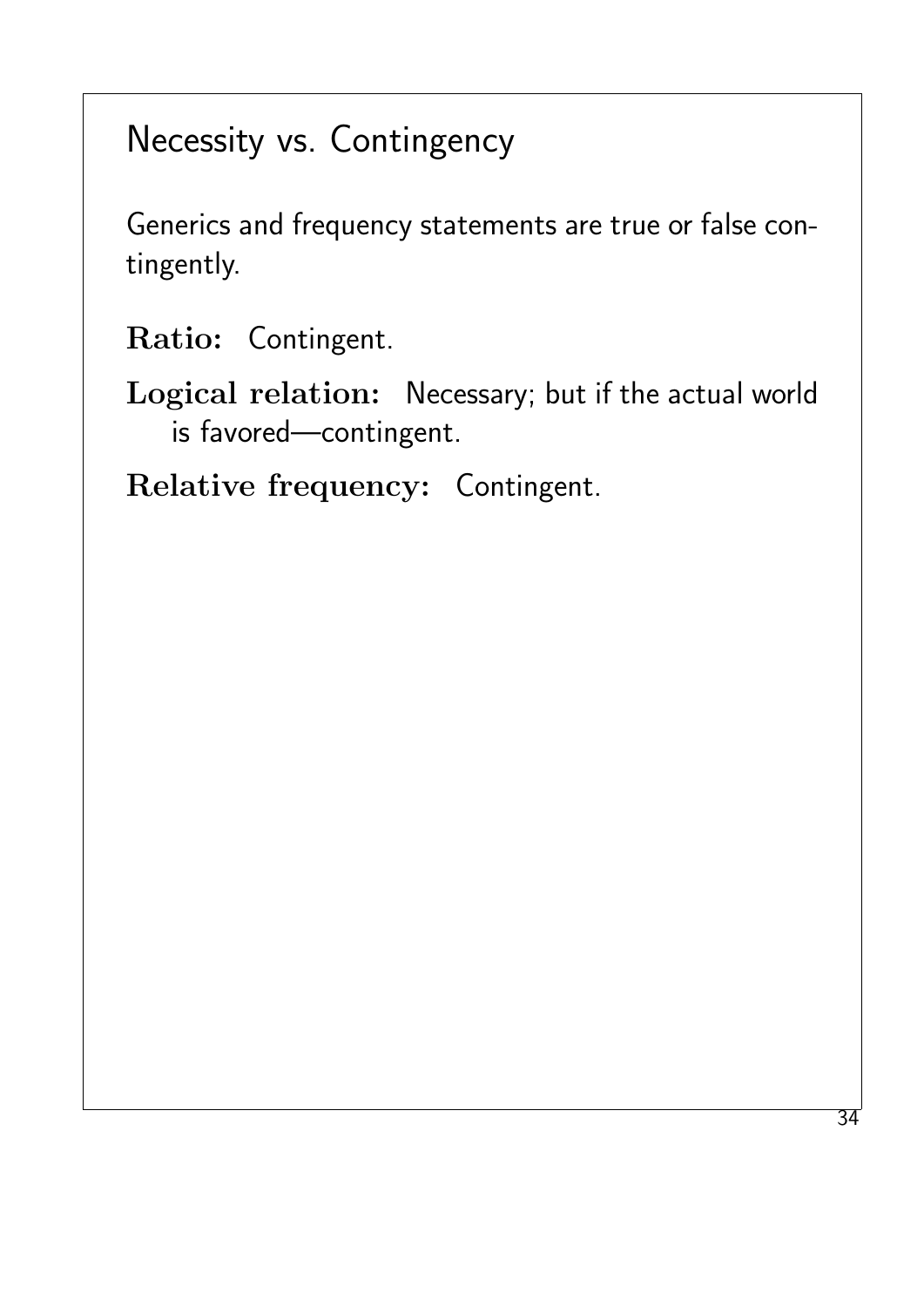#### Propositions vs. Properties

- What are  $A$  and  $B$  in  $P(A|B)$ ?
- Generics and frequency statements relate properties.
- And the theories?

Ratio: Properties.

Logical relation: Propositions. But can be ameneded to be about ratios of pairs of worlds and individuals, hence, in effect, properties.

Relative frequency: Properties.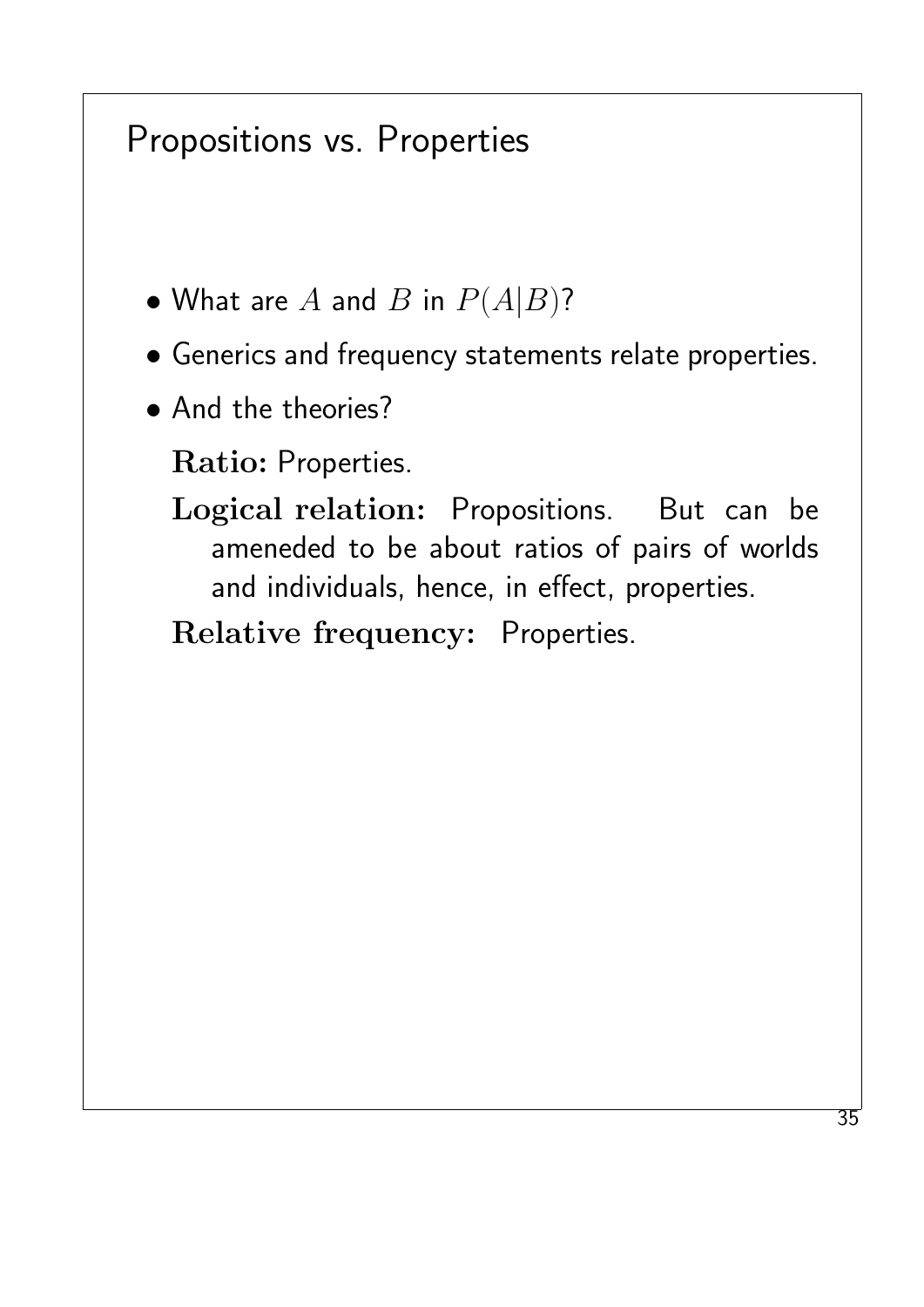# Substitutivity

- When can we substitute other terms for  $A$  or  $B$  without changing the probability  $P(A|B)$ ? When they have the same extension? Or intension? Or...?
- Generics and frequency adverbs are not extensional:
	- (20) A computer (always) computes the daily weather forecast (Carlson 1989).

Suppose today's weather forecast predicts a severe blizzard, and is consequently the main news item. Yet the following is false:

(21) A computer (always) computes the main news item.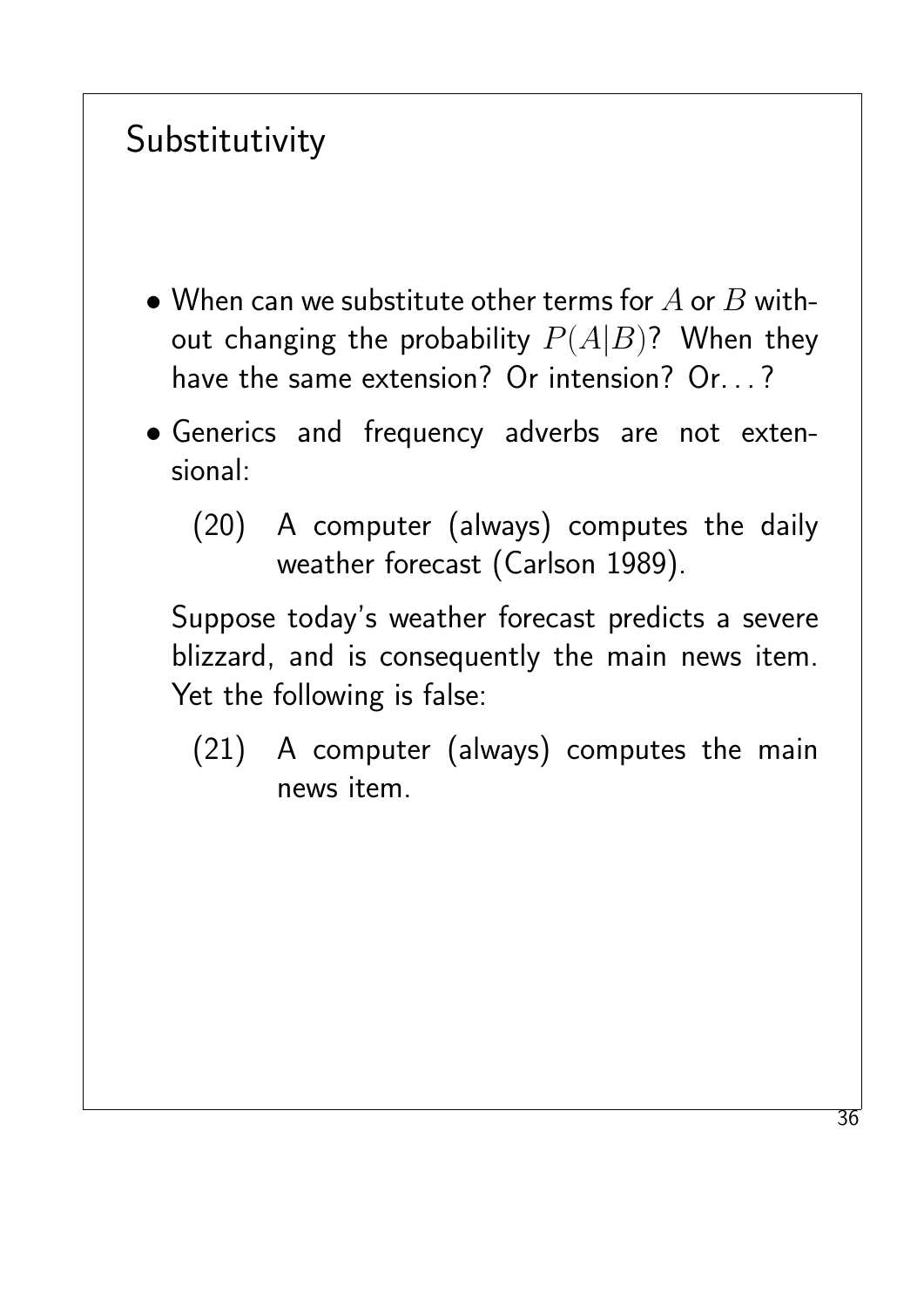#### Intensionality

- But they are not fully intensional either: Suppose that the weather report is John's favorite newspaper feature. Then the following would be true:
	- (22) A computer (always) computes John's favorite newspaper feature.
- Similarly, the following have the same truth conditions:
	- (23) a. The whale suckles its young.
		- b. The largest animal on Earth suckles its young.
- Hence: Generics and frequency adverbs are parametric on time, but not on possible worlds; if two properties have the same extension throughout time, they can be freely exchanged in a generic or a frequency sentence salva veritate.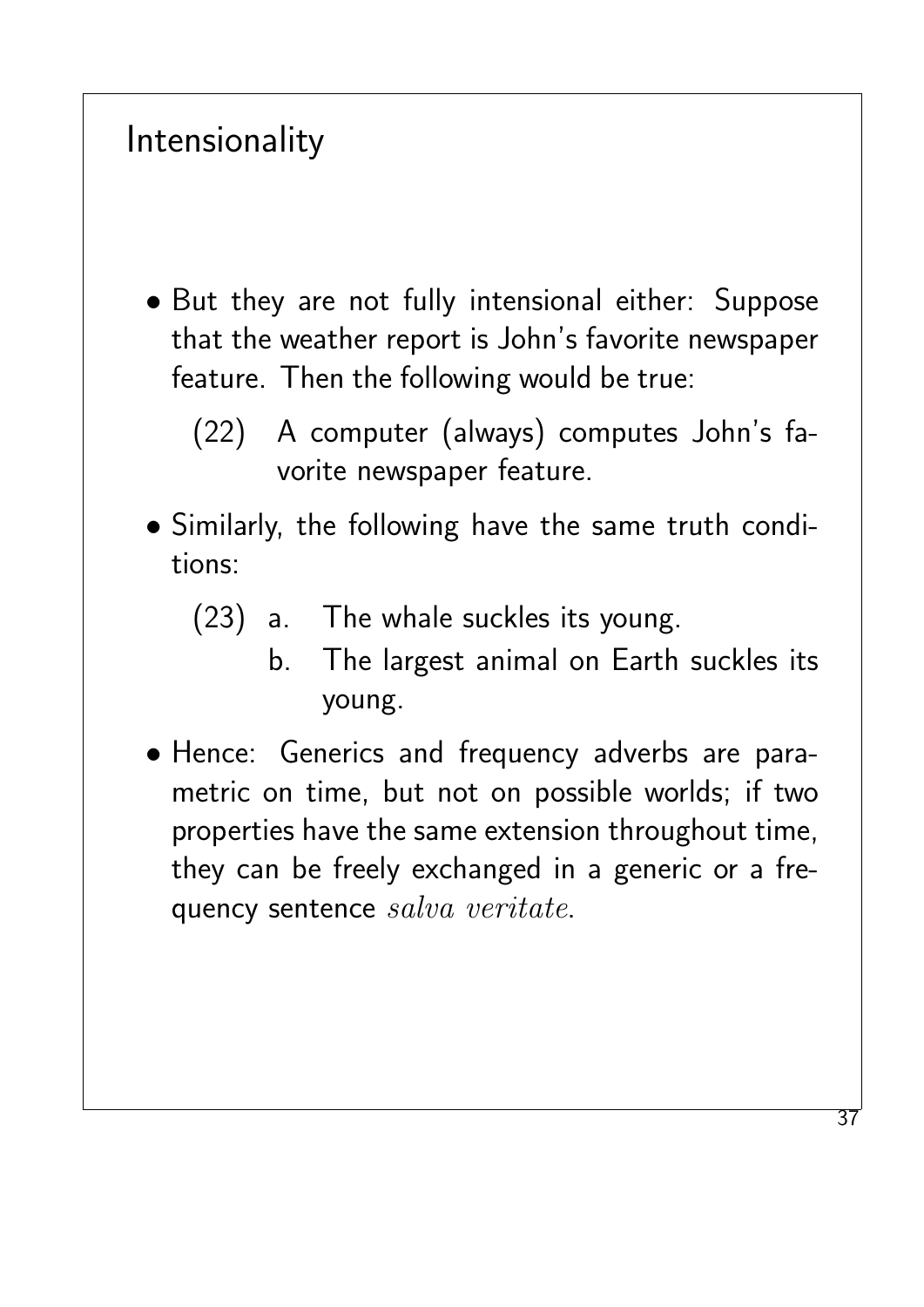Theories of probability and substitutivity

Ratio: Fully extensional.

Logical relation: Fully intensional.

Relative frequency: Parametric on time (histories) but not possible worlds.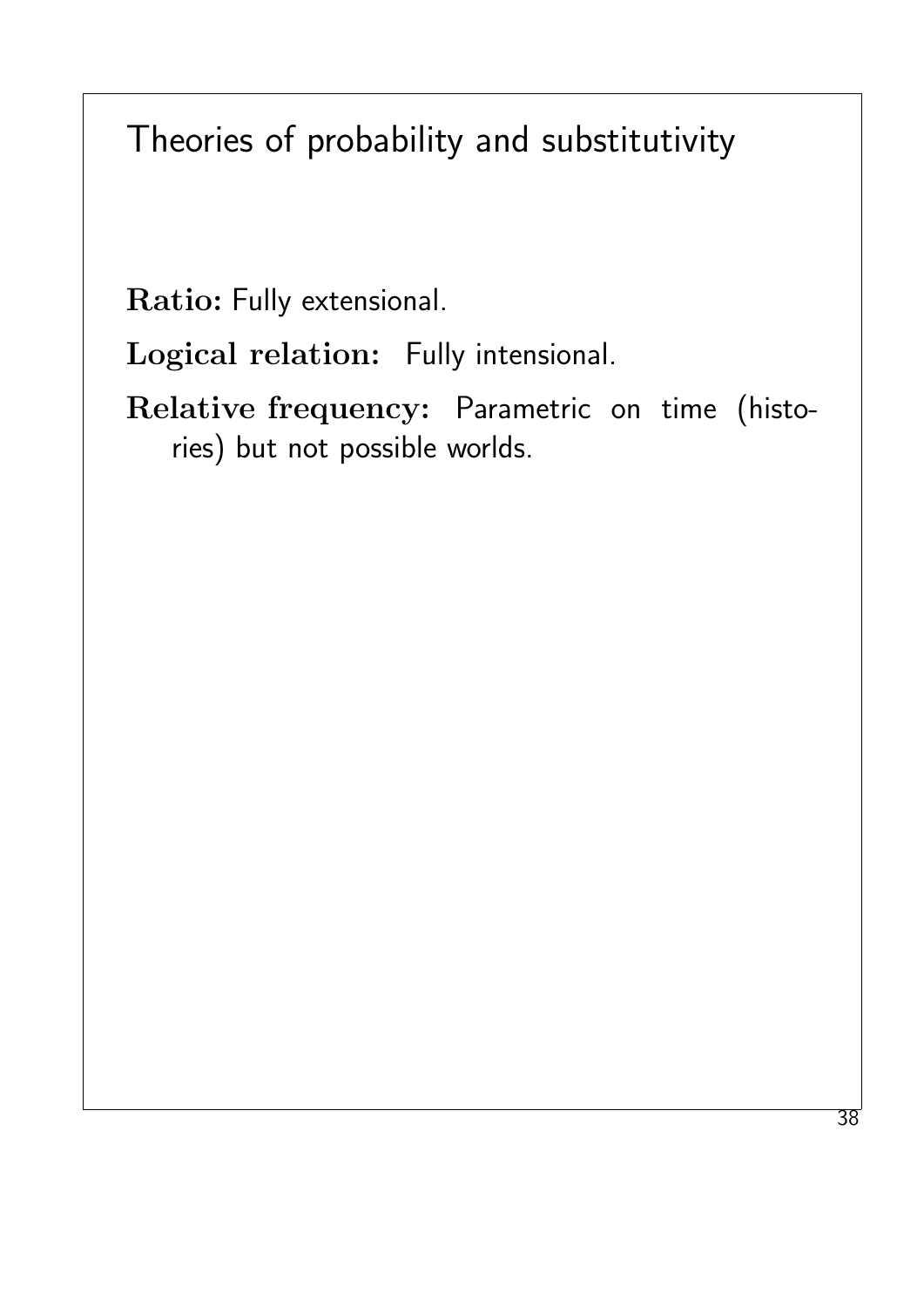# **Extensibility**

- Would  $P(A|B)$  would remain the same if the number of  $B$ s were greater than it actually is?
- Generics and frequency adverbs are extensible; "Birds (always) fly" would keep its truth value even if there were more birds than there actually are.
- And the theories?

Ratio: Not extensible.

Logical relation: Extensible.

Relative frequency: Extensible.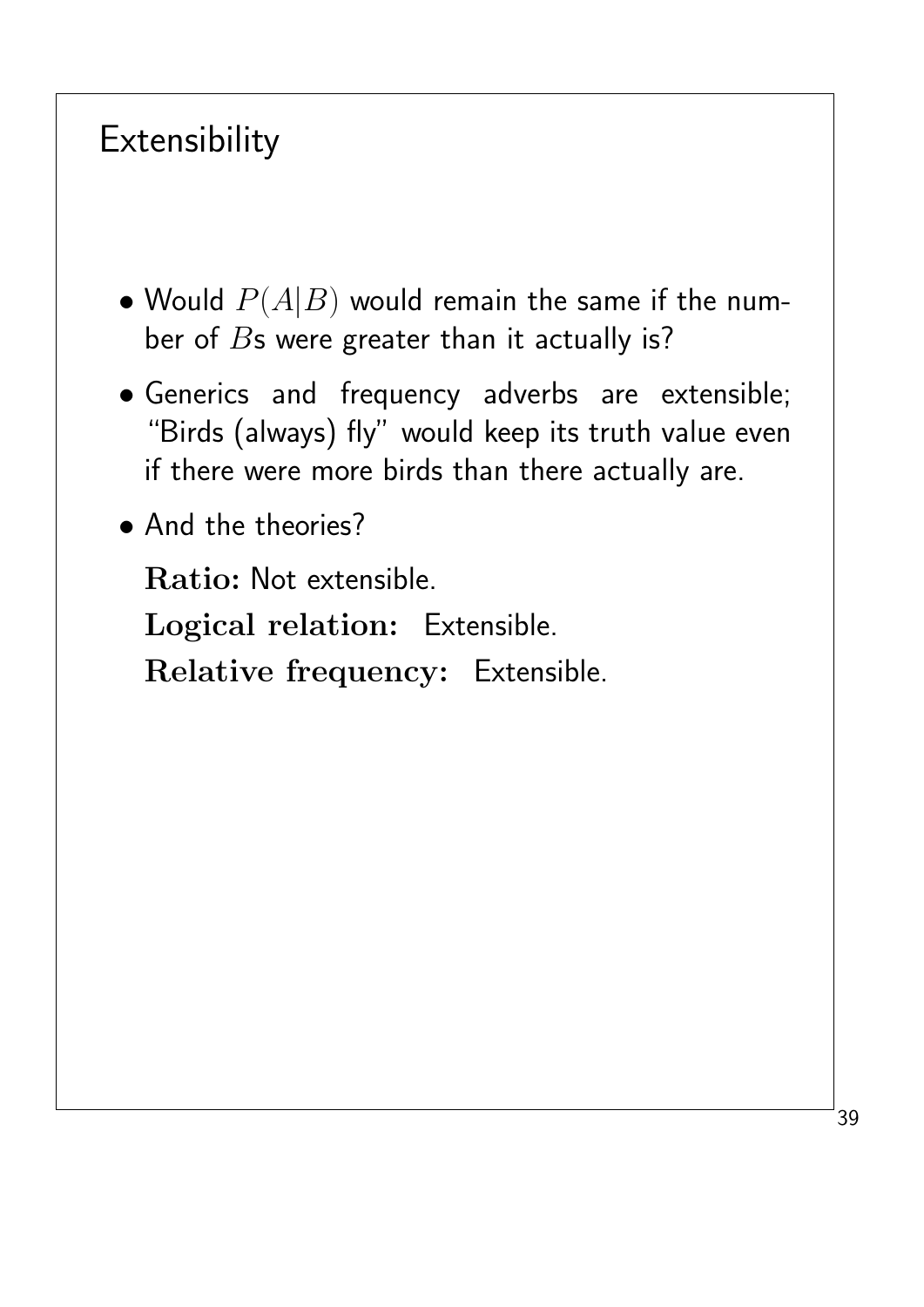# Summary

|                     |     |         | Ratio Log. relation Rel. frequency |
|---------------------|-----|---------|------------------------------------|
|                     |     |         |                                    |
| Contingent          | yes | $yes^*$ | yes                                |
| Relating properties | yes | $yes^*$ | yes                                |
| Parametric on time  | no  | no      | yes                                |
| Extensible          | no  | yes     | yes                                |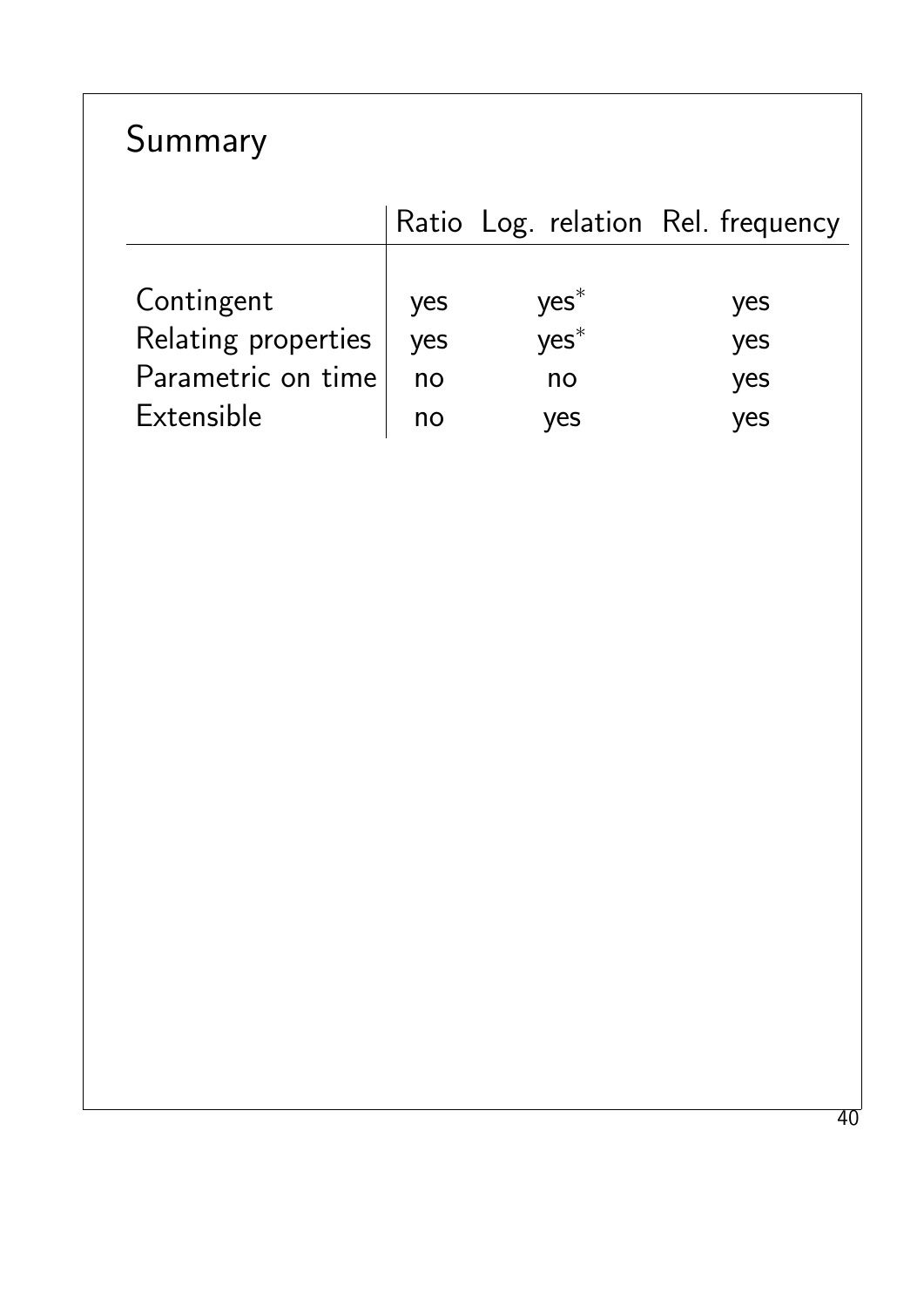# **Conditionals**

• We have seen that generics and frequency adverbs are extensible: if there were more birds, the following would still be true.

(24) Birds (usually) fly.

- $\bullet$  So, if something that is not a bird were a bird, it would probably fly.
- So the following is true:
	- (25) If Dumbo were a bird, he would probably fly.
- But what does it mean?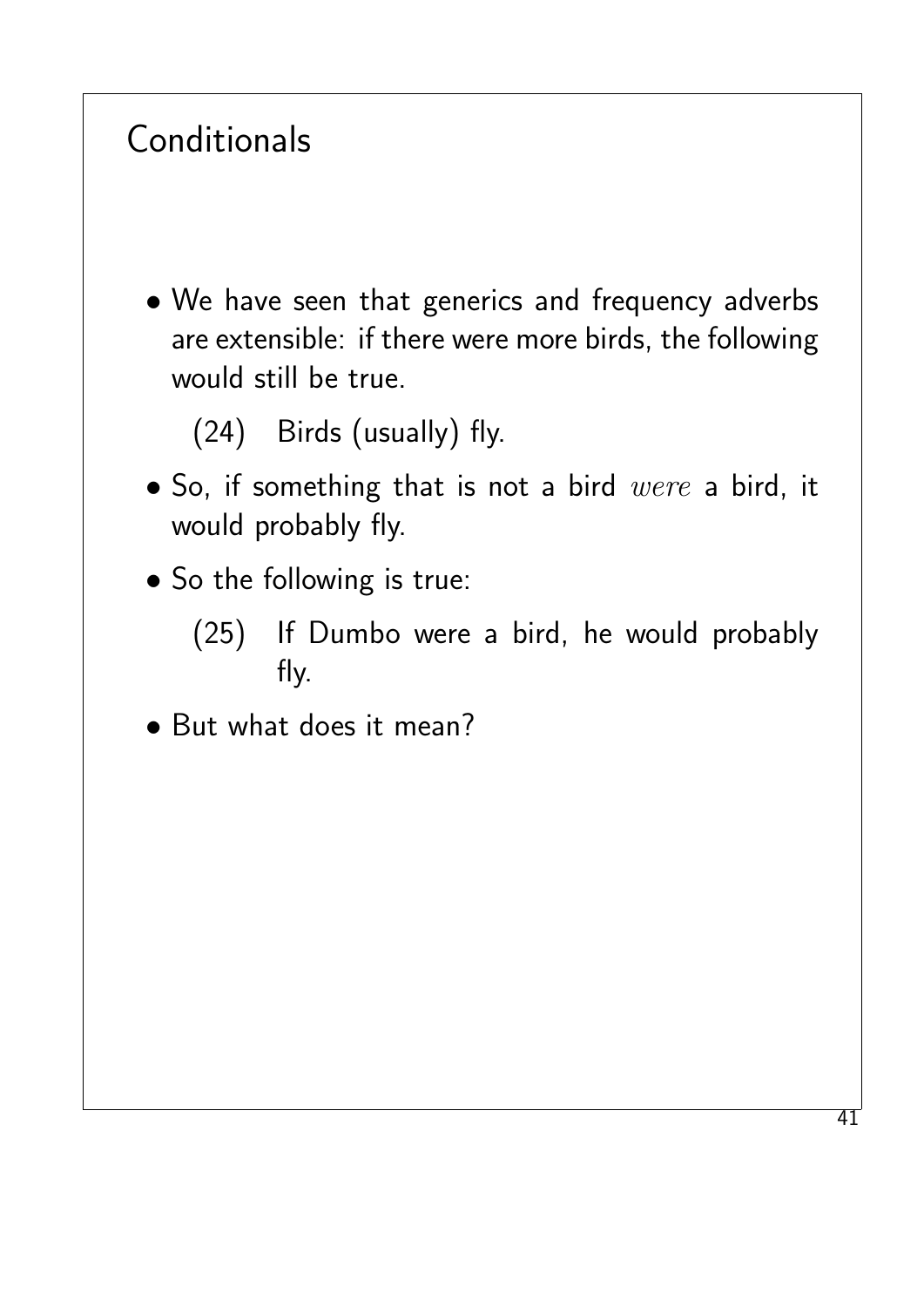# A probabilistic account?

• All sentences have a probability of being true.

(26) P(It will rain tomorrow)

• We want the probability of the conditional to be conditional probability:

P(if it rains tomorrow, the game will be canceled)=  $P$ (the game will be canceled | it rains tomorrow)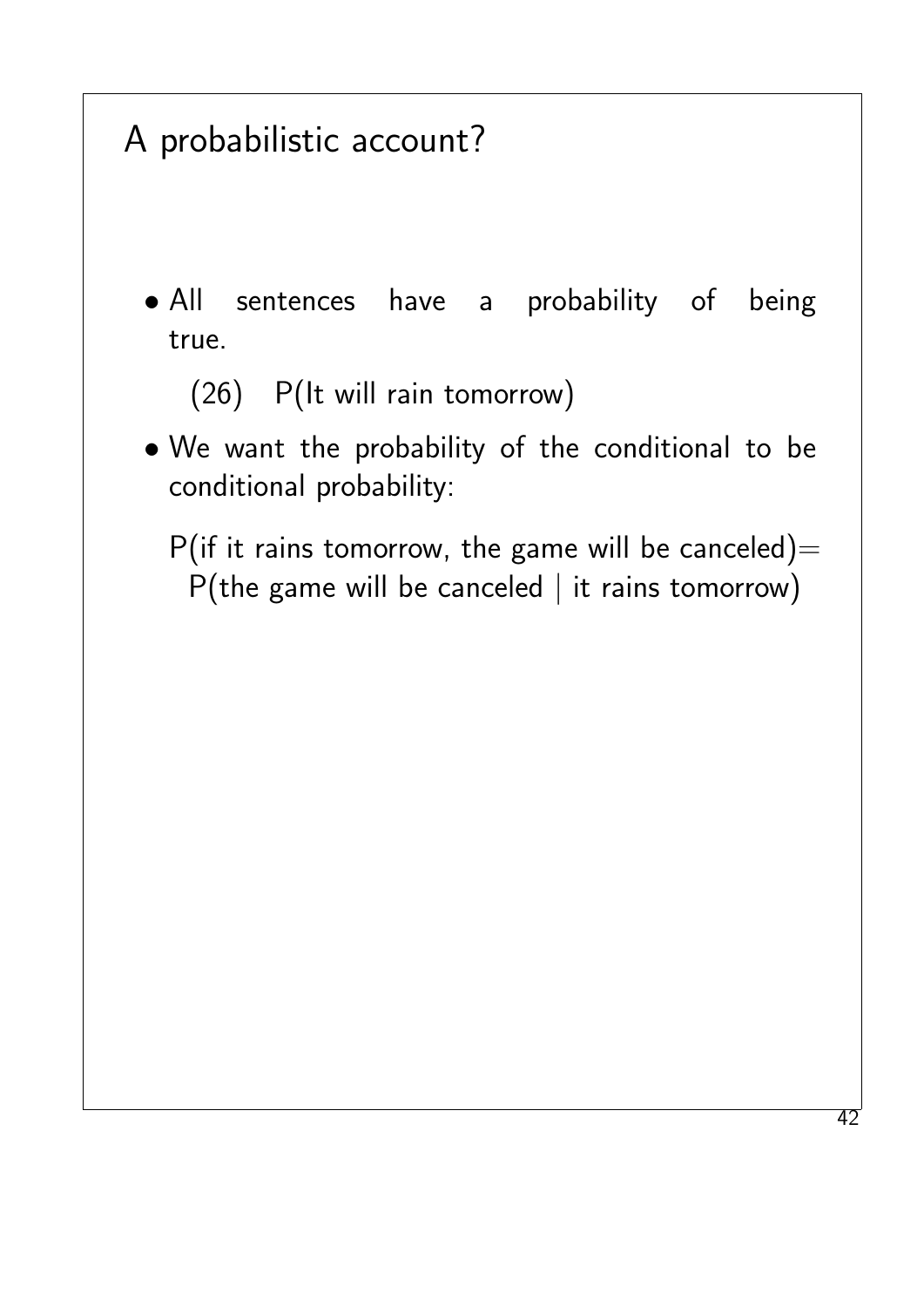#### But. . . surprise!

- Lewis (1976): such a definition of the semantics of the conditional is impossible in principle.
- Intuitive explanation:
- Suppose there were some proposition  $\phi$ , representing the meaning of If A then B s.t.  $P(\phi) = P(B|A)$ .
- Then, there are two options: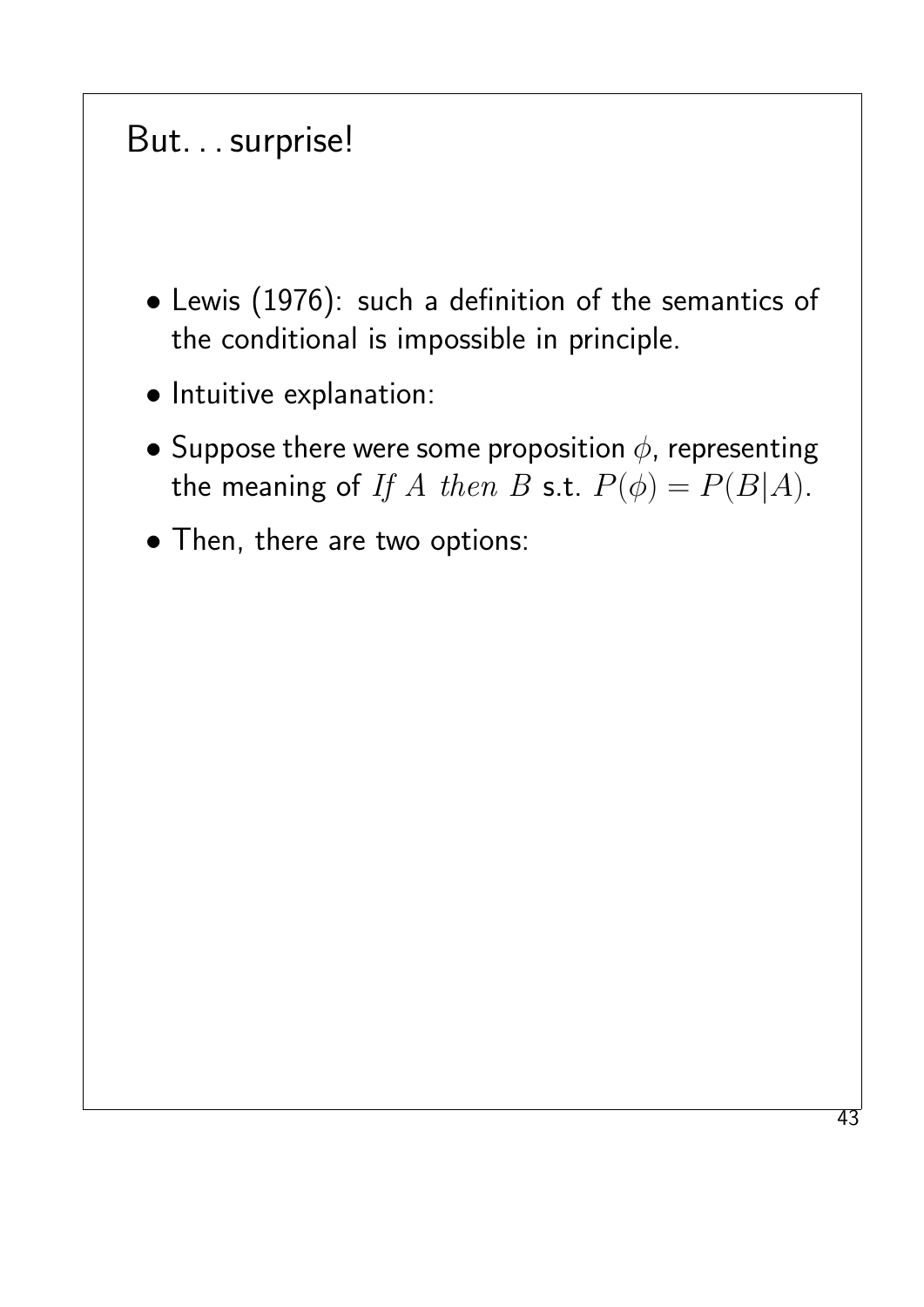#### 1.  $A \rightarrow B$  entails  $\phi$

- Then  $\phi$  is true whenever  $A$  is false.
- Hence,  $\phi$  must be probable when  $A$  is improbable.
- But now consider:
	- (27) If it snows tomorrow, people will walk around in bathing suits.

 $A$  is improbable, but still the conditional is also improbable.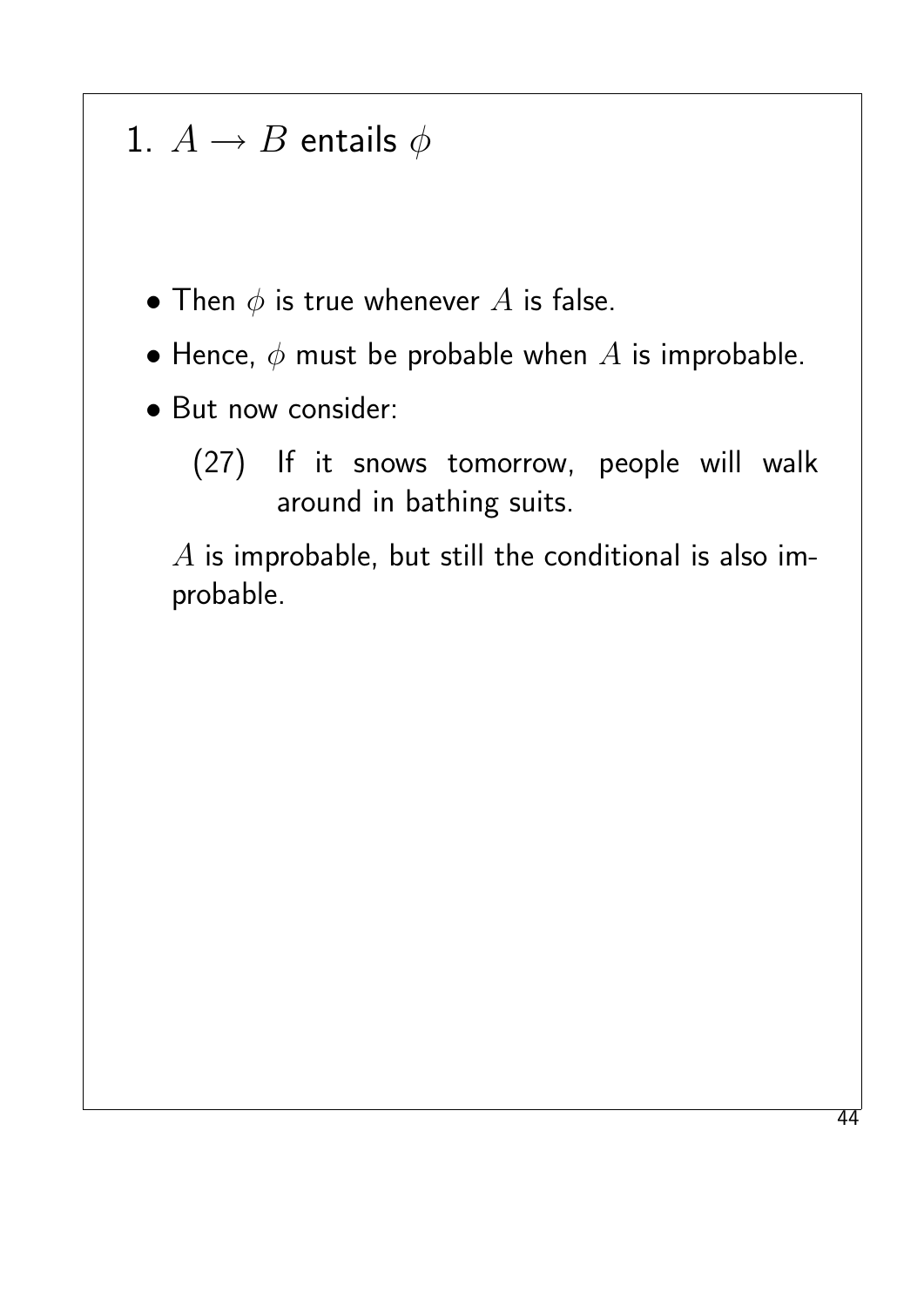## 2.  $A \rightarrow B$  does not entail  $\phi$

- Then  $\phi$  may be false when  $A \rightarrow B$  is true.
- Hence,  $\phi$  may be false when  $A \land \neg B$  is false.
- But this is unintuitive.
- Example: suppose we have a bag containing black and red balls, and we draw two.
- $\bullet$   $A=$  "The first ball is black."
- $B=$  "The second ball is red."
- Suppose we know that the following is false:

(28) a. Both balls are black.

- b.  $A \wedge \neg B$
- But then we must conclude:
	- (29) a. If the first ball is black, the second ball is red.
		- b. If  $A$  then  $B$ .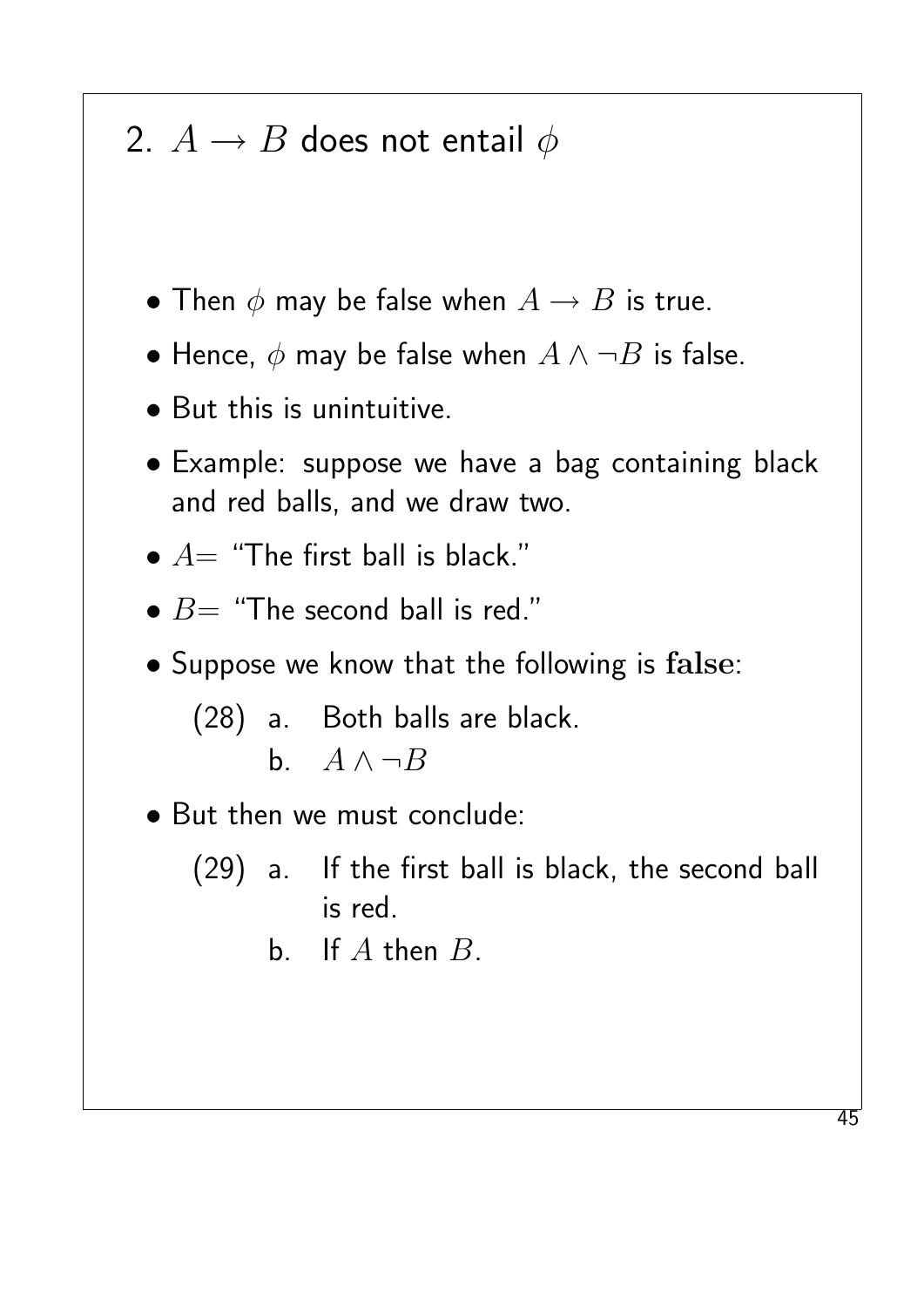#### All is not lost

- Hence, we cannot associate with a conditional a proposition  $\phi$  s.t.  $P(B|A) = P(\phi)$ .
- Does this mean we have to deny that conditionals have truth conditions at all (e.g. Adams 1975)?
- Not necessarily:  $P(B|A)$  may still be equal, if not to the probability of the conditional, to some other value associated with it.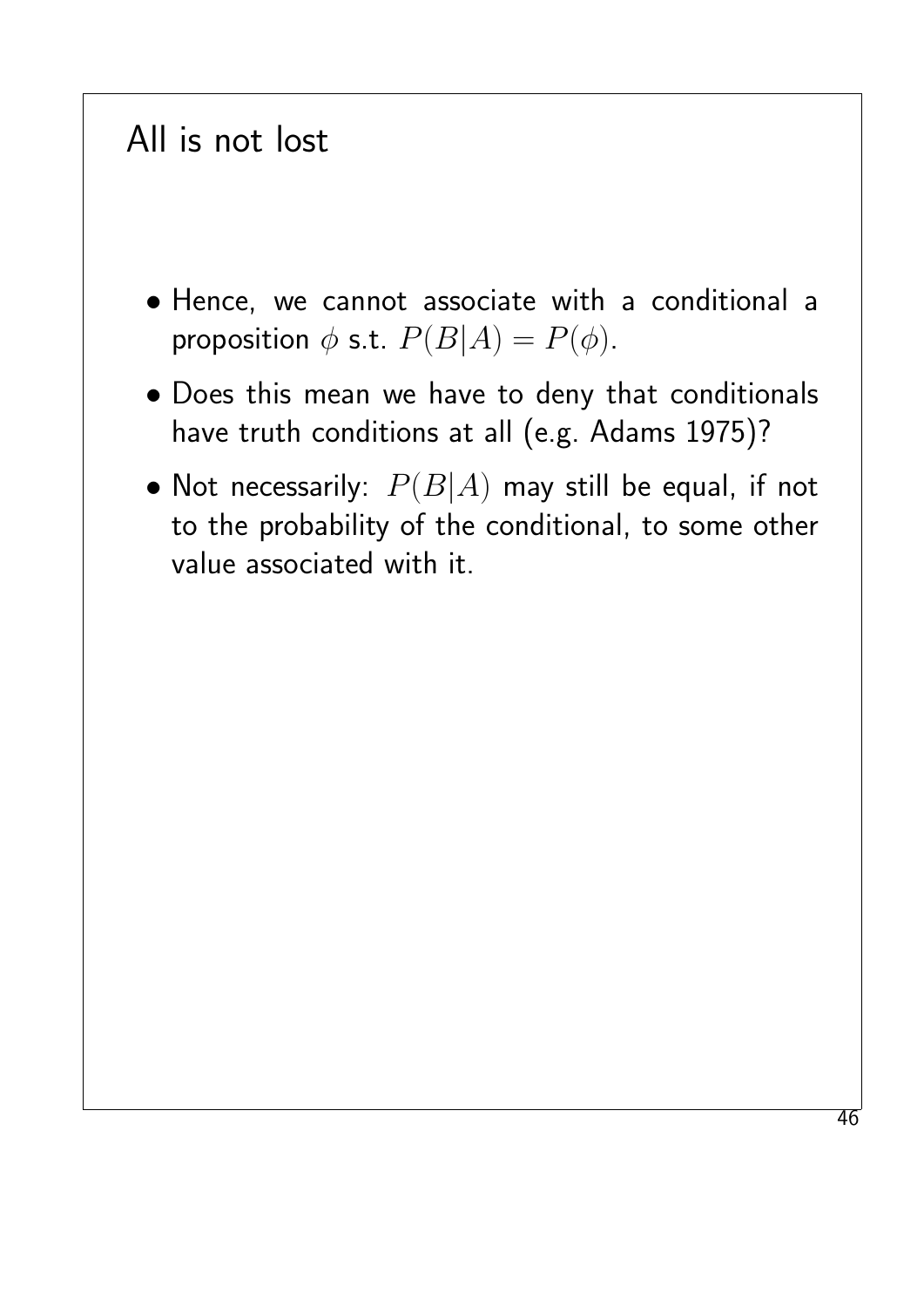# Stalnaker and Jeffrey (1994)

- All propositions are random variables.
- For non-conditionals, the random variable has only two values:
	- $-1$  for true,
	- $-0$  for false.
- For  $A > B$ :
	- If  $A$  is true and  $B$  is true, the random variable is 1
	- If  $A$  is true and  $B$  is false, the value of the random variable is 0.
	- $-$  If  $A$  is false, the value of the random variable is  $P(B|A)$ .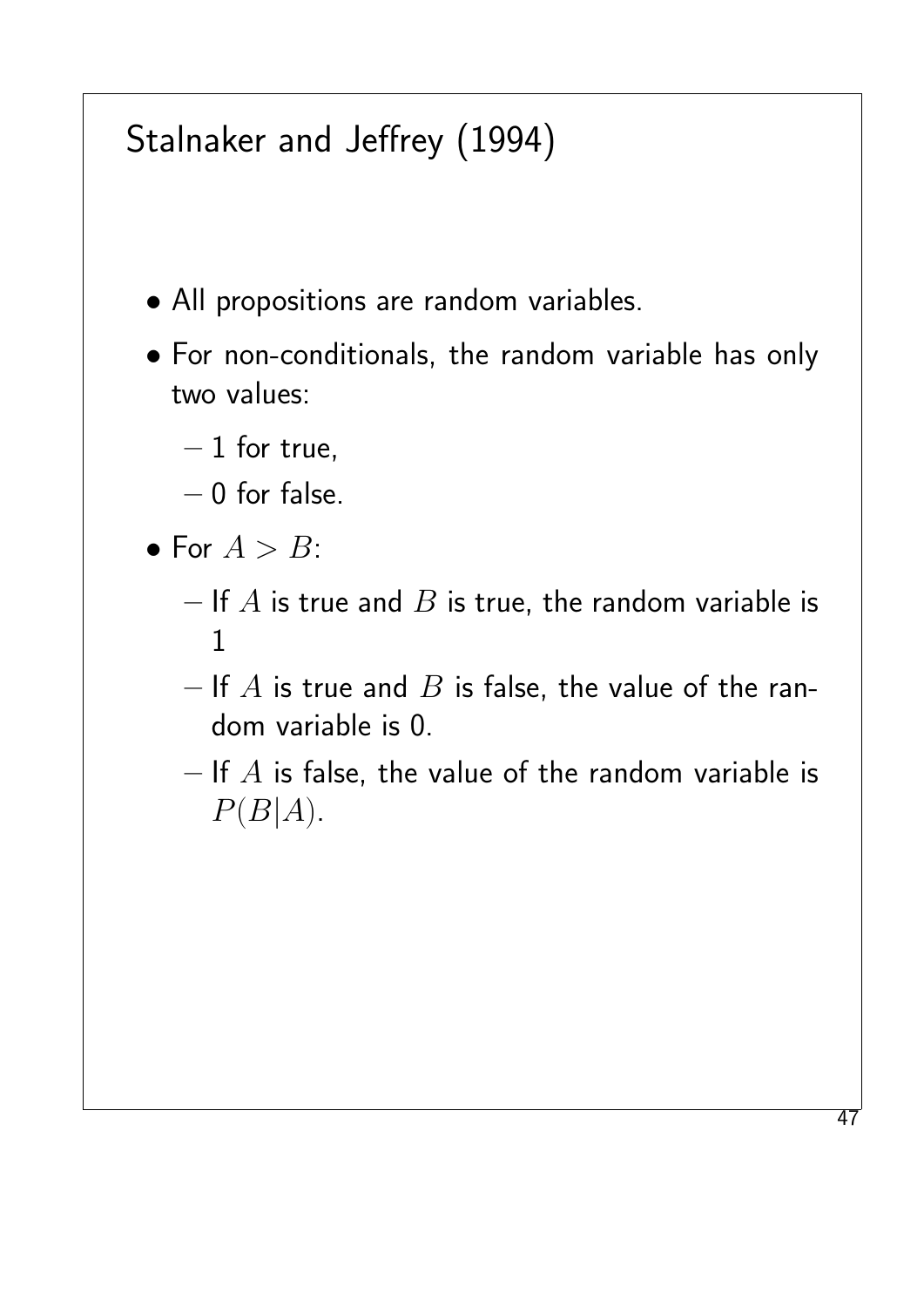# Expectation • Since the value of a conditional is a random variable, it has an expected value:  $E(A > B) =$  $1 \times P(A \wedge B) + 0 \times P(A \wedge \neg B) + P(B|A) \times P(\neg A)$ • For many important cases, this expectation is equal to the conditional probability:  $E(A > B) = P(B|A)$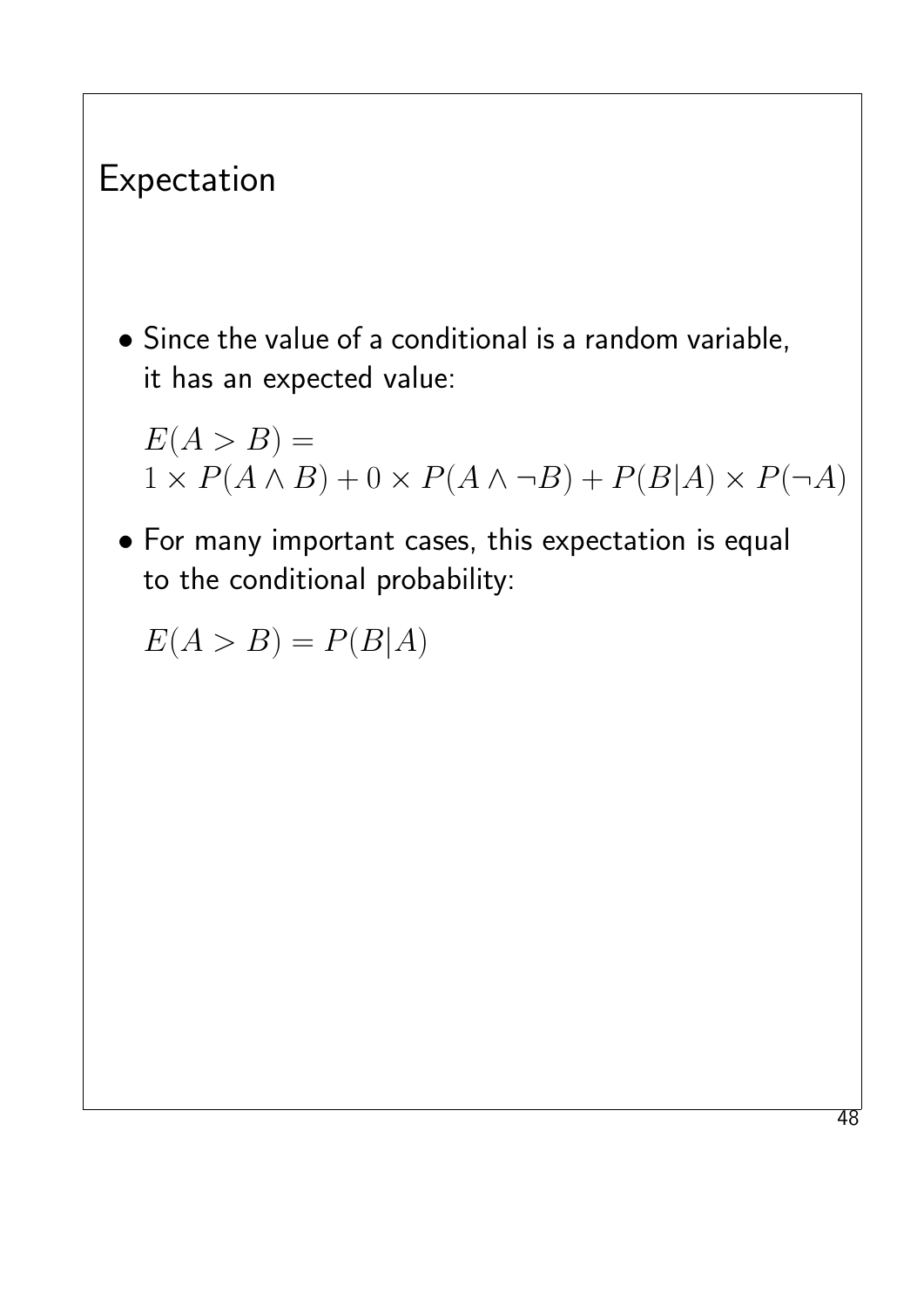## Example

- $P(A) = 0.7$
- $P(A \wedge B) = 0.56$ .
- $P(B|A) = 0.8$

$$
\bullet \; P(A \wedge \neg B) = P(A) - P(A \wedge B) = 0.14.
$$

- The random variable  $A > B$  is:
	- 1 if  $A \wedge B$  $-$  0 if  $A \wedge \neg B$
	- 0.8 otherwise.

• So:

$$
E(A > B) = 1 \times 0.56 + 0 \times 0.14 + 0.8 \times 0.3
$$
  
= 0.8  
= P(B|A)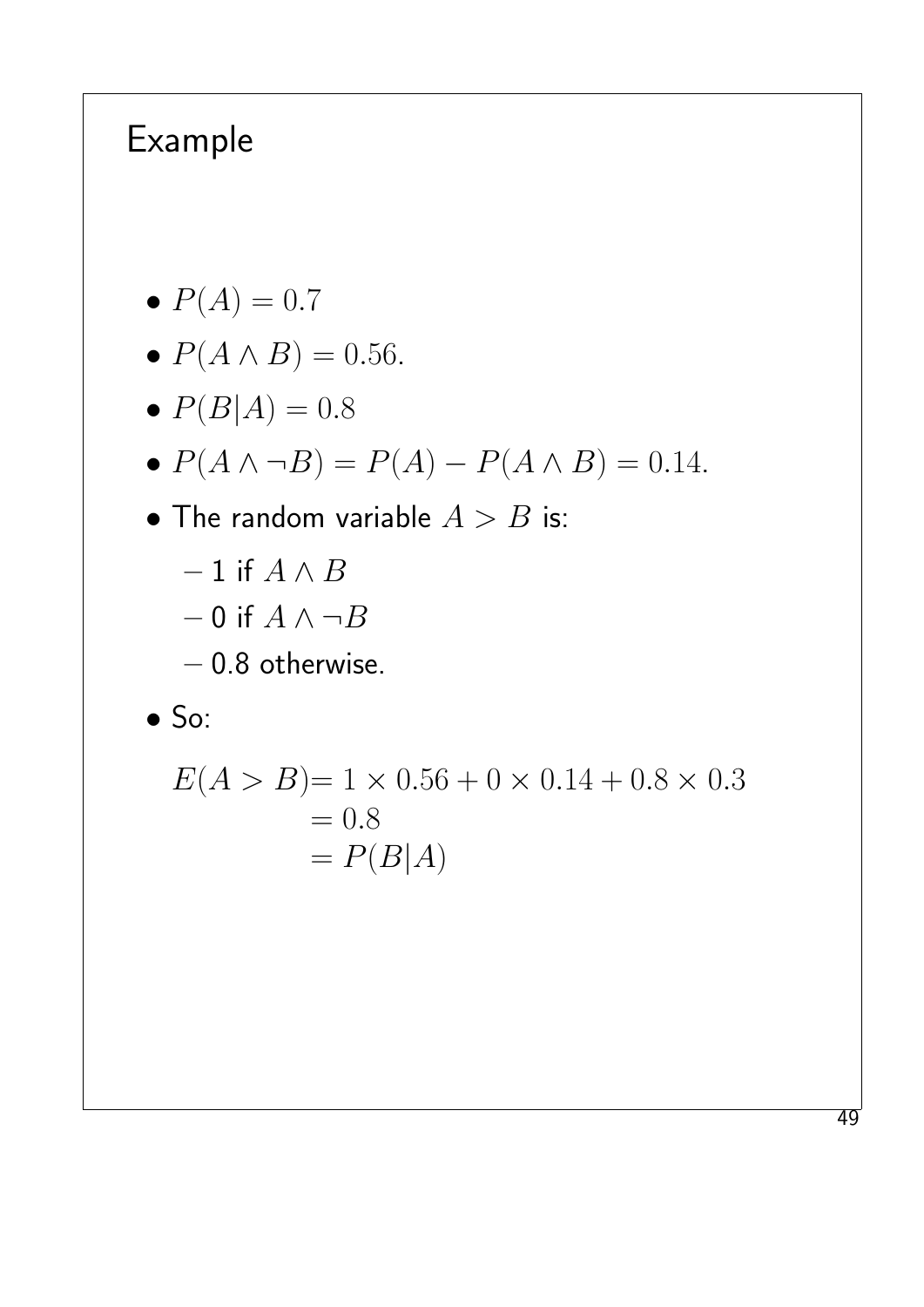# Problematic example (Edgington 1991)

- (30) a. If the match is wet, then if you strike it it will light.
	- b.  $W > (S > L)$
- We want  $E(W > (S > L)) = P(S > L|W)$ .
- $\bullet$   $P(S > L|W)$ : given that the match is wet, the probability that it will light if struck.
- Intuitively, this is 0 (or close to it).
- Is the expected value also 0?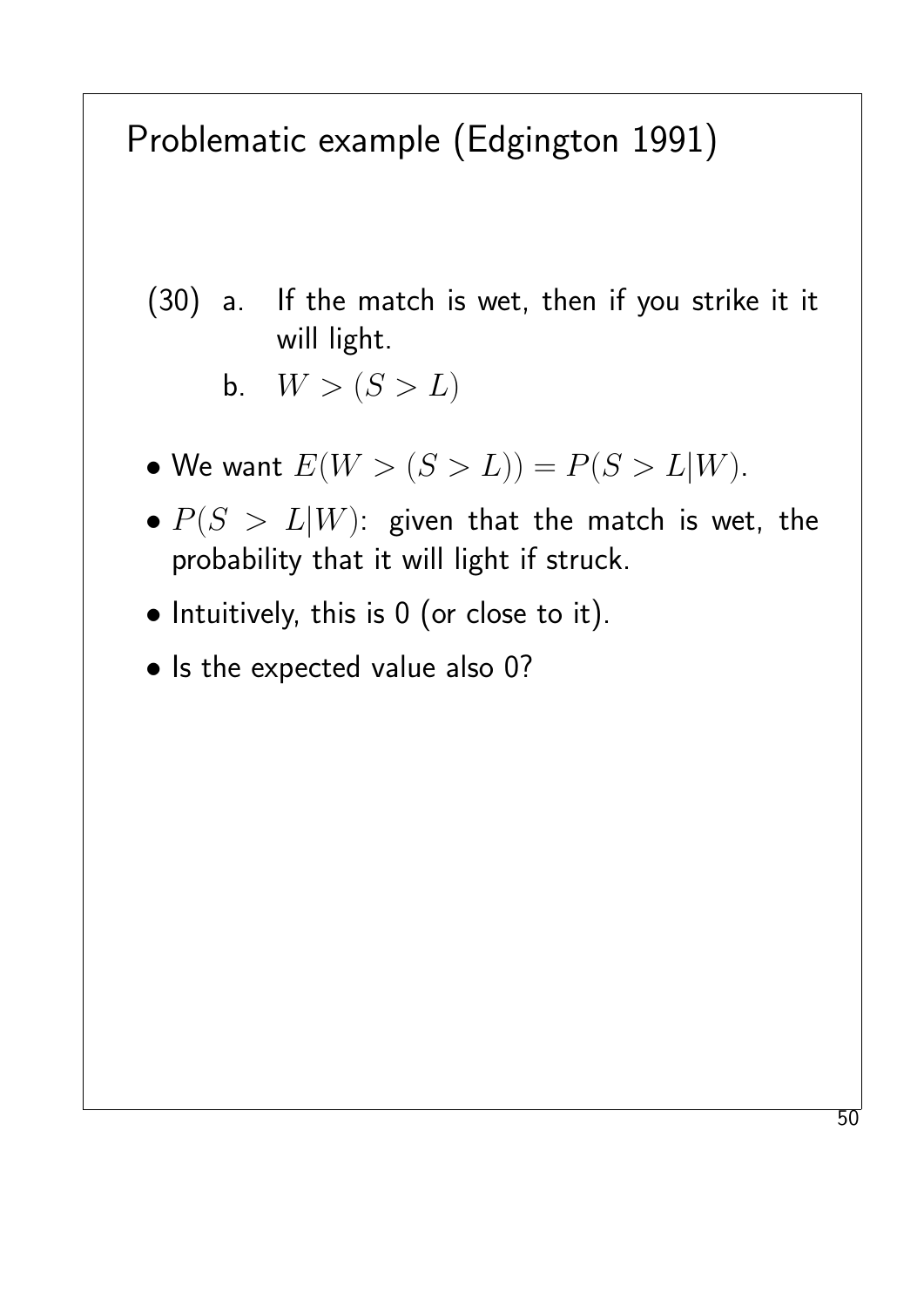#### The Calculation

- Suppose the match is wet:  $W$ .
- Then if  $S \wedge L$ ,  $S > L$  is 1.
- Hence, the probability that  $S > L$  is 1 is  $P(S \wedge S)$  $L|W$ .
- The probability that  $S > L$  is 0 is  $P(S \wedge \neg L|W)$
- The probability that  $S > L$  is  $P(L|S)$  is  $P(\neg S|W)$ . Therefore, the expected value is:

(31) 
$$
1 \times P(S \wedge L|W) + 0 \times P(S \wedge \neg L|W) + P(L|S) \times P(\neg S|W)
$$

• Some numbers:

$$
-P(W) = 0.55.
$$
  
\n
$$
-P(L|W) = 0, \text{ therefore } P(S \wedge L|W) = 0.
$$
  
\n
$$
-P(L|S) = 0.9
$$
  
\n
$$
-P(S) = P(\neg S) = 0.5
$$
  
\n
$$
-P(W|\neg S) = 1.
$$
  
\n
$$
-By Bayes's rule,
$$
  
\n
$$
P(\neg S|W) = P(W|\neg S) \times \frac{P(\neg S)}{P(W)} = 1 \times \frac{0.5}{0.55} \approx 0.91.
$$
  
\n• So we get, instead of 0:

 $P(S > L|W) = 1 \times 0 + 0 + 0.9 \times 0.91 \approx 0.82$ .

51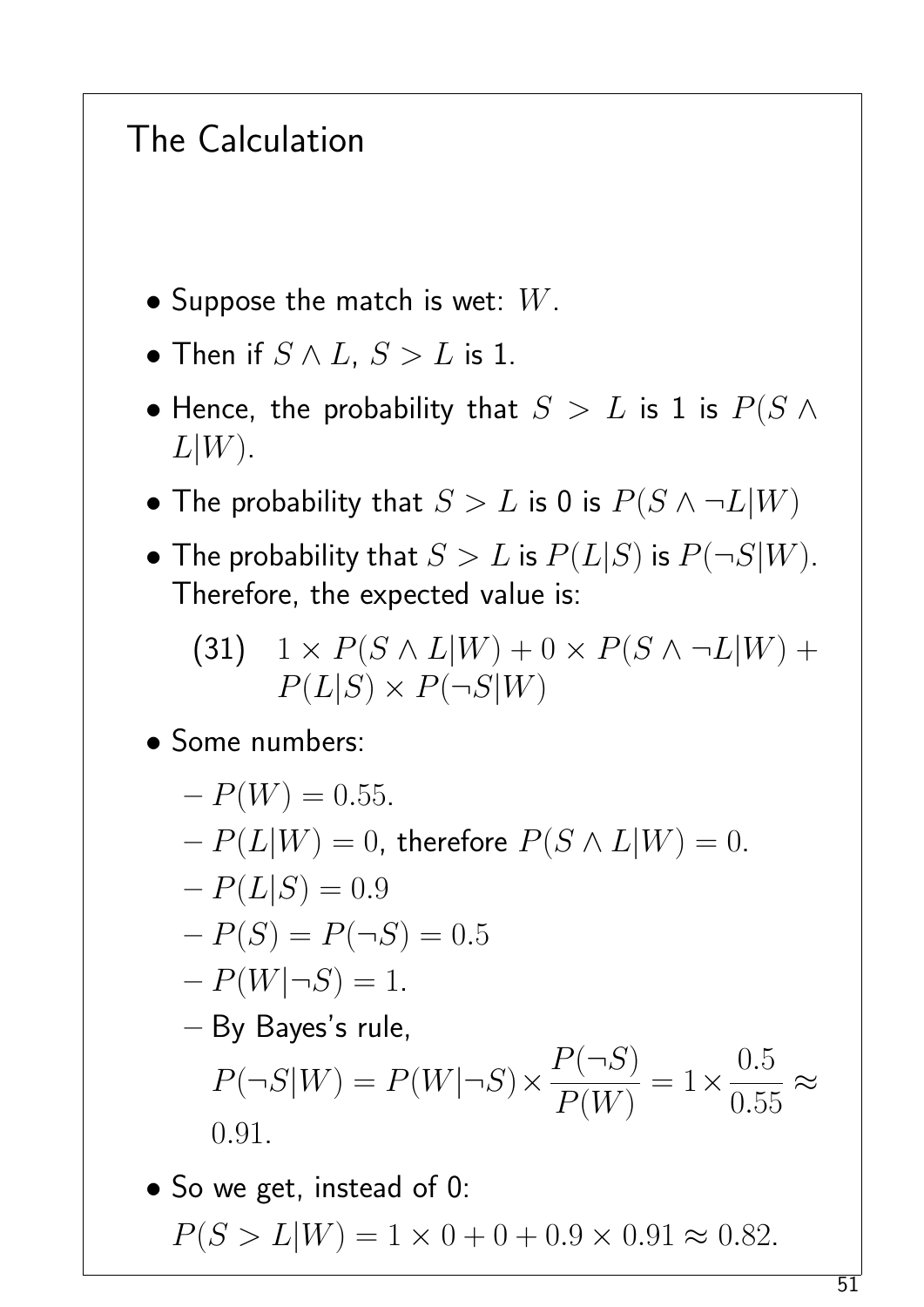#### Vagueness

- It is hard to determine not only the truth conditions of conditionals, but even their truth  $values$ .
- Another phenomenon where judgments of truth value are hard is that of vague predication.
- For example, how tall is tall?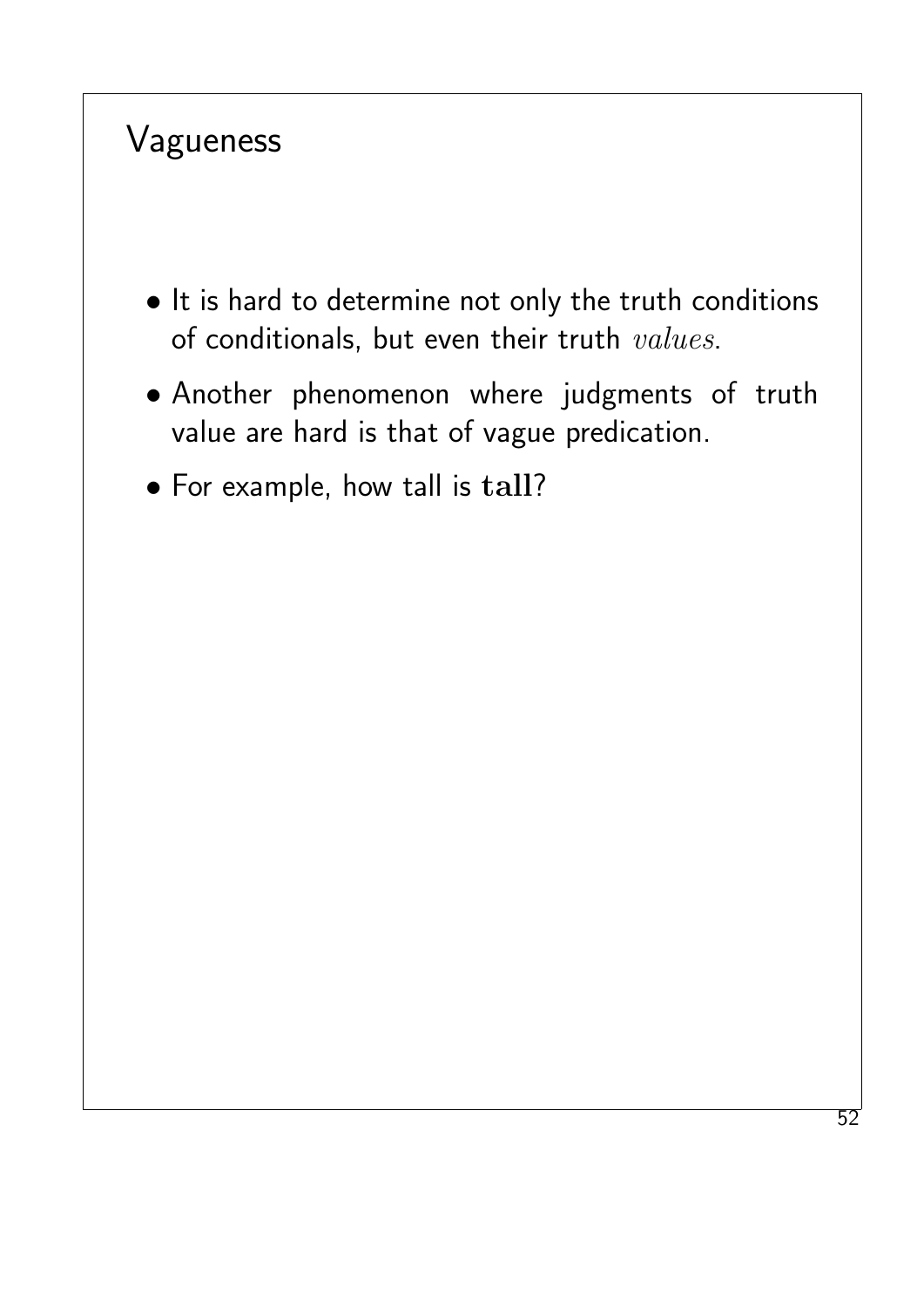# Kamp (1975)

- The goal: an account of comparatives in terms of positive adjectives.
- For example,  $taller$  in terms of the meaning of  $tall$ .
- Requires a semantics where a predicate can hold of an entity to a certain degree.
- Then John is taller than Bill just in case the predicate  $tall$  holds of John to a greater degree than it does of Bill.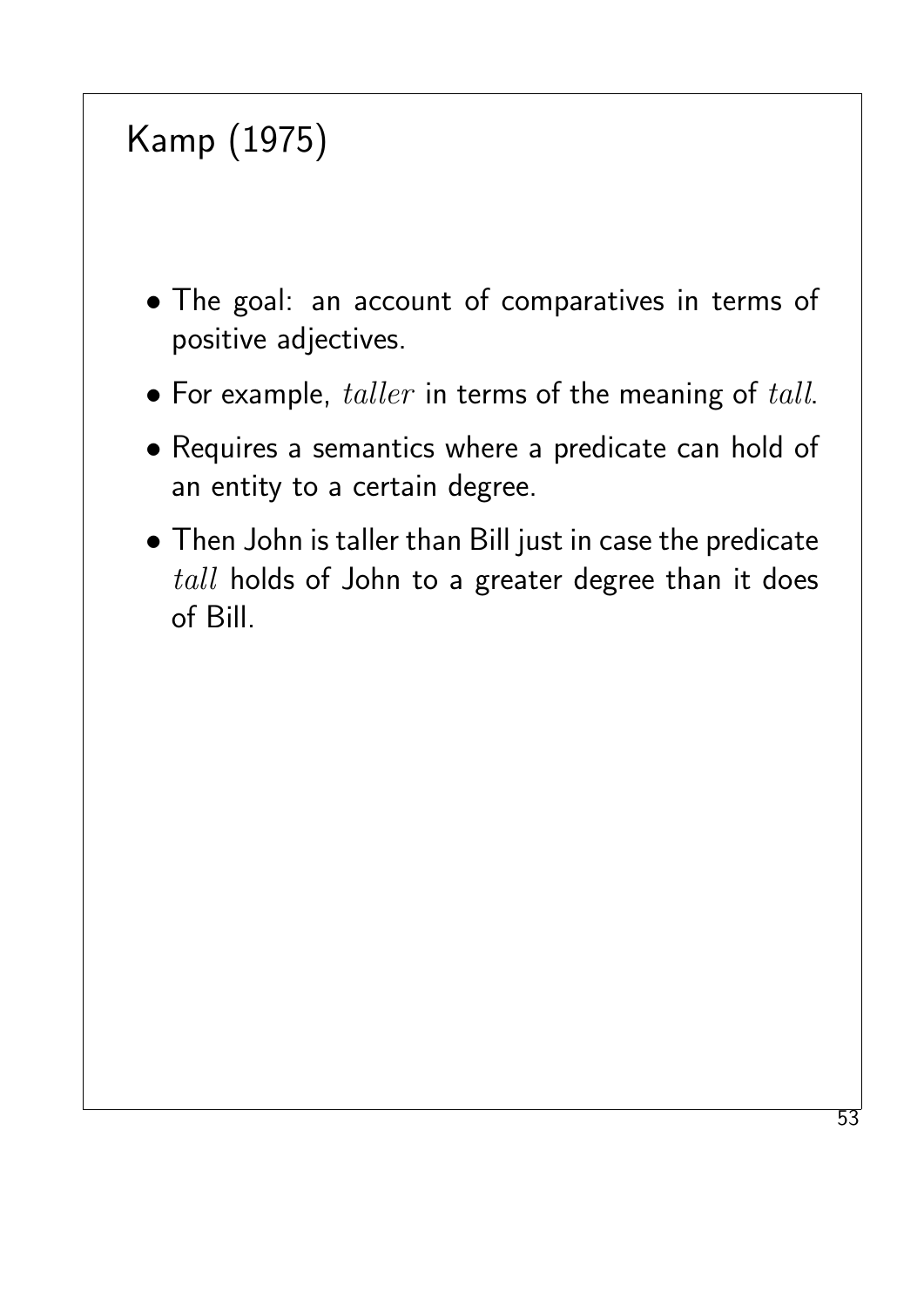### Multi-valued logic?

- Proposal: represent degress as truth values between 0 and 1.
- But: how would the truth values be calculated compositionally?
- in some cases it's easy:  $[\neg \phi] = 1 [\![ \phi ]\!]$ .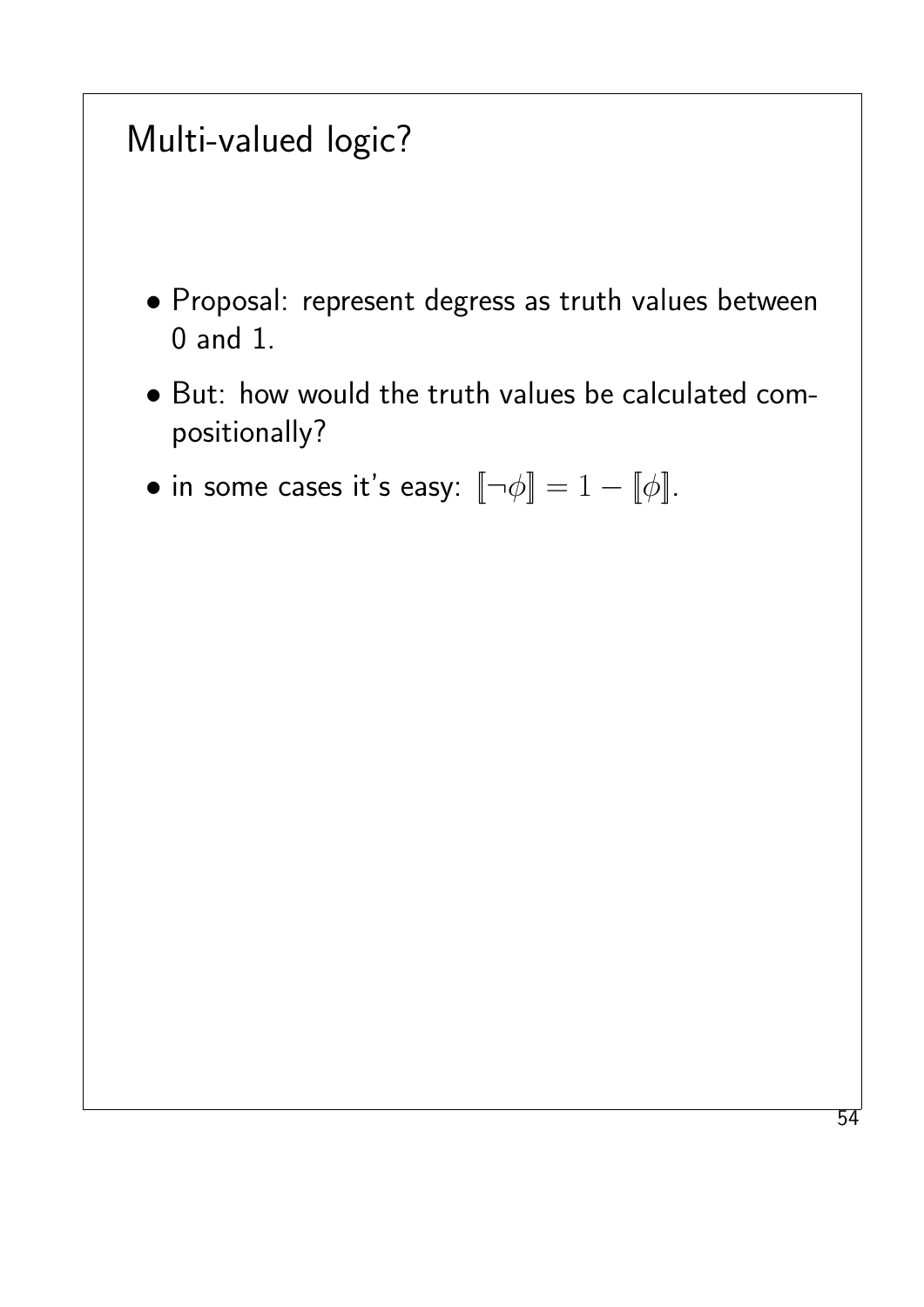#### Hard cases

What about  $[\![ \phi \wedge \psi ]\!]$ ?

- Suppose that  $\llbracket \phi \rrbracket = \llbracket \psi \rrbracket = 0.5$ .
- Look for options:
	- 1.  $\llbracket \phi \wedge \psi \rrbracket = 0.5$ ? But then  $[\![\phi \wedge \neg \phi]\!] = 0.5$ , instead of 0.
	- 2.  $[\![ \phi \wedge \psi ]\!] = 0$  ? But then  $[\![\phi \wedge \phi]\!] = 0$
	- 3. No other option will work either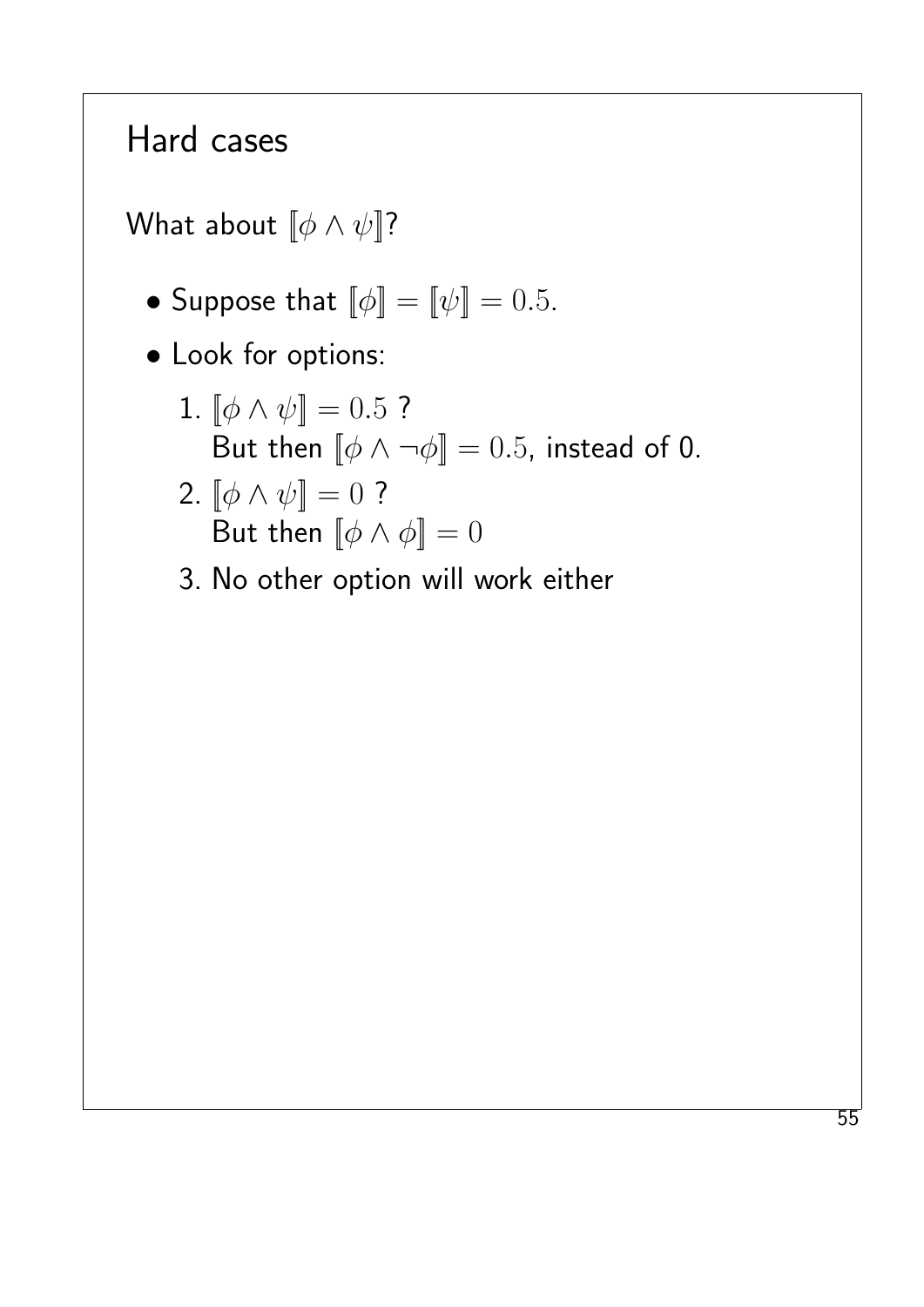# Partial models

- Classical models: the interpretation function  $F$  assigns to each symbol of arity  $n$  an  $n$ -place relation on the universe  $U$ .
- Three-valued logic: true, false, and undefined.
- Partial models:  $F$  assigns to each symbol of arity  $n$ an ordered pair of  $n$  place relations:

 $F(Q^n) = \langle F^+(Q^n), F^-(Q^n) \rangle.$ 

- $\bullet$   $-F^+(Q^n)$ :  $Q^n$  definitely holds,  $F^{\perp}(Q^n)$ :  $Q^n$  definitely does not hold  $-$  the rest:  $Q^n$  is undefined.
- For example:
	- $-U = \{$  Aleksandra, Bart, Caroline $\}.$
	- Aleksandra is definitely tall,
	- Caroline is definitely not tall,
	- Bart is neither definitely tall nor definitely not tall.
- $F(\text{tall}) = \langle \{\text{Aleksandra}\}, \{\text{Caroline}\}\rangle.$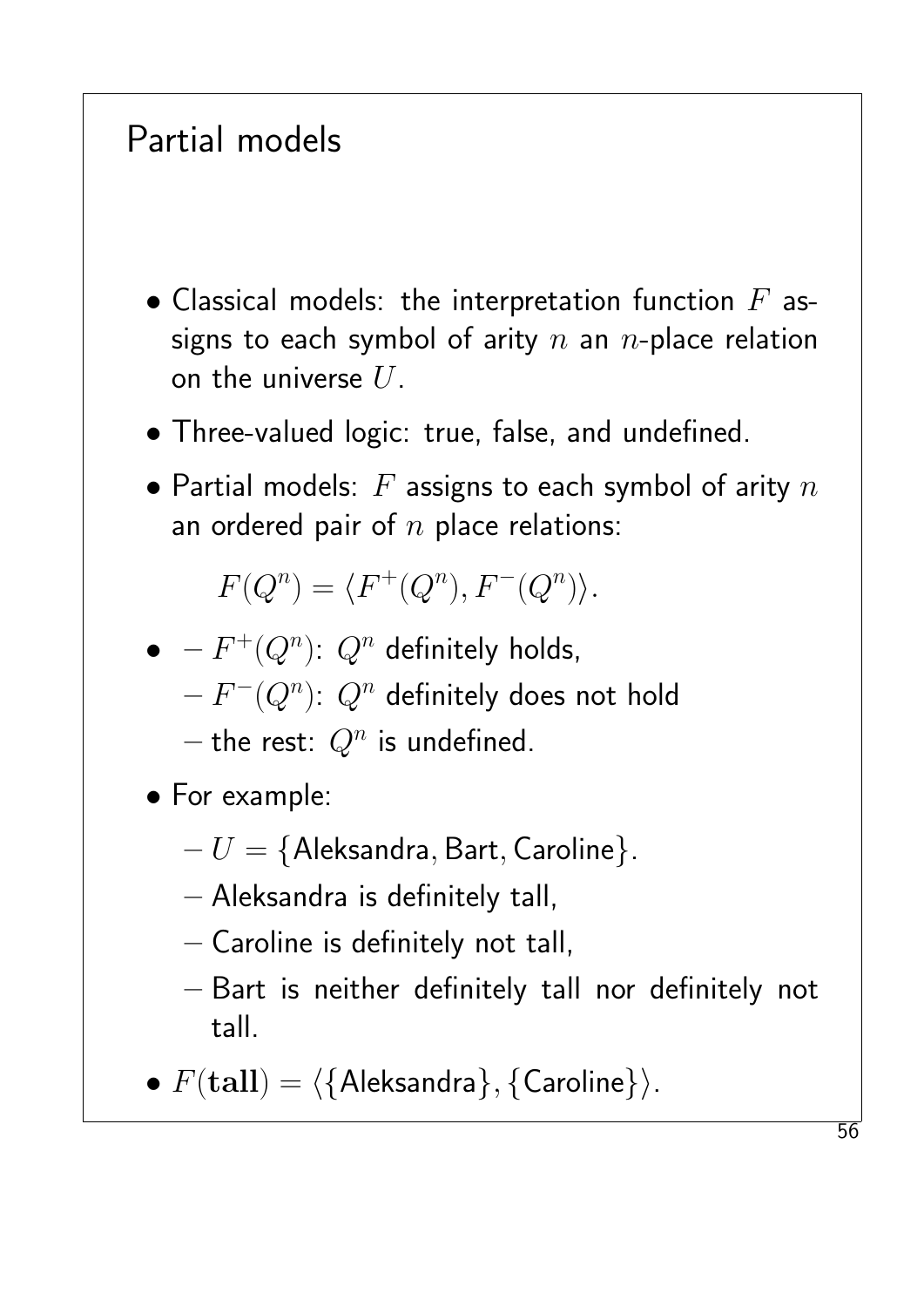#### Completions

- $\bullet$  Suppose  $M$  is a partial model and  $M'$  is a classical model.
- $\bullet$  If  $M'$  agrees with  $M$  on  $F^+$  and  $F^-$ , then  $M'$  is a completion of M.
- For example:
	- 1.  $F(\text{tall}) = \{\text{Aleksandra}\}.$
	- 2.  $F(\text{tall}) = \{\text{Aleksandra}, \text{Bart}\}.$
- But not:

 $F(\textbf{tall}) = \{$  Aleksandra, Bart, Caroline $\}$ .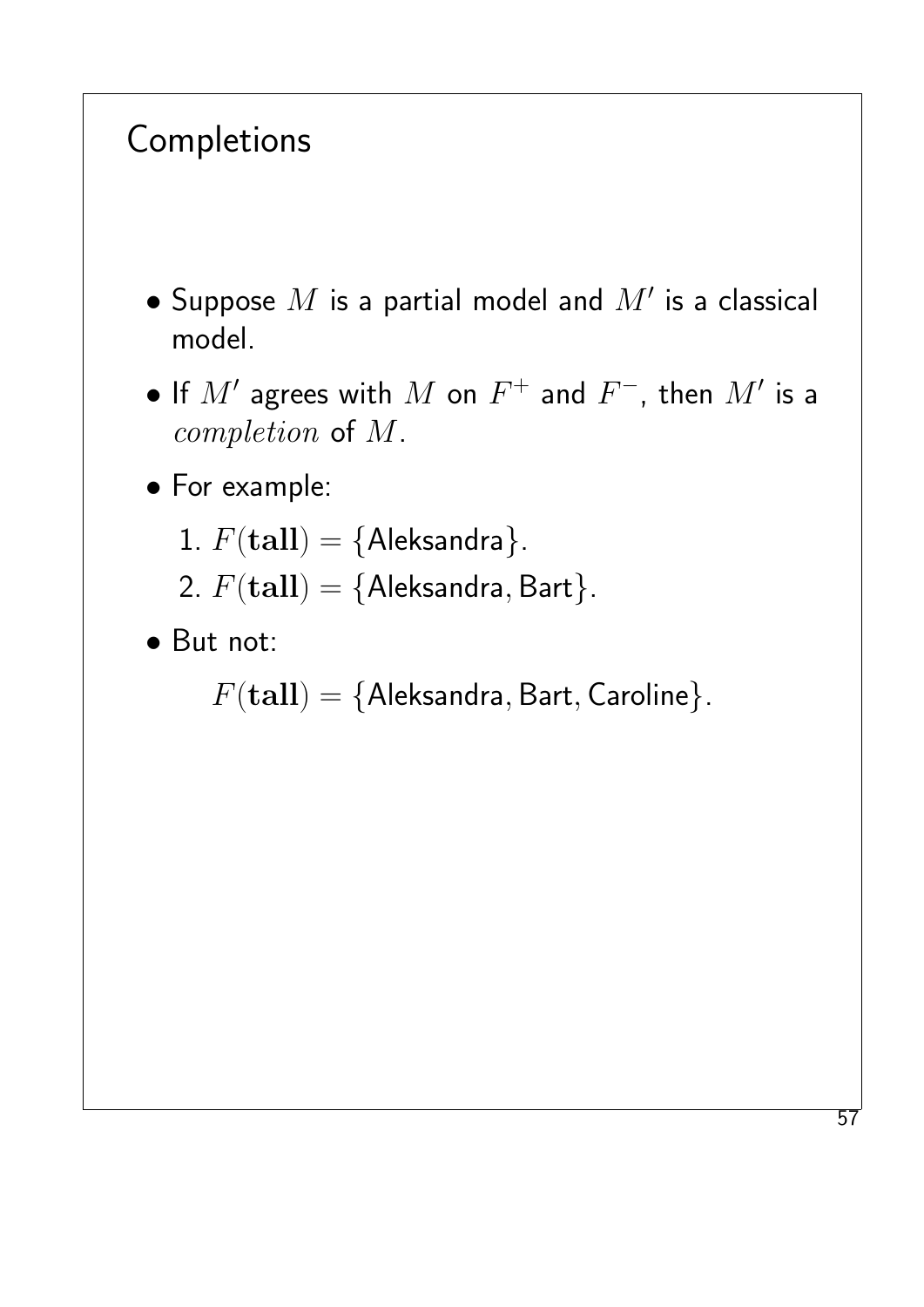# Supervaluation

- Let  $\phi$  be a formula, and  $M$  a partial model.
- What is the truth value of  $\phi$ ?
	- 1. true, if  $\phi$  is true in all completions of  $M$
	- 2. false, if  $\phi$  is false in all completions of  $M$
	- 3. undefined, otherwise.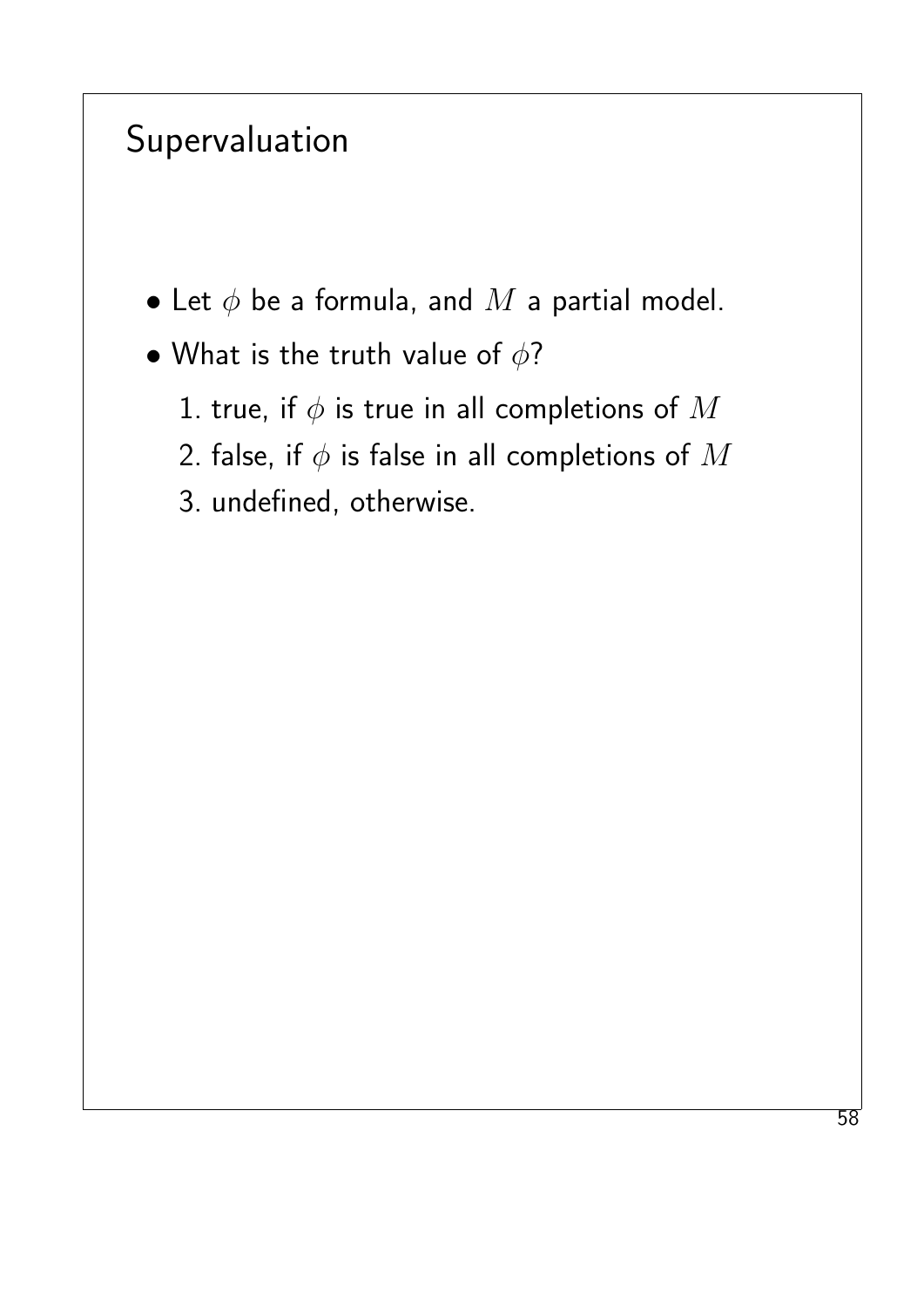#### Tautologies and contradictions

- Suppose  $p$  is undefined in model  $M$ .
- In some completions,  $p$  is true, hence  $\neg p$  is false.
- In other completions,  $p$  is false, hence  $\neg p$  is true.
- So: in all completions,  $p \lor \neg p$  is true.
- Hence,  $p \vee \neg p$  is true in  $M$ .
- Similarly,  $p \wedge \neg p$  is false in  $M$ .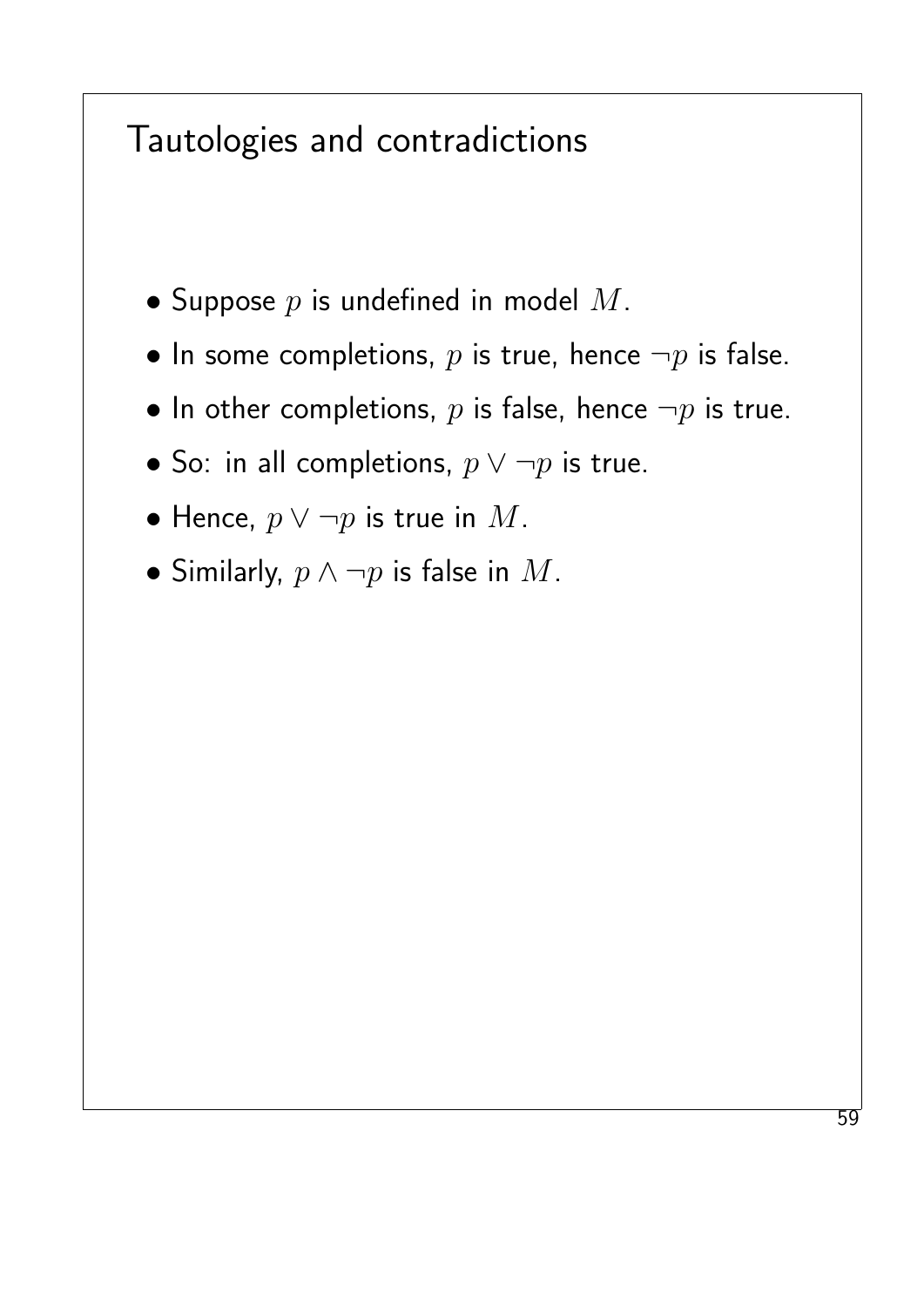### Degrees of truth

- Associate with every sentence  $\phi$  in model  $M$  the set of all completions that make it true.
- The set of all completions, if  $\phi$  is true in  $M$  (or is a tautology)
- The empty set, if  $\phi$  is false in  $M$  (or is a contradiction)
- Otherwise, intuitively: the larger the set associated with a sentence, the "truer" it is.
- To make this intuition precise, a probability function needs to be defined over these sets.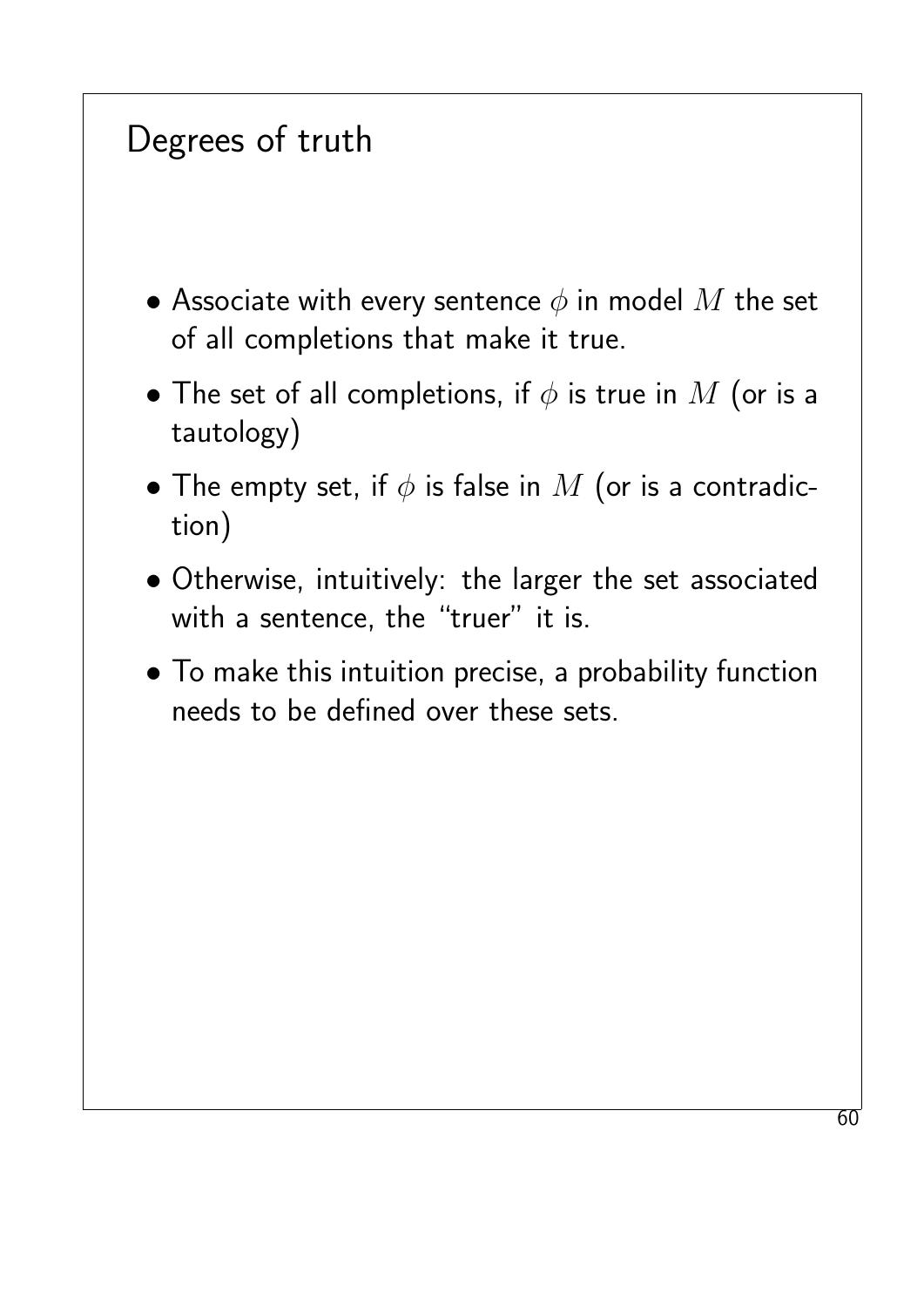#### Vague models

A vague model  $\mathcal M$  for a language  $L$  is a quadruple  $\langle M, \mathcal{L}, \mathcal{F}, P \rangle$  where:

- 1.  $M$  is a partial model for  $L$ ;
- 2.  $\mathcal L$  is a set of completions of  $M$ ;
- 3.  $F$  is a field of subsets over  $\mathcal{L}$ , s.t. for each formula  $\phi \in L$  and assignment g,

$$
\{M'\in\mathcal{L}:\llbracket\phi\rrbracket^{M',g}=1\}\in\mathcal{F}
$$

4. P is a probability function over  $\mathcal{F}$ .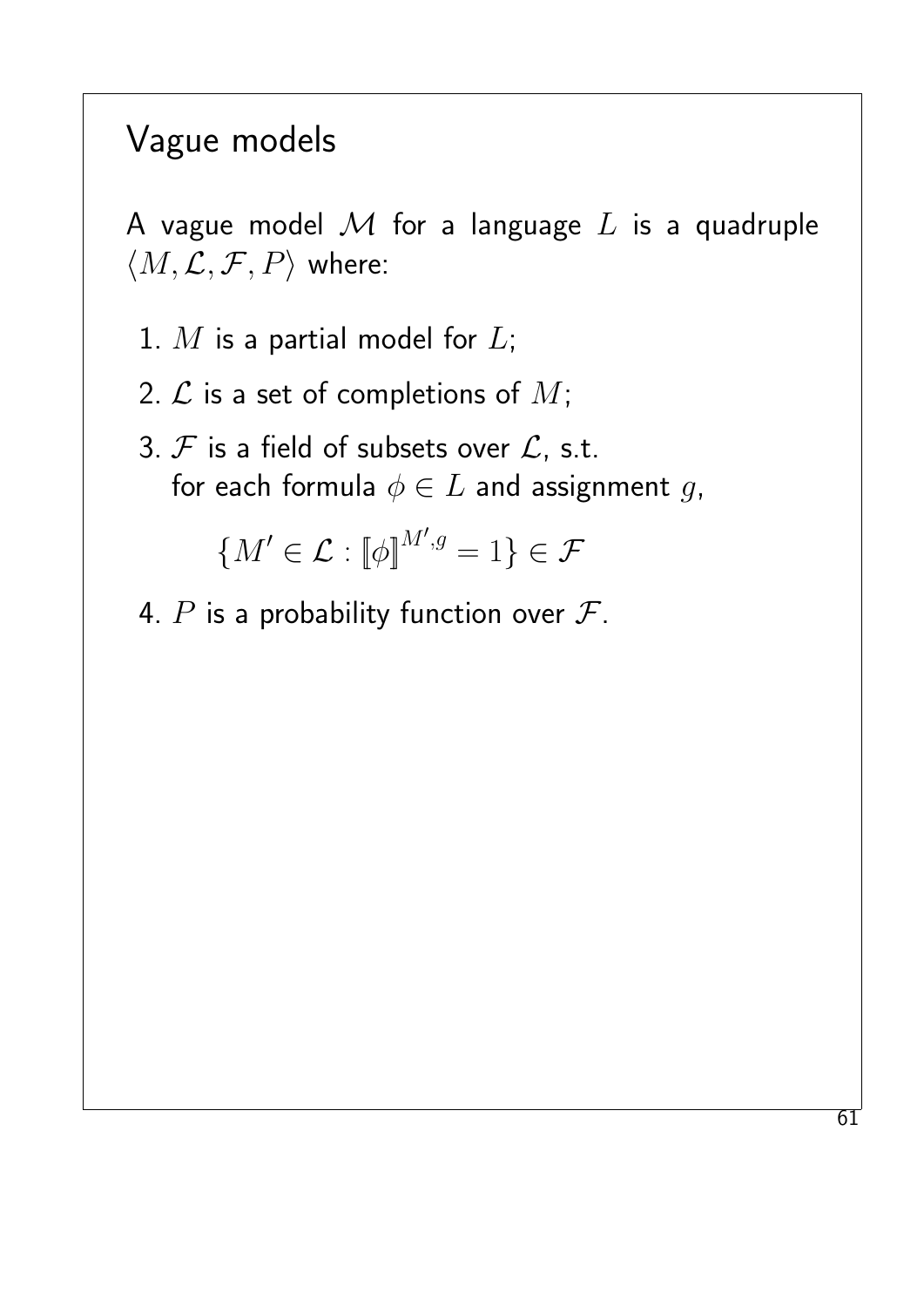## Truth degree

The degree to which  $\phi$  is true is the value of the probability function over those completions where it is true:

(32)  $[\![\phi]\!]^{\mathcal{M},g} = P(\{M' \in \mathcal{L} : [\![\phi]\!]^{M',g} = 1\}).$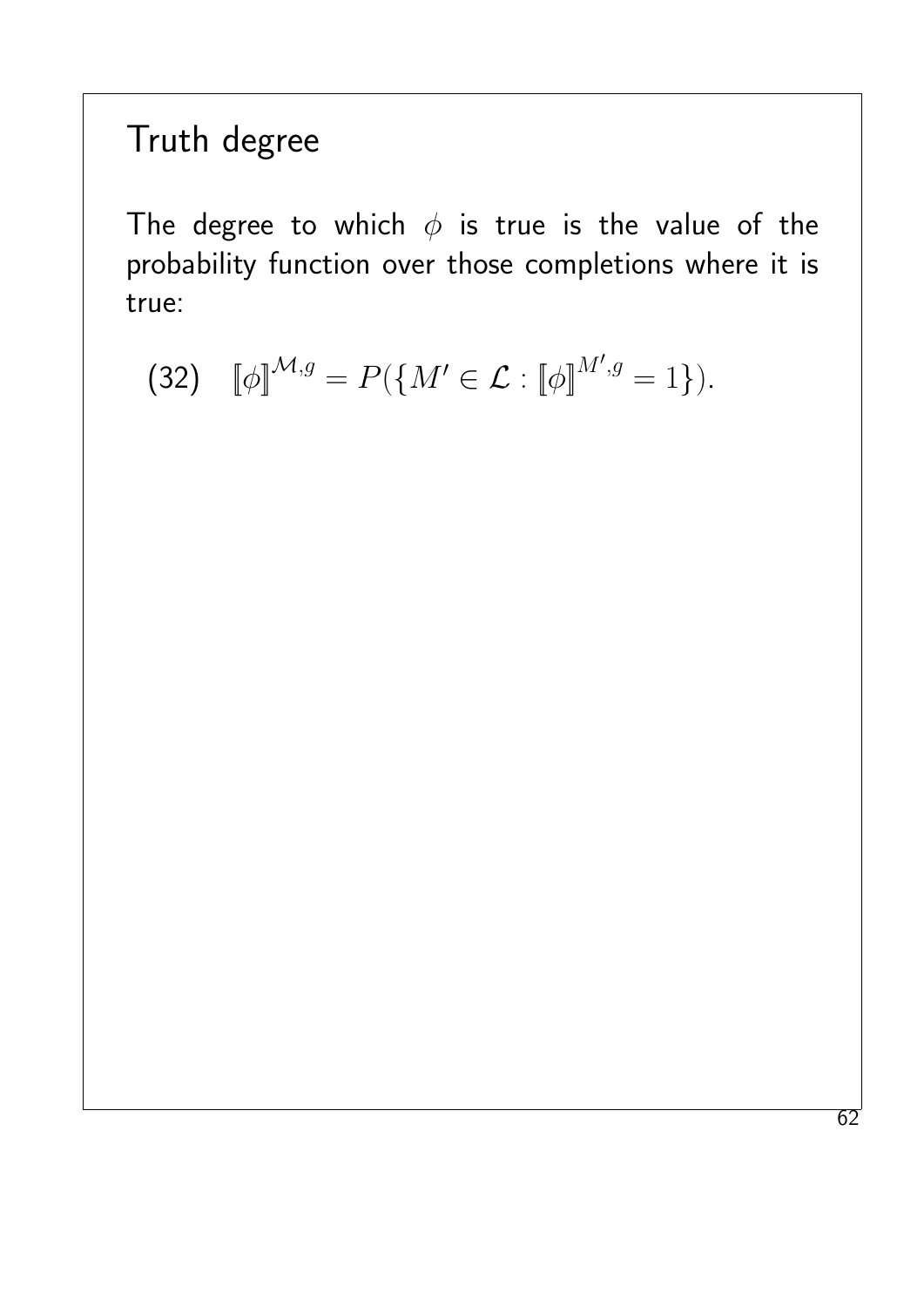# Advantage  $#1$  of using probability

- Suppose  $\phi$  is definitely true in  $M$ , or is a tautology.
- Then it is true in all completions,  $\mathcal{L}$ .
- Since P is a probability function,  $P(\mathcal{L}) = 1$ .
- So,  $\phi$  is definitely true in  $\mathcal M$ .
- Suppose  $\phi$  is definitely false in  $M$ , or is a contradiction.
- Then it is true in no completion: ∅.
- Since P is a probability function,  $P(\emptyset) = 0$ .
- So,  $\phi$  is definitely false in  $\mathcal{M}$ .

Recall that multi-valued logics cannot do this.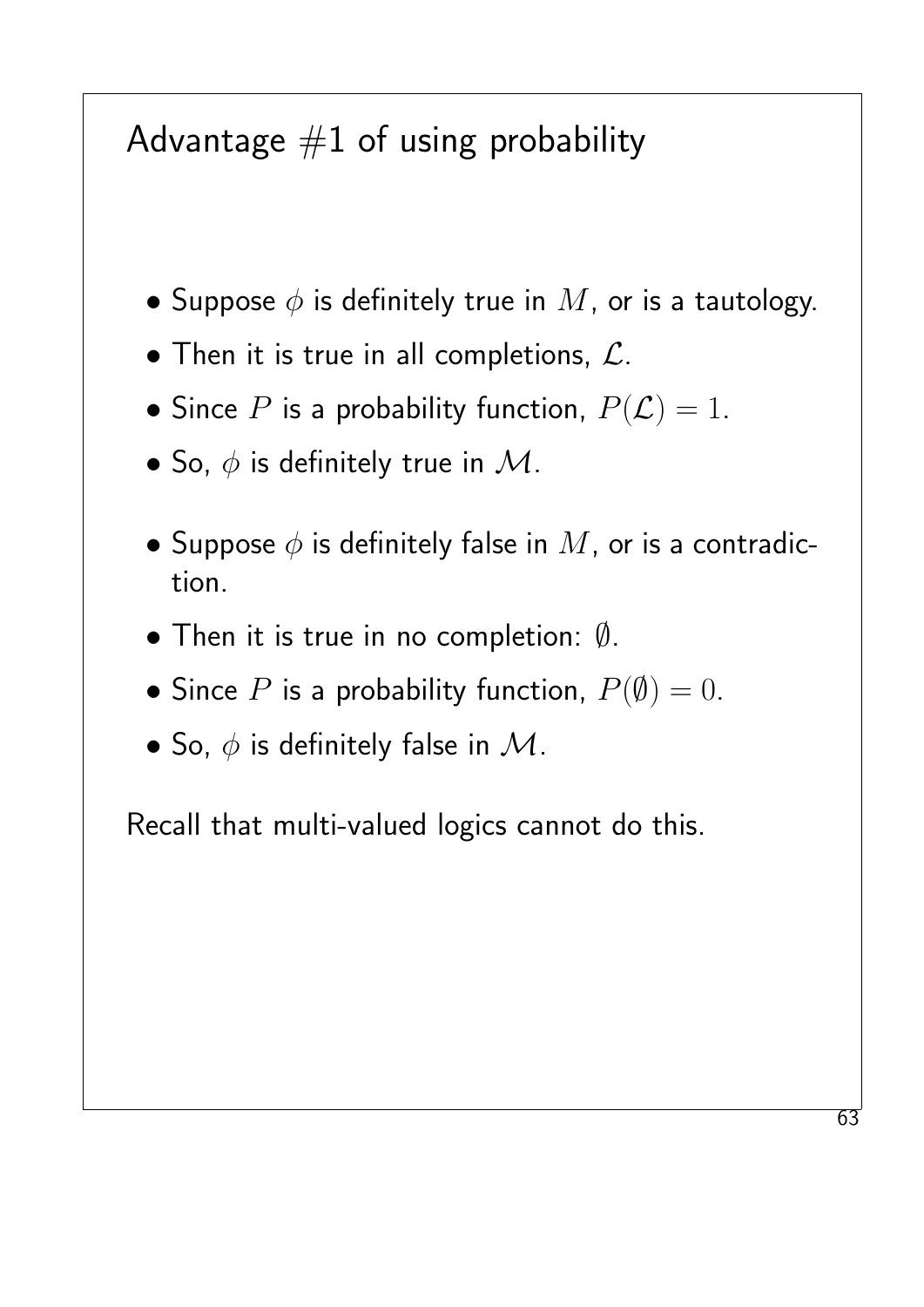# Advantage  $#2$  of using probability

- We can decide arbitrarily whether  $p_1$  is tall or not.
- $\bullet$  But the decision whether  $p_2$  is tall may no longer be arbitrary.
- Specifically, if  $p_1$  is tall, and (33) is true, then  $p_2$ must be tall too.

 $(33)$   $\mathbf{p}_{2}$  is taller than  $\mathbf{p}_{1}$ .

• In other words: there is no completion where  $p_1$  is tall and  $p_2$  is not tall.

 ${M' \in \mathcal{L} : \llbracket \mathbf{tall}(\mathbf{p}_1) \rrbracket^{M',g} = 1} \subseteq$  ${M' \in \mathcal{L} : [\mathbf{tall}(\mathbf{p}_2)]^{M',g} = 1}$ 

- Because P is a probability function, if  $A \subseteq B$  then  $P(A) \leq P(B)$ .
- $\bullet$  Hence:  $\llbracket \mathbf{tall}(\mathbf{p}_1) \rrbracket^{\mathcal{M},g} \leq \llbracket \mathbf{tall}(\mathbf{p}_2) \rrbracket^{\mathcal{M},g}.$
- $\bullet$  It is "truer" that  $\mathbf{p}_2$  is tall than that  $\mathbf{p}_1$  is tall.
- These are the truth conditions of (33).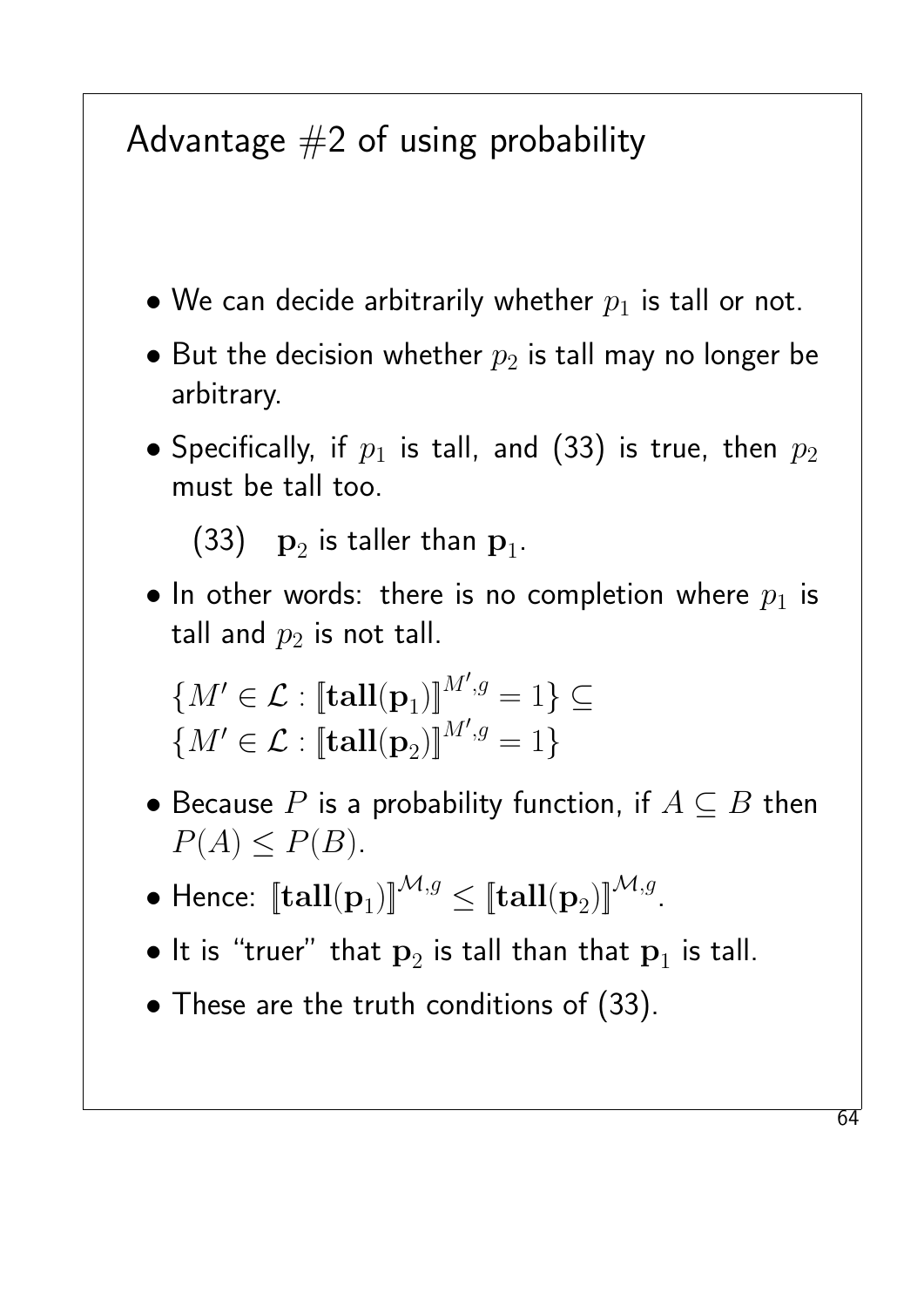# Compositionality

- There is no general formula to calculate  $P(\phi \land \psi)$ based on  $P(\phi)$  and  $P(\psi)$ .
- Hence, there is no general way to calculate the truth value of  $\phi \land \psi$  based on the truth values of  $\phi$  and  $\psi$ .
- But if  $\phi$  and  $\psi$  are independent, then

 $P(\phi \land \psi) = P(\phi) \times P(\psi).$ 

• So, if  $\phi$  and  $\psi$  are independent, then

 $[\![\phi \wedge \psi]\!] = [\![\phi]\!] \times [\![\psi]\!]$ .

- But what does it mean for two propositions to be independent?
- This depends on your interpretation of probability.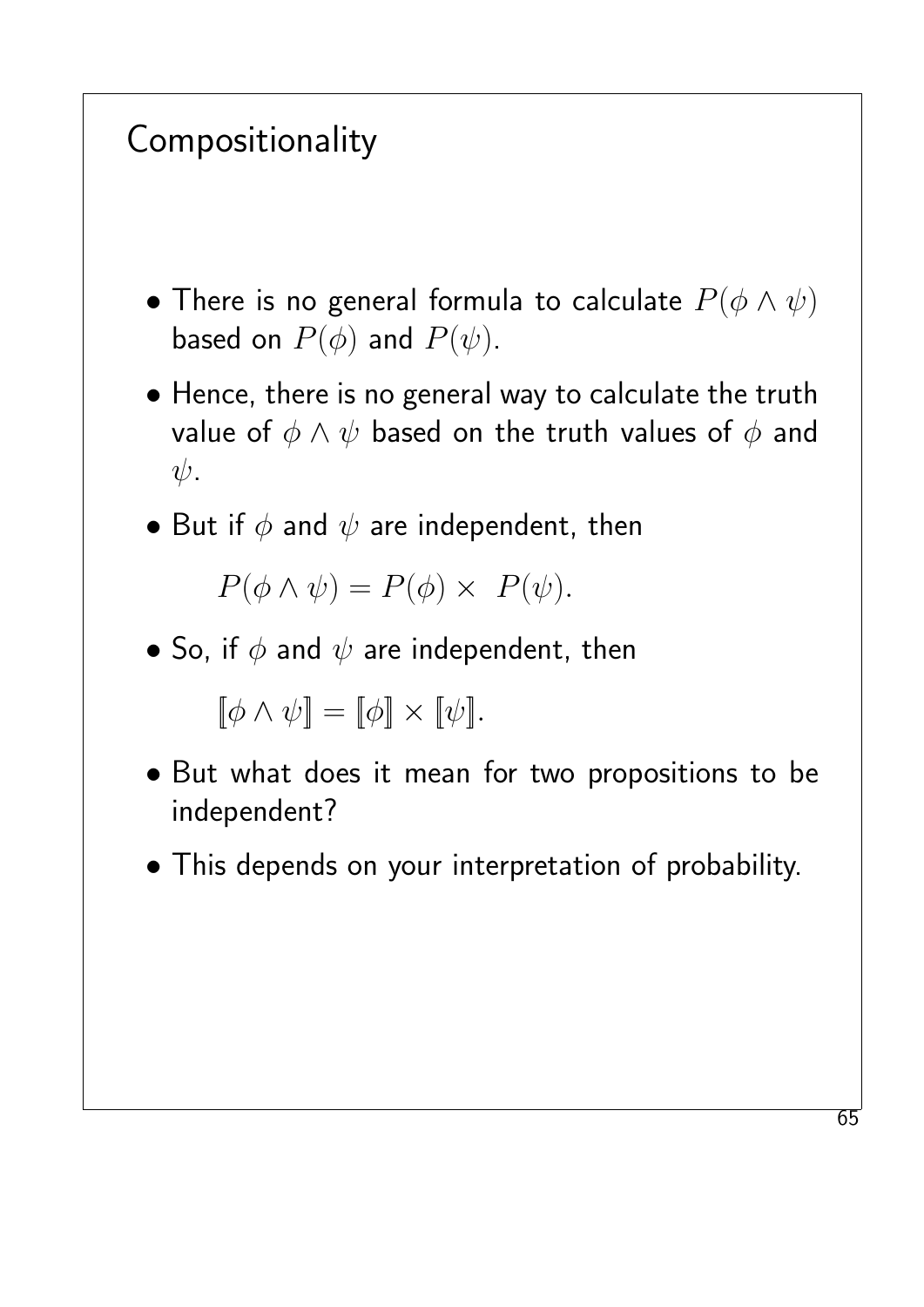#### Independence, proposal  $#1$

• Vagueness is uncertainty: we are uncertain whether (34) is true or not.

(34) John is tall.

- The probability of  $\phi$ : our degree of belief that  $\phi$  is true.
- $\bullet$   $\phi$  is independent of  $\psi$  iff knowing  $\phi$  gives us no rational reason to change our belief about  $\psi$ .
- For example, if we know that John is tall, this does not affect our belief about how intelligent he is; hence, (34) and (35) are independent of each other.
	- (35) John is intelligent.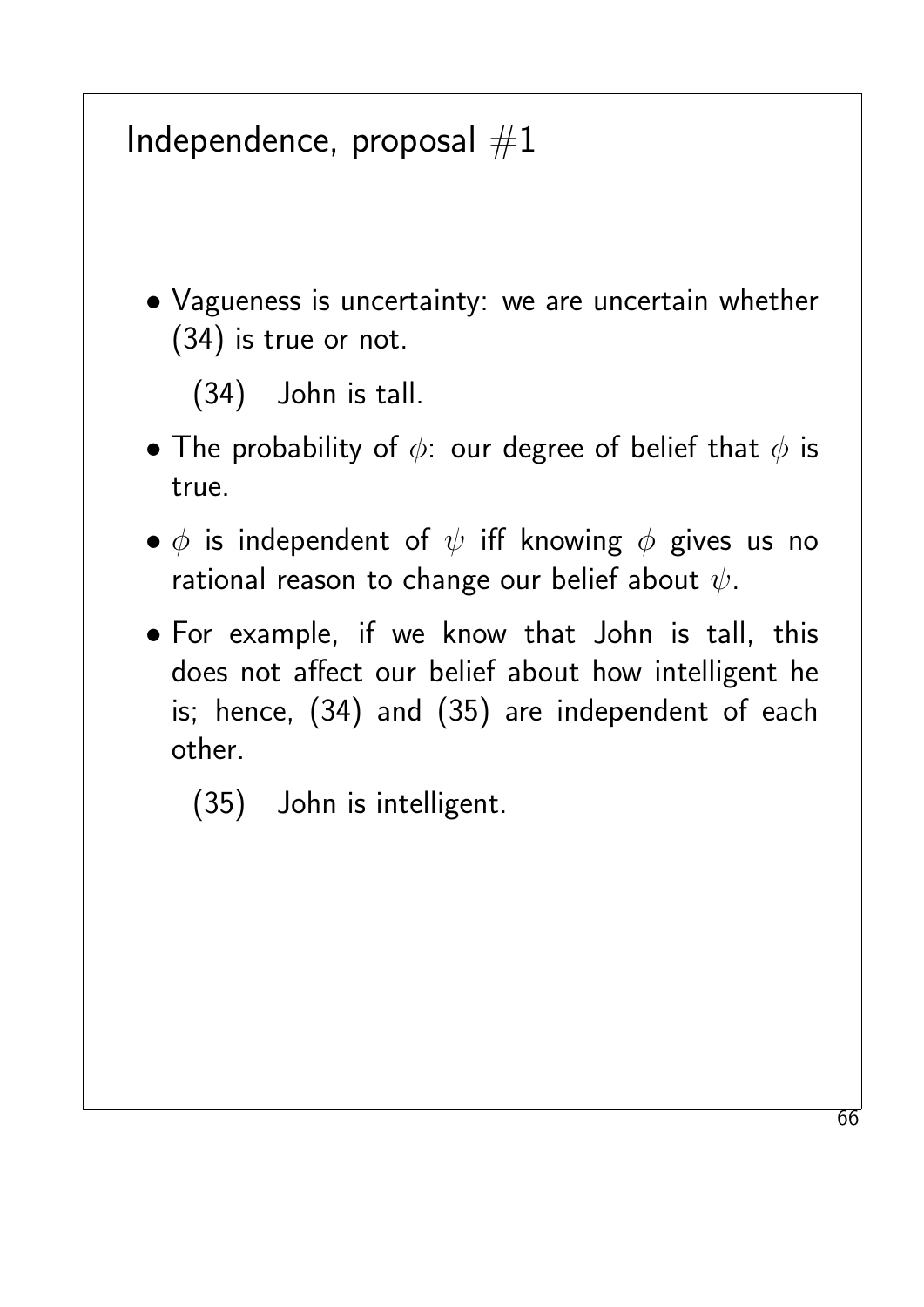Is vagueness a form of uncertainty?

Edgington (1996):

- There is a difference between being uncertain about whether  $\phi$  holds, to  $\phi$ 's holding to a certain degree.
- Suppose we would like to drink coffee, and have two options:
	- 1. Shirley will serve us either coffee or tea, with a probability of 0.5.
	- 2. Roger will definitely serve a drink which is a mixture of coffee and tea; it is indeterminate whether it should be called "coffee" or "tea".
- Clearly, the two choices are not equivalent.
- Having a beverage that is coffee to the degree 0.5 is not the same as having a 0.5 chance of drinking coffee.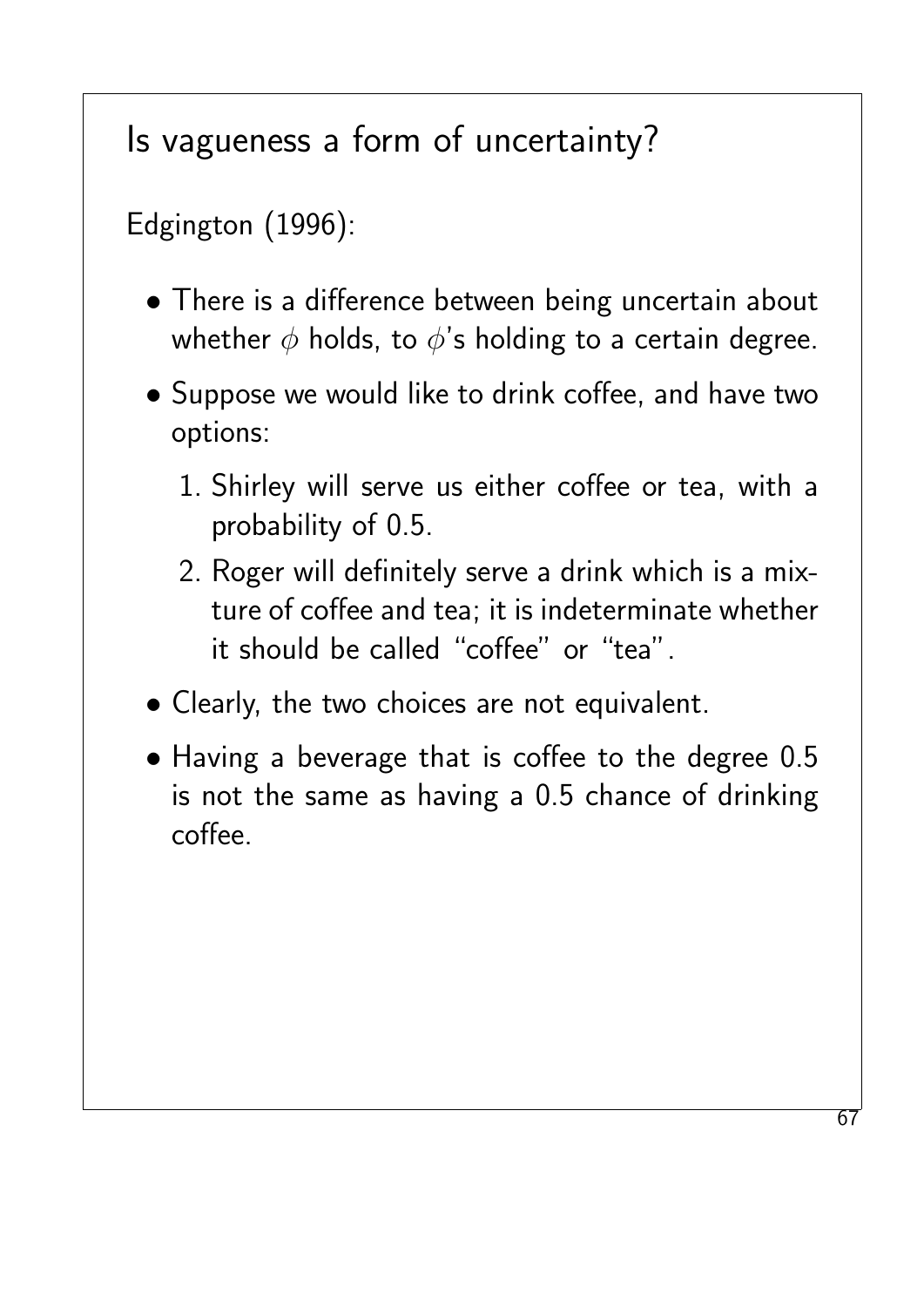# Independence, proposal  $#2$

Edgington (1996):

- $P(\phi|\psi)$  is the truth value of  $\phi$  if  $\psi$  is definitely true.
- $\bullet$   $\phi$  and  $\psi$  are independent iff  $P(\phi) = P(\phi | \psi)$
- For example, suppose John is good at math to the degree  $d_1$ , and intelligent to the degree  $d_2$ .
- Then, if we decide that John is definitely good at math, this may affect the truth value of his being intelligent.
- Hence, the two statements are not independent.
- But if we decide that John is definitely tall, this would not affect our judgment of how intelligent he is.
- Hence, being tall and being intelligent are independent.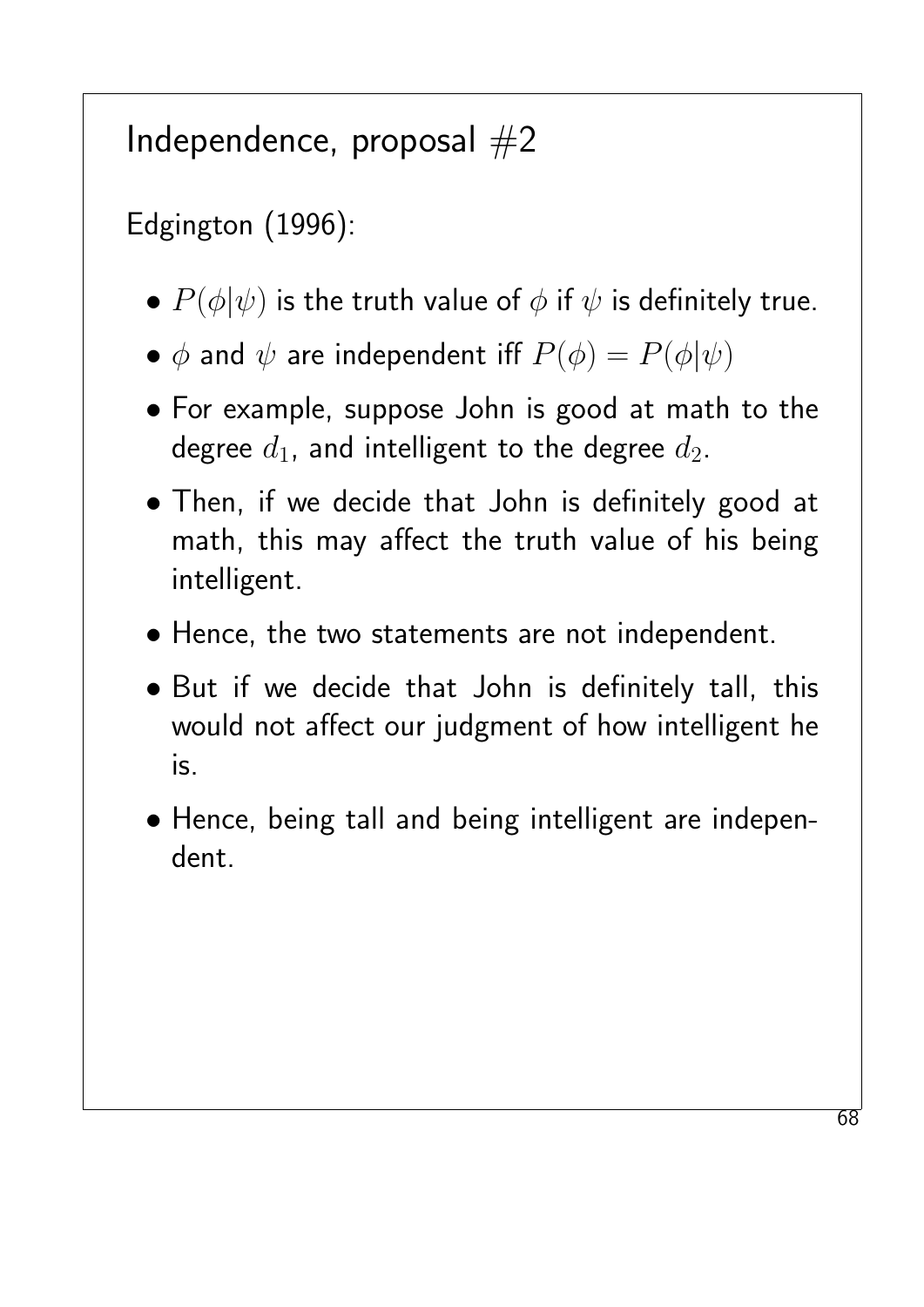#### Intuitions

- Does Kamp's account of vagueness fit our intuition?
- Suppose that John is tall to the degree 0.5, and intelligent to the degree 0.5.
- If the properties of being tall and being intelligent are independent of each other, John has the property of being both tall and intelligent to the degree

 $0.5 \times 0.5 = 0.25$ 

• Is this reasonable?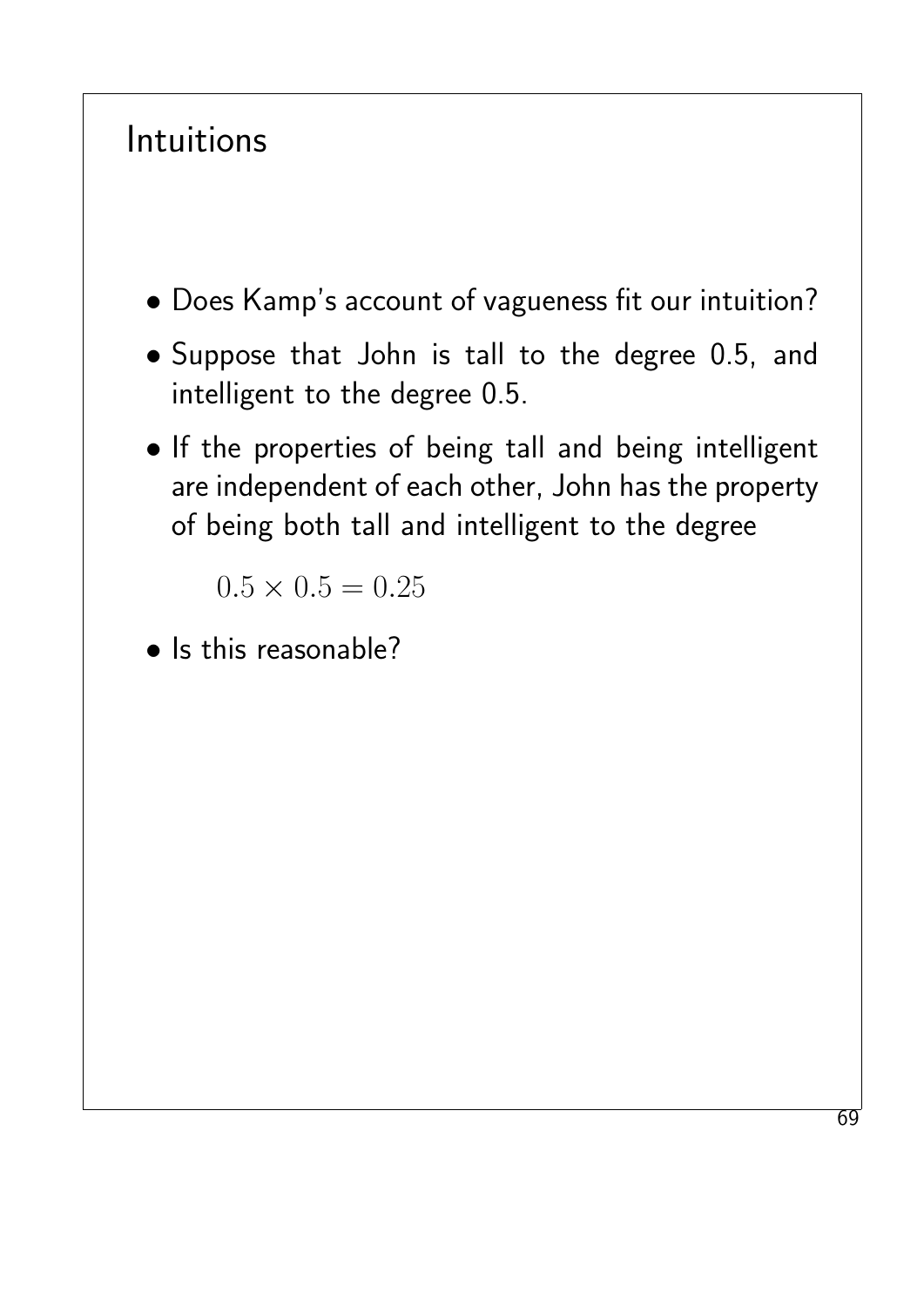## Many

- $Many$  is vague: how many is many?
- But it is also ambiguous.
	- (36) Many Nobel laureates watched the Olympic games.
	- 1. Cardinal reading: the number of Nobel laureates who watched the Olympic games was large, compared with some norm  $n$  (false).
	- 2. The proportion of Nobel laureates who watched the Olympic games was large, compared with some norm  $k$  (true?)

• Formally:

- 1. Cardinal:  $\mathbf{many}(A, B)$  iff  $|A \cap B| > n$
- 2. Proportional:  $\mathbf{many}(A,B)$  iff  $\frac{|A \cap B|}{|A|}$  $|A|$  $> k$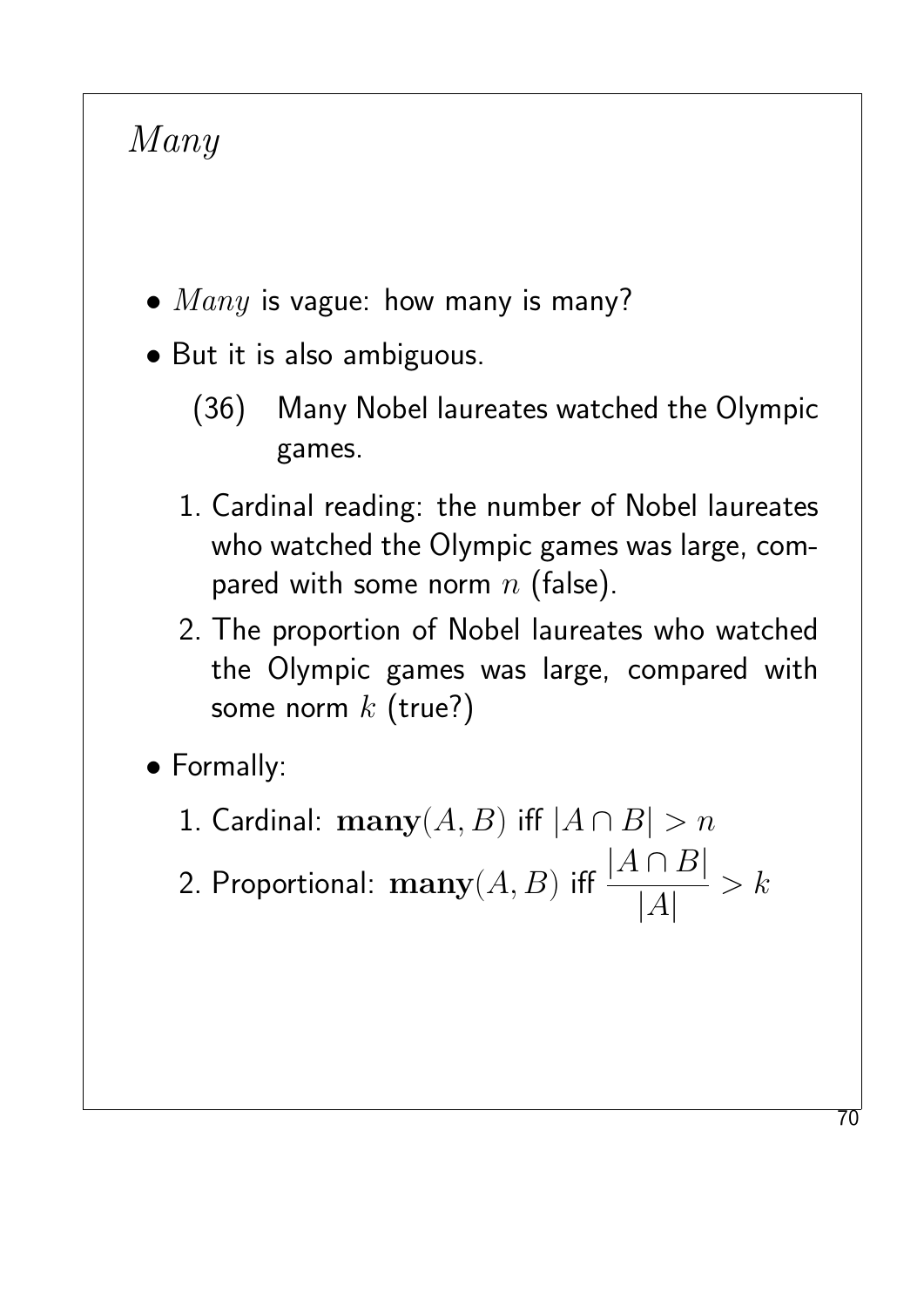# Symmetry

- The cardinal reading is symmetric: (36) entails (37).
- The proportional reading is not: (36) does not entail (37).
- (37) Many people who watched the Olympic games were Nobel laureates.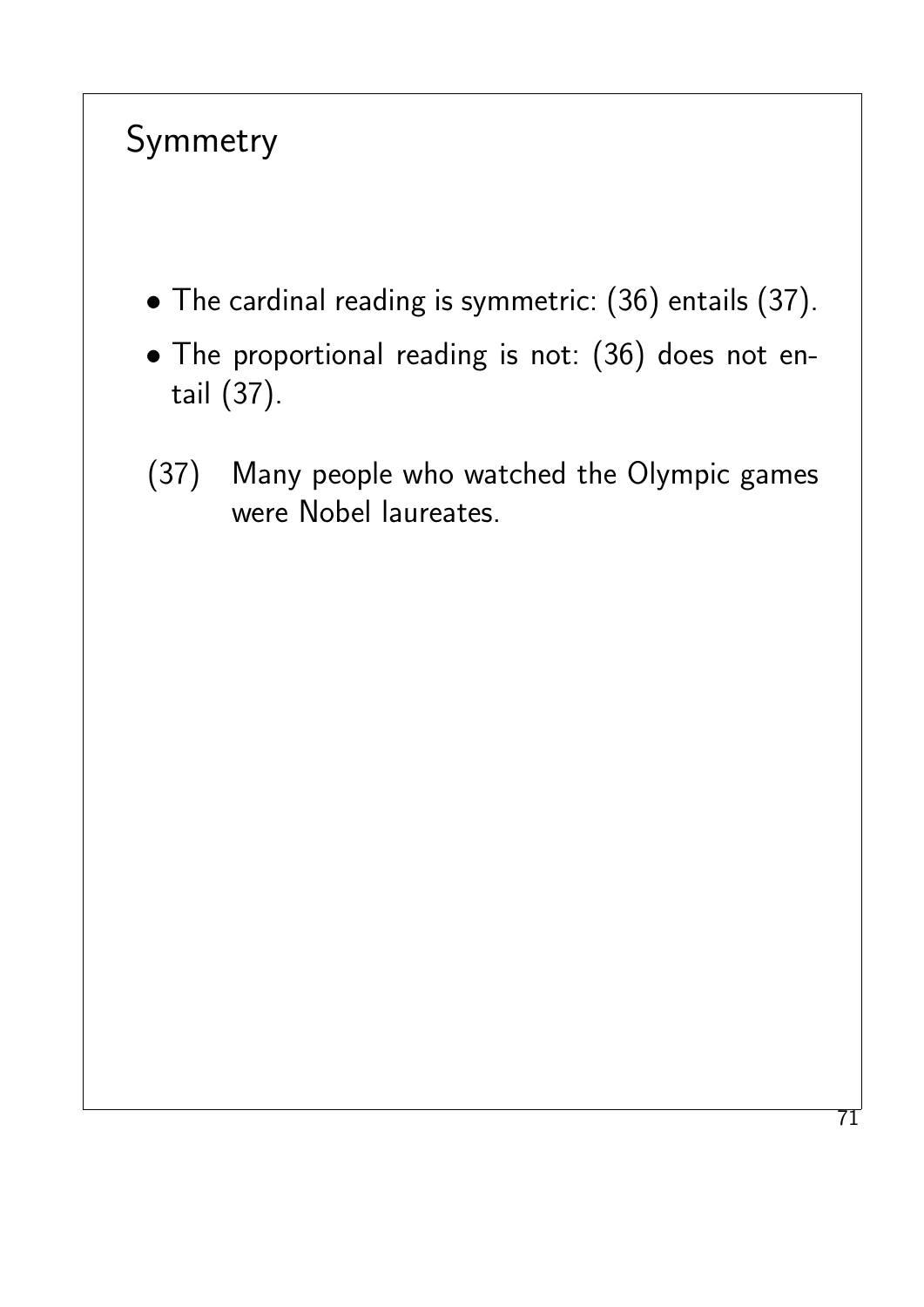### The vagueness of  $many$

- Where do the parameters  $n$  and  $k$  come from?
- Fernando and Kamp (1996): these values depend on our expectations.
- If we don't expect Nobel laureates to be interested in the Olympic games, small numbers or percentages will count as  $many$ .
- If we expect sports fans to be very interested in the Olympic games, much higher norms would be required to make (38) true.
	- (38) Many sports fans watched the Olympic games.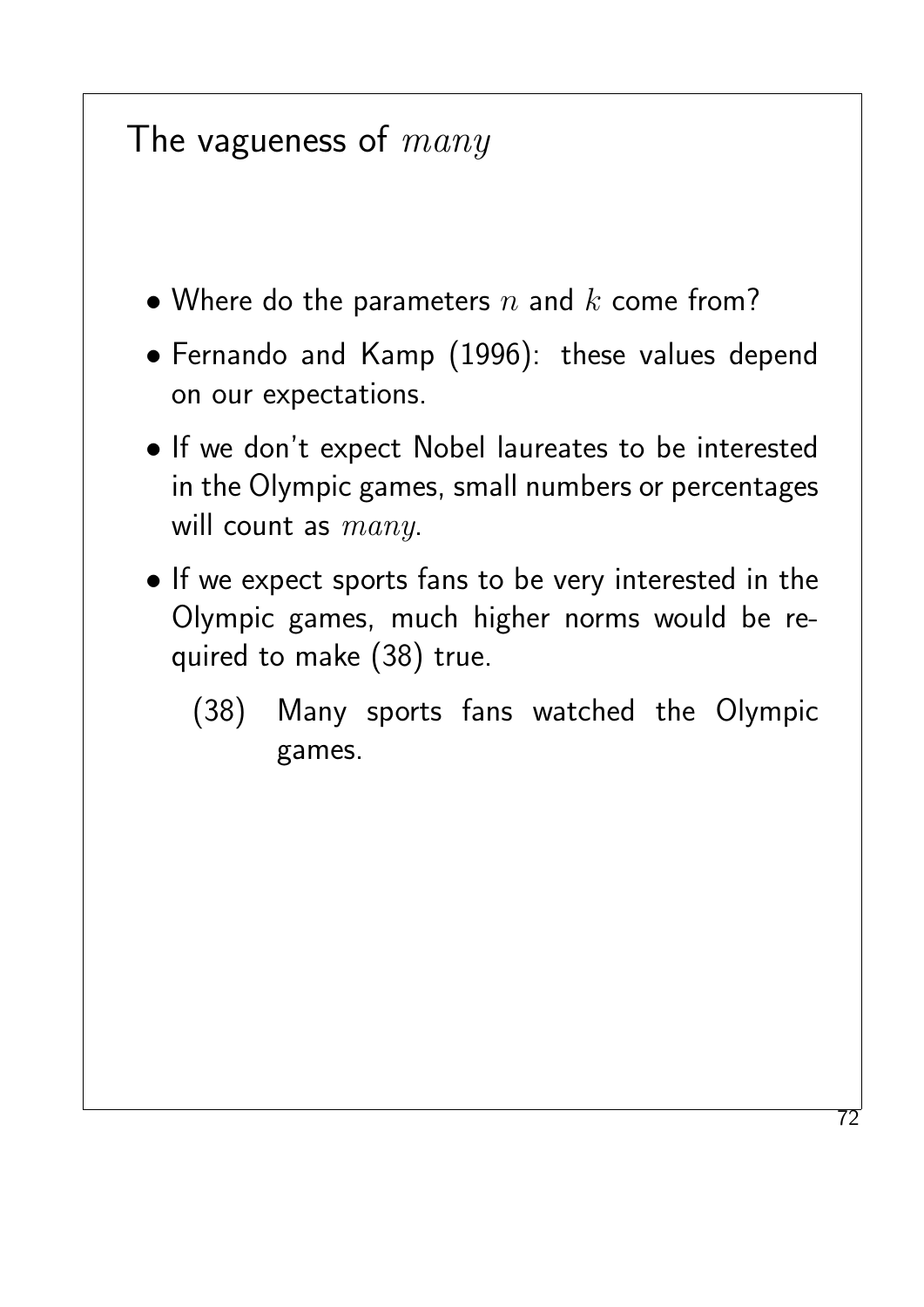#### Expectation and probability

- "Many  $As$  are  $Bs$ " is true just in case it could well have been the case that fewer  $As$  are  $Bs$ .
- Something is expected iff its probability is high.
- What interpretation of probability is appropriate?
- The crucial issue: intensionality.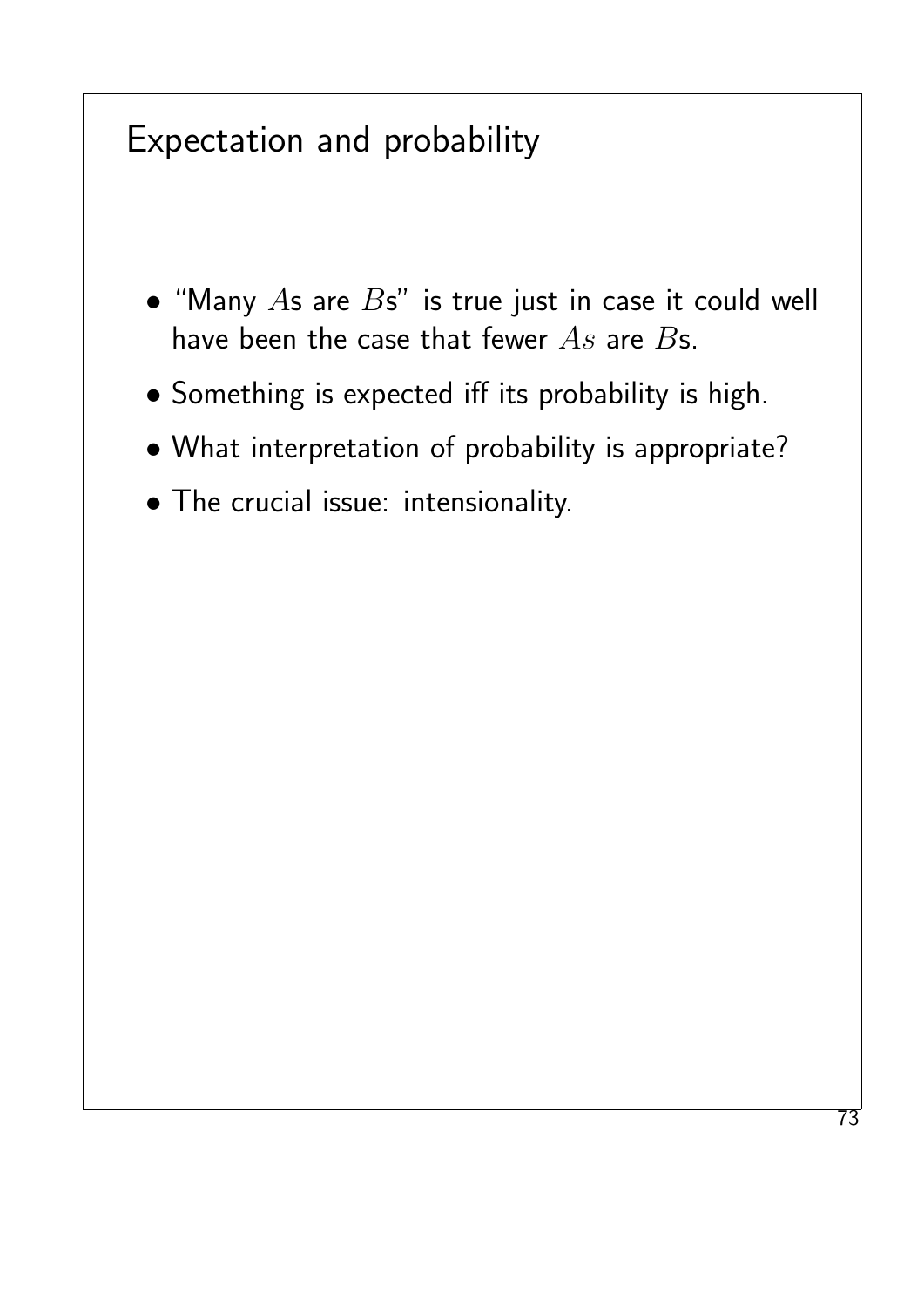### Is  $many$  extensional or intensional?

- According to the definitions above,  $many$  is extensional.
- But is it? Keenan and Stavi (1986):
	- (39) a. Many lawyers attended the medical association meeting last year.
		- b. Many doctors attended the medical association meeting last year.

Even if all the lawyers were doctors and all the doctors were lawyers the truth values of the two sentences might differ.

- Kamp and Reyle (1993):
	- (40) a. Many houses in X burned down last year.
		- b. Many houses in X were insured against fire last year.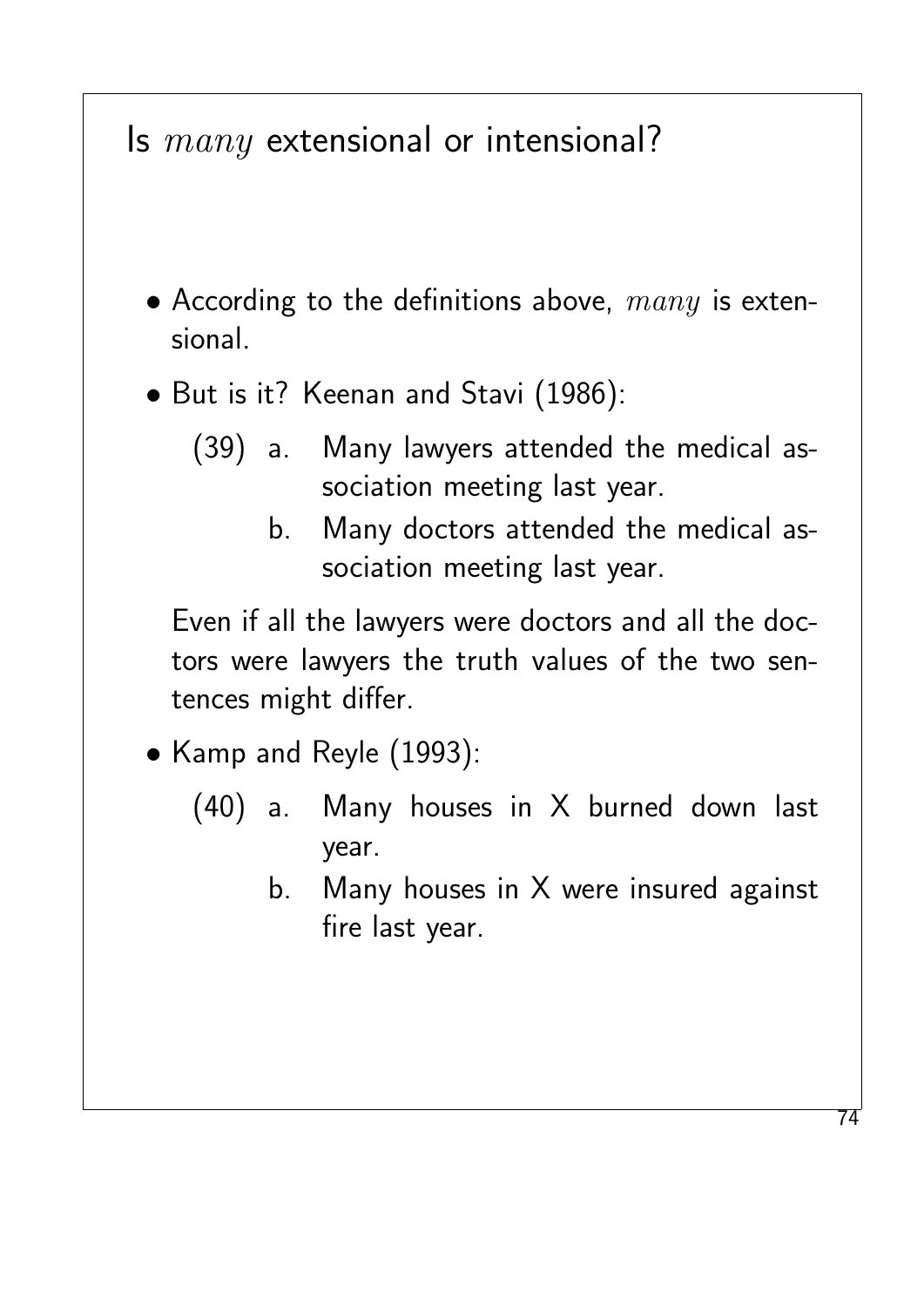# Solution

- Once the values of  $n$  and  $k$  are fixed,  $many$  is extensional.
- But these same values depend on the intensions of the arguments of  $many$ .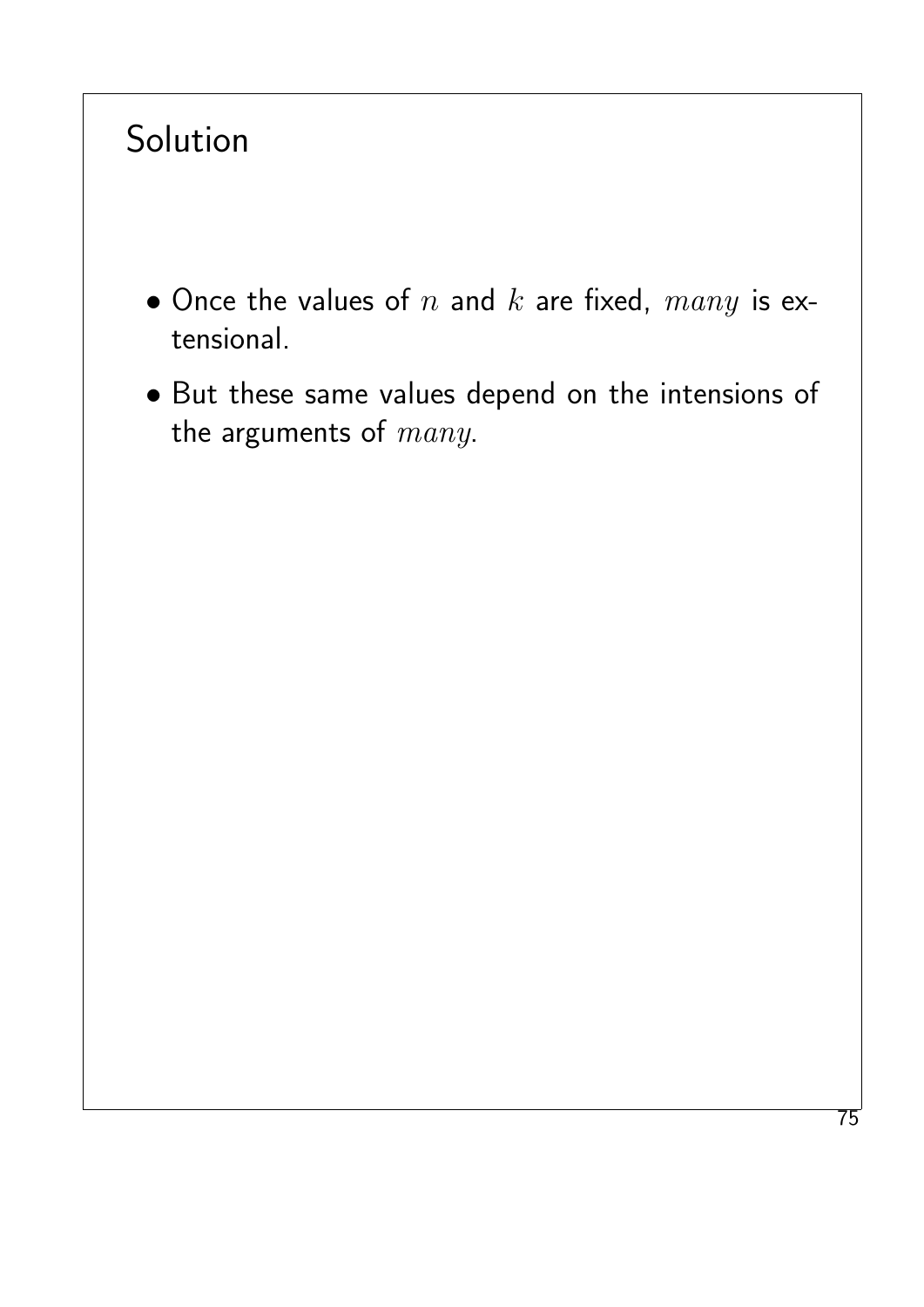#### Logical relation theory

- We need a fully intensional theory of probability.
- Ratio theory is fully extensional—out.
- Relative frequency theory is only partly intensional out.
- Logical relation theory is in.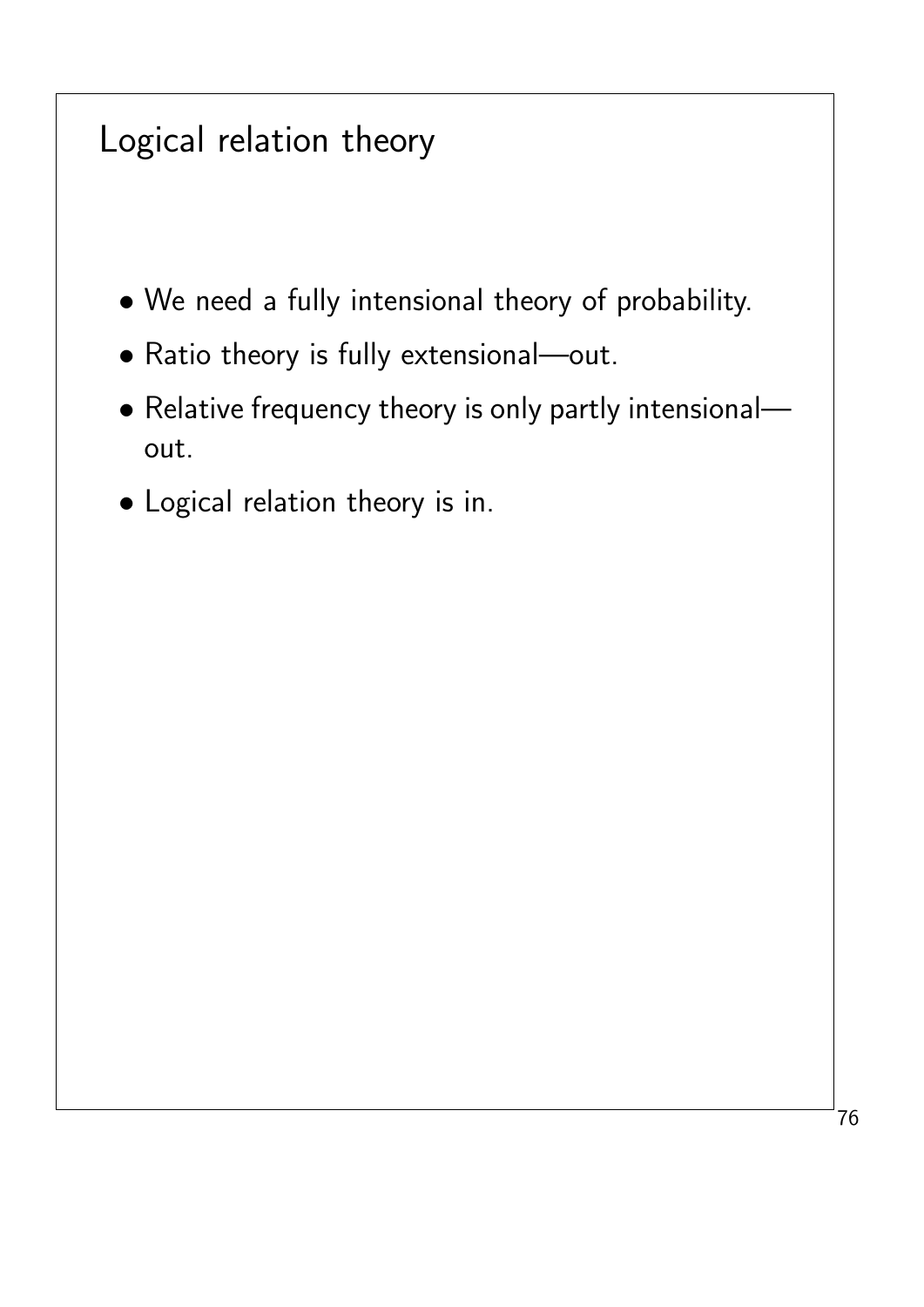### The cardinal reading

- There is some number  $n$  s.t. there are at least  $n$ individuals that are both  $\phi$  and  $\psi$ , and this  $n$  counts as many:
- $\bullet \; {\mathbf{many}}_x(\phi(x), \psi(x))$  iff  $|\phi(x) \wedge \psi(x)|_{x,w_0} \geq n \wedge n$ -is-many<sub>x</sub>( $\phi(x), \psi(x)$ )).
- Where  $|\alpha(x)|_{x,w}$  indicates the number of individuals that satisfy  $\alpha$  in world  $w$ :

 $|\{u : [\alpha(x)]^{w,g[u/x]} = 1\}|.$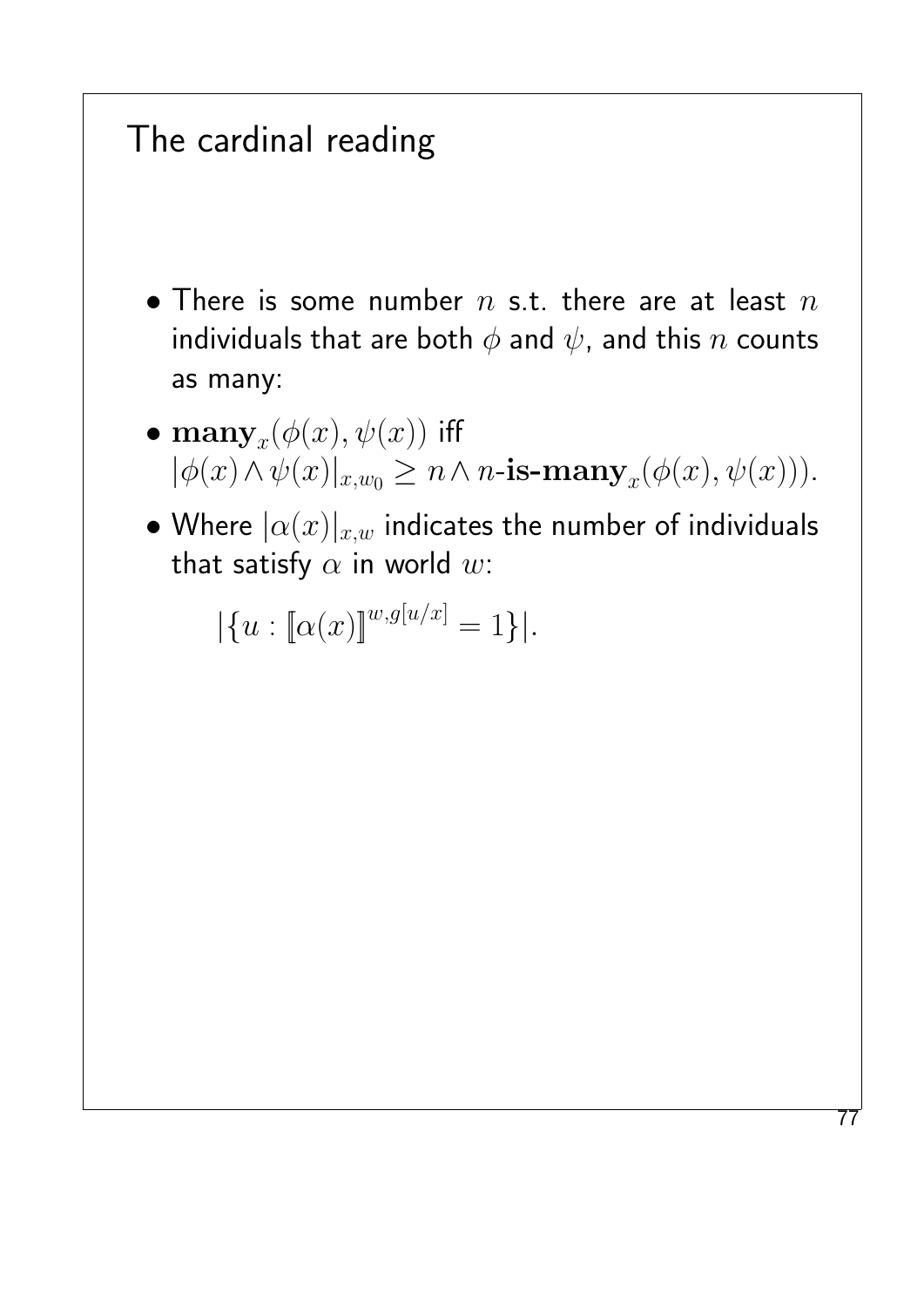### Probability and is-many

 $\bullet \; n\hbox{-}\mathbf{is\text{-}many}_x(\phi(x),\psi(x))$  iff

 $P({w : |\phi(x) \land \psi(x)|_{x,w} < n}) > c$ 

- In words: take the probability of the set of worlds where the number of individuals satisfying both  $\phi$ and  $\psi$  is less than  $n$ ; this probability is greater than some parameter  $c$ .
- $\bullet$  Hence:  $\left. \mathbf{many}_{x}(\phi,\psi) \right.$  means that there is some number  $n$ , s.t. there are  $n$  individuals that are both  $\phi$  ans  $\psi$ , and there could well have been fewer than  $n$ .
- This reading is a function of (the intension of)  $\phi \land \psi$ , hence symmetric.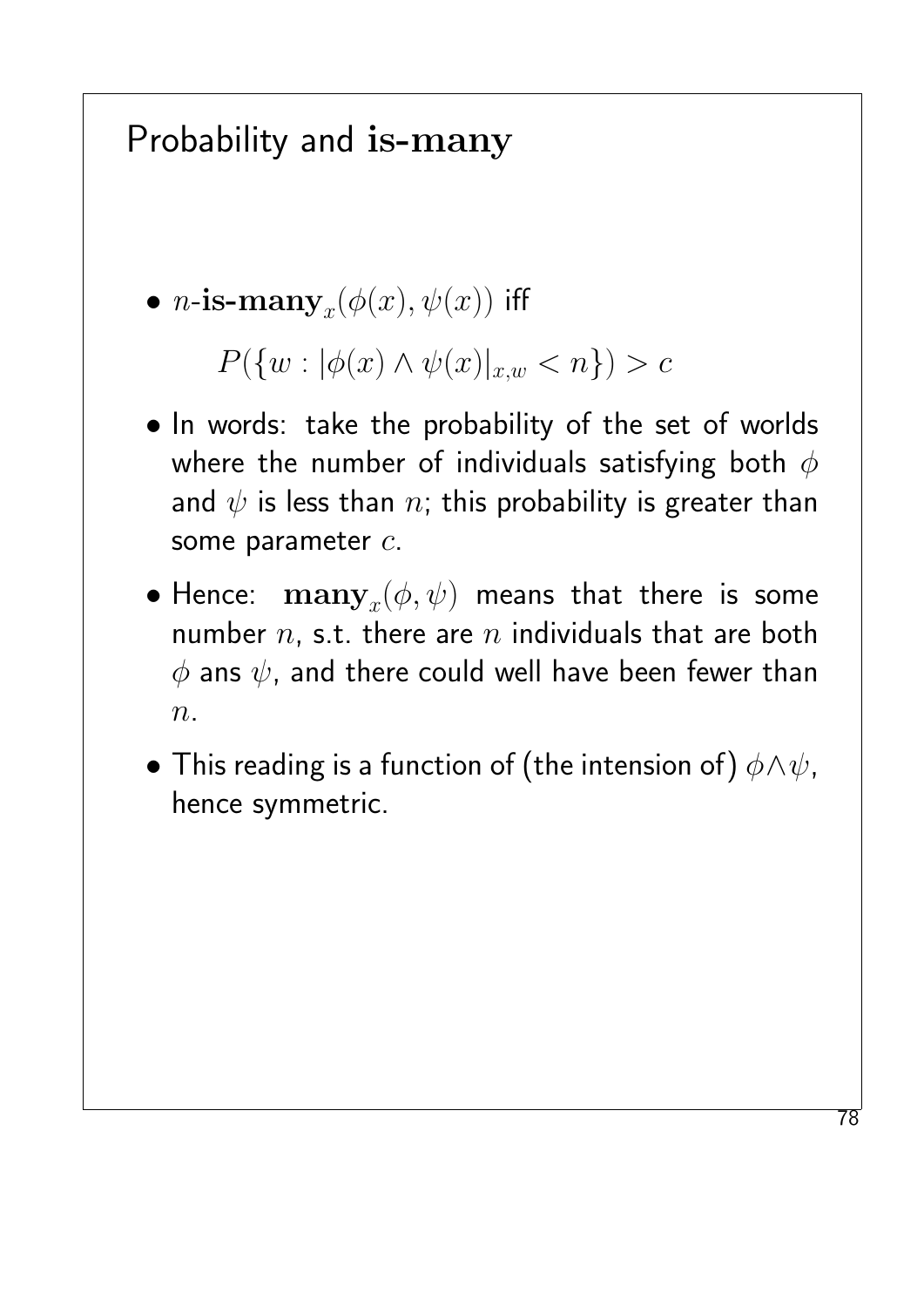### The proportional reading

- The only difference is in the definition of  $n$ -is-many.
- Conditional instead of unconditional probability:

$$
\bullet \; n\hbox{-}\mathbf{is\text{-}many}_x(\phi(x), \psi(x)) \text{ iff }
$$

- $P({w : |\phi(x) \land \psi(x)|_{x,w} < n}$  $\{w : |\phi(x)|_{x,w} = |\phi(x)|_{x,w_0}\}) > c.$
- In words:  $n$  is many iff there could well have been fewer than n xs that satisfy  $\phi(x) \wedge \psi(x)$ , given that there are  $|\phi(x)|_{x,w_0}$   $x$ s that satisfy  $\phi(x).$
- $\bullet$   $\phi$  has a privileged position (the reference class), conditional probability), hence this reading is asymmetric.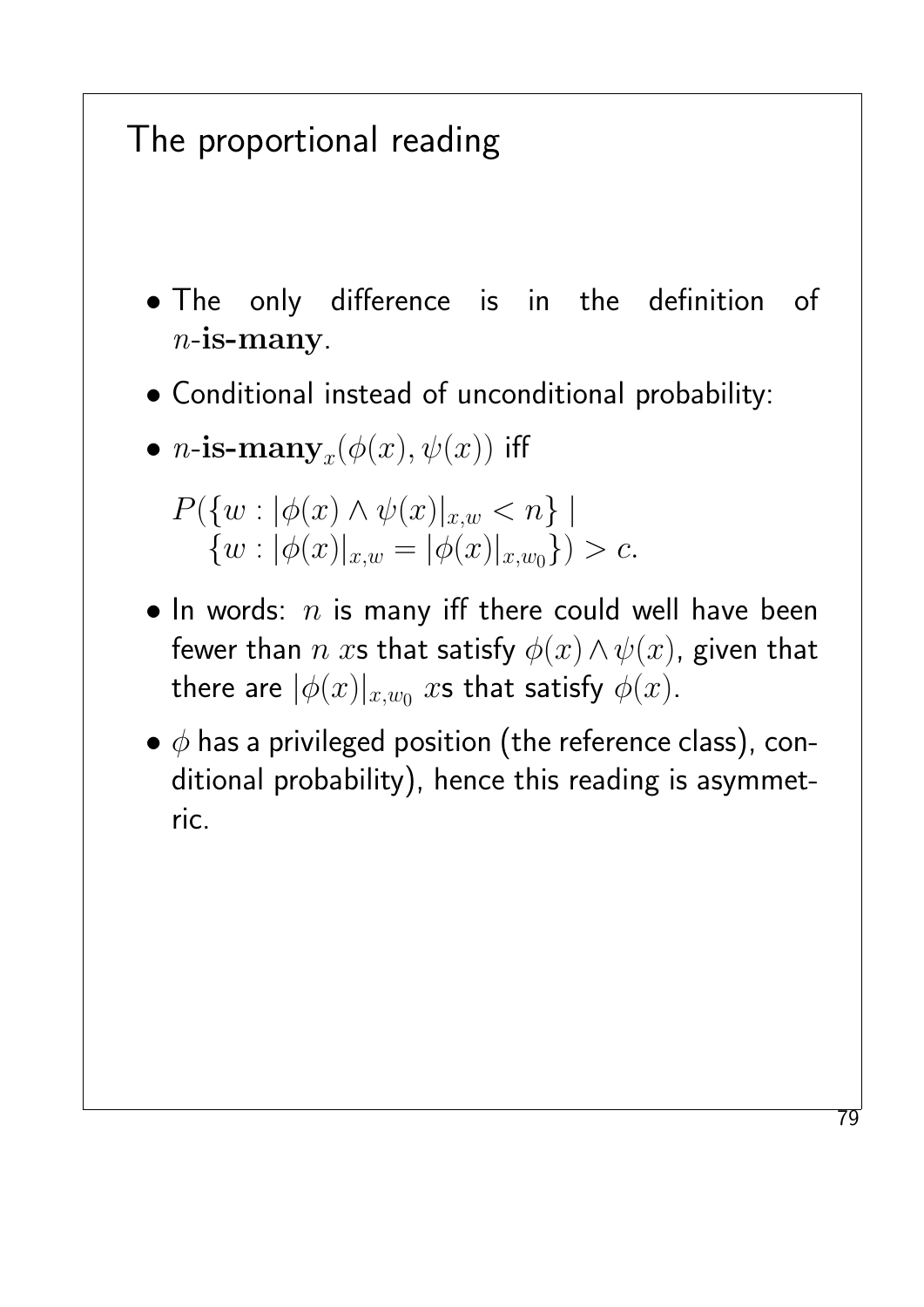# Back to the  $k$  parameter

$$
\mathbf{many}_x(\phi(x),\psi(x)) \text{ is true iff }
$$

$$
\frac{\left|\llbracket \phi \rrbracket \cap \llbracket \psi \rrbracket\right|}{\left|\llbracket \phi \rrbracket\right|} > k,
$$

where

$$
k = \frac{n}{|\phi|} \wedge n\text{-is-many}.
$$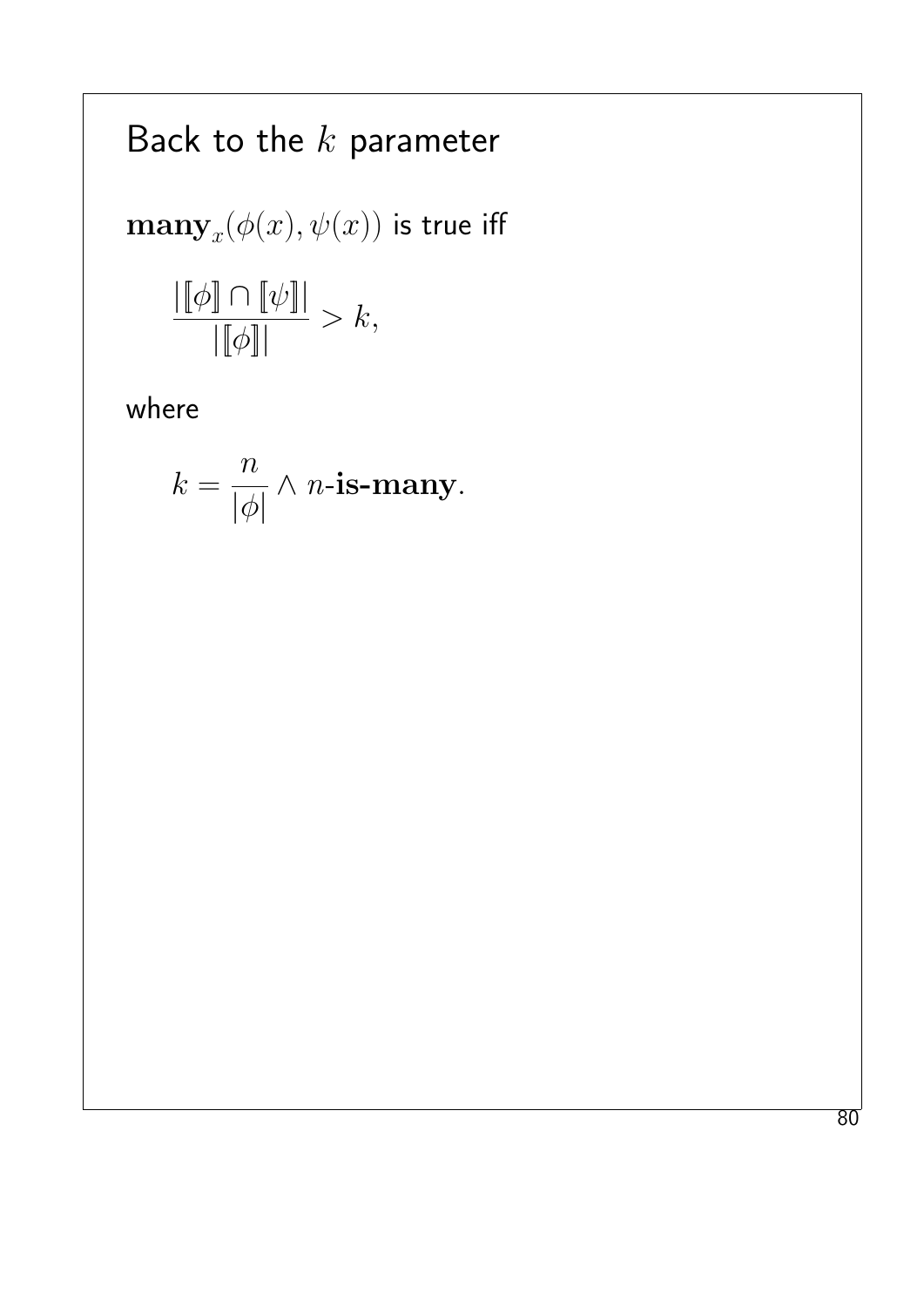#### Focus and the proportional reading

- (41) a. Many linguists arrived [by bus]  $_F$  (de Hoop and Solà 1995).
	- b.  $\neq$ A high proportion of the total population of linguists arrived by bus.
	- $c. = A$  high proportion of the linguistis who arrived, arried by bus.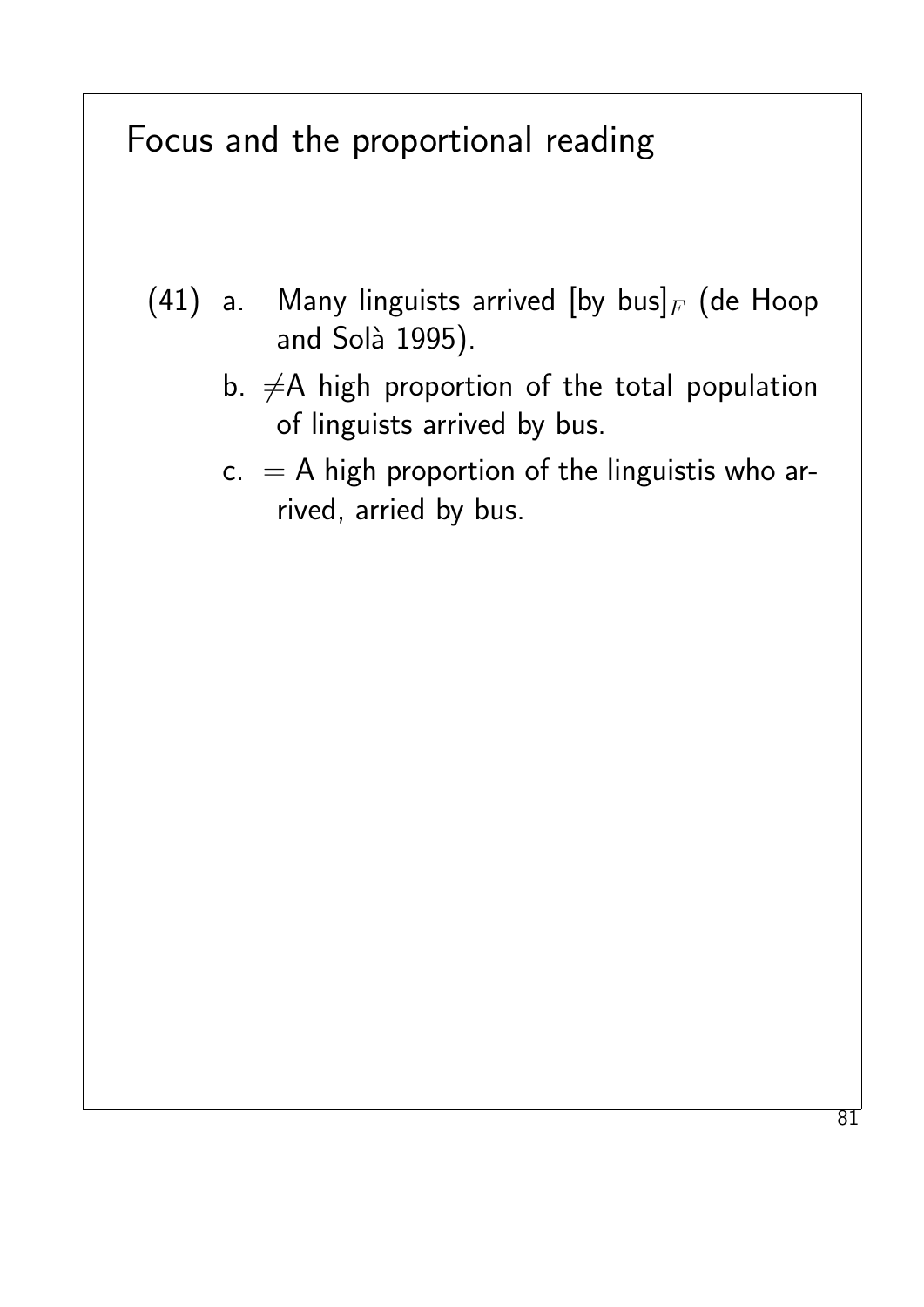# Focus Semantic Value

Rooth (1985): Every expression  $\phi$  has

- $\bullet$  an ordinary semantic value  $\llbracket \phi \rrbracket^O;$
- $\bullet$  a focus semantic value  $\llbracket \phi \rrbracket^F$ , representing alternatives to the focus.

```
\llbracket [\mathsf{John}]_B loves [\mathsf{Mary}]_F \rrbracket^F = \{\mathsf{John} \text{ loves Mary},John loves Kate,
                                          · · ·}
```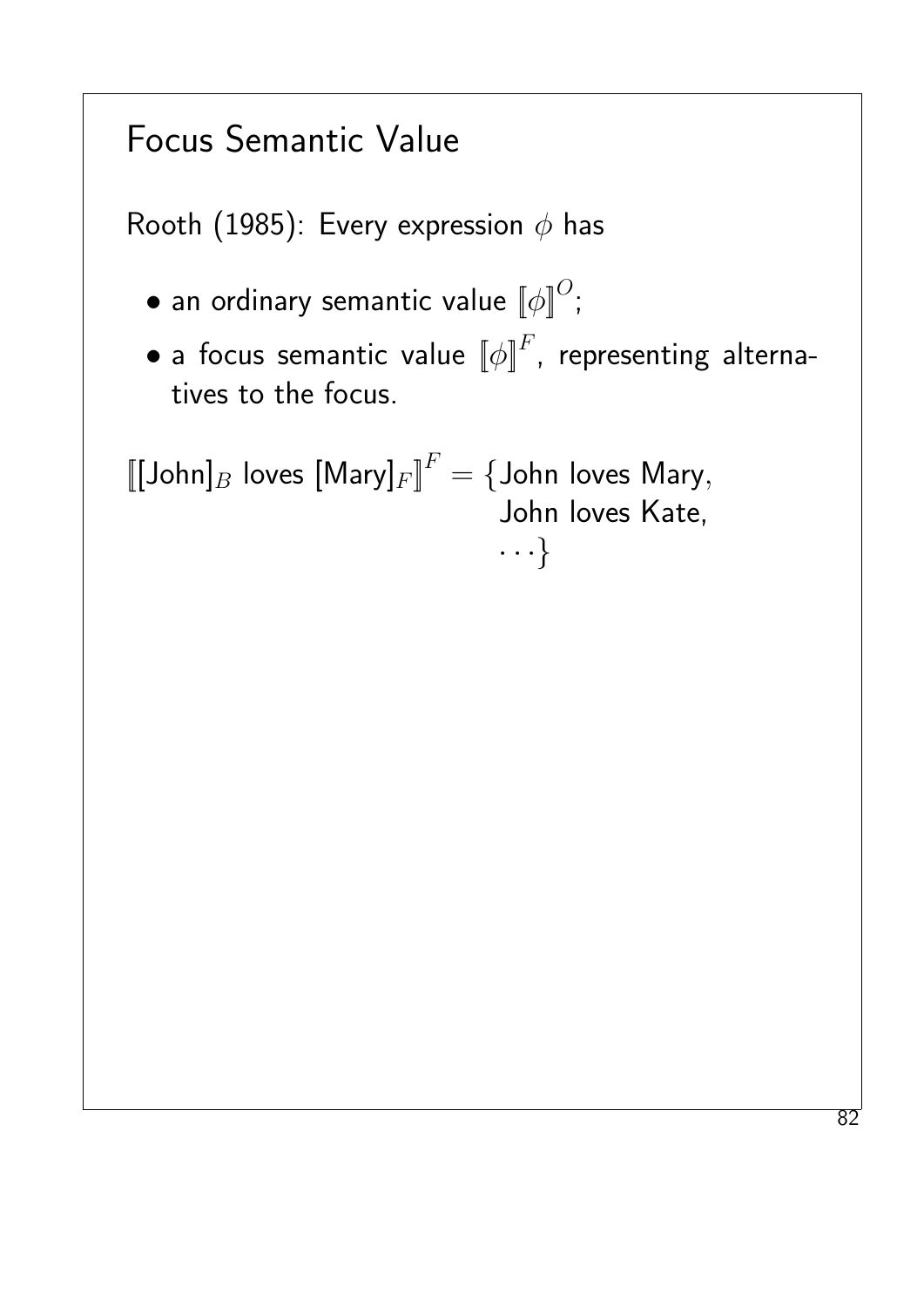# **Solution**

- $\bullet$  Geiluß (1993) and de Hoop and Solà (1995): The union of the focus semantic value restricts the quantifier.
- $\bullet \; {\mathbf{many}}_x(\phi(x), \psi(x))$  is true iff

$$
\frac{\|\llbracket \phi \rrbracket^O \cap \llbracket \psi \rrbracket^O|}{|\llbracket \phi \rrbracket^O \cap \cup \llbracket \psi \rrbracket^F|} > k
$$

• Suppose

[arrived [by bus] $_F$ ] $^F =$  {arrived by bus, arrived by car, arived by train,  $\ldots$  }.

- $\bullet$  Then  $\cup$  [arrived [by bus] $_F \rrbracket^F =$  arrived.
- $\bullet \; \mathbf{many}_x(\mathbf{linguist}(x), \mathbf{arrrived}\text{-}\mathbf{by}\text{-}\mathbf{bus}(x))$ is true iff

|linguist ∩ arrived-by-bus| |linguist ∩ arrived|  $> k$ 

83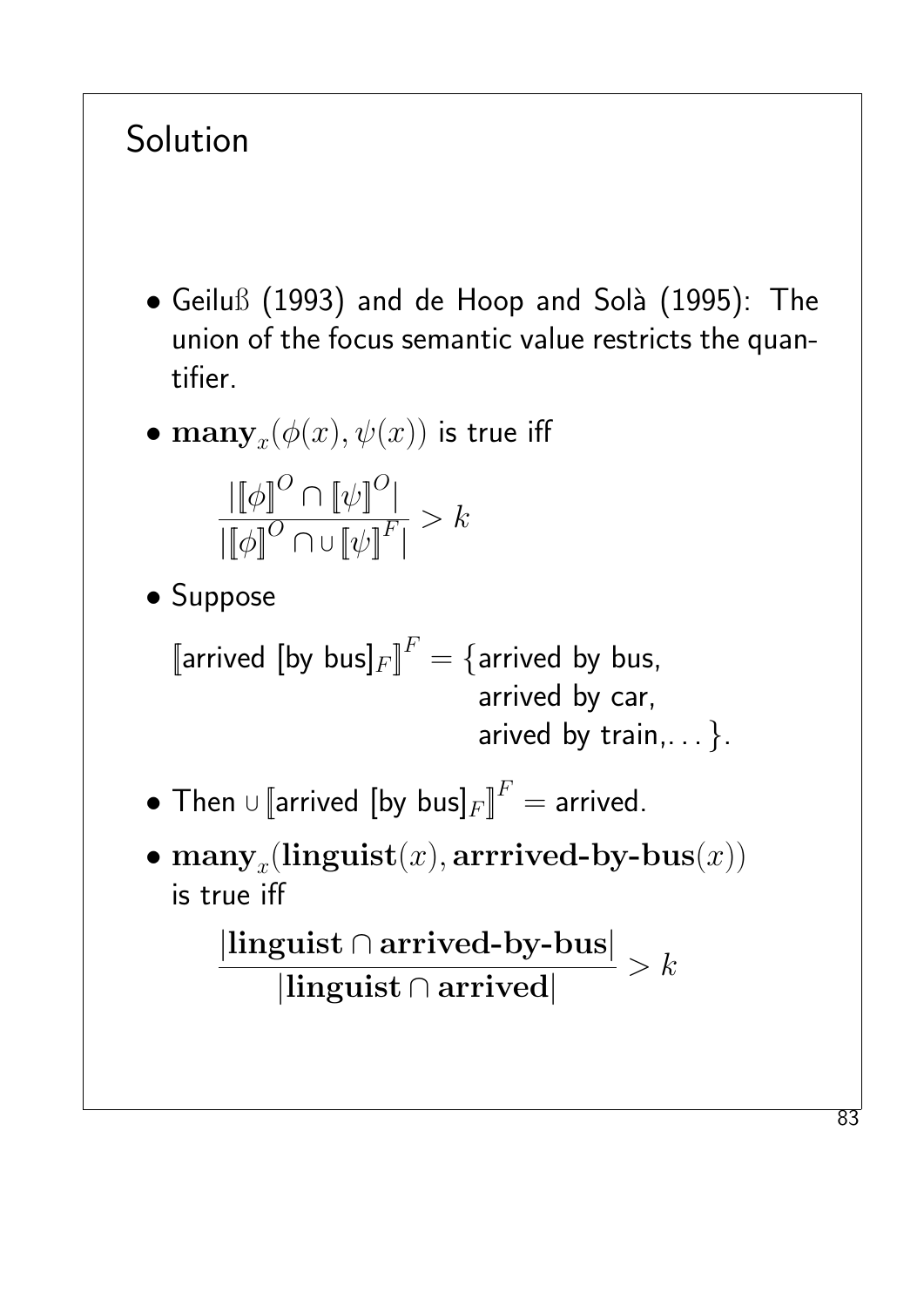# Additional reading?

Cannot account for:

(42) Many Scandinavians have won the Nobel prize in literature.

Proposed solutions:

- 1. The Reverse Interpretation view (Westerståhl 1985):
	- $(43)$  =Many winners of the Nobel prize in literature were Scandinavians.
- 2. The cardinality interpretation (de Hoop and Solà 1995): context determines what is a large number.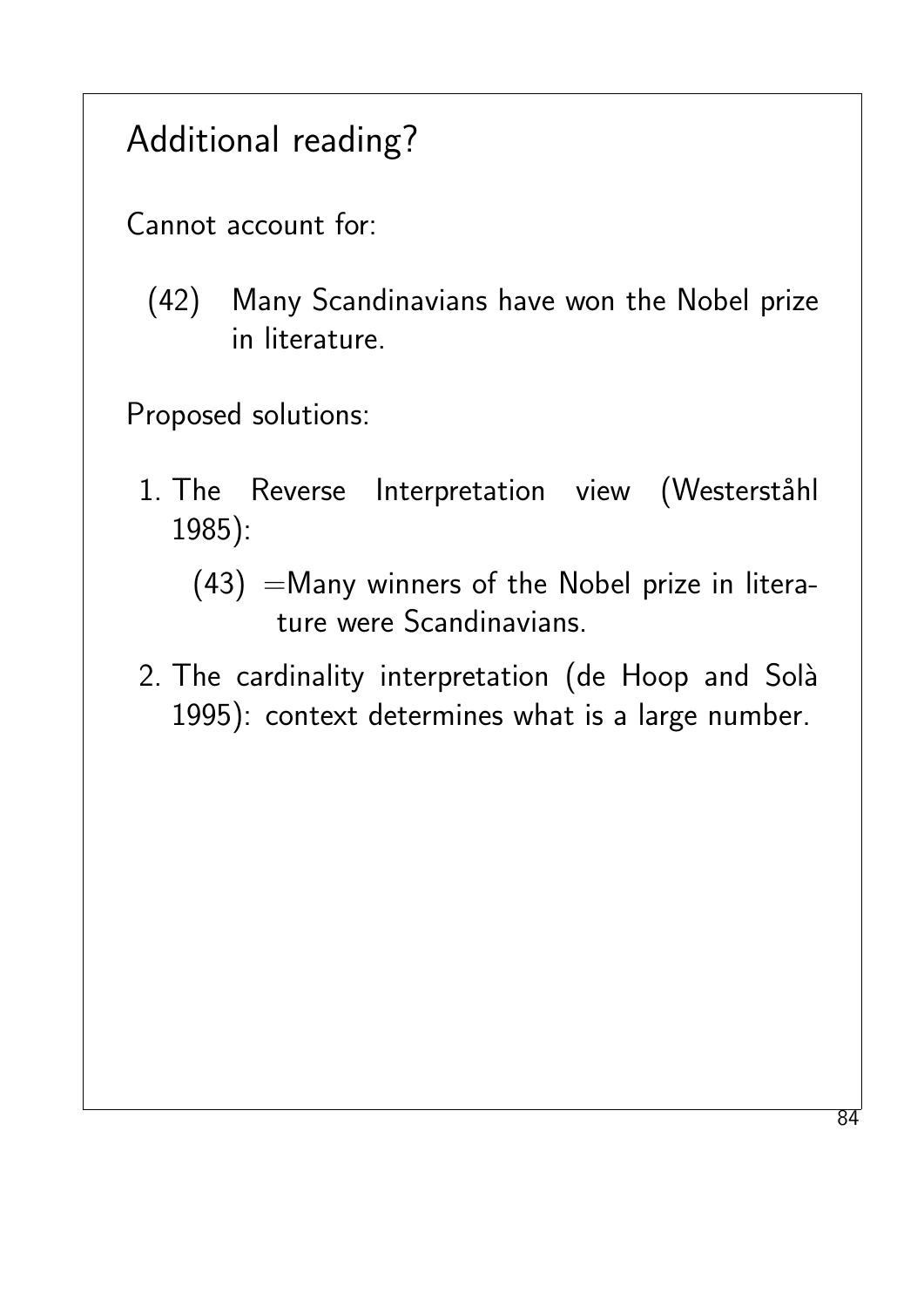#### Problem  $#1$ : dependence on the size of the domain

The number of Scandinavians is predicted not to matter, but it does:

(44) Many Andorrans have won the Nobel prize in literature.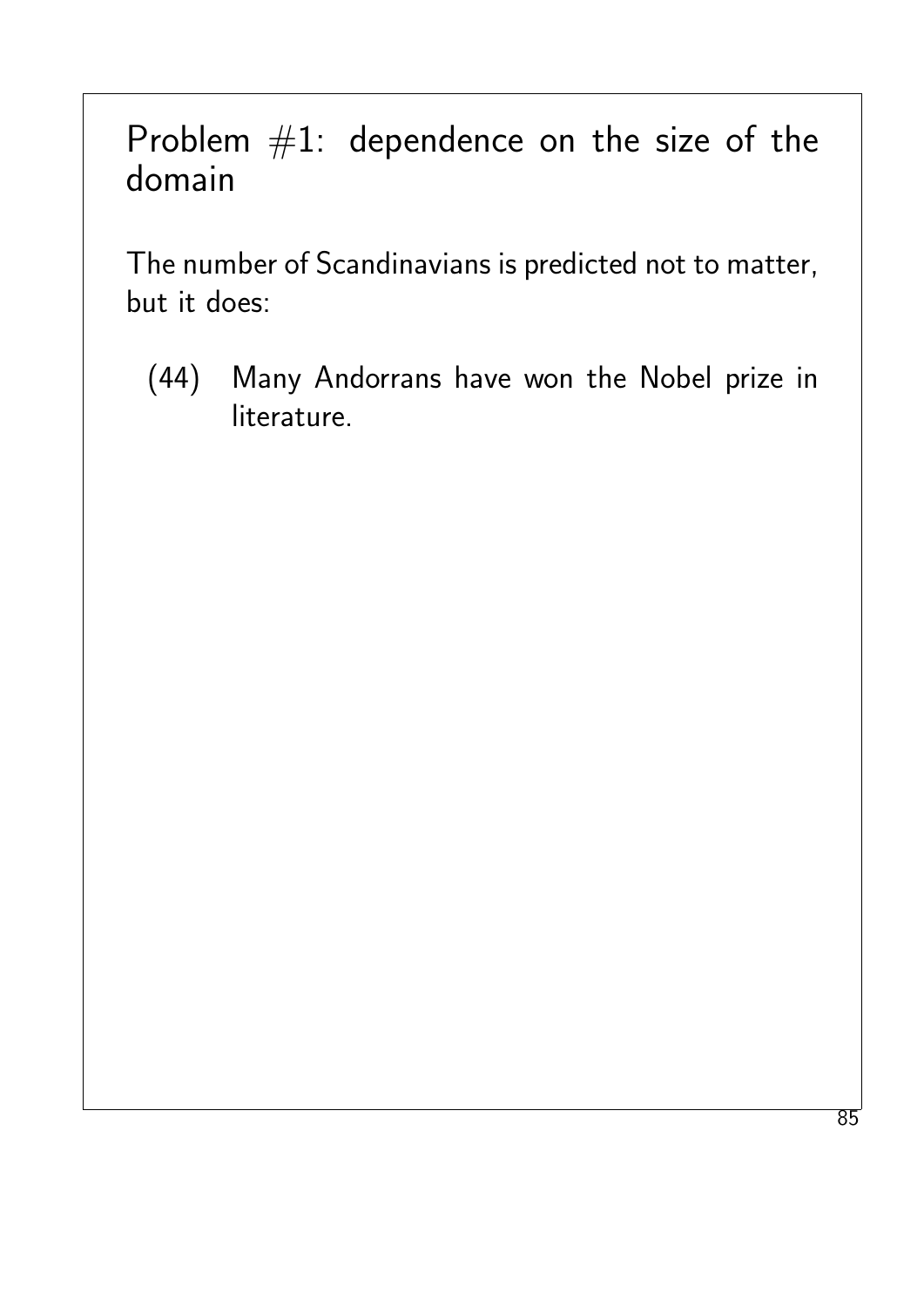# Problem  $#2$ : conservativity

- A generalized quantifier  $Q$  is conservative iff  $Q(A, B) \Leftrightarrow Q(A, A \cap B).$ 
	- (45) a. Most/all/some/no alligators like to sunbathe.
		- $b. =$ Most/all/some/no alligators are alligators that like to sunbathe.
- The cardinality view:  $many$  is conservative. But:

#### (46) Many Scandinavians are Scandinavians who have won the Nobel Prize in literature.

- The Reverse Interpretation view:  $many$  is conservative with respect to its second argument. But:
	- (47) Many Scandinavians who have won the Nobel Prize in literature, have won the Nobel Prize in literature.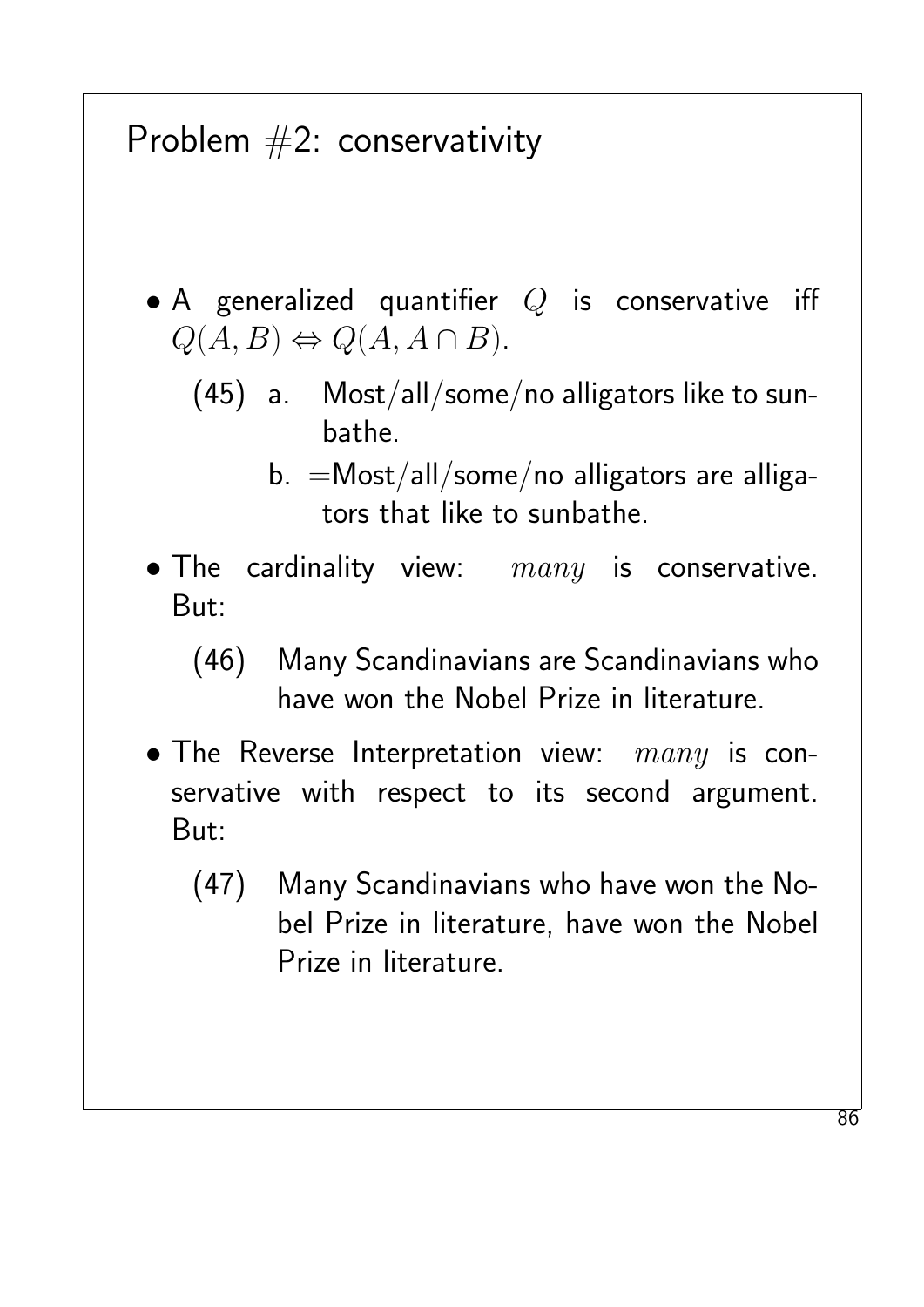### Relative readings

- The number of Scandinavians matters, so this is a proportional reading.
- The reading is non-conservative, so non-Scandinavians matter too.
- Relative proportional reading:
	- (48) a. Many Scandinavians have won the Nobel Prize in literature.
		- b. =The proportion of Scandinavians who have won the Nobel Prize in literature is greater than the probability that an arbitrary person has won a Nobel Prize in literature.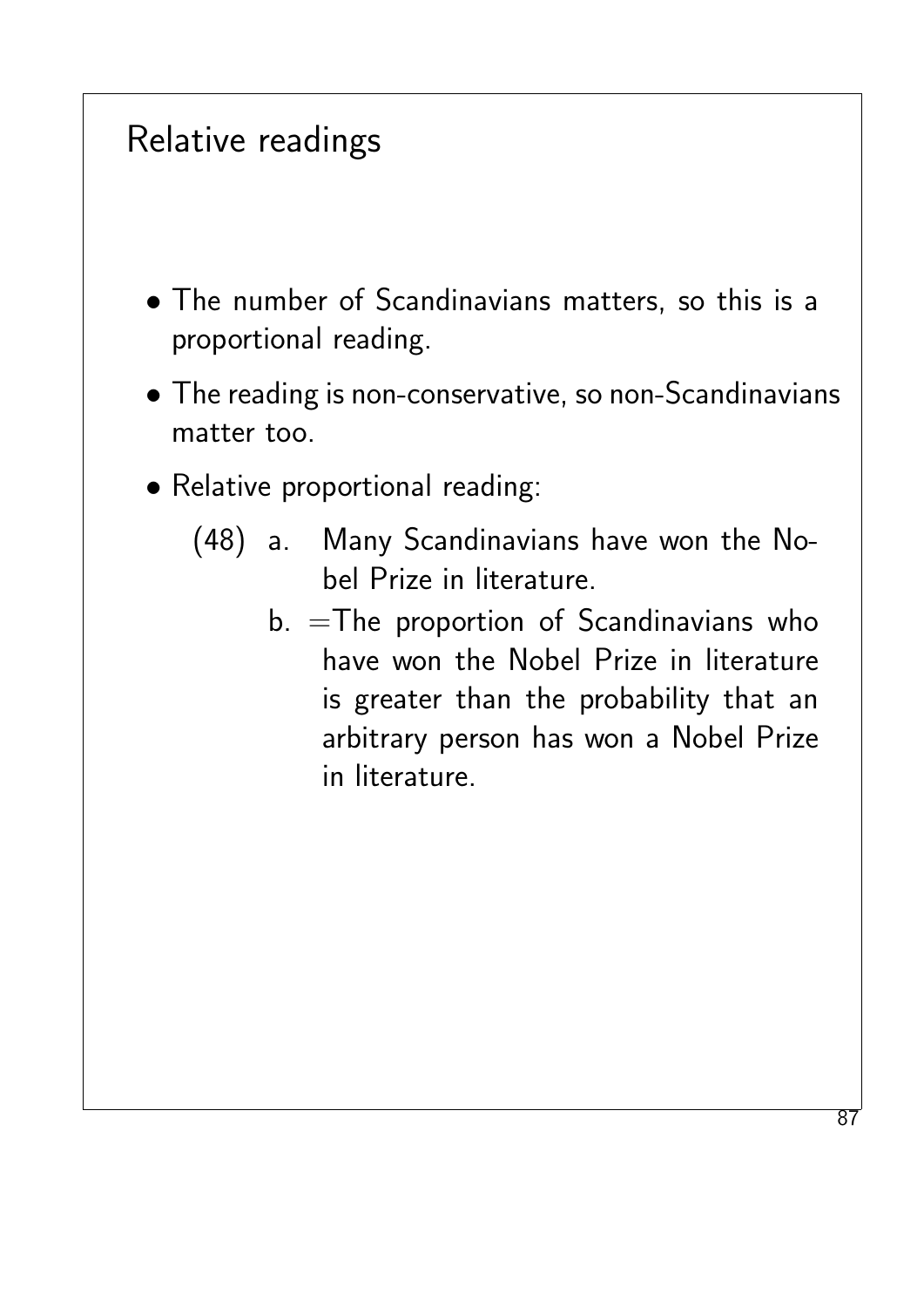Intonation

The sentence appears most felicitous in a contrastive context, with contrastive accent:

(49) A: Have many Israelis won the Nobel Prize in literature? B: No, many SCANDINAVIANS have won the Nobel Prize in literature.

Is this a contrastive focus (Herburger 1997) or contrastive topic?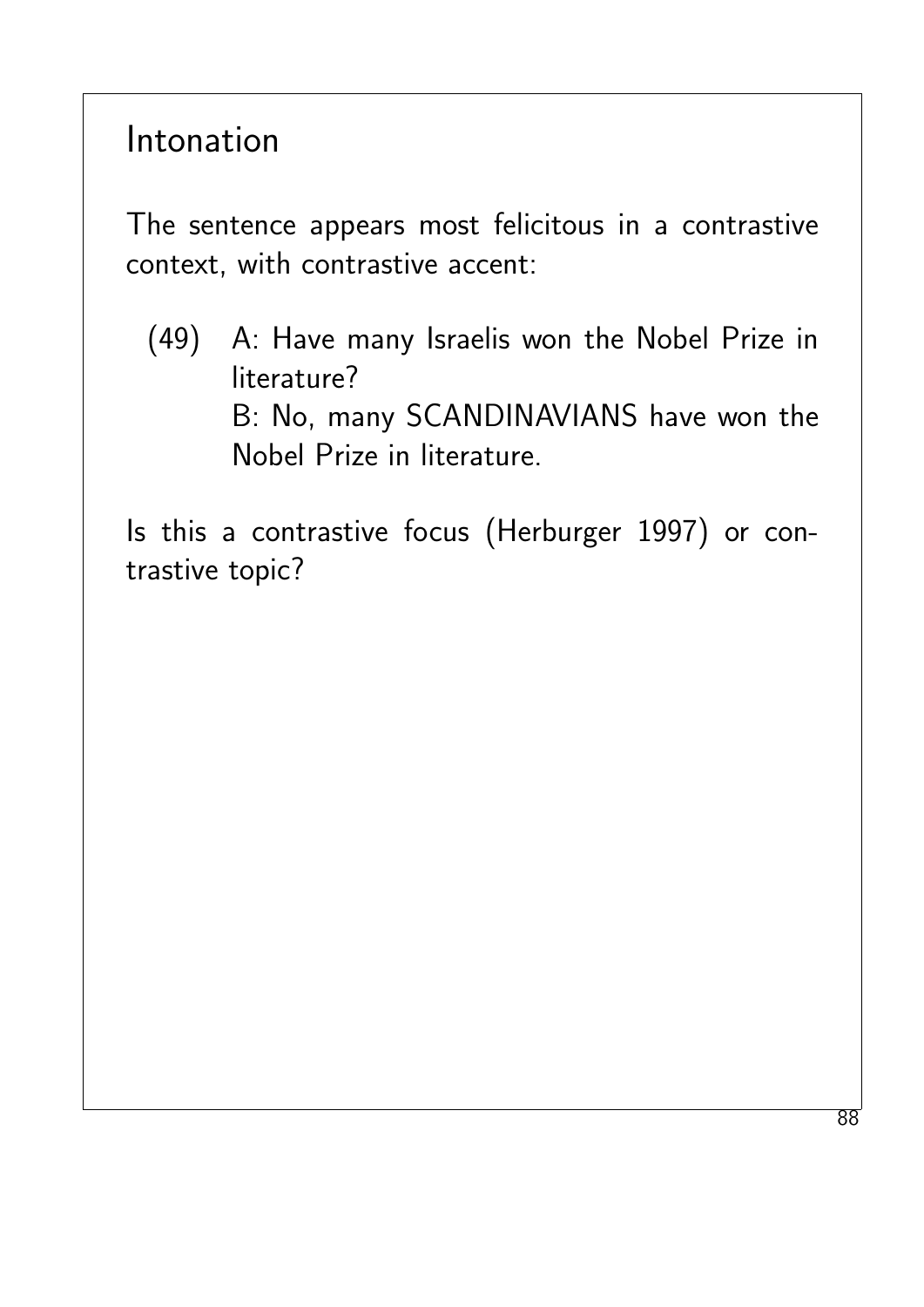#### Focus or topic?

- Strawson (1964): topics presuppose their descriptive content.
	- (50) a. \*The King of France is bald.
		- b. The exhibition was visited by the King of France.

This also applies to contrastive topics:

(51) A: The President of France is bald. \*B: No, the KING of France is bald.

Now consider:

- (52) a. \*Many MARTIANS have won the Nobel Prize in literature.
	- b. Many Scandinavians have won the Nobel Prize in silly walks.
- de Hoop and Solà (1995):
	- (53) a. Russia has the greatest number of scientists in the world, but. . .
		- b. . . . few of the people in Russia are scientists.
		- c. . . .\*few SCIENTISTS are in Russia.
- Hence: SCANDINAVIANS is a contrastic topic.
- It is pronounced with a B-accent (fall-rise).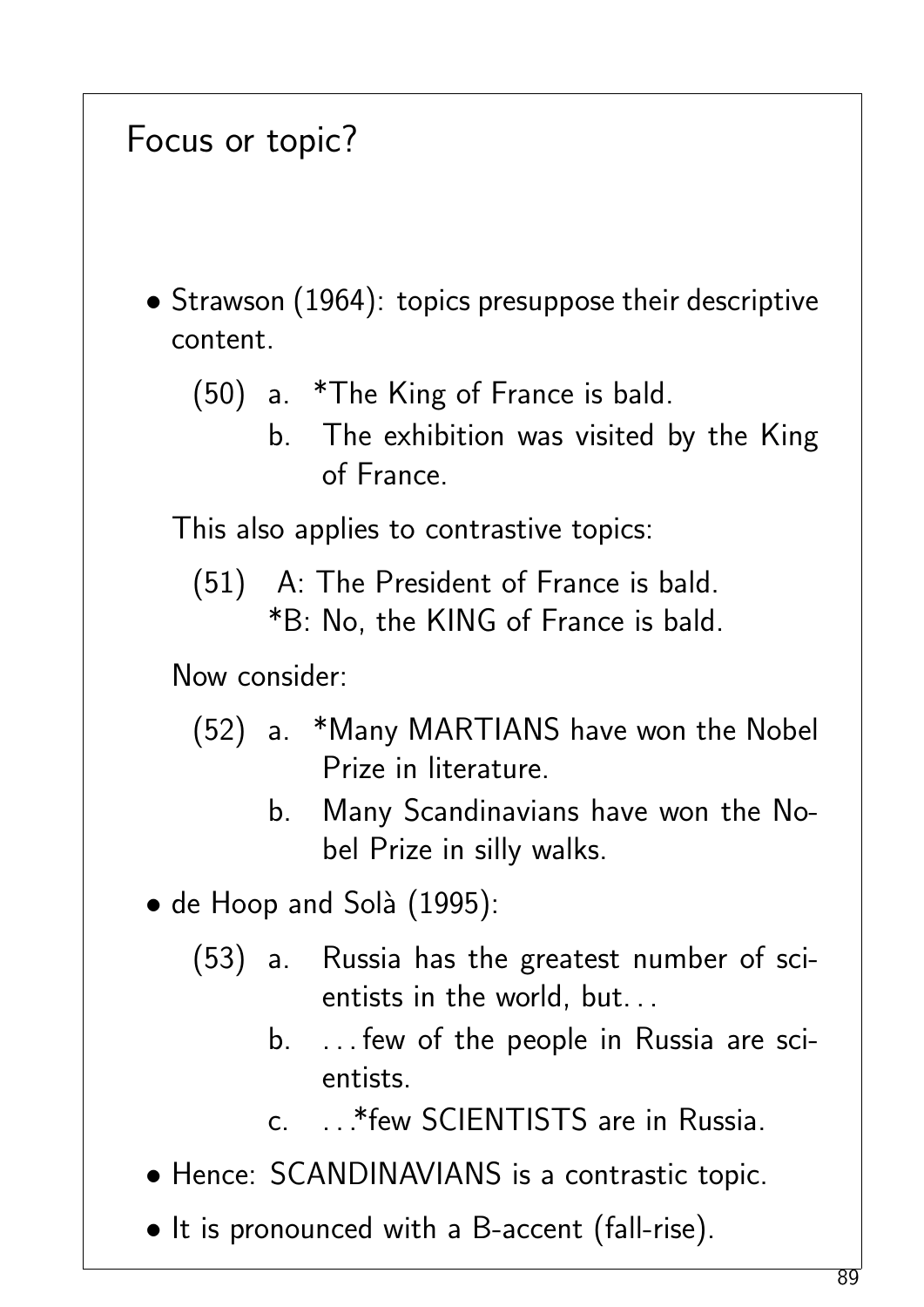# B Semantic value

Cohen (to appear): alternatives to the B-accented element.

 $\llbracket [\mathsf{John}]_B$  loves  $[\mathsf{Mary}]_F \rrbracket^B = \{\mathsf{John} \text{ loves Mary},$ Bill loves Mary,  $\cdots$ }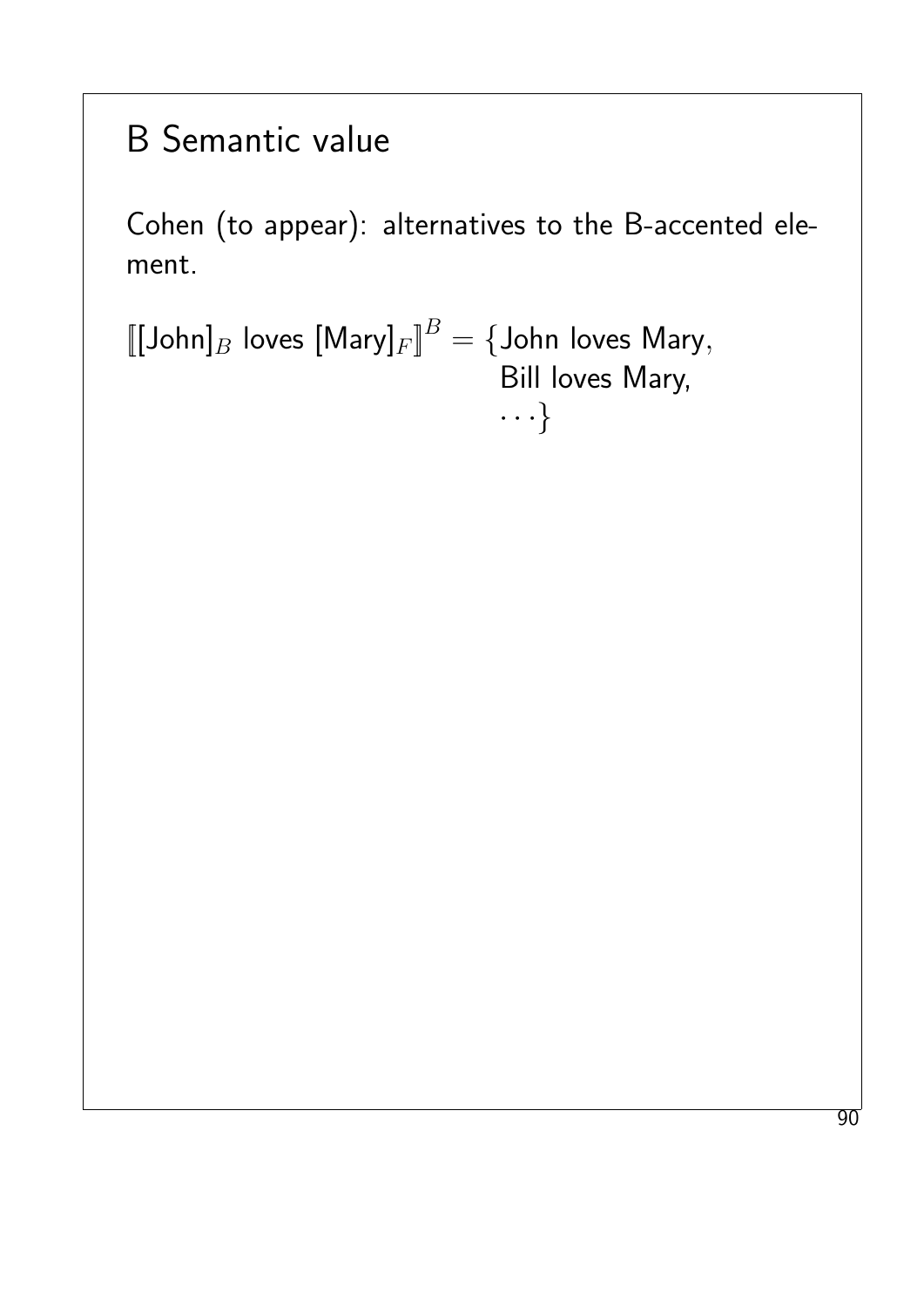# Contrast Semantic Value

Büring (1997; 1999): alternatives to both focus and the B-accented element.

$$
\begin{aligned} [[\text{John}]_B \text{ loves [Mary]}_F]^{B+F} &= \{ \\ \{\text{John loves Mary,} \\ \text{John loves Kate,} \\ \dots \}, \\ \text{Bill loves Kate,} \\ \dots \}, \\ \dots \} \end{aligned}
$$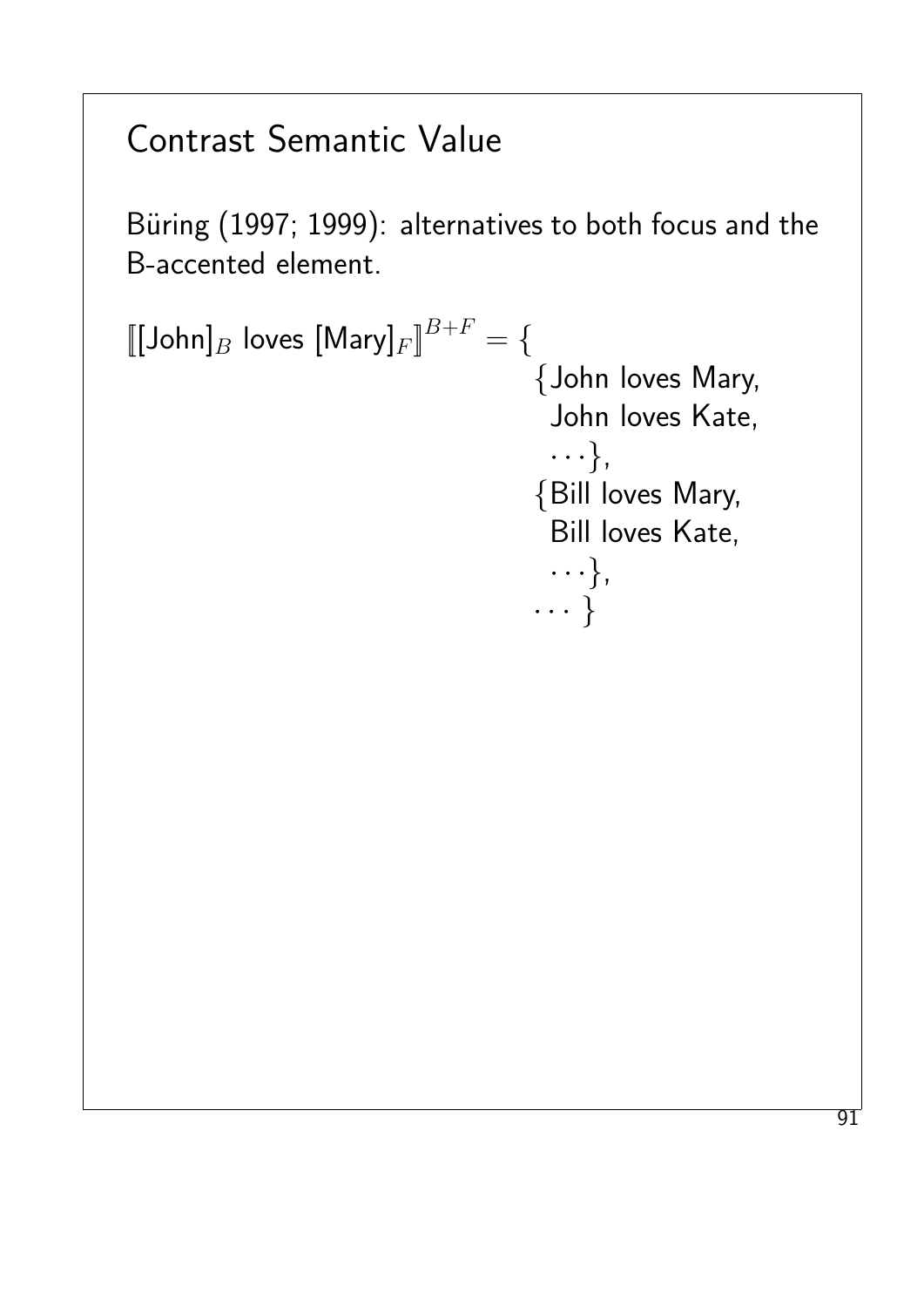# Definition of relative reading •  $\llbracket \phi \rrbracket^O \cap \llbracket \psi \rrbracket^O \rrbracket$  $\overline{\left|\left[\![\phi]\!\right]^O\cap\cup\left[\![\psi]\!\right]^F\right|}$  $> k'$ • What is  $k$ ? • Proposal: take the left-hand side, and replace every expression with the union of its B semantic value:  $\left\Vert \left[ \phi\right\Vert ^{O}\cap\left\Vert \psi\right\Vert ^{O}\right\Vert$  $\overline{\left\Vert \left[ \phi\right\Vert ^{O}\cap\cup\left[ \psi\right] ^{F}\right\Vert }$  $>$  $\vert \cup \lbrack\!\lbrack \phi \rbrack\!\rbrack^B \cap \cup \lbrack\!\lbrack \psi \rbrack\!\rbrack^B \vert$  $\overline{\|\cup \llbracket \phi \rrbracket^{B}\cap \cup \cup \llbracket \psi \rrbracket^{B+F}|}$ . • Now turn the right-hand side from a proportion to a probability:  $\left\Vert \left[ \phi\right\Vert ^{O}\cap\left\Vert \psi\right\Vert ^{O}\right\Vert$  $\overline{\left\Vert \left[ \phi\right\Vert ^{O}\cap\cup\left[ \psi\right] ^{F}\right\Vert }$  $\supset P(\cup \llbracket \psi \rrbracket^B | \cup \llbracket \phi \rrbracket^B \cap \cup \cup \llbracket \psi \rrbracket^{B+F})$  $\bullet$  Note:  $\cup \llbracket \psi \rrbracket^B \subseteq \cup \cup \llbracket \psi \rrbracket^{B+P}$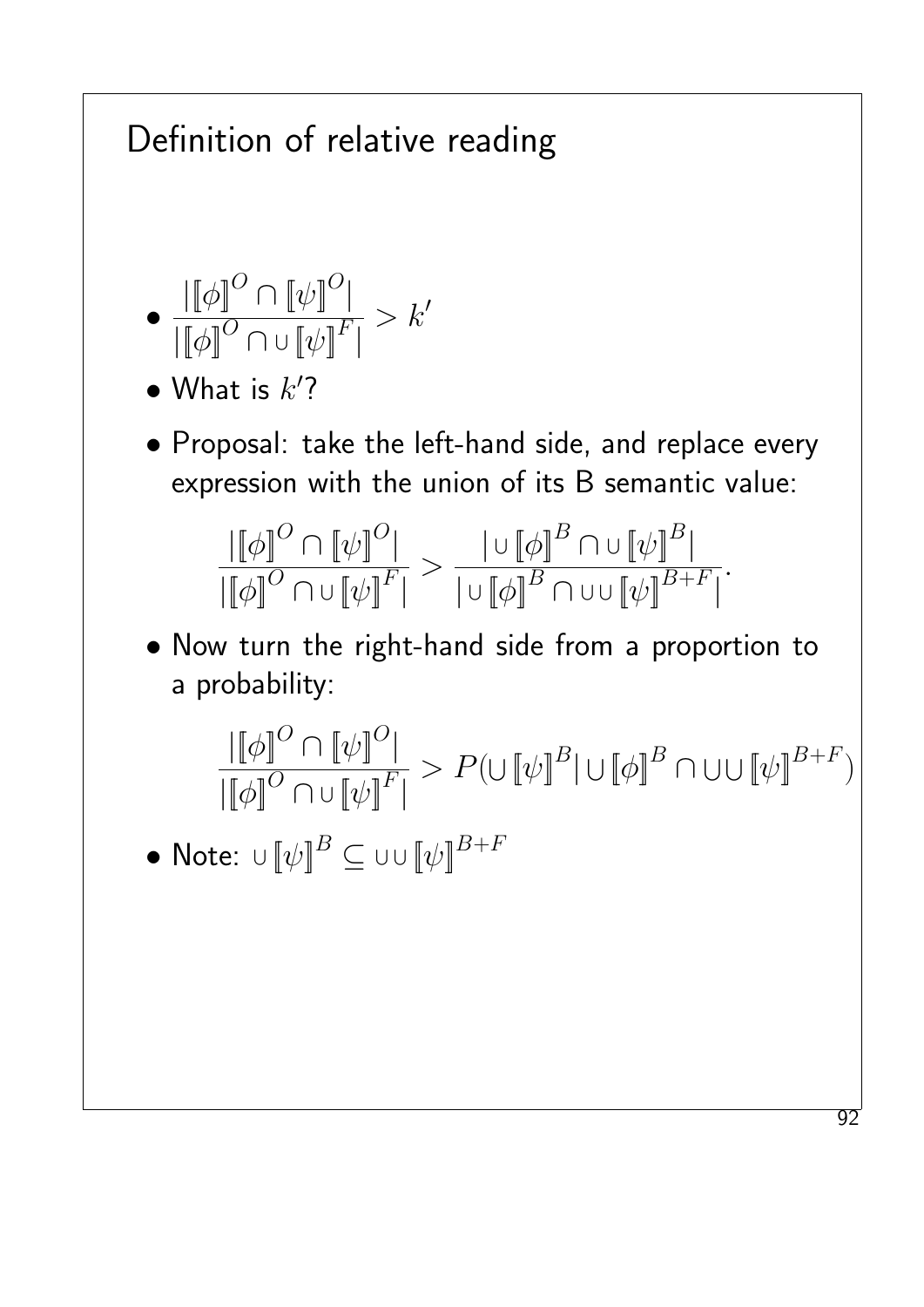# Example

- $\bullet \phi = [\textsf{Scandinavians}]_B$
- $\psi =$  [won the Nobel Prize in literature] $_F$ .
- $\llbracket \phi \rrbracket^O =$  Scandinavian
- $\bullet$   $\left\llbracket \phi \right\rrbracket^B = \{\textbf{Scandinavian}, \textbf{Briton}, \textbf{Israeli}, \ldots\}$
- $\bullet \cup \llbracket \phi \rrbracket^B = \mathbf{person}$
- $\bullet \ \llbracket \psi \rrbracket^{O} = \cup \llbracket \psi \rrbracket^{B} = \textbf{win-lit-Nobel}$
- $\llbracket \psi \rrbracket^F = \{\textbf{win-lit-Nobel}, \}$ win-Olympic-medal, win-Eurovision,...}
- $\bullet \cup \llbracket \psi \rrbracket^F = \cup \cup \llbracket \psi \rrbracket^{B+F} = \textbf{win-award}$

|Scandinavian ∩ win-lit-Nobel| |Scandinavian ∩ win-award|  $>$ P(win-lit-Nobel|person ∩ win-award)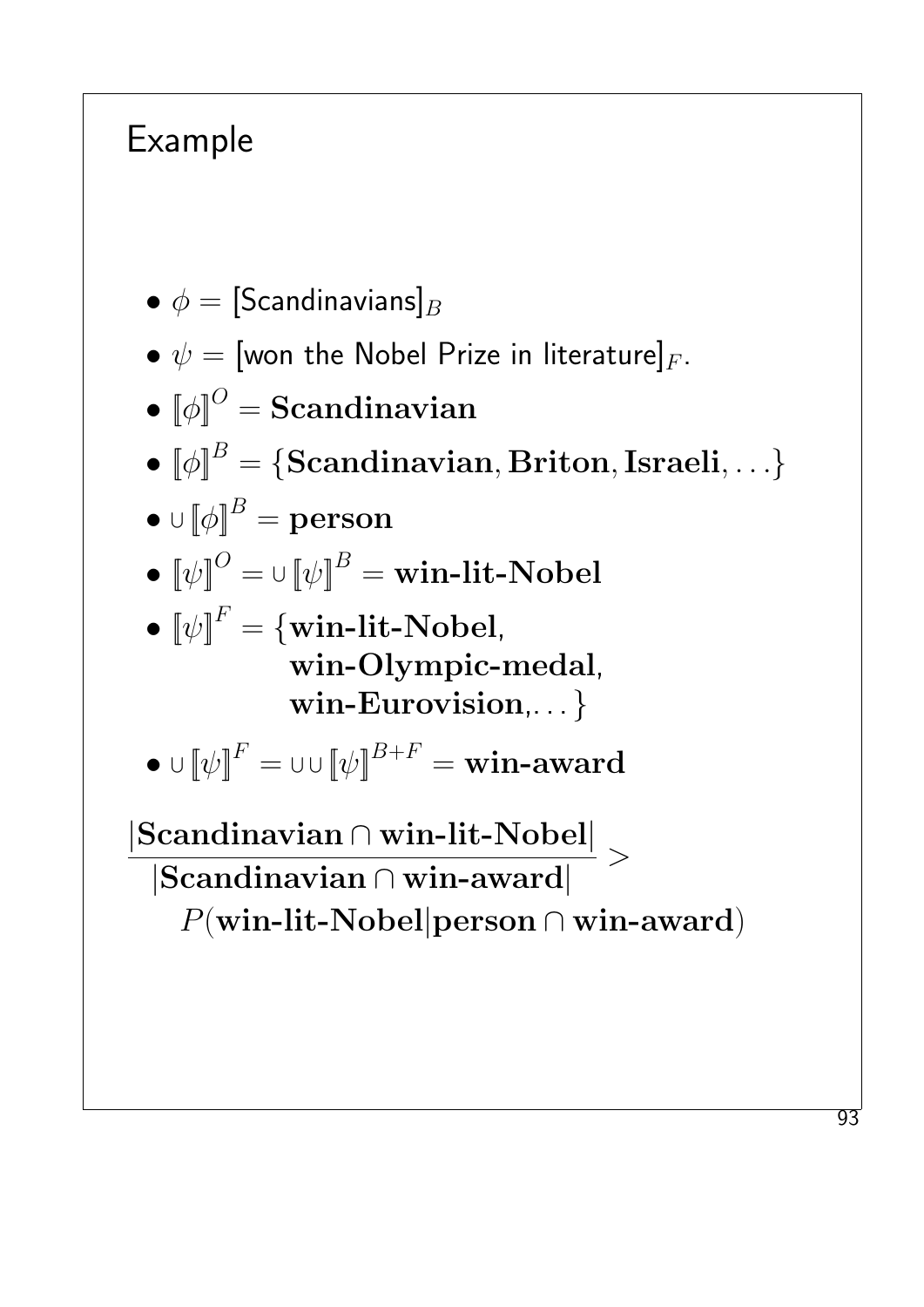### Unifying relative and absolute readings

- $\bullet$  The value of the parameters  $k$  and  $k'$  appear very different and unrelated.
- We would like to find a unifying source for both.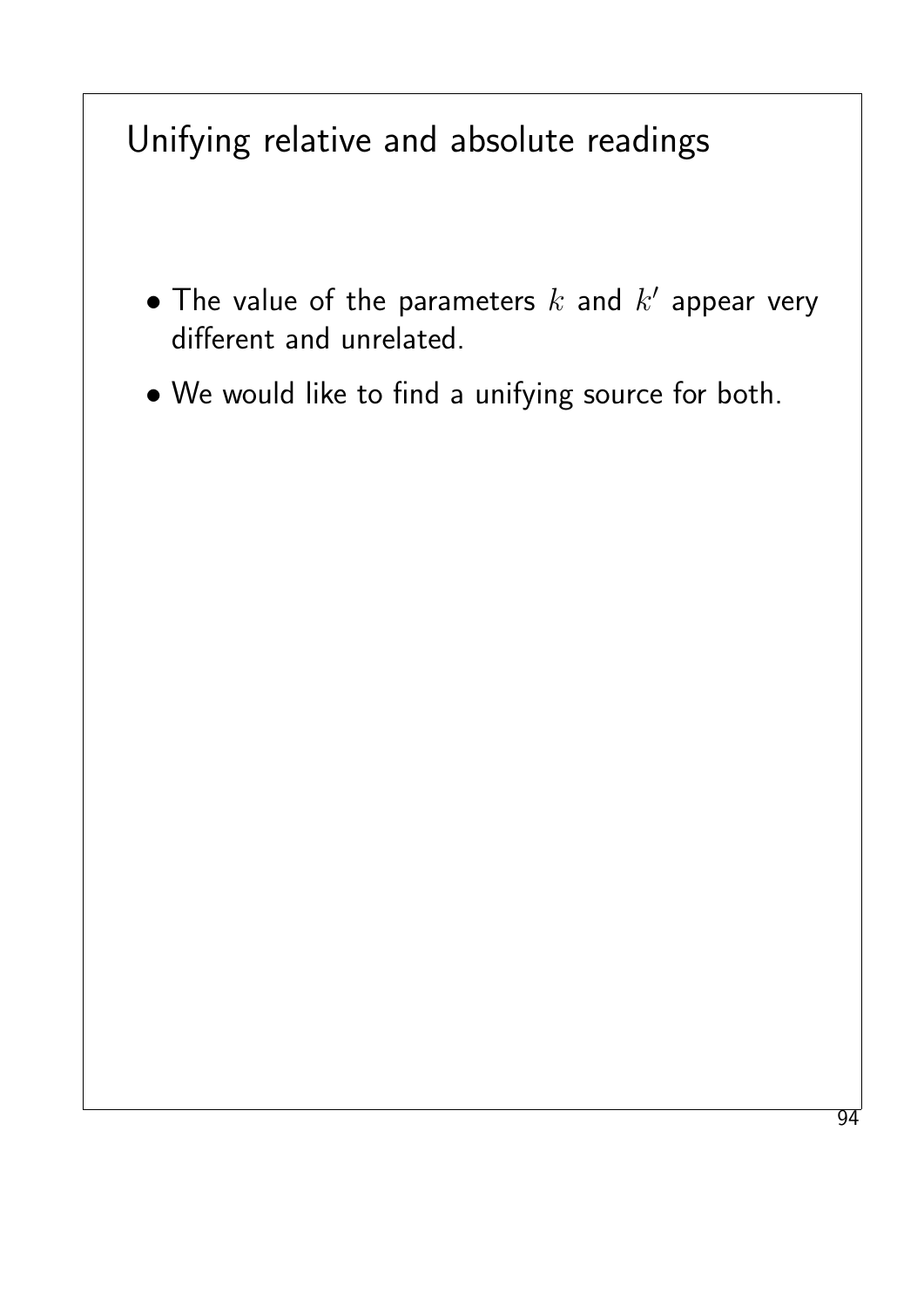#### Extension semantic value

- $\bullet \; \llbracket \phi \rrbracket^E \colon$  a set of extensions of  $\phi$ , one for each world.
- $\bullet$  If  $\phi$  is a property,  $\llbracket \phi \rrbracket^E$  is a set of sets of individuals.
- Assume Lewis's (1968, 1971, 1986) counterpart theory, so that the individuals in different worlds are different.
- $\bullet$   $\cup$   $\llbracket \phi \rrbracket^E$ : the set of all individuals that are in the extension of  $\phi$  at some world.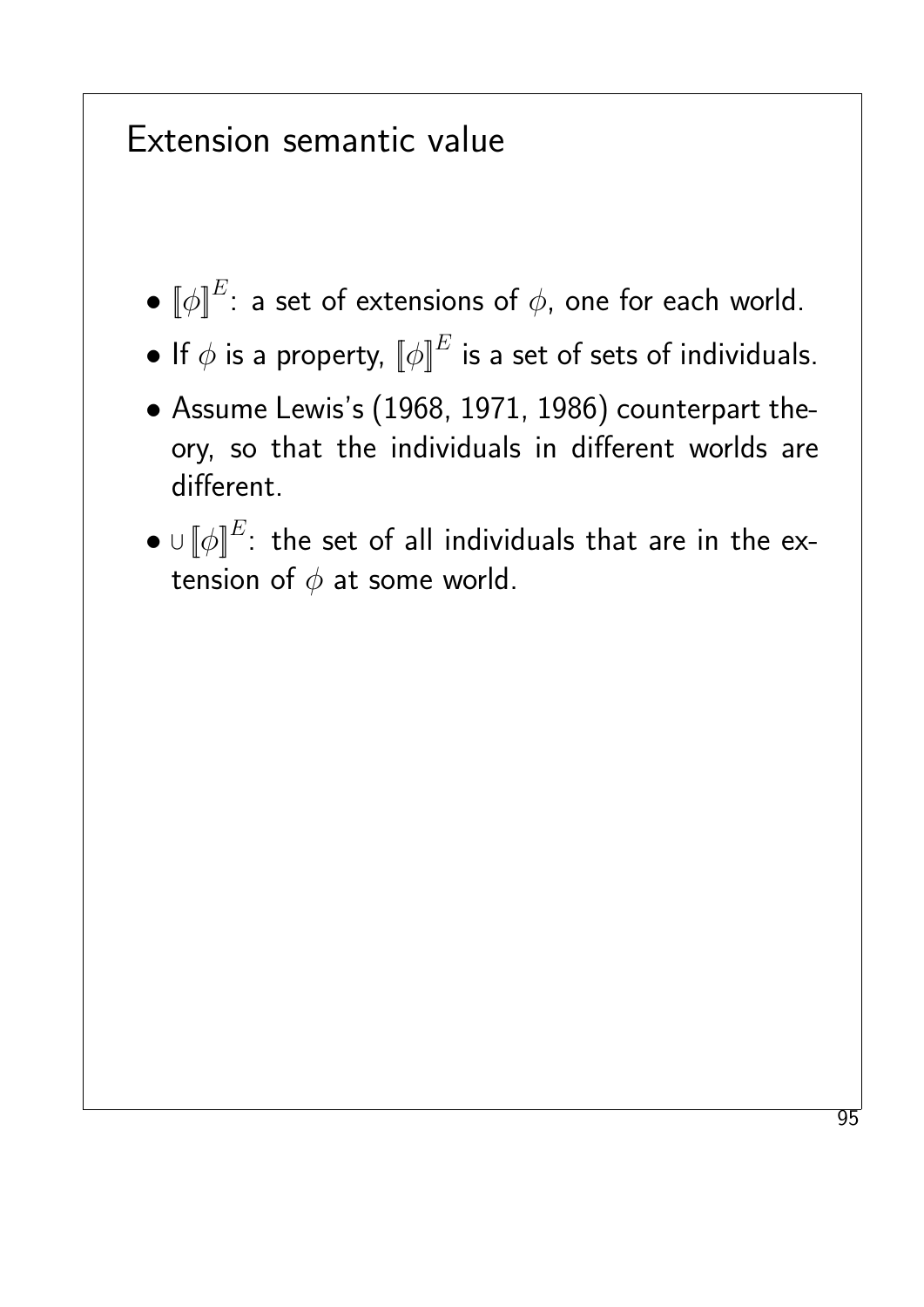#### Combining the extension and focus semantic value

- $\bullet \; \llbracket \phi \rrbracket^{E+F}$  is a set of sets; each set is the focus semantic value of  $\phi$  at some world.
- $\bullet$  If  $\phi$  is a property,  $\circledcirc\ \llbracket \phi \rrbracket^{E+F}$  is a set of individuals; each one is a member of the extension of some focus alternative to  $\phi$  at some world.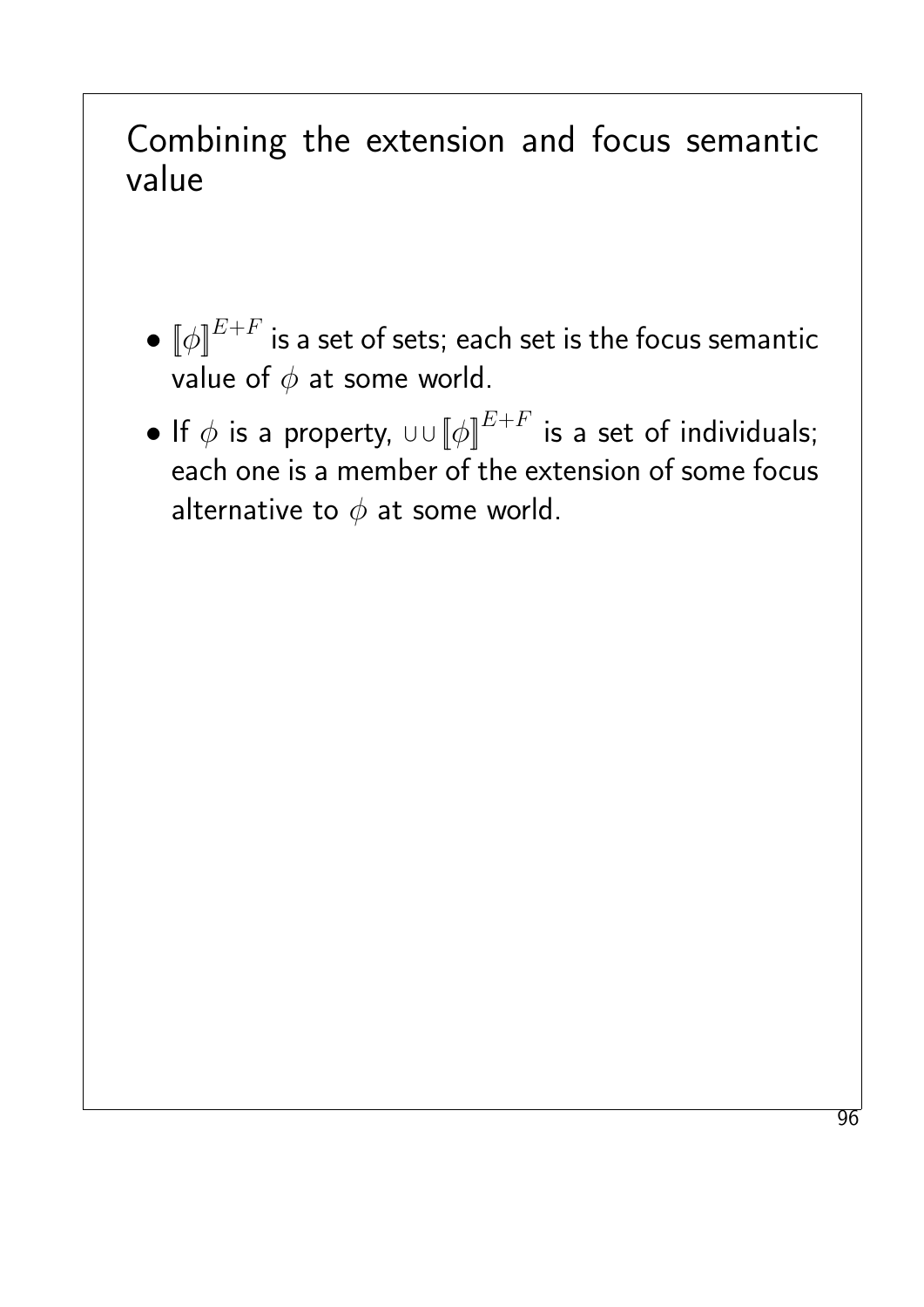# Back to expectation

 $\bullet$   $P(\cup\llbracket\psi\rrbracket^E|\cup\llbracket\phi\rrbracket^E\cap\cup\cup\llbracket\psi\rrbracket^{E+F})$ 

- The probability that something is a  $\psi$  in some world, given that it is a  $\phi$  in some world and an alternative to  $\psi$  in some world.
- Since individuals in different worlds are different, this is the probability that if an individual in some world is a  $\phi$  and an alternative to  $\psi$ , then it is a  $\psi$ .
- This is precisely the expectation that a relevant  $\phi$  is a  $\psi$ .
- For example:

• The probability that someone who is a Nobel laurate and watched something on TV in some world, watched the Olympic games in that world.

<sup>(54)</sup> Many Nobel laurates watched [the Olympic games] $_F$  on TV.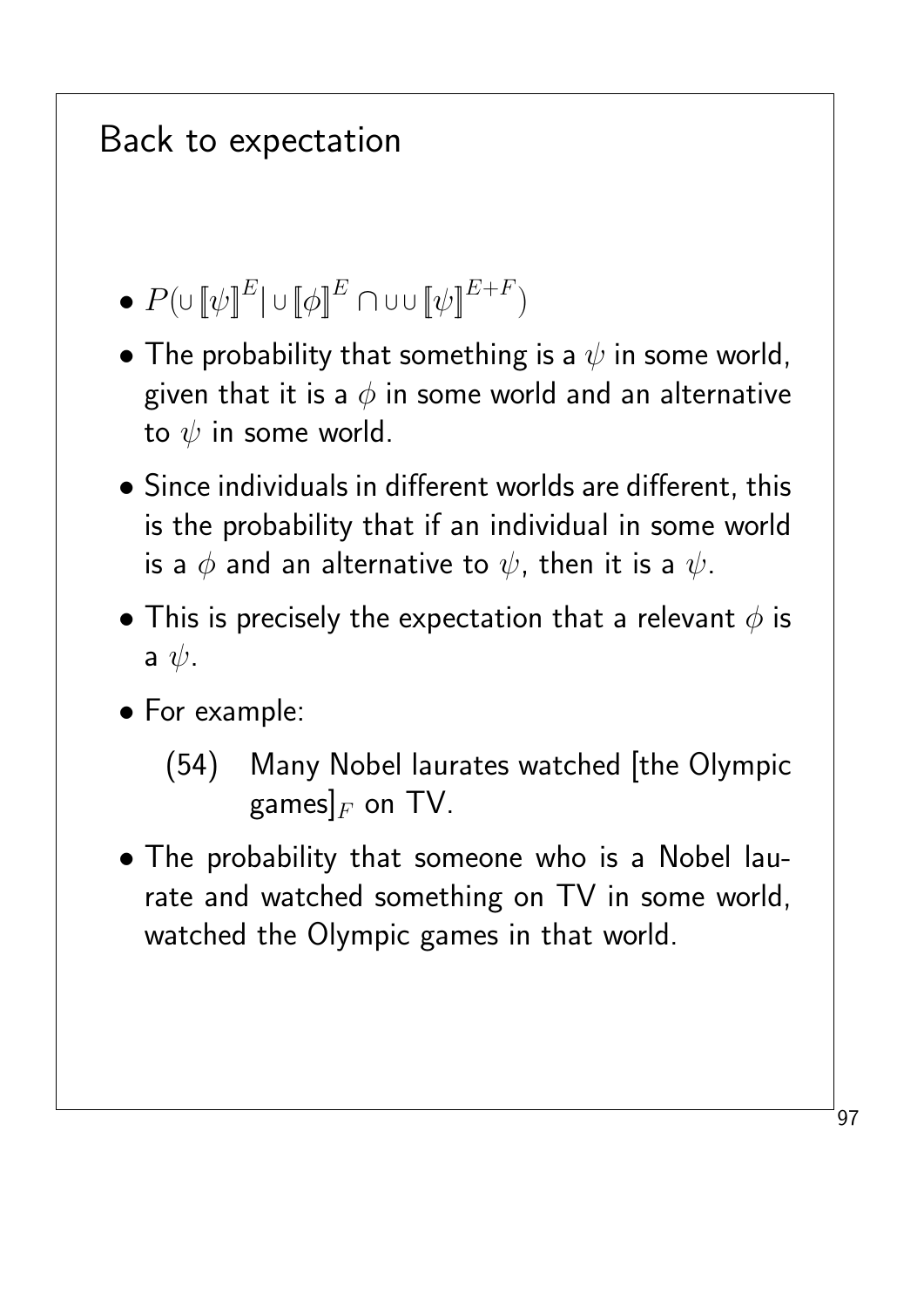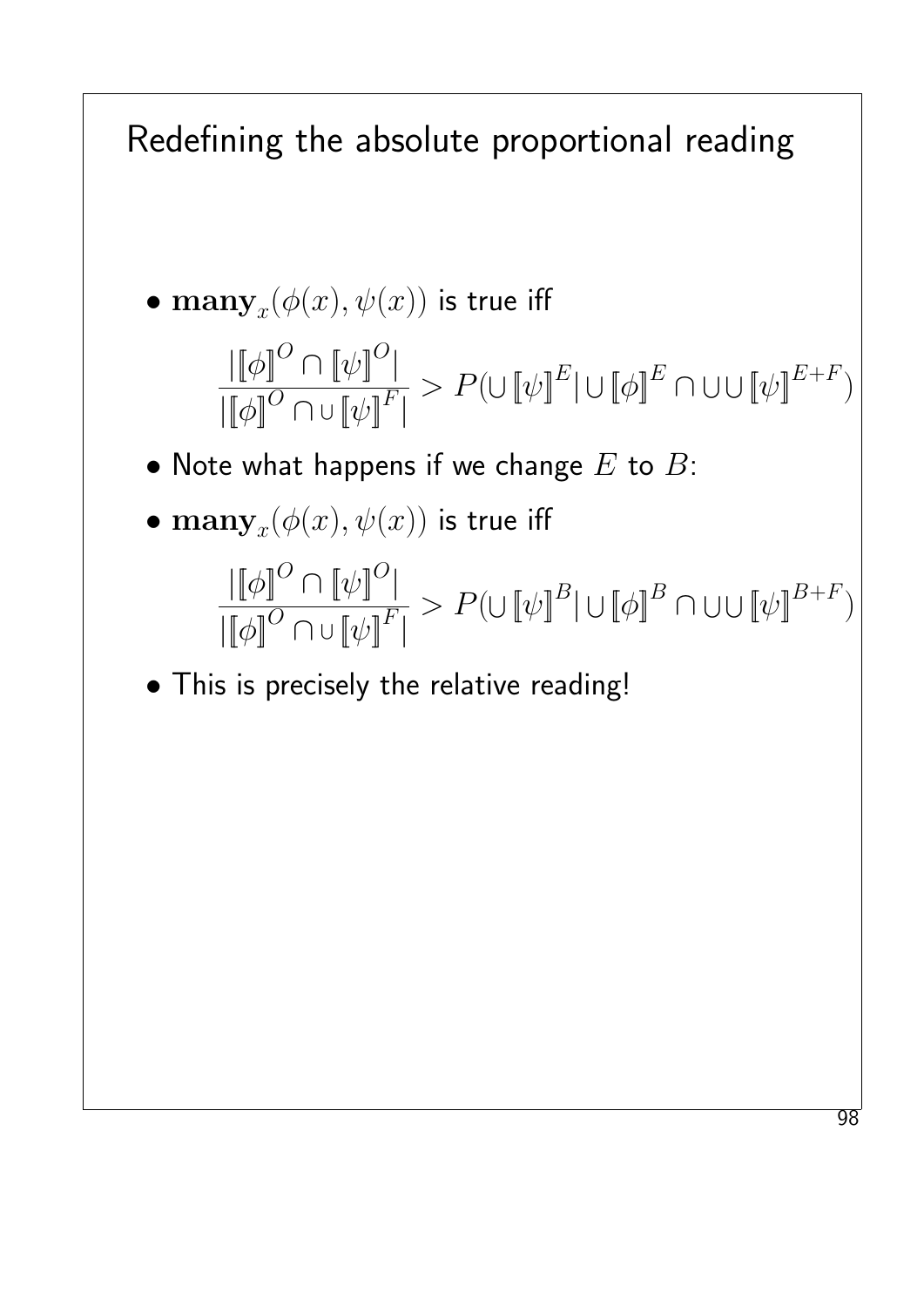# The origin of the relative reading

- Why does  $many$  have a relative reading as well as an absolute reading?
- Because it is almost completely vague; in the right context, any proportion wil qualify as many (Partee 1988).
- Hence, hearers must apply strategies to "precisify" it.
- There are two such strategies:
	- 1. Looking at alternative worlds—absolute reading
	- 2. Looking at alternative values for the B-marked element—relative reading.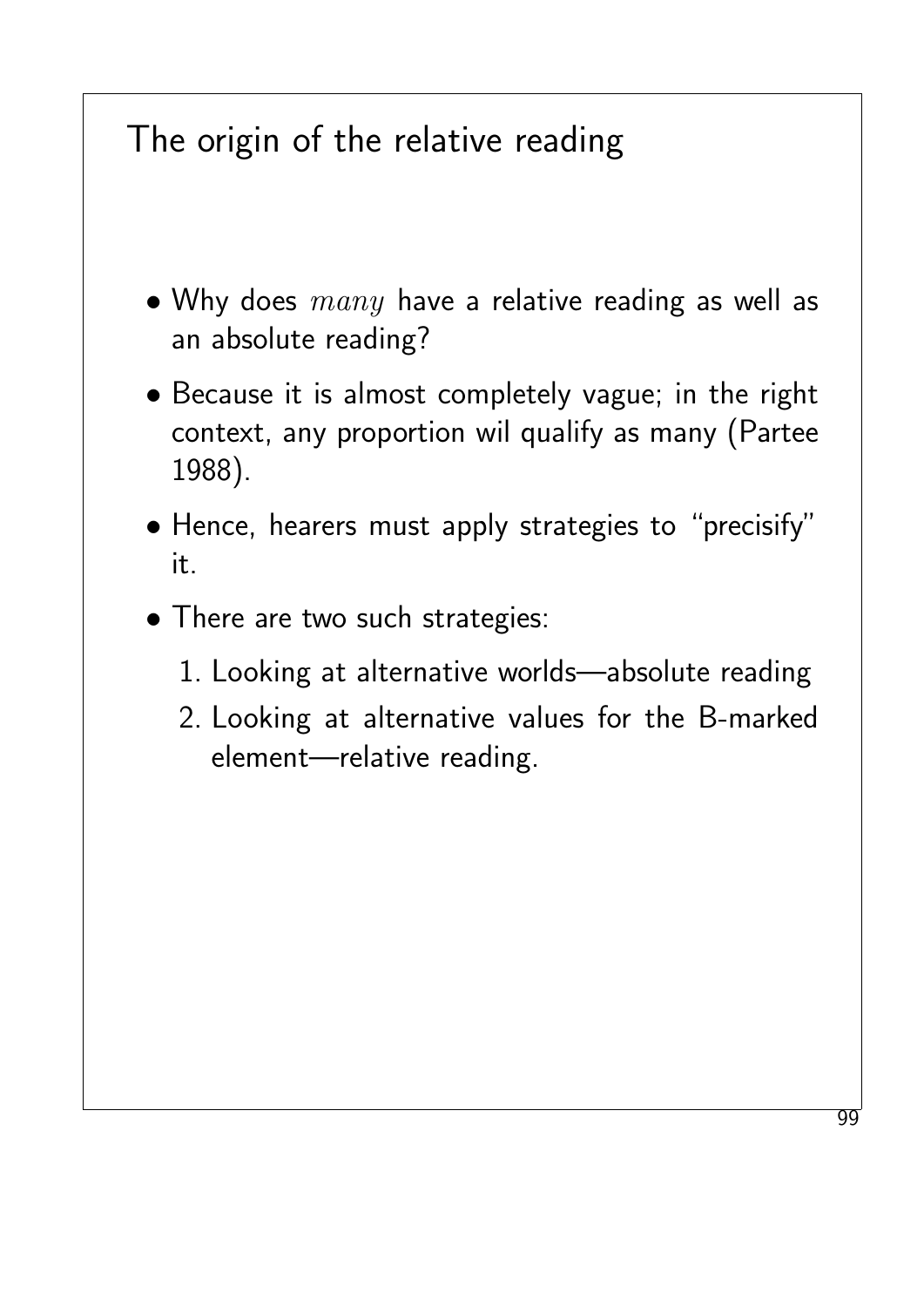### Back to generics

Generics also have relative readings:

- (55) a.  $[Dutchmen]_B$  are  $[good]_F$  sailors.
	- b.  $\neq$ The probability for a Dutch sailor to be good is greater than 0.5 (absolute reading).
	- c. =The probability for a Dutch sailor to be good is higher than the probability for a sailor of arbitrary nationality to be good.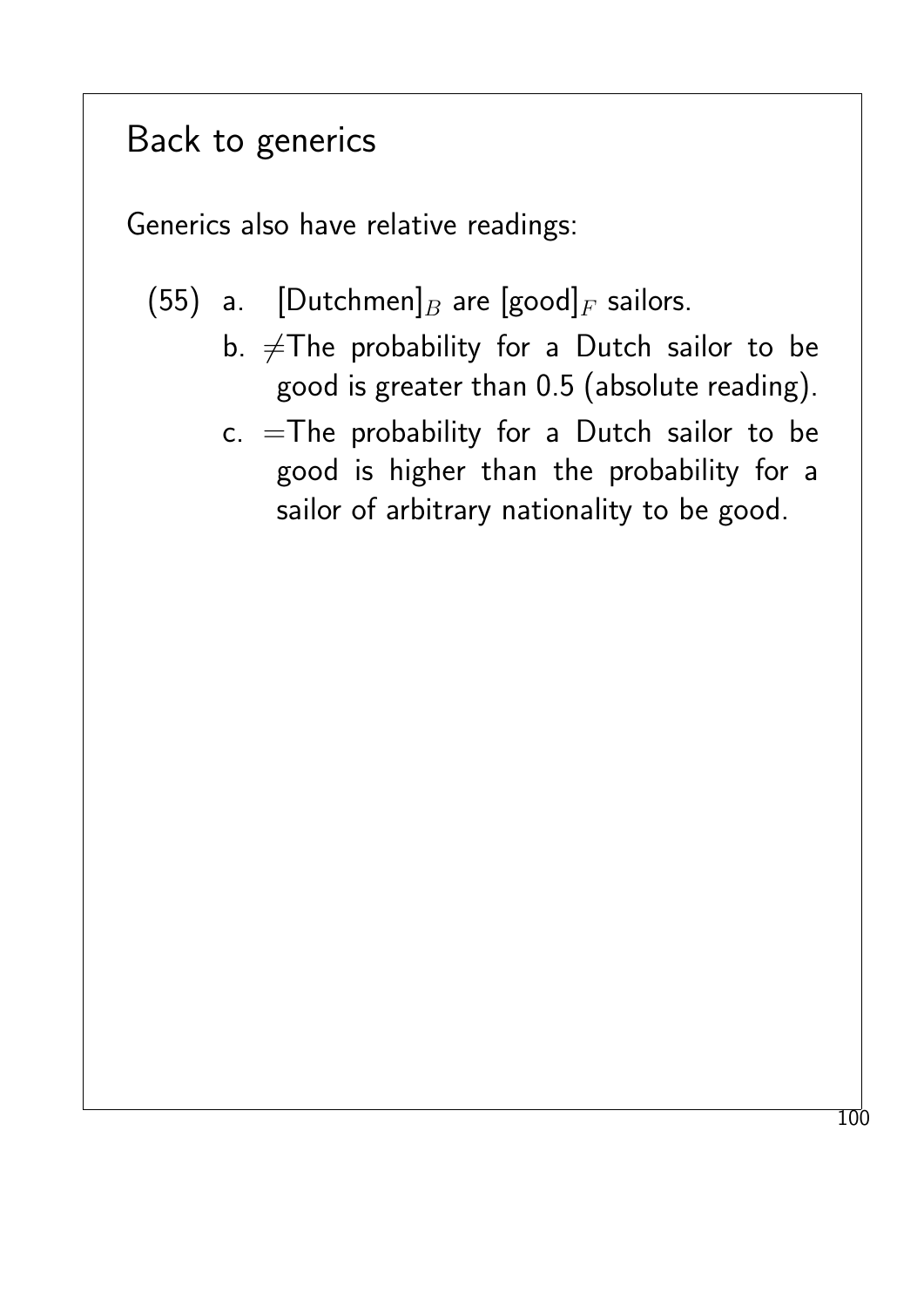# Why 0.5?

- Why does the absolute readng of generics require the probability to be greater than 0.5?
- In the case of  $many$  we assume a probability measure, which favors worlds that are expected over worlds that are unexpected.
- But generics are not parametric on possible worlds, hence the probability does not favor one world over another.
- The expected value is then simply the mathematical expectation of a random number between 0 and 1: 0.5.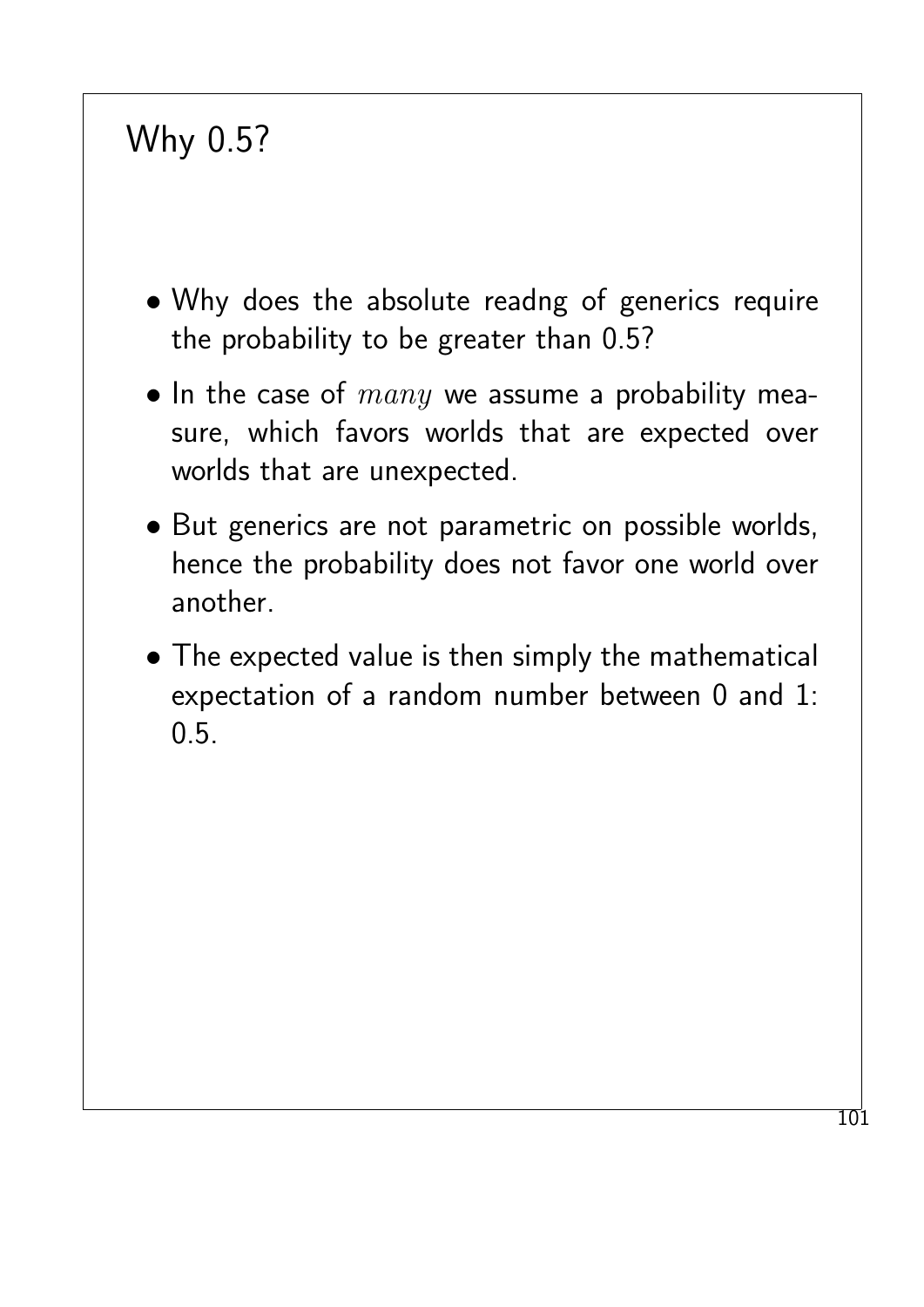#### Even

- Fernando and Kamp (1996) view expectation as probability.
- Can we give a probabilistic acount of explicit expressions of expectation?
- For example:
	- (56) a. The food was so good, that even Denise finished everything on her plate.
		- b.  $\Rightarrow$  We do not expect Denise to finish everything on her plate.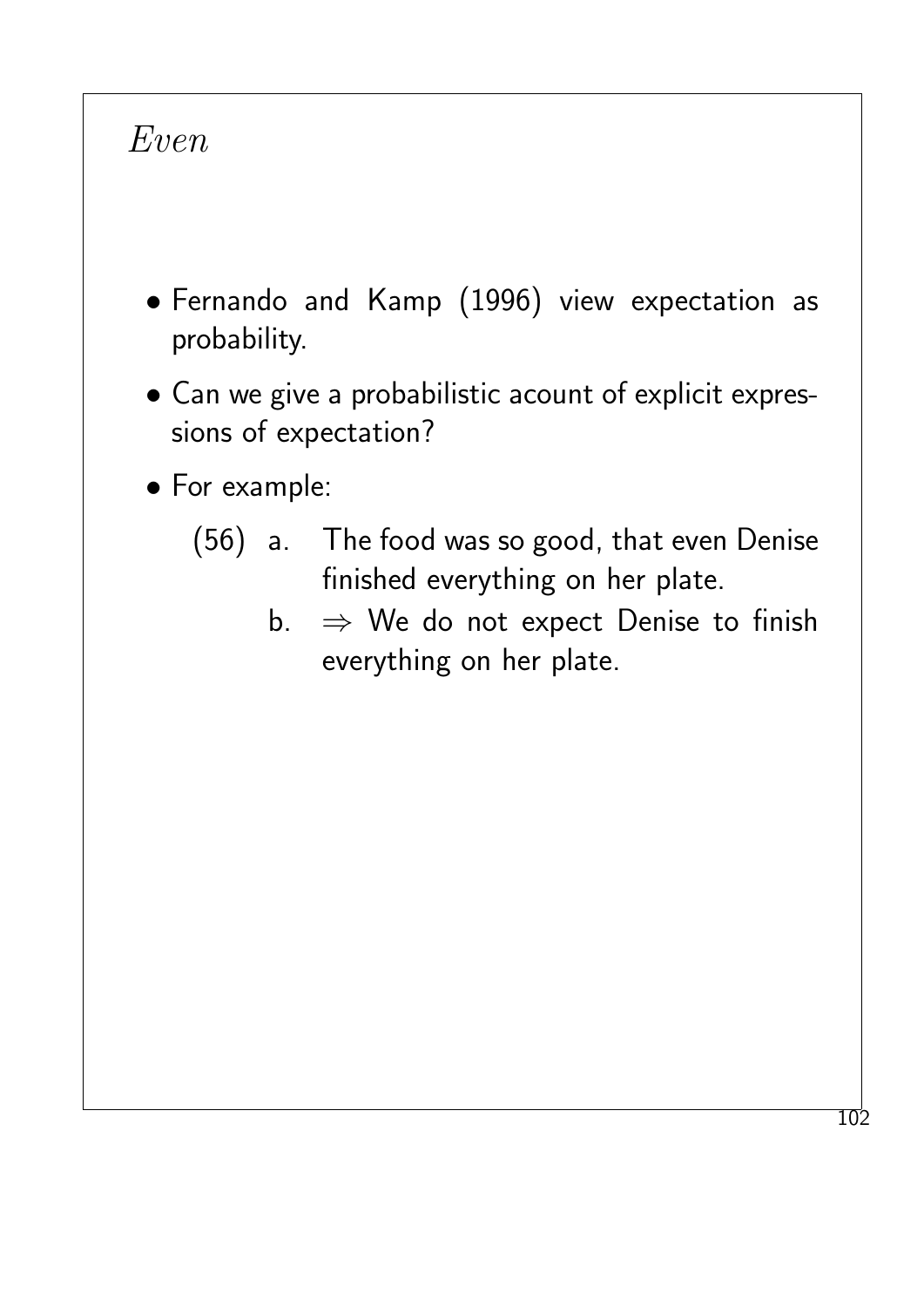### Chierchia and McConnell-Ginet (1990)

(57) a. Even N S  
b. 
$$
\exists x(x = N' \land S')
$$

The logical form of (56.a) is:

(58)  $\exists x(x = \mathbf{d} \land \mathbf{f}\mathbf{mish}\text{-}\mathbf{all}\text{-}\mathbf{food}(x)),$ 

It is satisfied just in case

(59)  $[\textbf{finish-all}\textbf{-} \textbf{all}\textbf{-} \textbf{food}(x)]^{M,g}[\textbf{Denise}/x] = 1$ 

103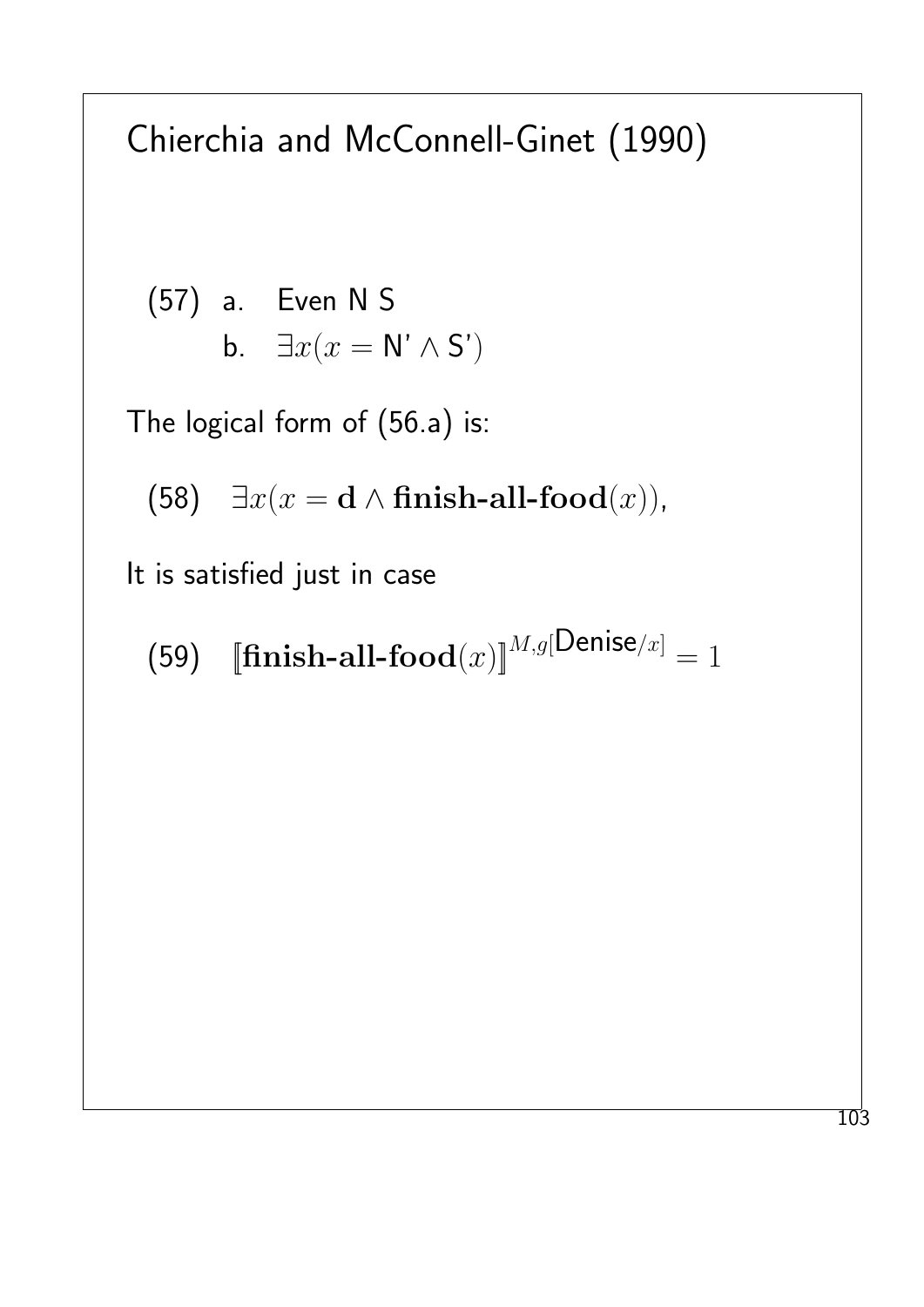#### The presupposition of even

- $\bullet$  A salient probabiity function  $P$
- $\bullet$  A salient set of individuals  $A$
- For every  $a' \in A$ , if  $a' \neq a$  then:

$$
P([S']^{M,g[a'/x]} = 1) > P([S']^{M,g[a/x]} = 1)
$$

• Thus, (56.a) presupposes that everybody is more likely to finish all the food on their plate than Denise is.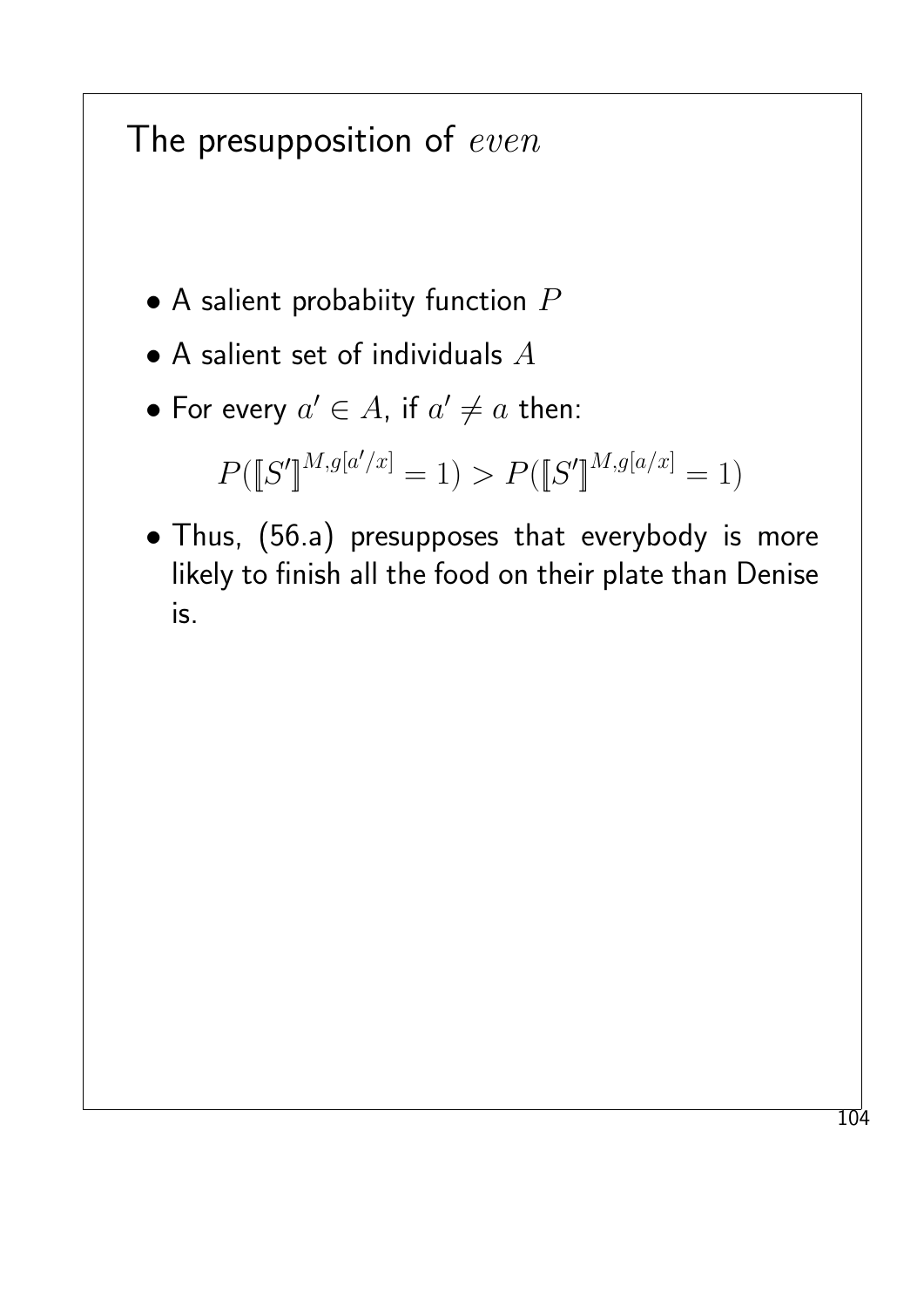### Is probability appropriate for  $even$ ?

Francescotti (1995):

- (60) a. Granny was accused of kidnapping, and even murder.
	- b. Granny was accused of murder, and even kidnapping.
- Fact: murder is more common than kidnapping.
- Hence: the probability that Granny committed murder is higher than of her committing a kidnapping.
- Hence: (60.b) ought to be felicitous, and (60.a) ought to be odd.
- But the facts are exactly the reverse. . .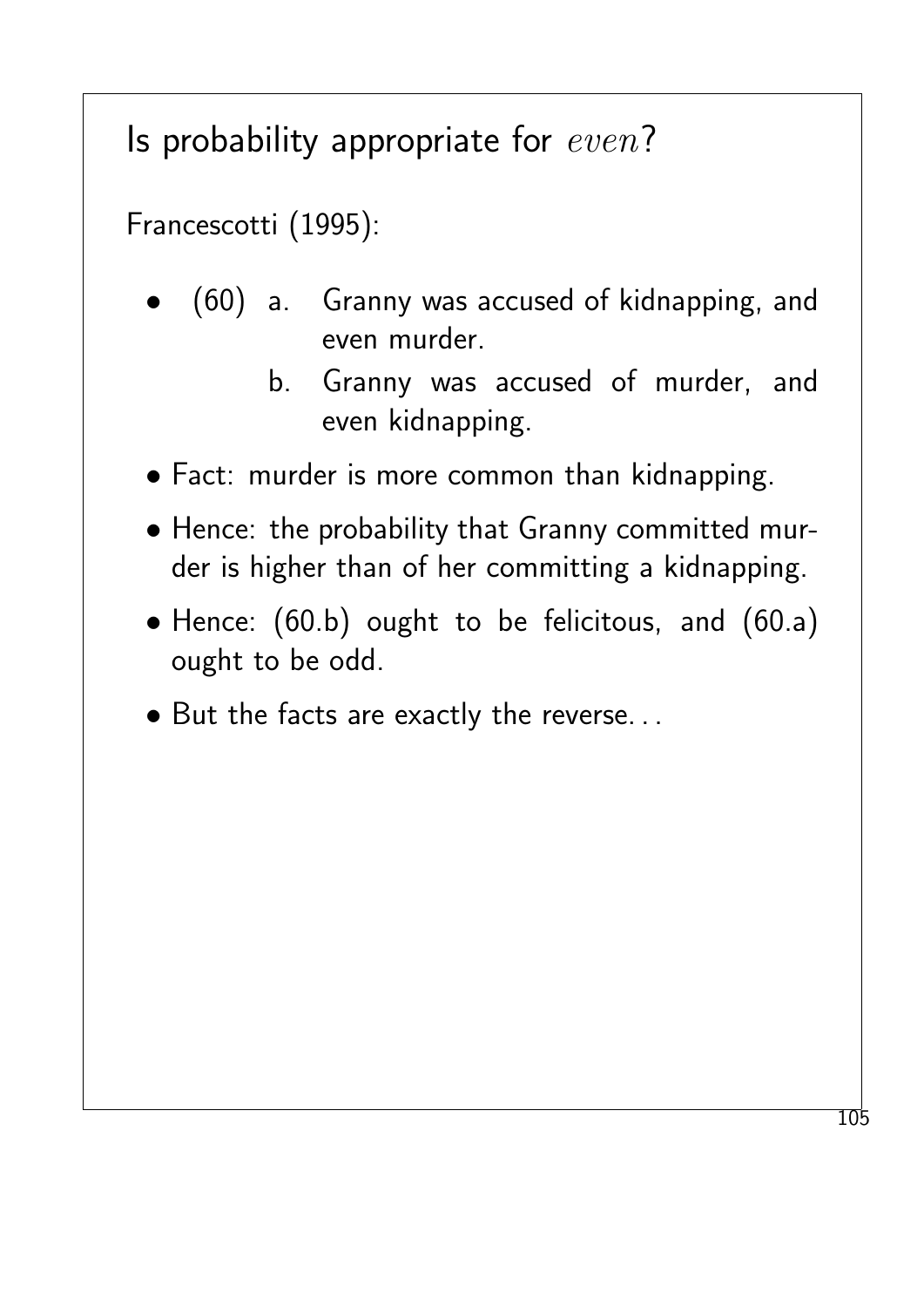# Answer  $#1$ : probability is irrelevant

Kay (1990):

- The relevant notion is significance, not probability.
	- (61) A: It looks as if Mary is doing well at Consolidated Widget. George [the second vice president] likes her work. B: That's nothing. Even Bill [the president] likes her work.
- Fine even in a context where there is no reason to think that Bill is less likely than George to like Mary's work.

• Or is it?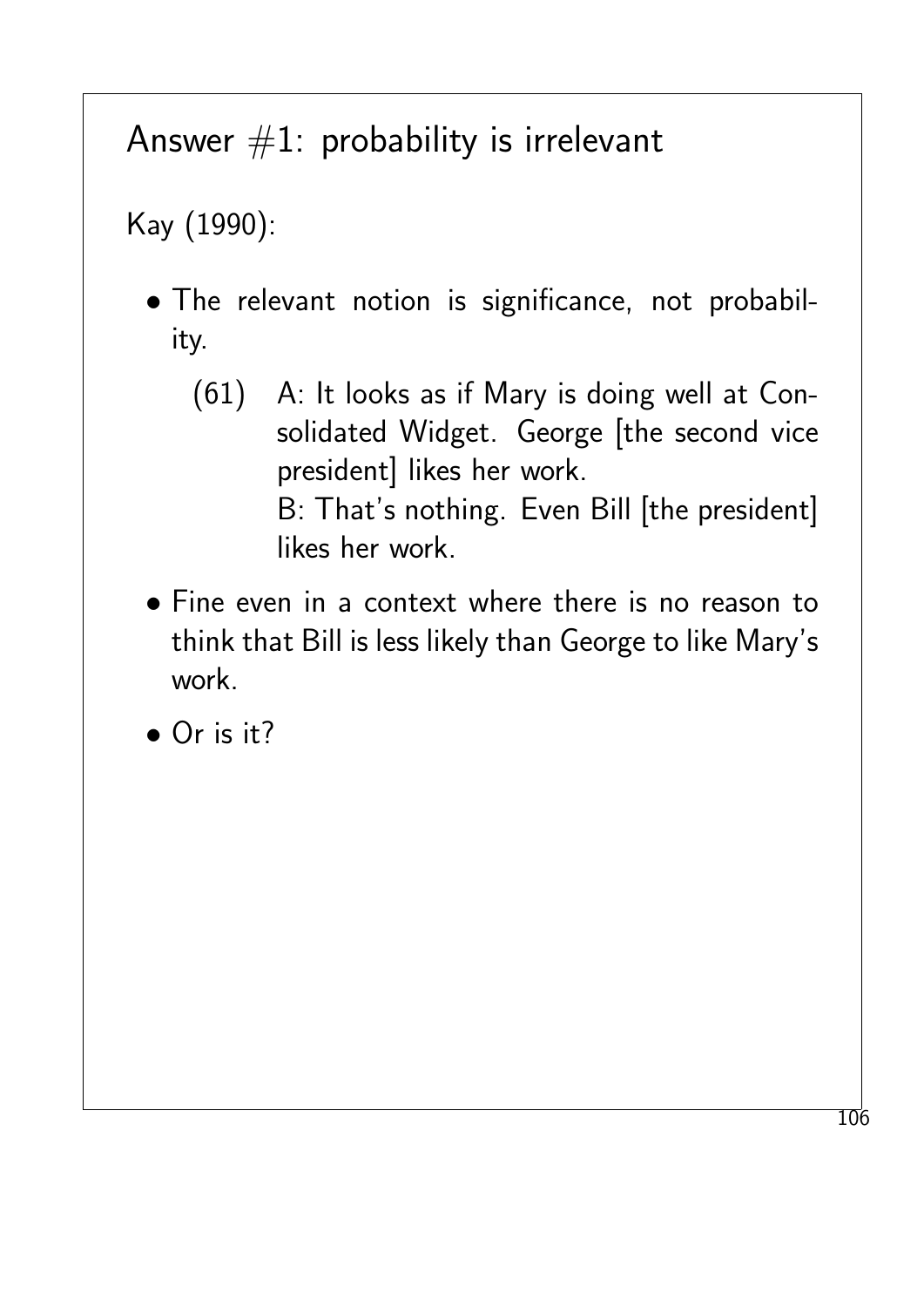# Answer  $#2$ : pick the sample space with care

- If the sample space contains various criminal acts, then murder is more likely than kidnapping.
- But supposes:
	- We classify actions according to how much trouble they cause the performer.
	- Actions that cause the same amount of trouble are grouped into an equivalence class.
	- The sample space contains these equivalence classes.
	- Under the assumption that people are not likely to cause themselves more trouble than is necessary, the equivalence class containing murder is less likely than the one containing kidnapping.
- If the sample space is restricted to equivalence classes of Granny's actions, the probability will depend on her character: if she tends to get in a maximal amount of trouble, then, again, murder is more likely than kidnapping.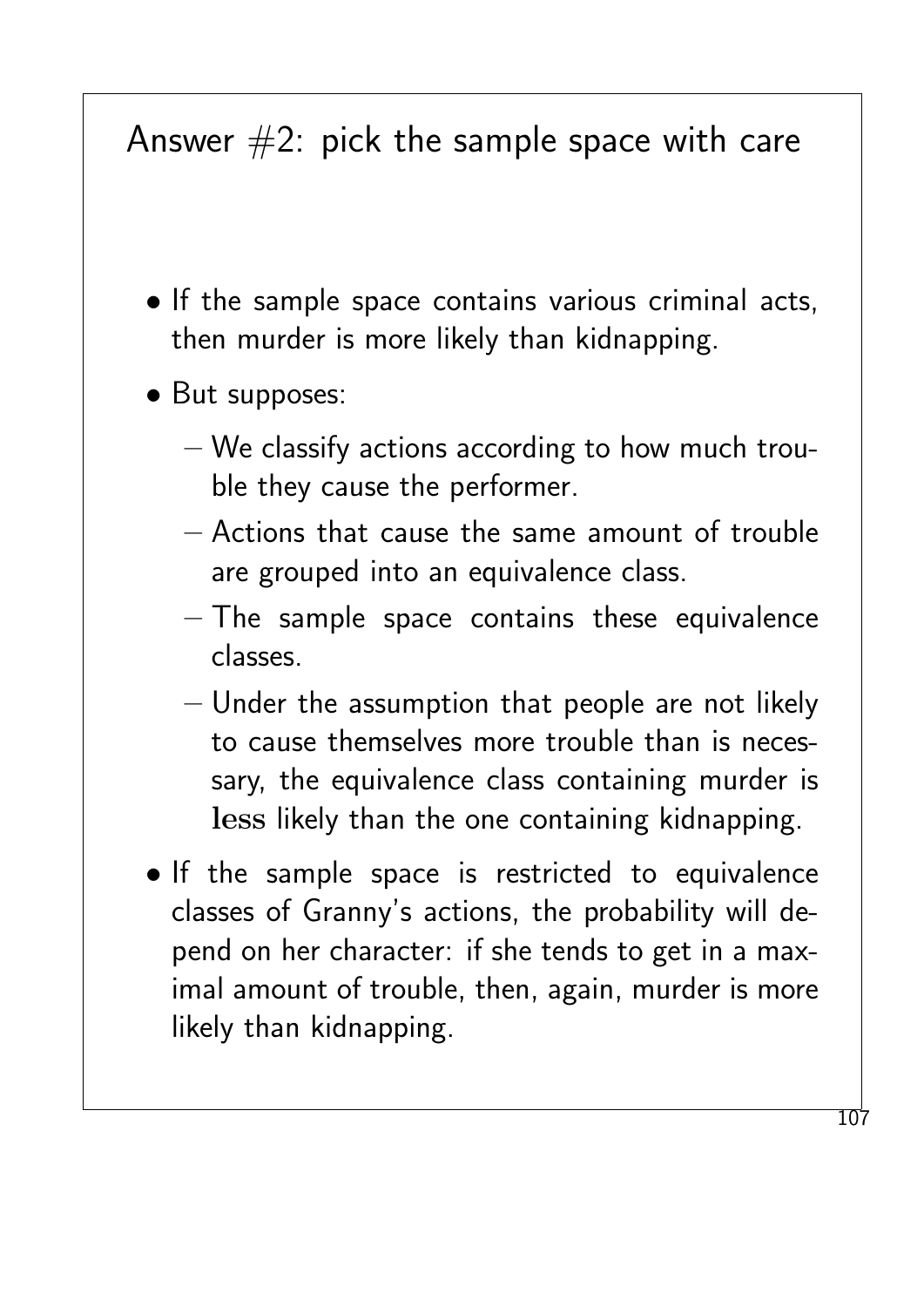#### Indirect Use of Probability

- The previous lectures discussed several cases where probability is explicitly introduced into the semantics.
- We will now look at a semantic account that does not use probability as such, but is inspired by probabilistic notions.
- van der Does and van Lambalgen (2000): a logic of perception reports.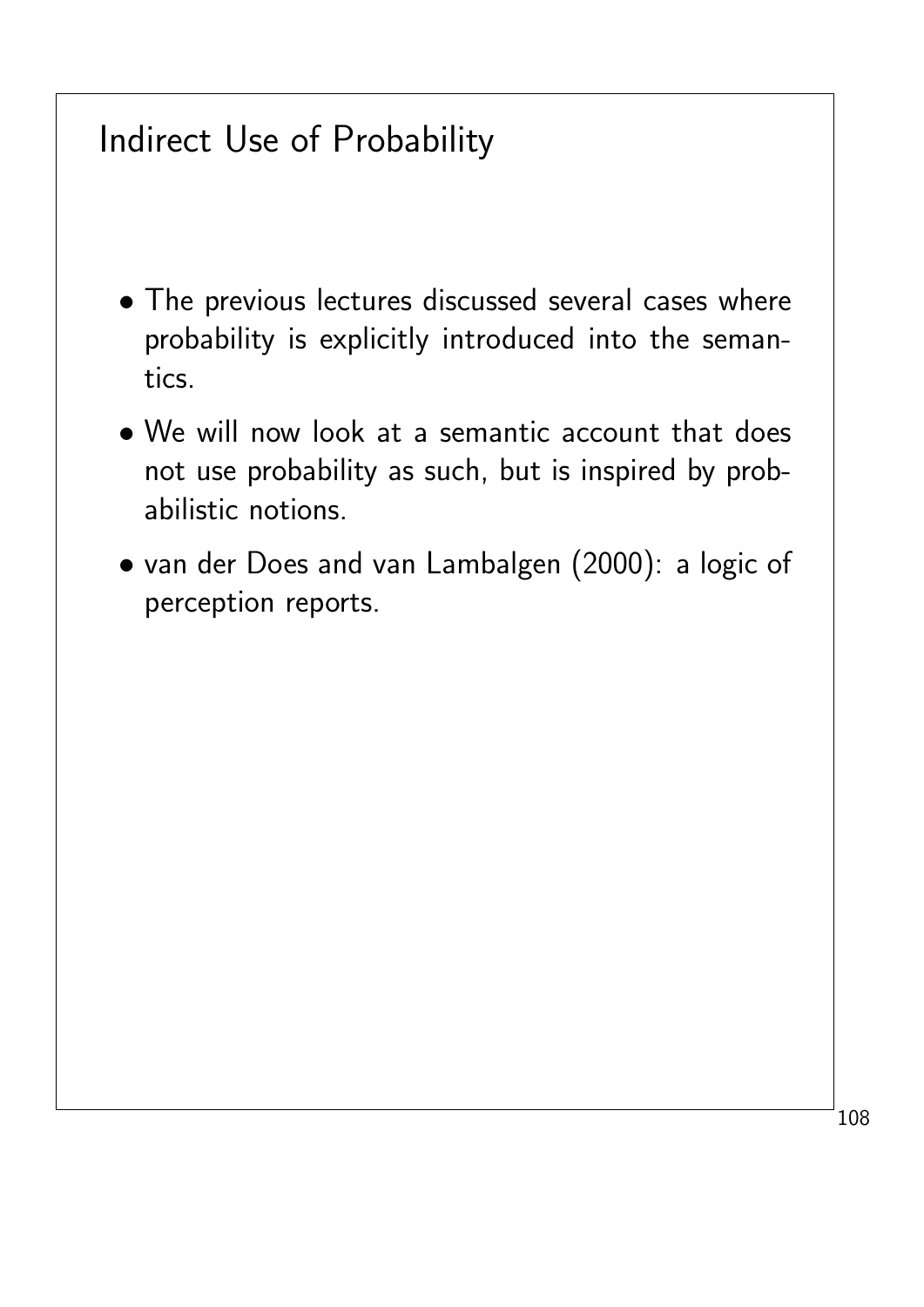# **Veridicality**

• Perception reports are not veridical.

```
(62) I see this arm.
```
• The following is not its logical form:

```
(63) \mathbf{see}(\mathbf{I},x)
```
- Given an assignment function that assigns the individual arm in question to  $x$ , (63) is satisfied just in case I see this arm.
- But for (62) to be true, all that is required is that something would appear like this arm to me: this arm, or another arm, or a leg, or a loaf of bread, or a hallucination.
- If my vision is perfectly reliable: (63) follows from (62).
- If my vision is completely unreliable: all that follows is

(64)  $\exists x \ \textbf{see}(\mathbf{I}, x)$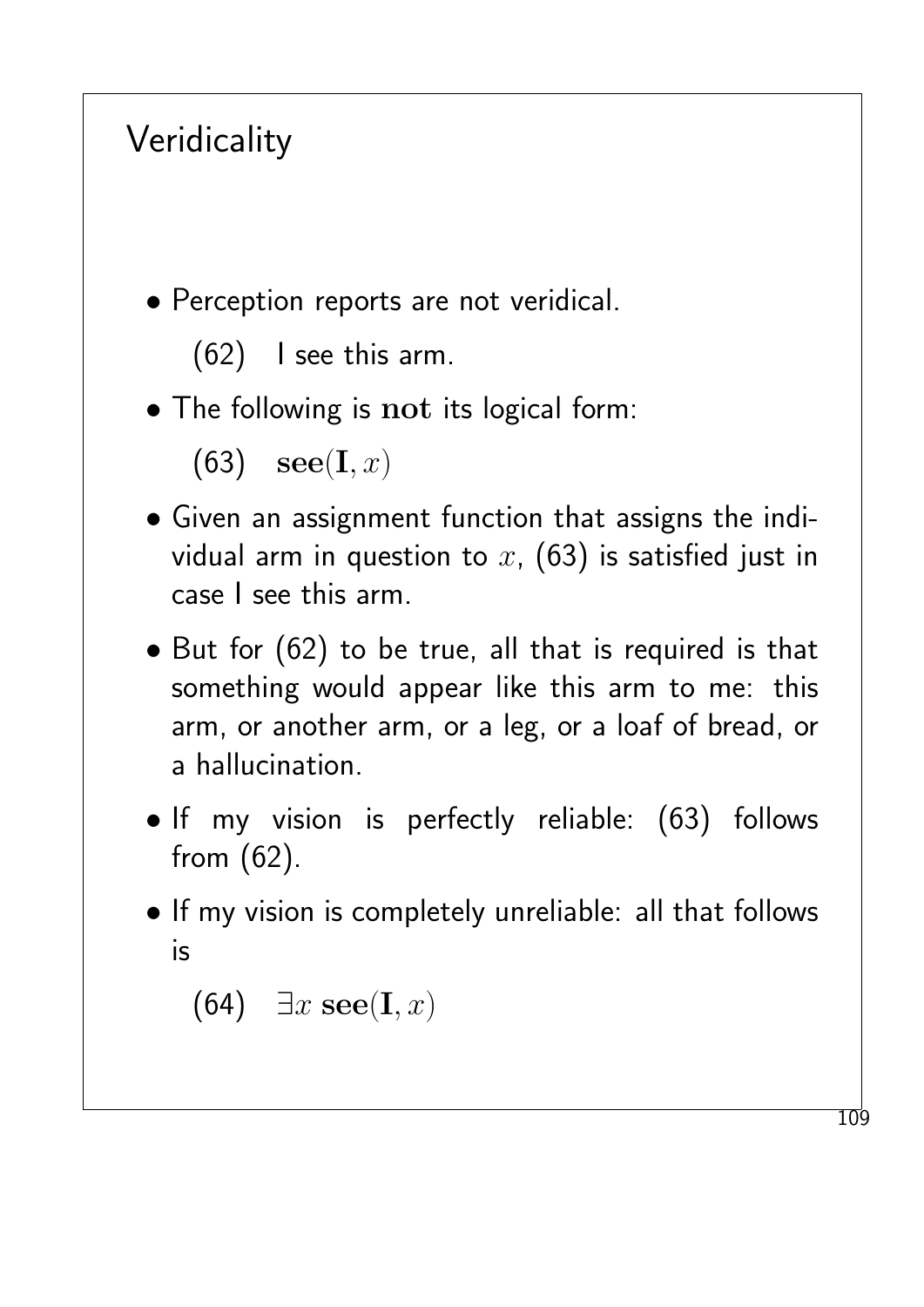# Marr's (1982) theory of vision

The same object may be be represented at various levels of detail:

- A blur where nothing is distinguished;
- a sort of cylindrical shape;
- two cylinders, corresponding to the forearm and the upper arm;
- three cylinders, corresponding to the upper arm, the forearm, and the hand;
- additional cylinders, corresponding to the fingers;
- $\bullet$  . . .
- a perfectly detailed picture of an arm.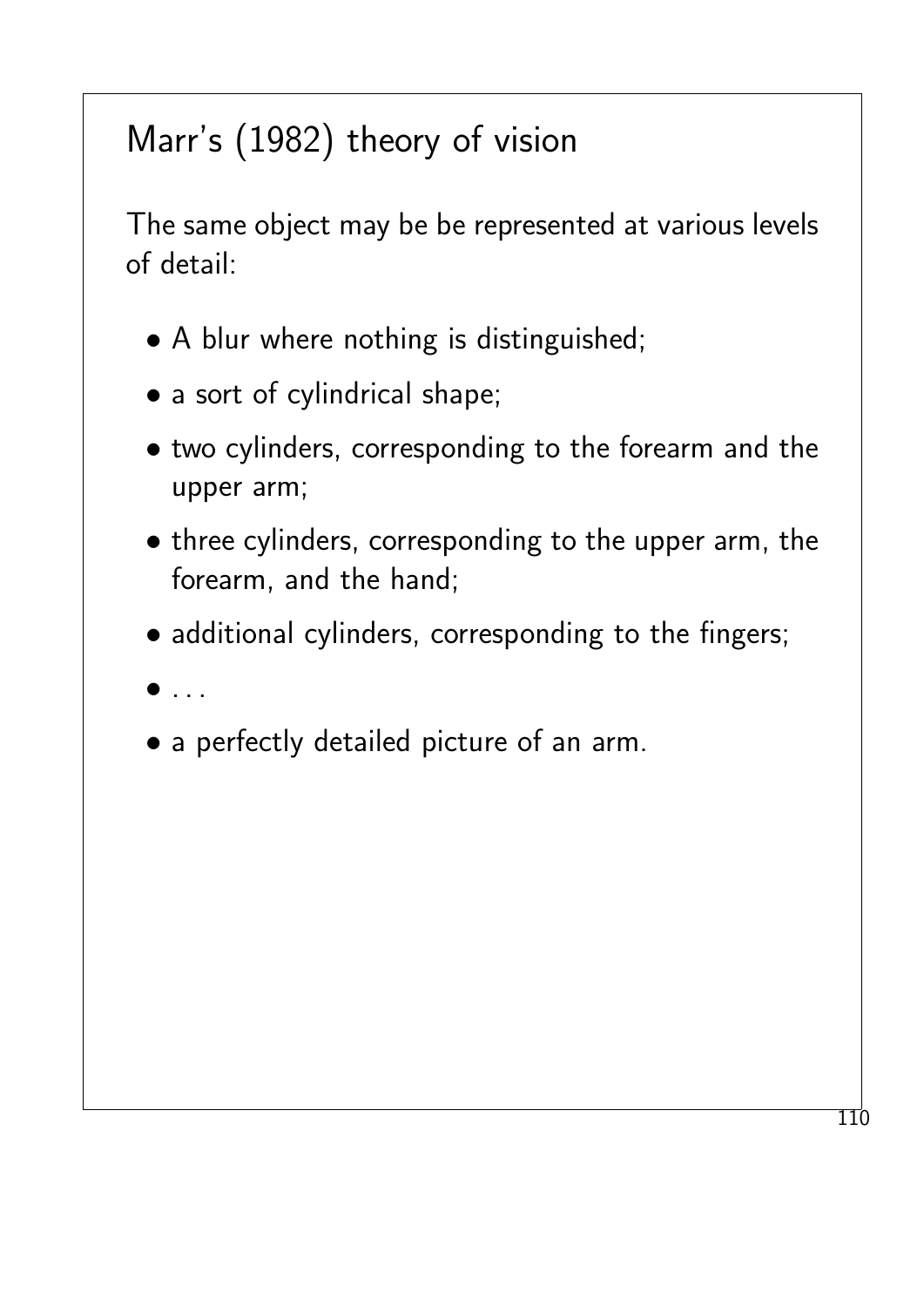# Partial knowledge

- Perfect knowledge: the variable is free.  $\mathbf{see}(\mathbf{I},x)$
- No knowledge: the variable is bound.

```
\exists x \ \textbf{see}(\mathbf{I}, x)
```
- Suppose: at the current level of detail, I cannot distinguish an arm from a leg, yet I am able to distinguish an arm from a loaf of bread.
- We do know something about the thing I see, but not its exact identity.
- Partial knowlege: the variable is "partially" bound?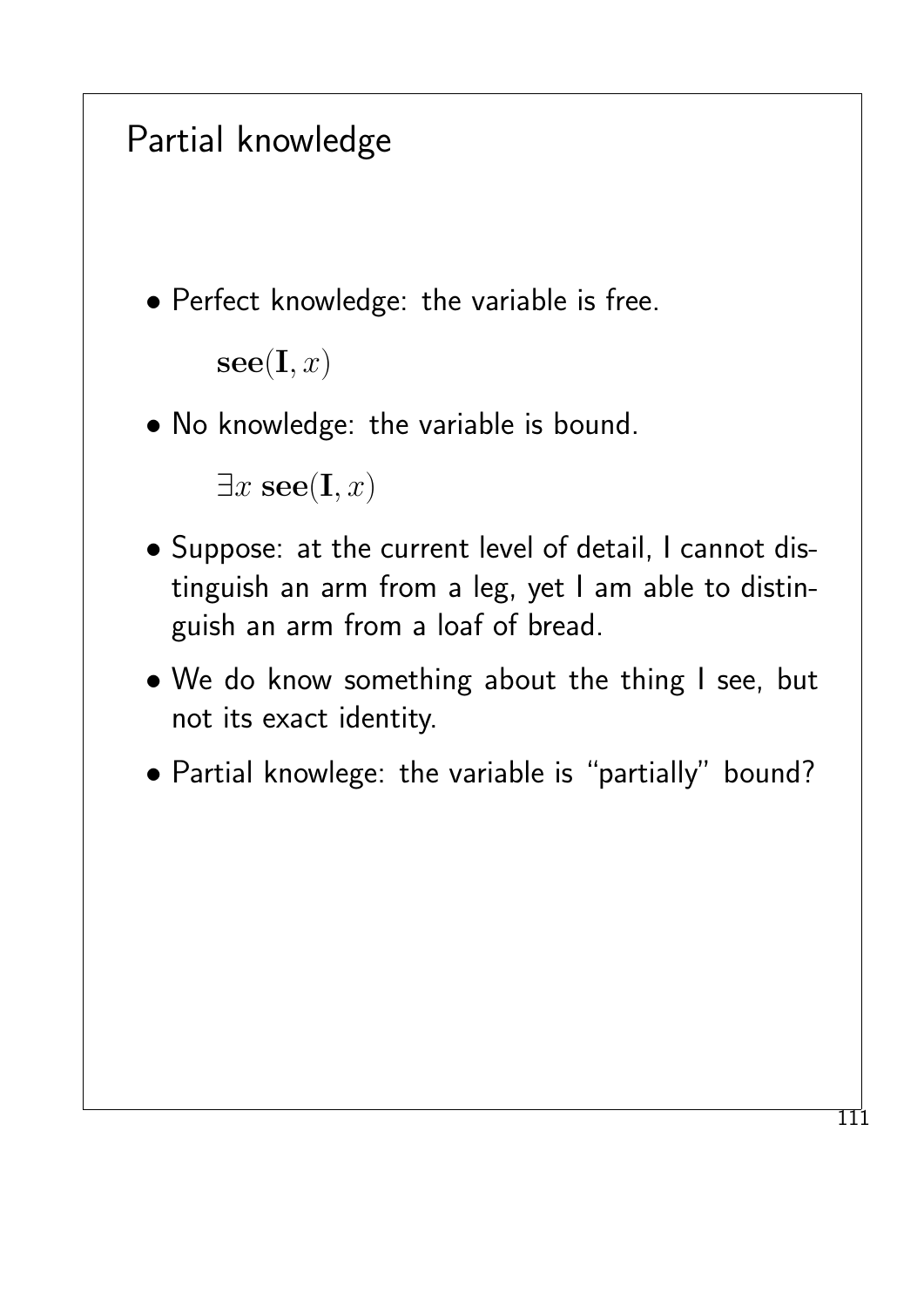# Conditional expectation

- Used when we have only partial knowledge of the value of a random variable.
- Let  $X$  be the height of a person picked at random.
- If our vision is infinitely accurate, we have perfect information of the value of  $X$ .
- If our vision is very poor, we have no knowledge, and our best guess is the expectation of  $X$ .
- What if we can distinguish whether the person is tall, of middle height, or short?
	- If the person is tall— the expected value of  $X$ among tall people.
	- $-$  If the person is of middle height— the expected value of  $X$  among middle-height people.
	- If the person is short— the expected value of  $X$ among short people.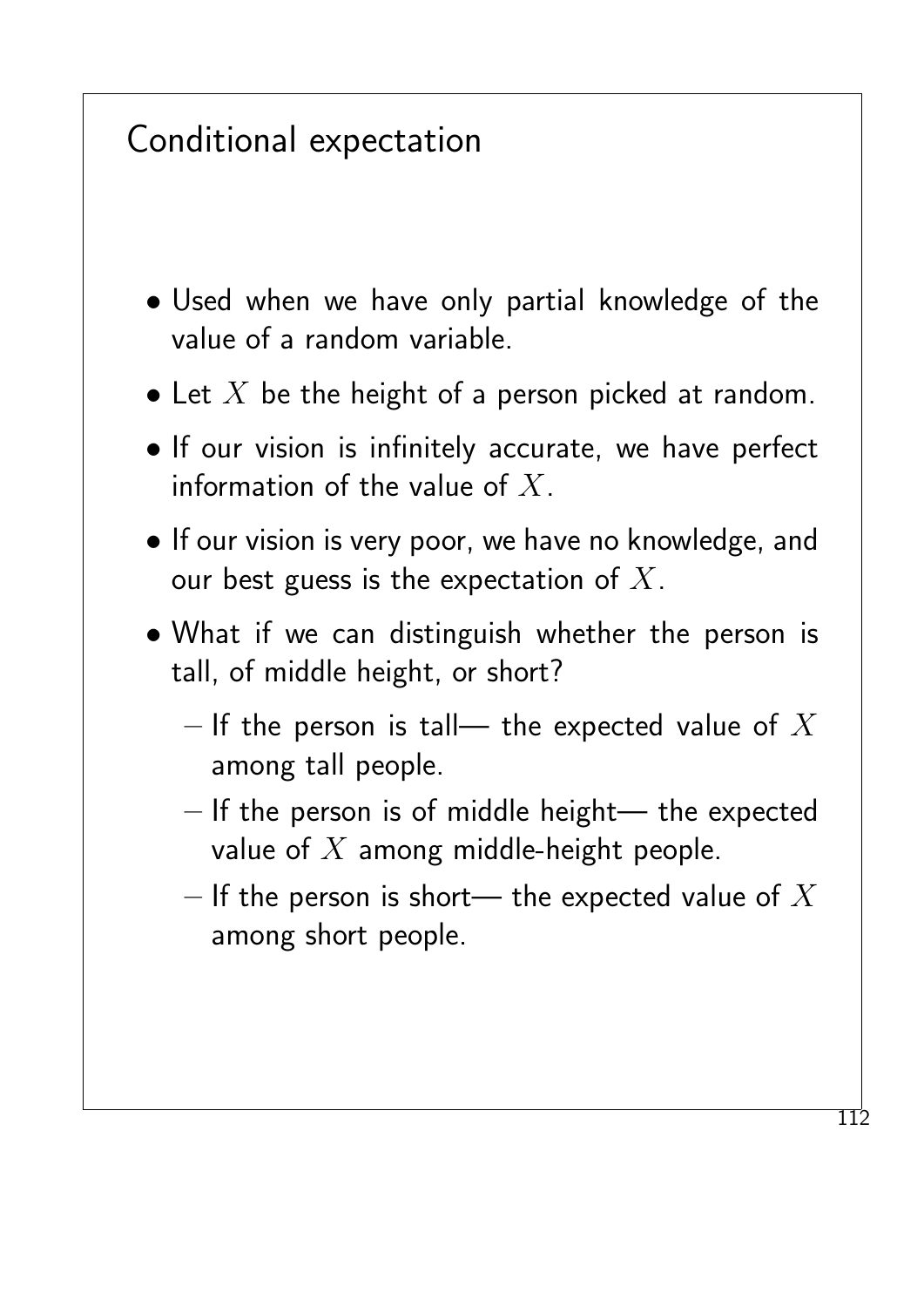## The math

- Let  $G$  is an algebra generated by the sets of tall people, middle-height people, and short people.
- Our guess of the height of the person is the conditional expectation of  $X$  given  $\mathcal{G}$ :

 $E(X|\mathcal{G})$ .

- $\bullet$   $E(X|\mathcal{G})$  is itself a random variable, with three possible values:
	- 1. the average height of tall people
	- 2. the average height of medium-height people
	- 3. the average height of short people.
- It is "smoother" than  $X$ : it filters out distinctions that are real, but cannot be perceived.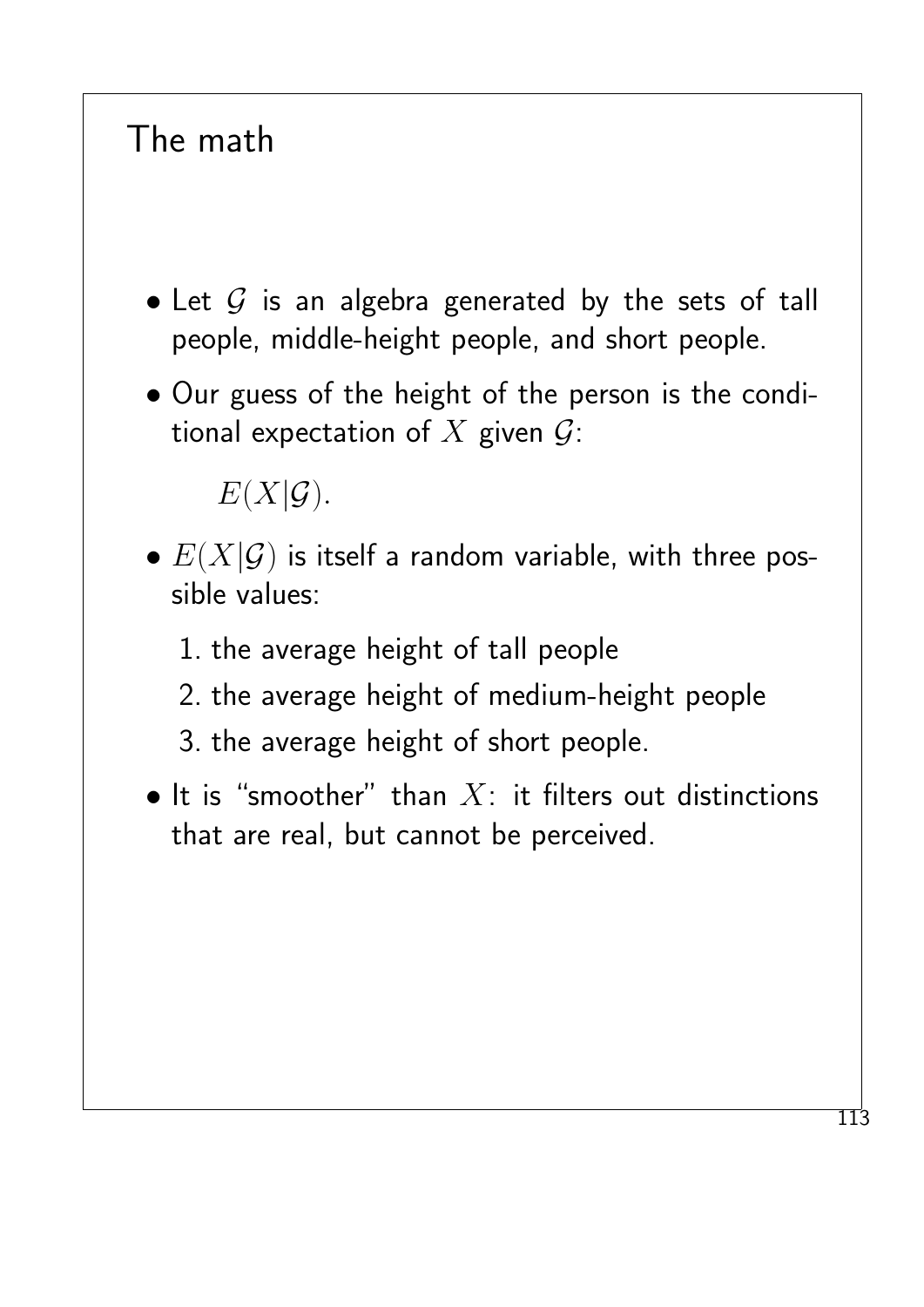# Conditional quantification

A counterpart of conditional expectation:

- $\bullet$  Let  $M$  be a model.
- $\mathcal F$  the set of assignments on  $M$ .
- $G$  an algebra of subsets of  $F$ .
- $\bullet \phi$  a formula.
- Identify with a formula  $\phi$  the set of assignments that make it true:

 ${f \in \mathcal{F} : \llbracket \phi \rrbracket^{M,f} = 1}.$ 

• Then: the conditional quantifier is

 $\exists(\phi|\mathcal{G})$ 

and it corresponds to the set of assignments

 $\cap\{\mathcal{C}\in\mathcal{G}|\phi\subseteq\mathcal{C}\}$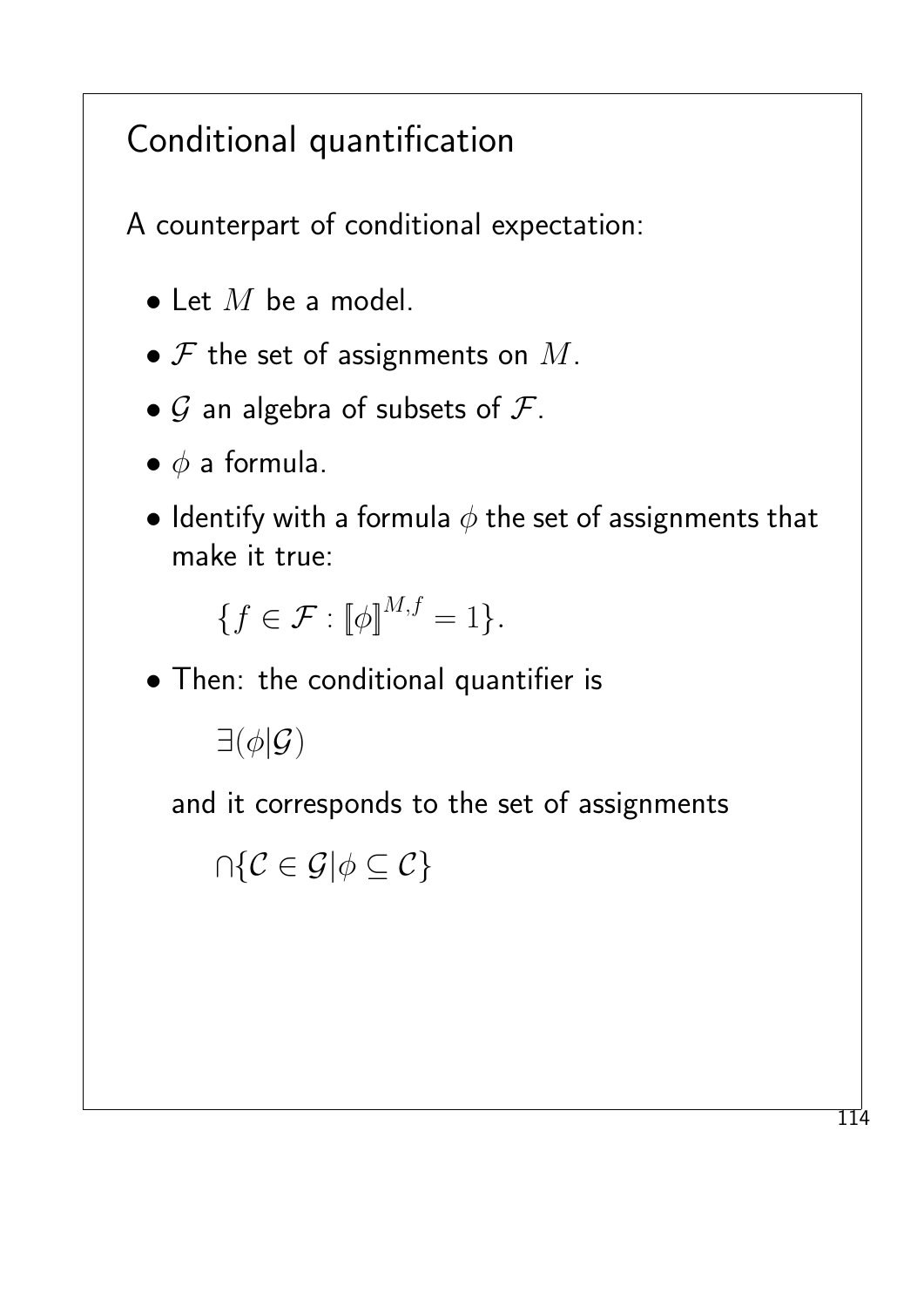### The idea

- $\exists(\phi|\mathcal{G})$  is the best estimate of the assignments that make  $\phi$  true on the basis of the information available in  $G$ .
- $G$  contains those propositions (sets of assignments) whose truth we can verify at the current level of detail.
- So, an assignment makes  $\exists(\phi|\mathcal{G})$  true just in case it makes true those statements entailed by  $\phi$  that we can verify at the current level of detail.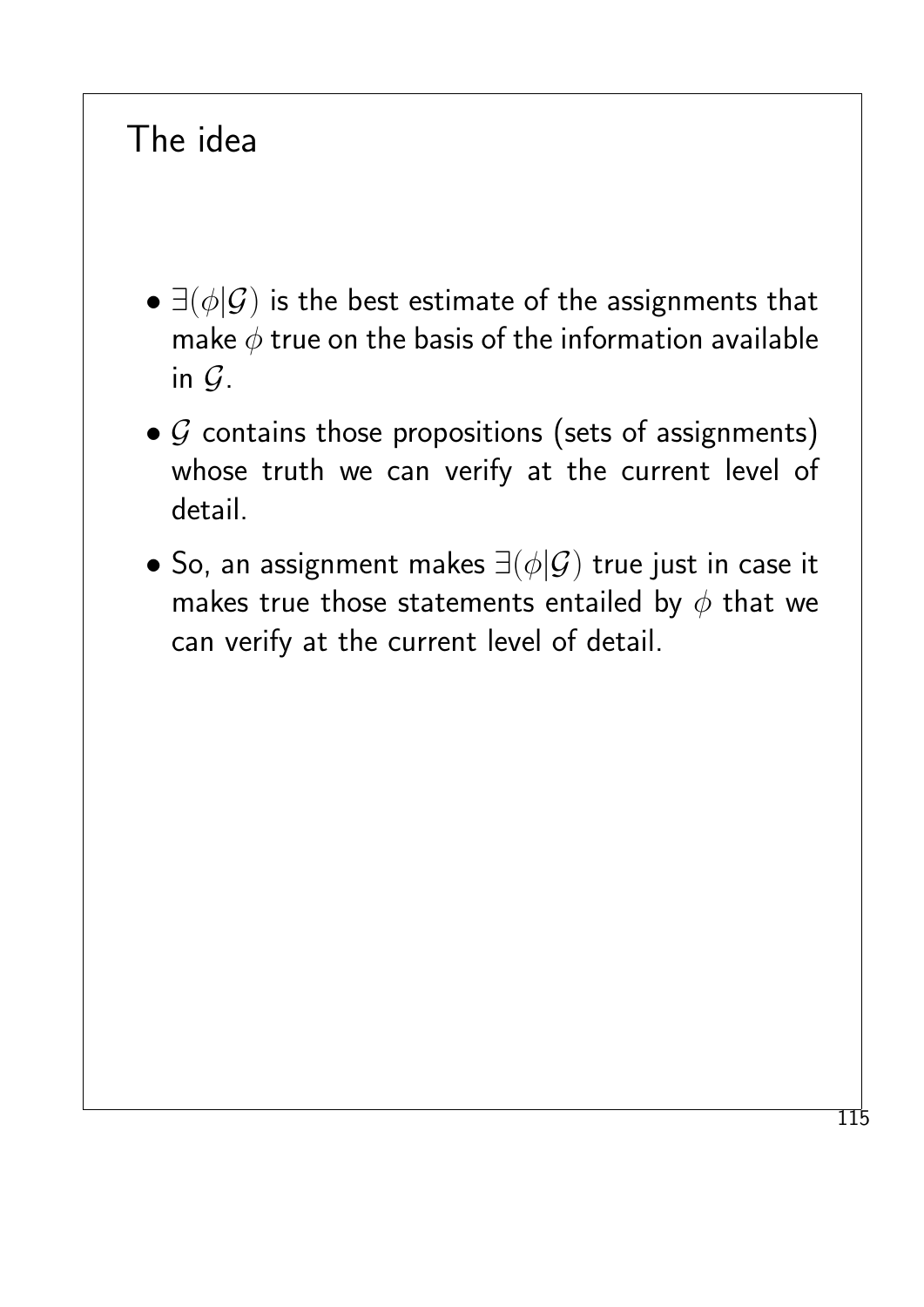#### An example

(65) a. I see this arm.  
b. 
$$
\exists(\mathbf{arm}(x)|\mathcal{G})
$$

The algebra  $G$  represents the (visual) knowledge the speaker has.

- Suppose there are three individuals:  $a, l$ , and  $b$
- $\bullet$  We know that  $a$  is an arm,  $l$  is a leg, and  $b$  is a loaf of bread.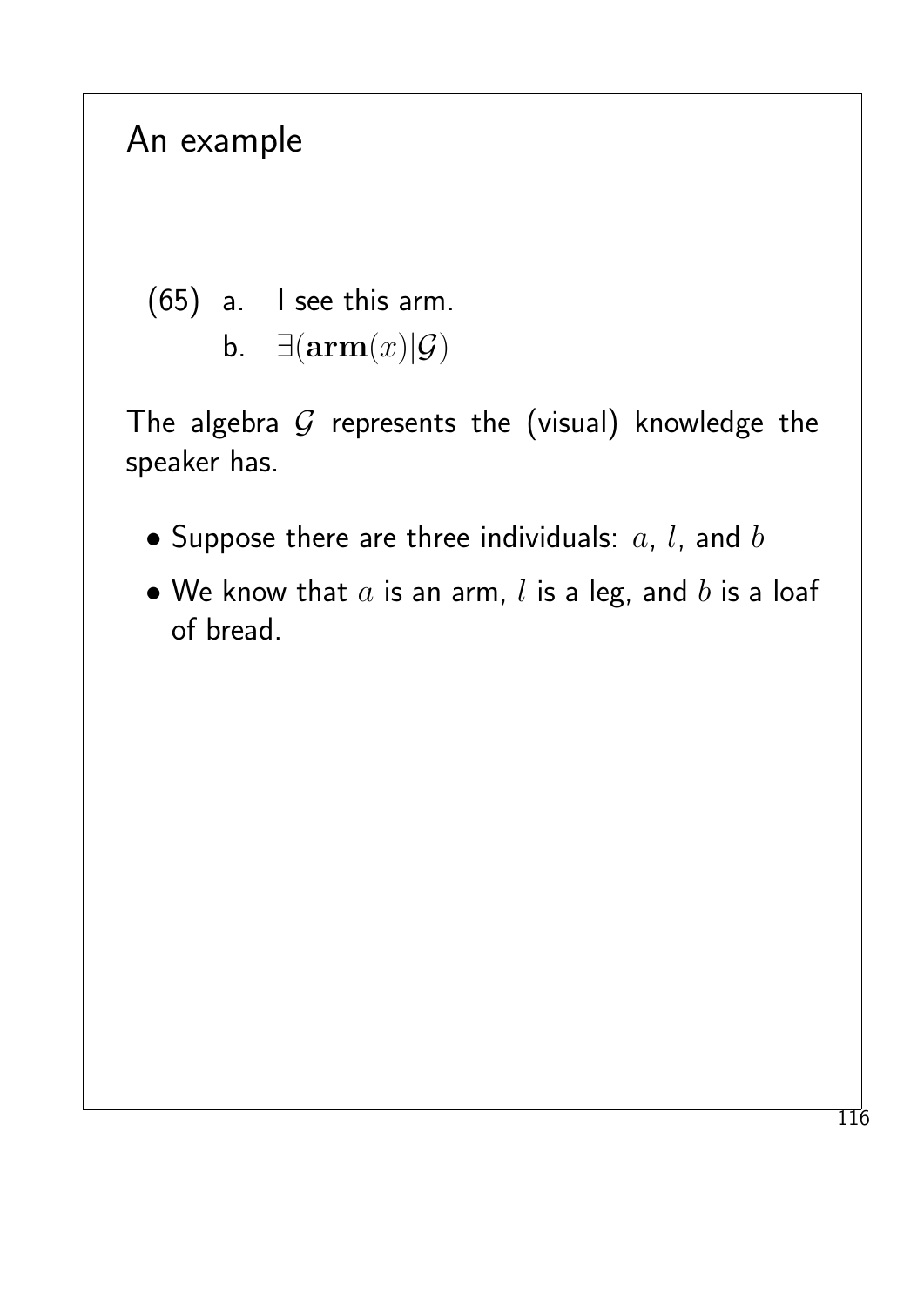### 1. Totally reliable vision

- $G$  is the algebra of the power set of  $F$ , the set of all assignments.
- So, an assignment will make (65.b) true just in case it makes true all its entailments that the speaker can verify.
- But since the speaker can verify everything, an assignment will make (65.b) true just in case it will make  $arm(x)$  true, as desired.
- $\bullet$   $\cap$  { $\mathcal{C} \in \mathcal{G} | \textbf{arm}(x) \subseteq \mathcal{C}$ } =  $\cap\{\mathcal{C}\subseteq\mathcal{F}|\mathbf{arm}(x)\subseteq\mathcal{C}\}=$  $arm(x) =$  ${f : f(x) = a}.$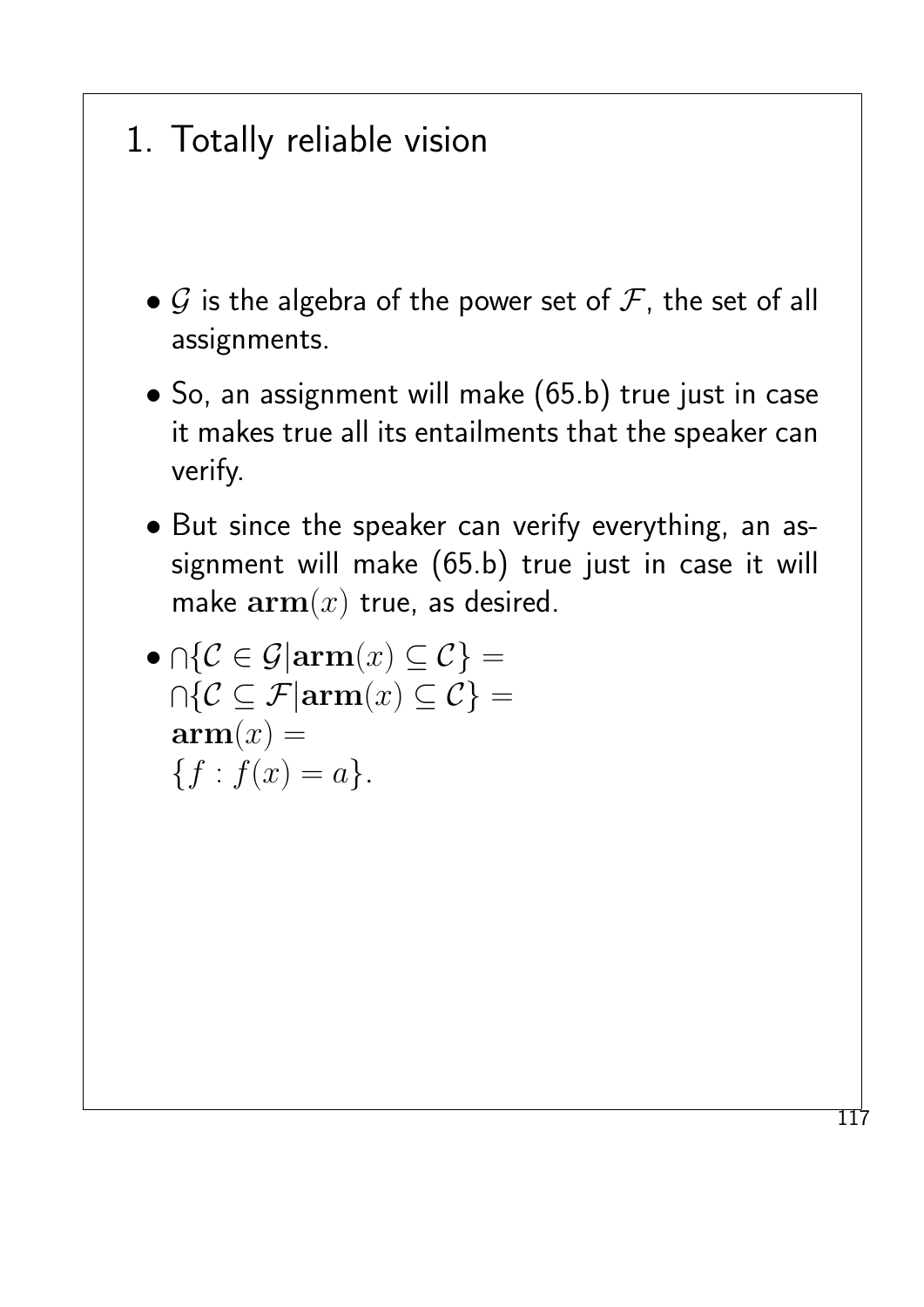### 2. Totally unreliable vision

- The algebra G will be simply  $\{\emptyset, \mathcal{F}\}.$
- The set of assignments that make (65.b) true will be those that make true all the entailments of  $arm(x)$ that the speaker can verify.
- But since the speaker can verify nothing, this will be the set of all assignments.
- $\bullet\cap\{\mathcal{C}\in\mathcal{G}|\text{arm}(x)\subseteq\mathcal{C}\}=\mathcal{F}=$  ${f : f(x) = a \text{ or } f(x) = l \text{ or } f(x) = b}.$
- So in a case of no information at all, we are not able to distinguish any object from any other object.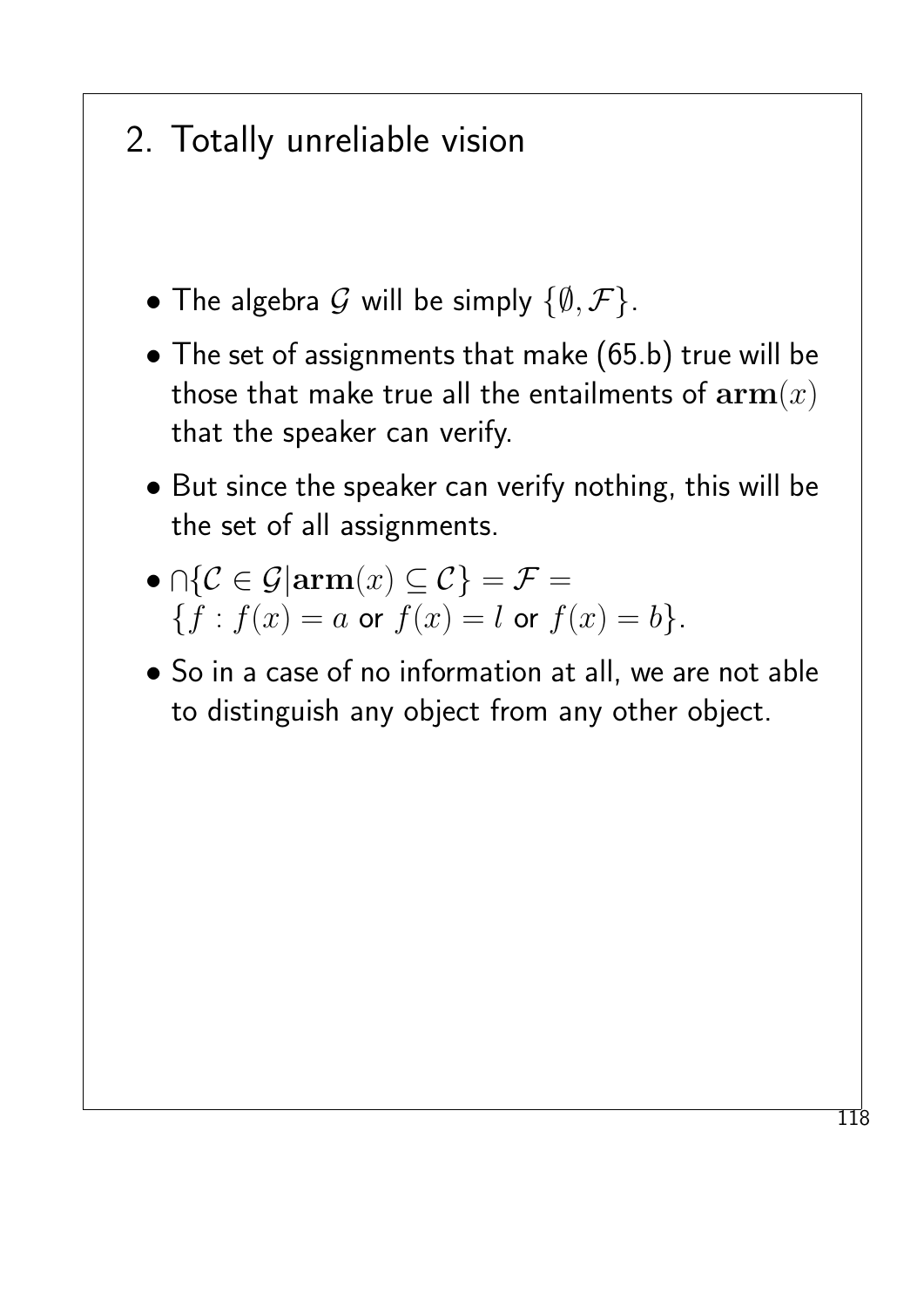- 3. Partially reliable vision
	- Suppose the speaker can identify the property body-part, but not arm.
	- So the speaker is able to distinguish  $a$  from  $b$ , but not from l.
	- The algebra will be generated by  $\{body\text{-}part(x)\}.$
	- An assignment will satisfy (65.b) just in case it satisfies its entailments that the speaker can verify, namely  $\{body\text{-}part(x)\}.$
	- $\bullet\cap\{\mathcal{C}\,\in\,\mathcal{G}|{\rm arm}(x)\,\subseteq\,\mathcal{C}\}\,=\,\{\textbf{body-part}(x)\}\,=\,$  ${f(x) = a \text{ or } f(x) = l}.$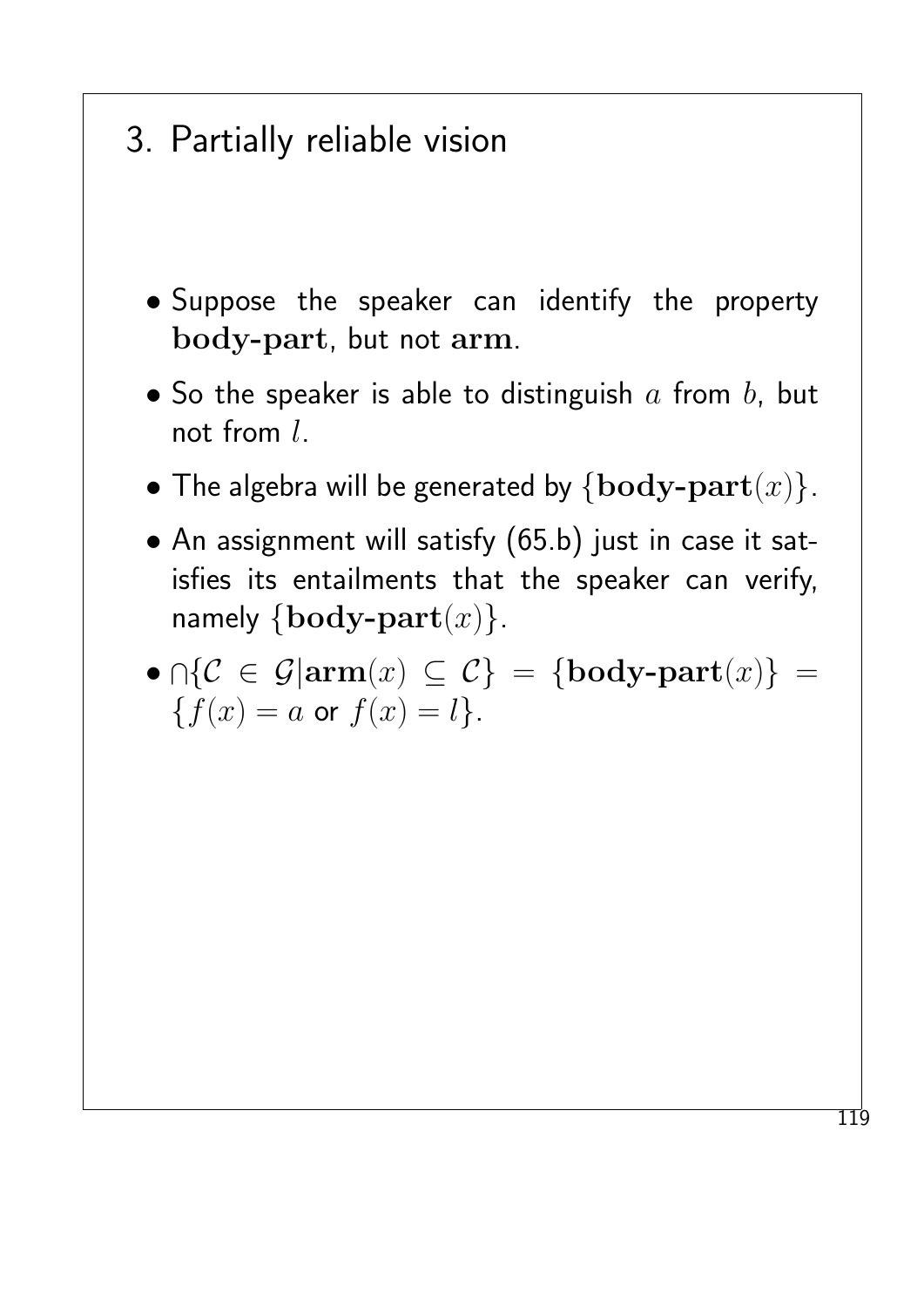# The role of probability in semantics

- We have discussed the role that probability plays in the study of semantic phenomena.
- Probability appears as a tool that aids traditional truth conditional semantics, not as a replacement for it.
- But could we have a more radical use of probability, one that plays a role at the fundamentals of the theory?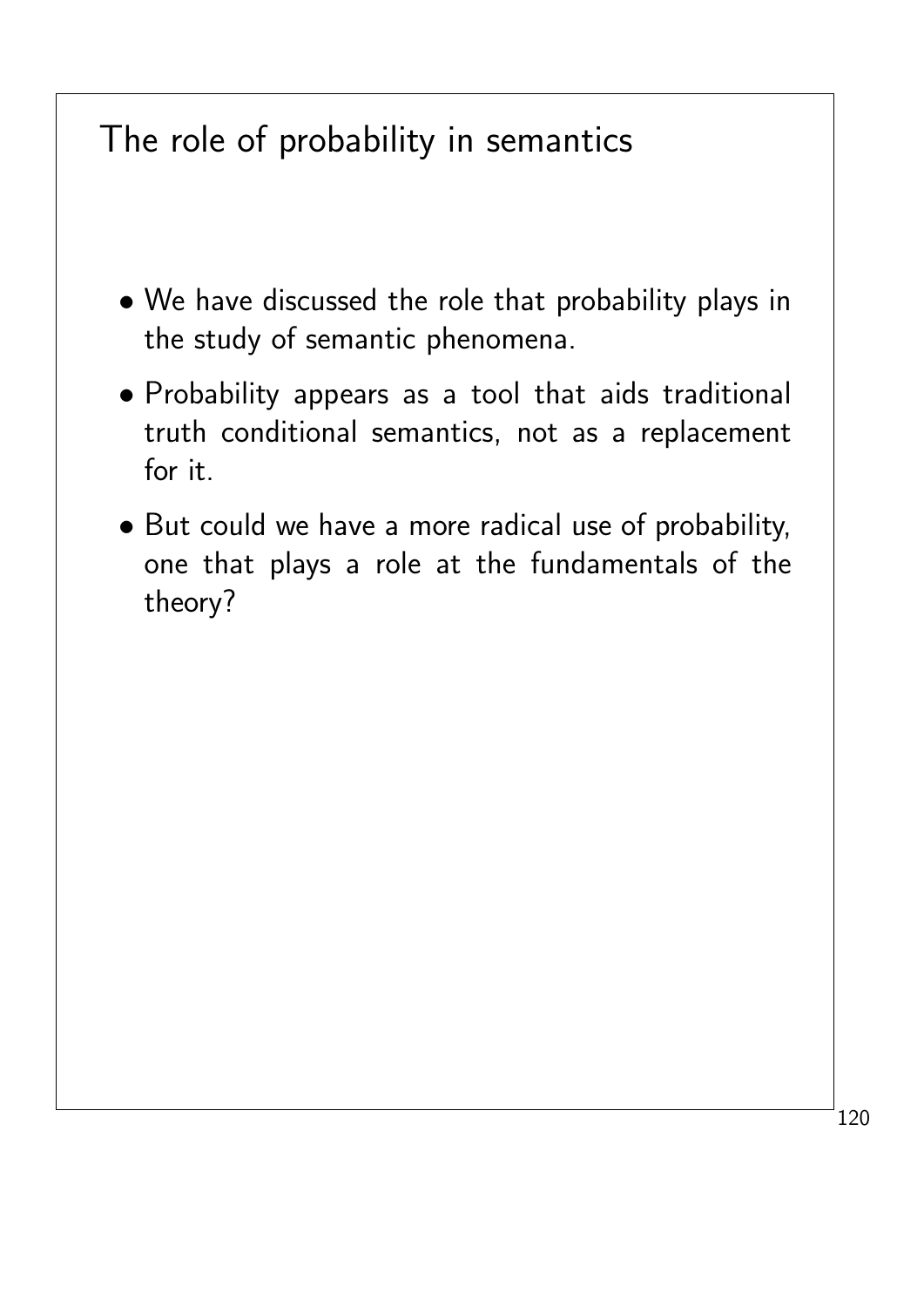### Traditional semantics

- The meaning of a sentence is a function from situations (possible worlds) to truth values.
- The intuition: in order to demonstrate understanding of the meaning of a sentence, one must be able to judge its truth or falsity in any situation.
- But to judge a sentence with certainty, the description of the situation must be complete.
- We can't judge the truth of (66) reliably not because we don't understand it, but because we don't have completel information.
	- (66) There is life on Mars.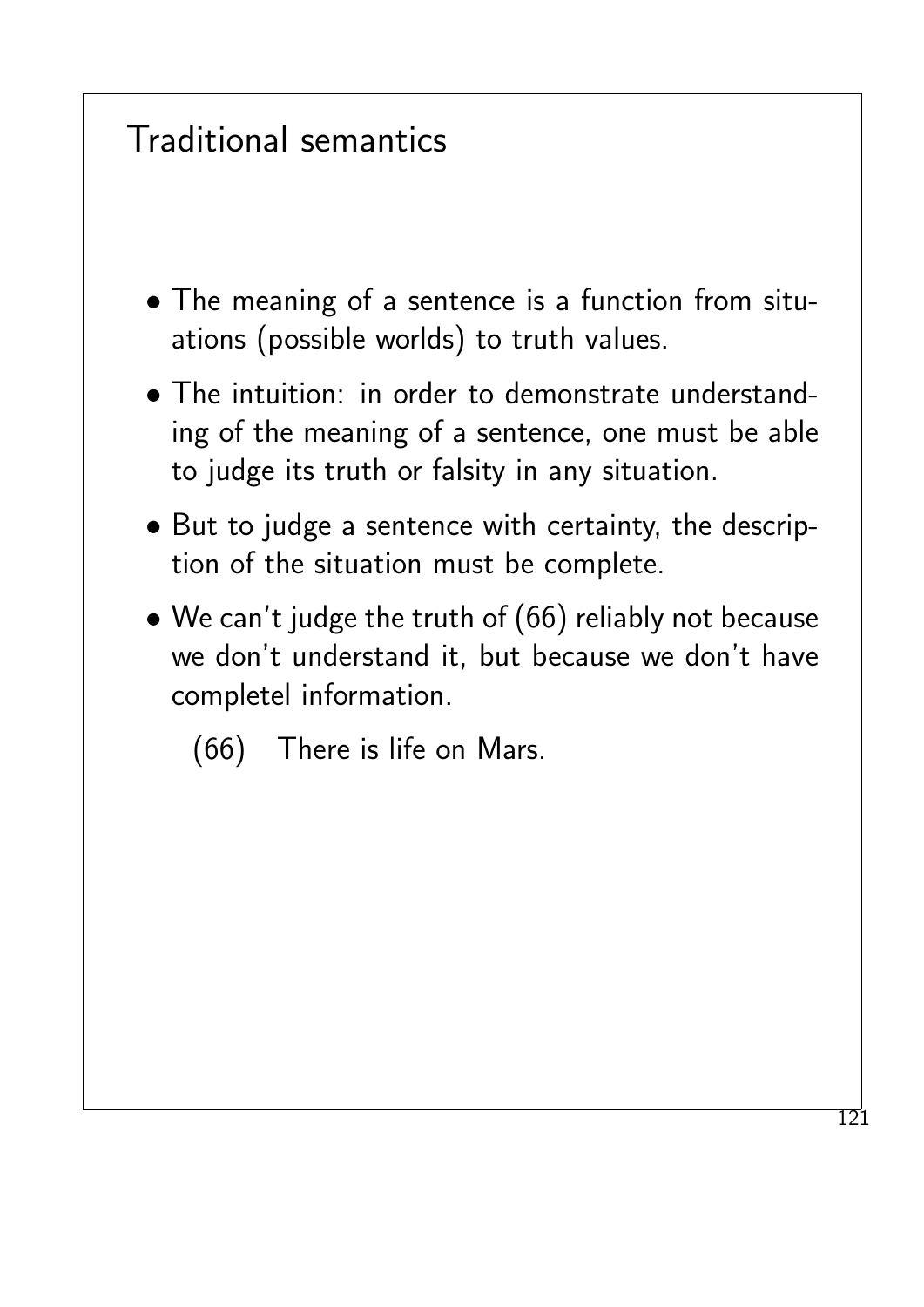#### Towards a more realistic model

- This is an idealized view.
- In practice, we demonstrate understanding of a sentence by judging its truth on the basis of incpmplete informaton.
- If we wish to make the definition of meaning more realistic, we would need to use probability at a fundamental level of our semantics.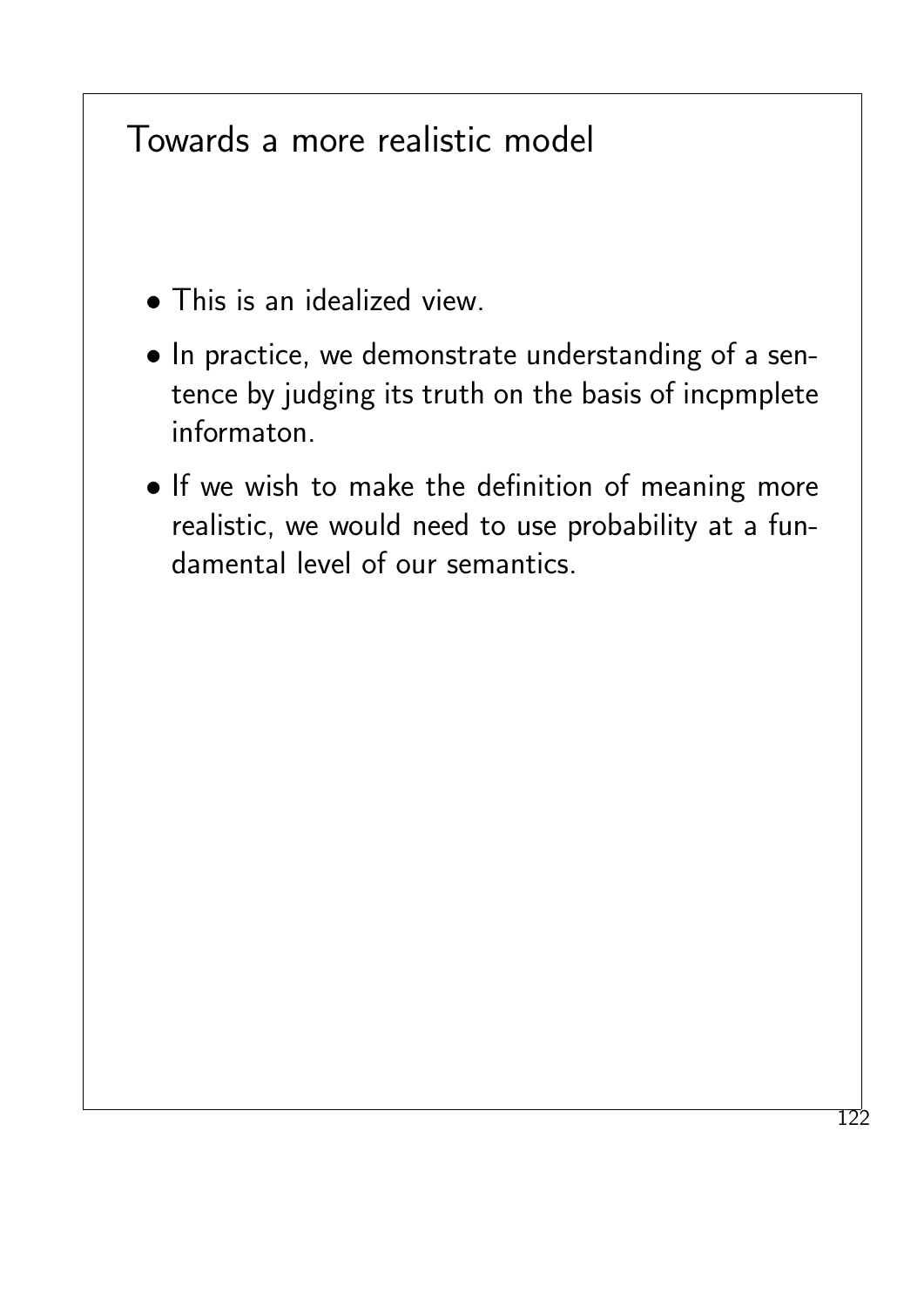# Probability-based semantics?

- Judgments of probability, rather than judgments of truth values.
- Understanding of the meaning of a sentence is demonstrated by judging its likelihood in a given situation, not its truth.
- The meaning of a sentence is a function from states of knowledge (sets of possible worlds) to probabilities.
- Such a semantics has yet to be developed.
- Perhaps that's because we can't judge the probability that (67) is true
	- (67) Probability-based semantics is better than truth conditional semantics.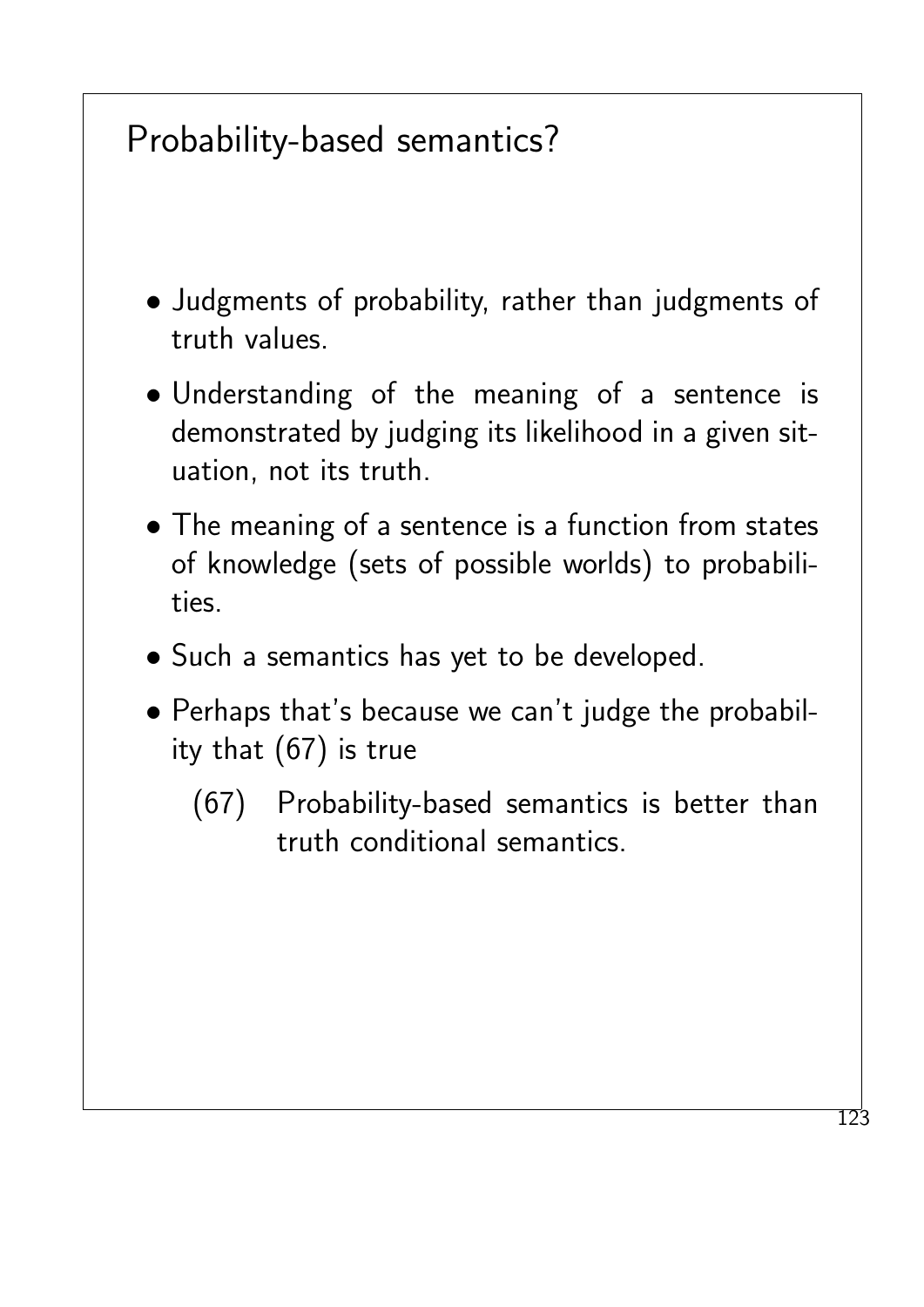#### References

- AQUIST, L., HOEPELMAN, J., and ROHRER, C. 1980. Adverbs of frequency. In Time, Tense and Quantifiers, ed. by C. Rohrer 1–18. Tübingen: Verlag.
- ADAMS, E. 1975. The Logic of Conditionals. Dordrecht: Reidel.
- BOSCH, P., and VAN DER SANDT, R. (eds.) 1999. Focus: Linguistic, Cognitive, and Computational Perspectives. Cambridge: Cambridge University Press.
- BÜRING, D. 1997. The Meaning of Topic and Focus—The 59th Street Bridge Accent. London: Routledge.
- —— 1999. Topic. In Bosch and van der Sandt 142–165.
- Carlson, G. 1989. On the semantic composition of English generic sentences. In Chierchia et al. (1989) 167–192.
- CHIERCHIA, G., and MCCONNELL-GINET, S. 1990. Meaning and Grammar. Cambridge, Massachussetts: MIT Press.
- Chierchia, G., Partee, B. H., and Turner, R. (eds.) 1989. Properties, Types and Meaning. Dordrecht: Kluwer.
- Cohen, A. 1999. Generics, frequency adverbs and probability. Linguistics and Philosophy 22.221–253.
- to appear. Fronted quantificational adverbs. In *Dislocated Elements in* Discourse, ed. by B. Shaer, W. Frey, and C. Mainborn. Berlin: Routledge.
- Cohen, L. J. 1989. An Introduction to the Philosophy of Induction and Probability. Oxford: Clarendon Press.
- van der Does, J. M., and van Lambalgen, M. 2000. A logic of vision. Linguistics and Philosophy 23.1–92.
- EDGINGTON, D. 1991. The mystery of the missing matter of fact. In *Proceedings* of the Aristotelian Society, supplementary volume 65 185–209.
- 1996. Vagueness by degrees. In *Vagueness*, ed. by R. Keefe and P. Smith 294–316. Cambridge, Massachusetts: MIT Press.
- EELLS, E., and SKYRMS, B. (eds.) 1994. Probability and Conditionals: Belief Revision and Rational Decision. Cambridge: Cambridge University Press.
- FERNANDO, T., and KAMP, H. 1996. Expecting many. In Proceedings of the 6th Conference on Semantics and Linguistic Theory, ed. by T. Galloway and J. Spence 53–68 Ithaca, NY. Cornell University.
- FRANCESCOTTI, R. M. 1995. Even: The conventional implicature approach reconsidered. Linguistics and Philosophy 18.153–173.
- GEILUB, J. 1993. Nominal quantifiers and association with focus. In Proceedings of the Workshop on the Semantic and Syntactic Analysis of Focus, ed. by P. Ackema and M. Schoorlemmer 33–41.
- HERBURGER, E. 1997. Focus and weak noun phrases. Natural Language Semantics 5.53–78.
- DE HOOP, H., and SOLÀ, J. 1995. Determiners, context sets, and focus. In Proceedings of the 14th West Coast Conference on Formal Linguistics—WCCFL XIV Stanford.
- Kamp, H., and Reyle, U. 1993. From Discourse to Logic. Dordrecht: Kluwer Academic Publishers.